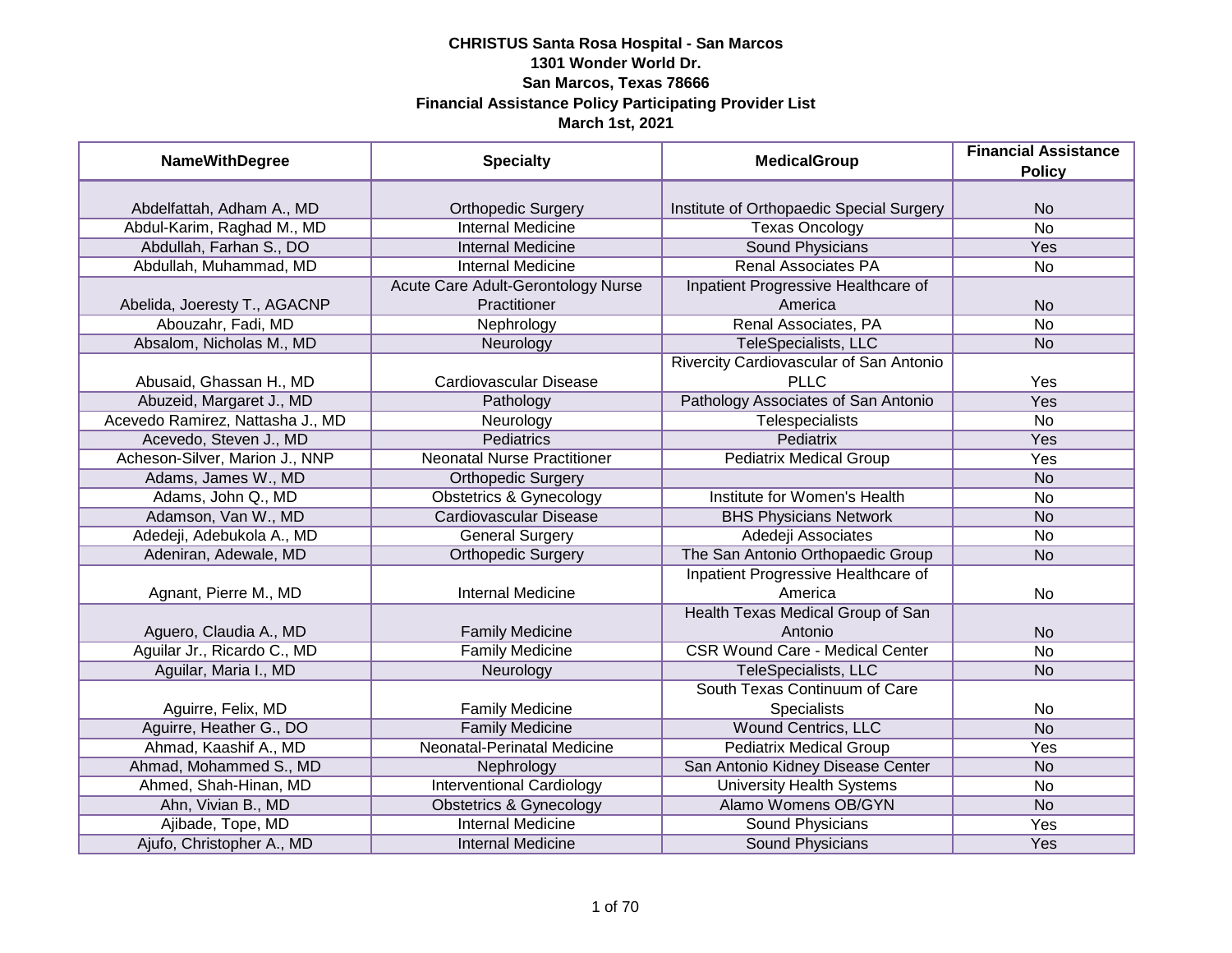| <b>NameWithDegree</b>           | <b>Specialty</b>                              | <b>MedicalGroup</b>                            | <b>Financial Assistance</b><br><b>Policy</b> |
|---------------------------------|-----------------------------------------------|------------------------------------------------|----------------------------------------------|
|                                 |                                               | Diabetes & Glandular Disease Clinic,           |                                              |
| Akhrass, Firas, MD              | Endocrinology, Diabetes and Metabolism        | P.A.                                           | No                                           |
| Akin, Travis T., MD             | Anesthesiology                                | Tejas Anesthesia, P.A.                         | N <sub>o</sub>                               |
| Akinwale, Abumere F., MD        | Ophthalmology                                 | Audie L. Murphy VA Hospital                    | <b>No</b>                                    |
| Akonye, Angela C., MD           | <b>Obstetrics &amp; Gynecology</b>            | Womens Center at Westover Hills                | <b>No</b>                                    |
| Akright, Bruce D., MD           | <b>Obstetrics &amp; Gynecology</b>            | Northeast Ob/Gyn Associates, PLLC              | <b>No</b>                                    |
| Al-Ahmad, Amin, MD              | Cardiac Electrophysiology                     | <b>Texas Cardiac Arrhythmia</b>                | <b>No</b>                                    |
| Alapati, Sindhura, MD           | Radiology                                     | <b>River City Imaging Associates</b>           | Yes                                          |
| Albert Jr., Ladislau, MD        | <b>Neurological Surgery</b>                   | Neurosurgery and Spine Consultants             | <b>No</b>                                    |
| Albrecht, Warren A., MD         | <b>Family Medicine</b>                        | <b>Hill Country Medical Associates</b>         | <b>No</b>                                    |
| Albright, William B., MD        | <b>Plastic Surgery</b>                        |                                                | <b>No</b>                                    |
| Alcantara, Mario A., MD         | <b>Colon and Rectal Surgery</b>               | South Texas Colorectal Center                  | <b>No</b>                                    |
| Aldawoodi, Tamarah, MD          | <b>Internal Medicine</b>                      | Inpatient Progressive Healthcare of<br>America | <b>No</b>                                    |
| Alecozay, Abraham A., MD        | <b>Obstetrics &amp; Gynecology</b>            |                                                | <b>No</b>                                    |
| Aleman, Ashley V., MD           | <b>Internal Medicine</b>                      | <b>Medcare Associates PA</b>                   | <b>No</b>                                    |
| Ales, Richard C., CRNA          | <b>Certified Registered Nurse Anesthetist</b> | <b>US Anesthesia Partners</b>                  | Yes                                          |
| Al-Hakeem, Houmam, MD           | <b>Obstetrics &amp; Gynecology</b>            | Westover Hills Womens Health                   | <b>No</b>                                    |
|                                 |                                               | Gastroenterology Consultants Of San            |                                              |
| Ali, Muhammad, MD               | Gastroenterology                              | Antonio, P.A.                                  | No                                           |
| Ali, Reza A., MD                | Nephrology                                    | South Texas Renal Care Group                   | <b>No</b>                                    |
| Allen, Cecilia D., PA           | Physician Assistant                           | <b>New Braunfels Cardiology</b>                | <b>No</b>                                    |
| Allen, Stacey L., MD            | Anesthesiology                                | <b>US Anesthesia Partners</b>                  | Yes                                          |
| Allen, Zoel G., MD              | <b>Emergency Medicine</b>                     | Victoria Emergency Services                    | Yes                                          |
| Allende, Hector D., MD          | Gastroenterology                              | <b>Texas Digestive Disease Consultants</b>     | Yes                                          |
|                                 | Neurology w/Special Qualification in          |                                                |                                              |
| Almidani, Mazen A., MD          | <b>Child Neurology</b>                        | <b>Telespecialists LLC</b>                     | No                                           |
| Alsabrook, Grady D., MD         | <b>Vascular Surgery</b>                       | <b>Peripheral Vascular Associates</b>          | <b>No</b>                                    |
| Altemose, Gregory T., MD        | <b>Clinical Cardiac Electrophysiology</b>     | South Texas Cardiovascular Consultants         | No                                           |
| Althouse, Melissa H., MD        | Neonatal-Perinatal Medicine                   | <b>Pediatrix Medical Group</b>                 | Yes                                          |
| Altmeyer, Mary D., MD           | Dermatology                                   | Mission Dermatopathology Laboratory            | <b>No</b>                                    |
| Aluyen III, Julius, MD          | Anesthesiology                                | <b>US Anesthesia Partners</b>                  | Yes                                          |
| Alvarado, Antonio M., MD        | Nephrology                                    | San Antonio Kidney Disease Center              | No                                           |
| Alvarez Mosqueira, Erick F., MD | <b>Family Medicine</b>                        | Gonzaba Medical Group                          | <b>No</b>                                    |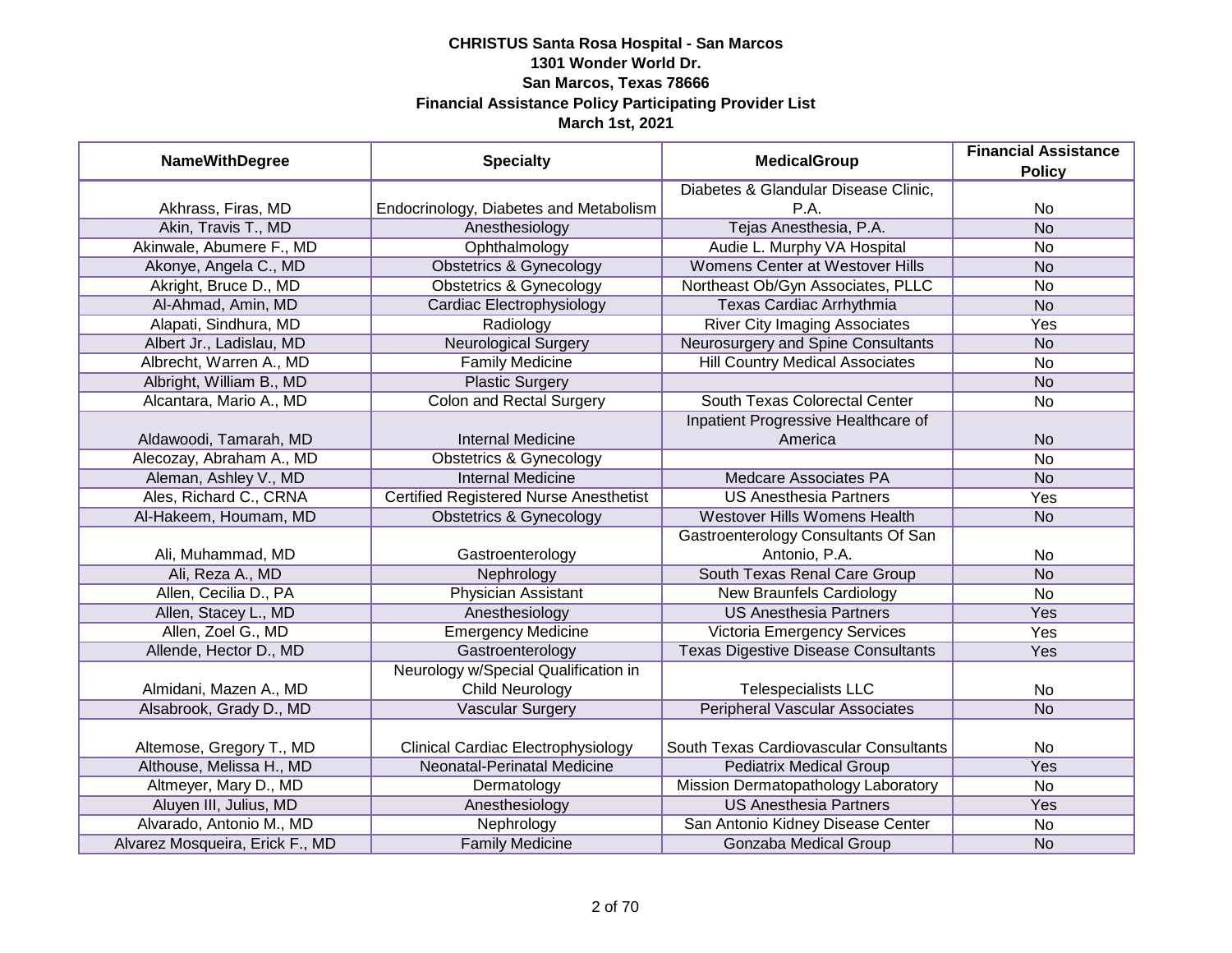| <b>NameWithDegree</b>          | <b>Specialty</b>                       | <b>MedicalGroup</b>                     | <b>Financial Assistance</b><br><b>Policy</b> |
|--------------------------------|----------------------------------------|-----------------------------------------|----------------------------------------------|
| Alvarez, Allen A., MD          | <b>General Surgery</b>                 | <b>SAGE Bariatric Institute</b>         | $\overline{No}$                              |
| Alvarez, Flavio H., MD         | Nephrology                             | Renal Associates, P.A.                  | <b>No</b>                                    |
|                                |                                        | San Antonio Preventative and Diagnostic |                                              |
| Alves, Patrice, MD             | <b>Internal Medicine</b>               | Medicine                                | No                                           |
| Alves, Tahira P., MD           | <b>Internal Medicine</b>               | San Antonio Kidney Disease Center       | N <sub>o</sub>                               |
| Amante, Brigani G., MD         | <b>Internal Medicine</b>               | Renal Associates, P.A.                  | <b>No</b>                                    |
| Amin, Shivani, PA              | Physician Assistant                    |                                         | <b>Yes</b>                                   |
| Amir, Murtaza, MD              | Neurology                              | <b>Telespecialists LLC</b>              | <b>No</b>                                    |
| Anaya Hoyos, Luis C., MD       | Endocrinology, Diabetes and Metabolism | Gomzaba Medical Group                   | <b>No</b>                                    |
| Anderson, Clint K., MD         | <b>Family Medicine</b>                 | <b>Family Medical Home</b>              | <b>No</b>                                    |
| Andrado, Deborah C., MD        | <b>Family Medicine</b>                 |                                         | <b>No</b>                                    |
| Andrews, Clara M., MD          | Anesthesiology                         | Tejas Anesthesia, P.A.                  | <b>No</b>                                    |
| Andry Sr., James M., MD        | <b>Sleep Medicine</b>                  |                                         | <b>No</b>                                    |
|                                |                                        | Sleep Therapy And Research Center       |                                              |
| Andry, Sarah, DO               | Sleep Medicine                         | <b>LLC</b>                              | <b>No</b>                                    |
| Angulo-Pernett, Freddy, MD     | <b>Internal Medicine</b>               | <b>Inpatient Medicine Physicians</b>    | Yes                                          |
| Aniemeke, Chidinma O., MD      | <b>Family Medicine</b>                 | <b>UTHSCSA</b>                          | <b>No</b>                                    |
| Ansari, Shan N., MD            | <b>Internal Medicine</b>               | <b>Gonzaba Medical Group</b>            | <b>No</b>                                    |
| Anschutz, Richard L., PA-C     | Physician Assistant                    | Victoria Emergency Associates           | Yes                                          |
| Anson III, Byron H., MD        | Anesthesiology                         | <b>US Anesthesia Partners</b>           | Yes                                          |
| Antosh, Ivan J., MD            | <b>Orthopedic Surgery</b>              | <b>BAMC</b>                             | <b>No</b>                                    |
|                                |                                        | Cancer Care Network of South Texas,     |                                              |
| Aponte, Emmalind, MD           | Hematology/Oncology                    | <b>PA</b>                               | <b>No</b>                                    |
| Apsley-Ambriz, Sara J., DO     | <b>Family Medicine</b>                 | <b>DeZavala Family Practice</b>         | <b>No</b>                                    |
| Araujo, Julio C., MD           | <b>Internal Medicine</b>               |                                         | <b>No</b>                                    |
| Arbelaez, Gilberto, MD         | <b>Emergency Medicine</b>              | Victoria Emergency Associates           | Yes                                          |
|                                |                                        | Health Texas Medical Group of San       |                                              |
| Arevalo-Sosa, Ricardo A., MD   | <b>Family Medicine</b>                 | Antonio                                 | <b>No</b>                                    |
| Arias, Carolina, MD            | <b>Internal Medicine</b>               | South Texas Renal Care Group            | <b>No</b>                                    |
| Arizaca-Dileo, Patricia K., MD | <b>Internal Medicine</b>               | <b>Gonzaba Medical Group</b>            | <b>No</b>                                    |
| Arizmendi, Alejandro, MD       | Internal Medicine                      | <b>Helotes Pediatrics</b>               | <b>No</b>                                    |
| Arkhipov, Alexei, MD           | <b>Internal Medicine</b>               | Alexei Arkhipov MD PA                   | <b>No</b>                                    |
| Armstrong, Valerie J., AGNP    | <b>Family Nurse Practitioner</b>       | In Patient Progressive Healthcare       | <b>No</b>                                    |
| Arnett, Adrian K., MD          | <b>Emergency Medicine</b>              | Victoria Emergency Associates           | Yes                                          |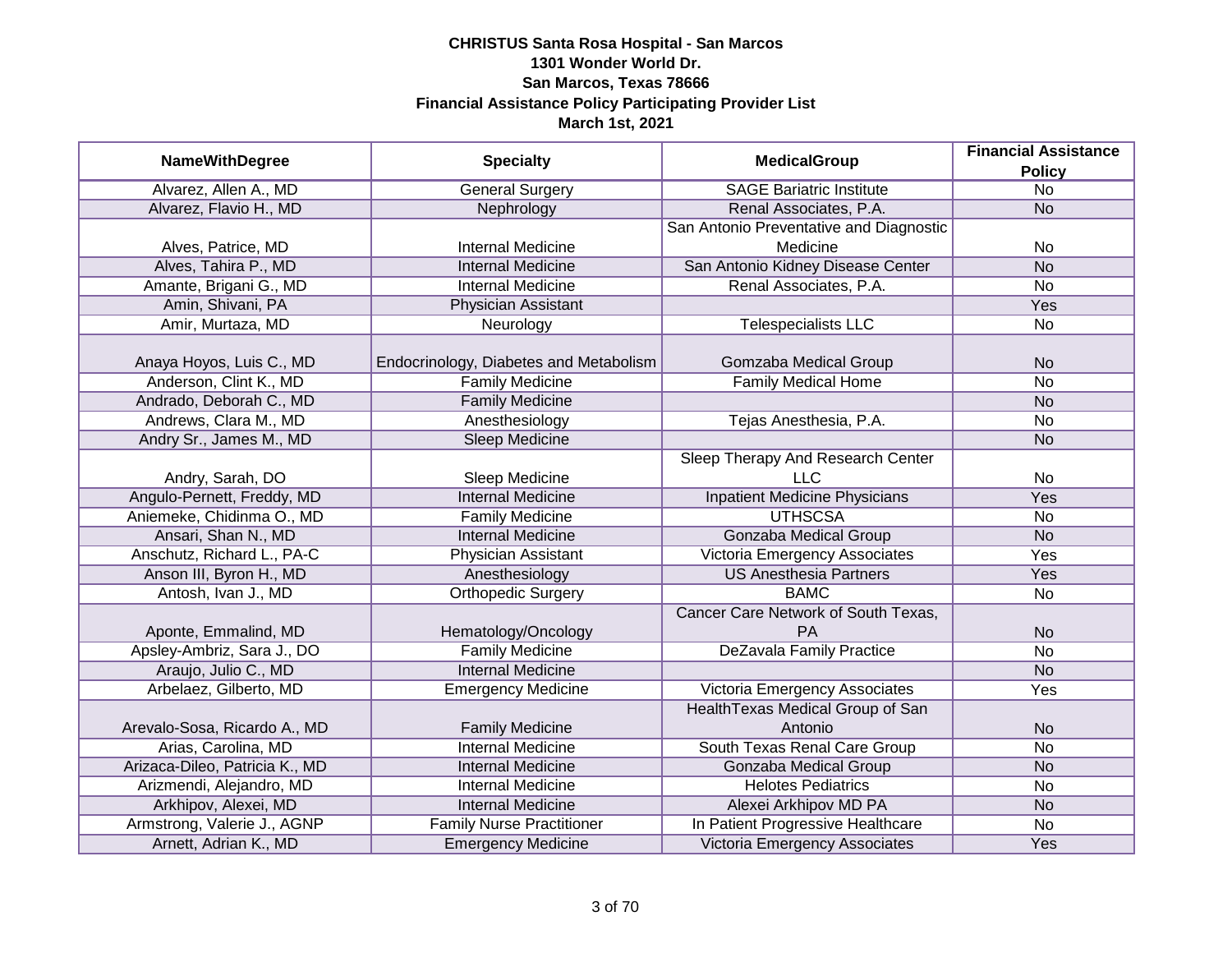|                               |                                           | <b>MedicalGroup</b>                        | <b>Financial Assistance</b> |
|-------------------------------|-------------------------------------------|--------------------------------------------|-----------------------------|
| <b>NameWithDegree</b>         | <b>Specialty</b>                          |                                            | <b>Policy</b>               |
| Arnold, James A., MD          | Anesthesiology                            | <b>US Anesthesia Partners</b>              | <b>Yes</b>                  |
|                               |                                           | San Antonio Infectious Disease             |                             |
| Arora, Suthep, MD             | <b>Infectious Disease</b>                 | Consultants                                | Yes                         |
| Arredondo, Esteban R., MD     | Anesthesiology                            | <b>US Anesthesia Partners</b>              | Yes                         |
| Arthur, Albert, MD            | <b>Family Medicine</b>                    | Sound Physicians                           | <b>Yes</b>                  |
|                               |                                           | San Antonio Vascular and Endovascular      |                             |
| Arthurs, Zachary M., MD       | Vascular Surgery                          | Surgery                                    | No                          |
|                               |                                           | Pulmonary Consultants of San Antonio,      |                             |
| Artiles Feliz, Cesar F., MD   | <b>Pulmonary Disease</b>                  | PA                                         | <b>No</b>                   |
| Asamoa, Joshua J., DO         | Internal Medicine                         | Medcare Associates, PA                     | <b>No</b>                   |
| Astilla, Thaddeus M., MD      | Anesthesiology                            | <b>US Anesthesia Partners</b>              | Yes                         |
| Atkins Jr., James H., MD      | Otolaryngology                            | <b>Texas Sinus Center</b>                  | No                          |
|                               |                                           |                                            |                             |
| Atkinson-Garza, Eloise L., MD | Dermatology                               | Dermatology Associates of San Antonio      | <b>No</b>                   |
| Attia, Ahmed S., MD           | Anesthesiology                            | <b>US Anesthesia Partners</b>              | Yes                         |
| Attreya, Akash K., DO         | <b>Family Medicine</b>                    | Sound Physicians                           | Yes                         |
| Aune, Christine N., MD        | Pediatrics                                | <b>Pediatrix Medical Group</b>             | Yes                         |
| Avila, Amanda J., MD          | Neurology                                 | TeleSpecialists, LLC                       | <b>No</b>                   |
|                               |                                           |                                            |                             |
| Ayala, John A., MD            | <b>Plastic Surgery</b>                    | Instiute Of Plastic Surgery in San Antonio | No                          |
| Ayala, Miguel A., MD          | <b>Internal Medicine</b>                  | South Alamo Medical Group                  | <b>No</b>                   |
|                               |                                           | San Antonio Endocrinology & Diabetes       |                             |
| Aziz, Shahid, MD              | Endocrinology, Diabetes and Metabolism    | Care                                       | No                          |
| Aziz, Wesam S., MD            | <b>Internal Medicine</b>                  | ApexMed, PLLC                              | <b>No</b>                   |
| Azizi, Aimel, MD              | <b>Internal Medicine</b>                  | <b>Sound Physicians</b>                    | Yes                         |
| Backenstose, Suzanne N., NNP  | <b>Neonatal Nurse Practitioner</b>        | <b>Pediatrix Medical Group</b>             | Yes                         |
| Baden, Eric Y., MD            | <b>Emergency Medicine</b>                 | Victoria Emergency Associates              | Yes                         |
| Badireddy, Madhu, MD          | <b>Internal Medicine</b>                  | <b>Sound Physicians</b>                    | Yes                         |
|                               |                                           | Kidney Hypertension & Transplant           |                             |
| Badran, Nidal J., MD          | <b>Internal Medicine</b>                  | <b>Specialists</b>                         | No                          |
|                               |                                           | Health Texas Medical Group of San          |                             |
| Bahr, Douglas F., MD          | <b>Internal Medicine</b>                  | Antonio                                    | <b>No</b>                   |
| Bailey, Shane M., MD          | <b>Clinical Cardiac Electrophysiology</b> | Texas Cardiac Arrhythmia                   | No                          |
| Bailey, Steven R., MD         | <b>Interventional Cardiology</b>          | <b>MARC Cardiothoracic Surgery</b>         | <b>No</b>                   |
| Baker, Whitney L., FNP        | <b>Family Nurse Practitioner</b>          | San Antonio Spine Center                   | No                          |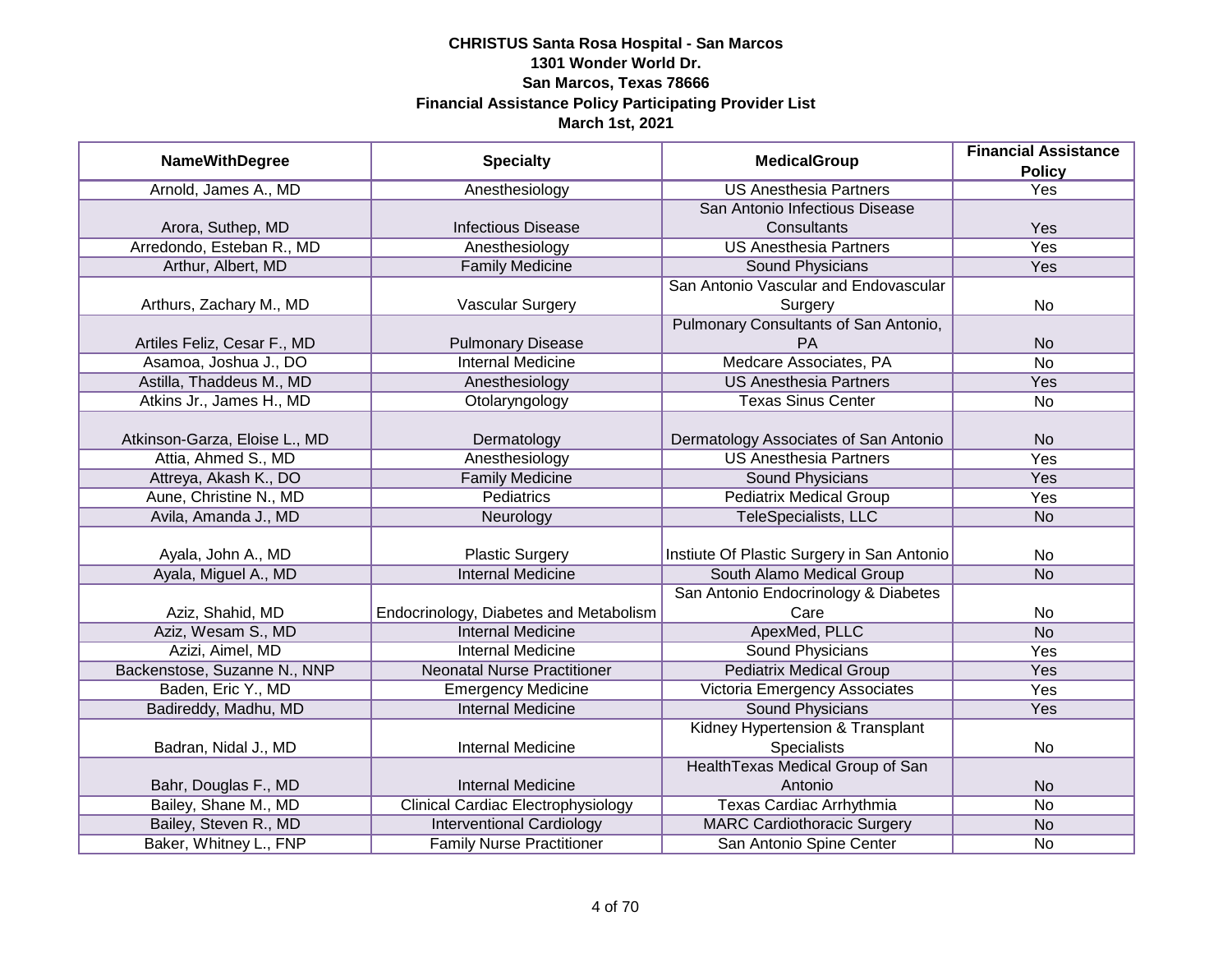| <b>NameWithDegree</b>         | <b>Specialty</b>                     | <b>MedicalGroup</b>                      | <b>Financial Assistance</b> |
|-------------------------------|--------------------------------------|------------------------------------------|-----------------------------|
|                               |                                      |                                          | <b>Policy</b>               |
|                               |                                      |                                          |                             |
| Balasingh, Alberta S., FNP    | <b>Family Nurse Practitioner</b>     | Next Generation Orthopadic & Spine Inst  | <b>No</b>                   |
|                               |                                      | Pediatrix Medical Group-SA               |                             |
| Baldizon, Eugenia, PNP        | <b>Pediatric Nurse Practitioner</b>  | Developmental                            | Yes                         |
| Balldin, Bjorn C., MD         | <b>Orthopedic Surgery</b>            | San Antonio Orthopaedic Group            | $\overline{No}$             |
| Ballester-Fiallo, Ana M., MD  | Rheumatology                         | Gonzaba Medical Group                    | <b>No</b>                   |
|                               |                                      | <b>CHRISTUS Santa Rosa Family Health</b> |                             |
| Ballesteros, Maria D., MD     | <b>Family Medicine</b>               | Center                                   | <b>No</b>                   |
| Baluja, Vivek, MD             | Neurology                            | <b>TeleSpecialists, LLC</b>              | <b>No</b>                   |
| Banks, Heather E., MD         | Nephrology                           | San Antonio Kidney Disease Center        | <b>No</b>                   |
| Banner, Jenna N., MD          | <b>Obstetrics &amp; Gynecology</b>   | <b>Alamo Womens OB/GYN</b>               | No                          |
| Barbaro III, Salvatore A., MD | <b>Cardiovascular Disease</b>        | Salvatore Barbaro III MD                 | <b>No</b>                   |
| Baribeau, Alan D., MD         | Ophthalmology                        |                                          | No                          |
| Barnard, Jami J., MD          | <b>Obstetrics &amp; Gynecology</b>   | Institute For Womens Health              | <b>No</b>                   |
| Barnett, Michael A., MD       | <b>Cardiovascular Disease</b>        | Patriot Heart & Vascular                 | <b>No</b>                   |
| Barnwell, Robert, MD          | <b>Emergency Medicine</b>            | Victoria Emergency Associates            | Yes                         |
| Barone, Constance M., MD      | <b>Plastic Surgery</b>               | constance M Barone MD PLLC               | No                          |
| Barrella, Amanda L., MD       | Anesthesiology                       | <b>US Anesthesia Partners</b>            | Yes                         |
| Barrera, Jose E., MD          | Otolaryngology                       | Texas Facial Plastic Surgery and ENT     | <b>No</b>                   |
| Barrett, Michael, DPM         | Podiatry                             | <b>Barrett Quality Medical</b>           | <b>No</b>                   |
| Bartay, James R., MD          | <b>Family Medicine</b>               | James Ray Bartay, MD                     | No                          |
| Barton, Paul E., MD           | Anesthesiology                       | South Texas Anesthesia Group, PLLC       | <b>No</b>                   |
| Basaldu-Prado, Isabel M., MD  | <b>Neonatal-Perinatal Medicine</b>   | <b>Pediatrix Medical Group</b>           | Yes                         |
| Basler, Joseph W., MD         | Urology                              | <b>UTHSCSA Department of Urology</b>     | <b>No</b>                   |
|                               |                                      | <b>CHRISTUS Santa Rosa Family Health</b> |                             |
| Bassiri, Troy, MD             | <b>Family Medicine</b>               | Center                                   | No                          |
| Bates III, John C., MD        | Anesthesiology                       | <b>US Anesthesia Partners</b>            | Yes                         |
| Batra, Dev, MD                | Radiology                            | <b>River City Imaging Associates</b>     | Yes                         |
| Battista, Michael A., MD      | <b>Neonatal-Perinatal Medicine</b>   | <b>Pediatrix Medical Group</b>           | Yes                         |
| Battle, Sandra, AGACNP        | <b>Acute Care Nurse Practitioner</b> | Sigma Physician Associates               | No                          |
| Bauman Jr., Wendall C., MD    | Ophthalmology                        | <b>Retinal Associates of South Texas</b> | <b>No</b>                   |
| Baumholtz, Michael A., MD     | <b>Plastic Surgery</b>               | <b>Baumholtz Plastic Surgery</b>         | No                          |
| Baylan, Salvador, MD          | Physical Medicine & Rehabilitation   | Salvador Pintado Baylan, M.D., P.A.      | <b>No</b>                   |
| Bazan, Fernando, MD           | Radiology                            | <b>River City Imaging Associates</b>     | Yes                         |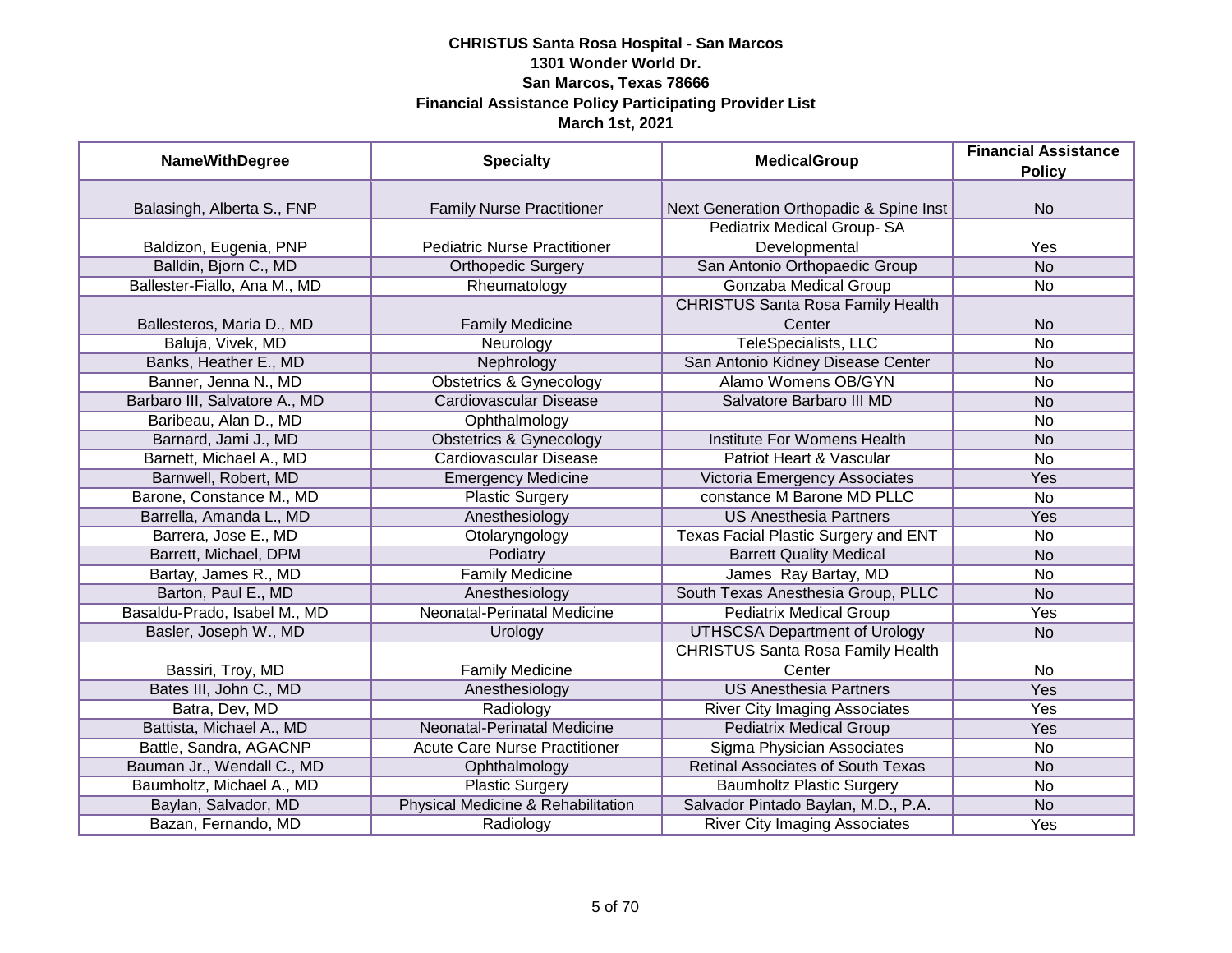| <b>NameWithDegree</b>        | <b>Specialty</b>                     | <b>MedicalGroup</b>                     | <b>Financial Assistance</b><br><b>Policy</b> |
|------------------------------|--------------------------------------|-----------------------------------------|----------------------------------------------|
|                              |                                      |                                         |                                              |
| Beadle Jr., Thomas J., MD    | <b>Vascular Surgery</b>              | Vascular & Endovascular Surgery of Tx   | <b>No</b>                                    |
| Bearden, Aimee L., AGACNP    | <b>Acute Care Nurse Practitioner</b> | <b>Inpatient Medicine Physicians PA</b> | <b>Yes</b>                                   |
| Beauchamp, Kristine L., MD   | <b>Family Medicine</b>               | MedCare Associates, P.A.                | N <sub>O</sub>                               |
| Becker, Emily M., MD         | Dermatology                          | <b>UTHSCSA</b>                          | No                                           |
|                              |                                      | South Texas Oncology & Hematology,      |                                              |
| Beeram, Muralidhar, MD       | <b>Medical Oncology</b>              | <b>PLLC</b>                             | <b>No</b>                                    |
| Beeram, Sridhar, MD          | Hematology/Oncology                  | <b>Texas Oncology</b>                   | <b>No</b>                                    |
| Behravan, Vahid, MD          | Neurology                            | TeleSpecialists, LLC                    | <b>No</b>                                    |
| Beito, Steven B., DPM        | Podiatry                             | New Braunfels Podiatry Associates       | No                                           |
| Belitsos, Theodore G., MD    | Anesthesiology                       | Tejas Anesthesia, P.A.                  | <b>No</b>                                    |
| Bell, Randall C., MD         | <b>Pulmonary Disease</b>             |                                         | No                                           |
| Bell, Stephen J., MD         | <b>Orthopedic Surgery</b>            | San Antonio Orthopedic Group            | <b>No</b>                                    |
|                              |                                      | San Antonio Podiatry Associates-San     |                                              |
| Bellacosa, Richard A., DPM   | Podiatry                             | Pedro                                   | No                                           |
| Belz, Jessica M., MD         | <b>Plastic Surgery</b>               | Jessica M. Belz, M.D., PLLC             | <b>No</b>                                    |
| Benavides, Lorenzo J., MD    | Anesthesiology                       | <b>US Anesthesia Partners</b>           | Yes                                          |
| Benavides, Philip J., MD     | Anesthesiology                       | <b>US Anesthesia Partners</b>           | Yes                                          |
| Benca, Michael J., MD        | <b>Cardiovascular Disease</b>        | <b>Live Oak Health Partners</b>         | <b>No</b>                                    |
| Benedikt, Amy C., MD         | Anesthesiology                       | Tejas Anesthesia, P.A.                  | <b>No</b>                                    |
| Bengali, Raheel, MD          | Pain Medicine                        |                                         | No                                           |
| Benitez-Rupp, Deborah M., MD | Anesthesiology                       | <b>US Anesthesia Partners</b>           | Yes                                          |
| Bennett, Penny C., NNP       | <b>Neonatal Nurse Practitioner</b>   | <b>Pediatrix Medical Group</b>          | Yes                                          |
| Bennion, Kristopher K., DMD  | <b>Pediatric Dentistry</b>           | <b>Children's Dental Ark</b>            | <b>No</b>                                    |
| Berardo, Melora D., MD       | Anatomic & Clinical Pathology        | Pathology Associates of SA              | Yes                                          |
| Beras-Matos, Julio M., MD    | <b>Internal Medicine</b>             | <b>CentroMed Southside Clinic</b>       | <b>No</b>                                    |
| Berg, Sarah R., MD           | <b>Obstetrics &amp; Gynecology</b>   | Northeast OB/GYN Associates, PLLC       | No                                           |
| Berios, Ioannis J., DO       | <b>Emergency Medicine</b>            | Victoria Emergency Associates           | Yes                                          |
|                              |                                      | San Antonio Infectious Diseases         |                                              |
| Berkowitz, Carl M., MD       | <b>Infectious Disease</b>            | Consultants                             | Yes                                          |
|                              |                                      | San Antonio Infectious Diseases         |                                              |
| Berlanga, Gemma A., MD       | <b>Internal Medicine</b>             | Consultants                             | Yes                                          |
| Bernal, Nathan J., MD        | <b>Family Medicine</b>               | Sound Physicians                        | Yes                                          |
|                              |                                      | Inpatient Progressive Healthcare of     |                                              |
| Bernardo, Kristine A., MD    | <b>Internal Medicine</b>             | America                                 | <b>No</b>                                    |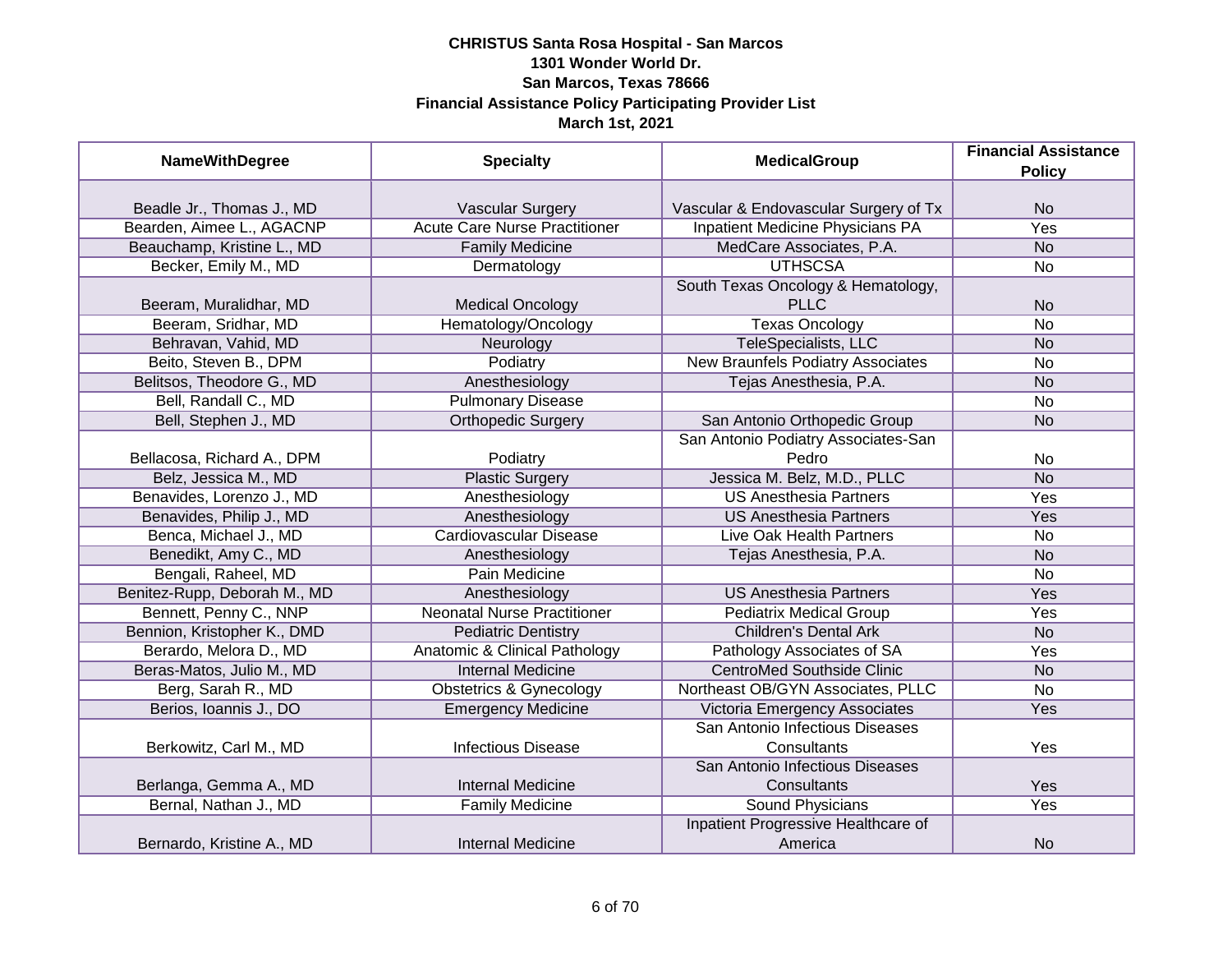| <b>NameWithDegree</b>                             | <b>Specialty</b>                                     | <b>MedicalGroup</b>                                                      | <b>Financial Assistance</b><br><b>Policy</b> |
|---------------------------------------------------|------------------------------------------------------|--------------------------------------------------------------------------|----------------------------------------------|
| Bernardy, Michelle L., MD                         | <b>Pediatrics</b>                                    | <b>New Braunfels Pediatric Group</b>                                     | $\overline{No}$                              |
| Bernstein, Eric, MD                               | <b>Family Medicine</b>                               | San Antonio Family Physicians                                            | <b>No</b>                                    |
| Berry, Ronald L., DMD                             | <b>Oral and Maxillofacial Surgery</b>                |                                                                          | No                                           |
| Betancourt, Eve M., MD                            | <b>Anatomic &amp; Clinical Pathology</b>             | Pathology Associates of San Antonio                                      | Yes                                          |
| Bhachawat, Devendra K., MD                        | <b>Medical Oncology</b>                              | Lone Star Cancer & Blood Disorder, P.A.                                  | <b>No</b>                                    |
| Bhandari, Amitabh, MD                             | Anesthesiology                                       | South Texas Anesthesia Group, PLLC                                       | N <sub>o</sub>                               |
| Bhatia, Neera, MD                                 | <b>Obstetrics &amp; Gynecology</b>                   |                                                                          | No                                           |
| Biediger, Charles P., MD<br>Biela, Timothy A., MD | Otolaryngology<br><b>Neonatal-Perinatal Medicine</b> | Alamo ENT Associates, P.A. (Stone Oak)<br><b>Pediatrix Medical Group</b> | <b>No</b><br>Yes                             |
|                                                   |                                                      | New Braunfels Orthopedic Surgery and                                     |                                              |
| Biernacki, Katrennah A., PA                       | Physician Assistant                                  | <b>Sports Medicine</b>                                                   | <b>No</b>                                    |
| Bietz, Gabriel J., MD                             | <b>Vascular Surgery</b>                              | Peripheral Vascular Associates, P.A.                                     | <b>No</b>                                    |
| Bilica, Paula, DO                                 | <b>Obstetrics &amp; Gynecology</b>                   | Institute for Women's Health                                             | <b>No</b>                                    |
|                                                   |                                                      | MGB Plastic Surgery Associates of San                                    |                                              |
| Bindewald, Matthew G., MD                         | <b>Plastic Surgery</b>                               | Antonio                                                                  | No                                           |
| Birdwell, Angela L., DO                           | <b>Internal Medicine</b>                             | Leonard E Deal MD PA                                                     | <b>No</b>                                    |
| Bitar, Jamil N., MD                               | <b>Cardiovascular Disease</b>                        | Jamil N Bitar MD                                                         | No                                           |
| Bjerk, Jessica A., ACNP                           | <b>Acute Care Nurse Practitioner</b>                 | Michael A Barnett MD PLLC                                                | <b>No</b>                                    |
| Blackstock, Briana, NNP                           | <b>Neonatal Nurse Practitioner</b>                   |                                                                          | <b>No</b>                                    |
| Blair, Kevin D., MD                               | Obstetrics & Gynecology                              |                                                                          | <b>No</b>                                    |
| Blanck, Zalmen, MD                                | <b>Clinical Cardiac Electrophysiology</b>            | Rivercity Cardiovascular of San Antonio                                  | Yes                                          |
| Blasko, Melissa W., MD                            | Anesthesiology                                       | <b>US Anesthesia Partners</b>                                            | Yes                                          |
| Blond, Carl J., MD                                | Nephrology                                           | San Antonio Kidney Disease Center<br>Physicians Group PLLP               | <b>No</b>                                    |
|                                                   |                                                      | Footprints Podiatric Medicine & Surgery                                  |                                              |
| Bluhm, James M., DPM                              | Podiatry                                             | <b>PLLC</b>                                                              | <b>No</b>                                    |
| Boatman, Erik A., MD                              | Anesthesiology                                       | <b>US Anesthesia Partners</b>                                            | Yes                                          |
| Bobbala, Govardhan R., MD                         | <b>Family Medicine</b>                               | Sound Physicians                                                         | Yes                                          |
| Boecker, Anna M., MD                              | Pediatrics                                           | <b>Gruene Lake Medical</b>                                               | No                                           |
| Bogaev, Christopher A., MD                        | <b>Neurological Surgery</b>                          | Neurosurgical Associates of San Antonio                                  | <b>No</b>                                    |
| Bolnick, Harold L., MD                            | Anesthesiology                                       | EmeRgencHealth, LLC                                                      | <b>No</b>                                    |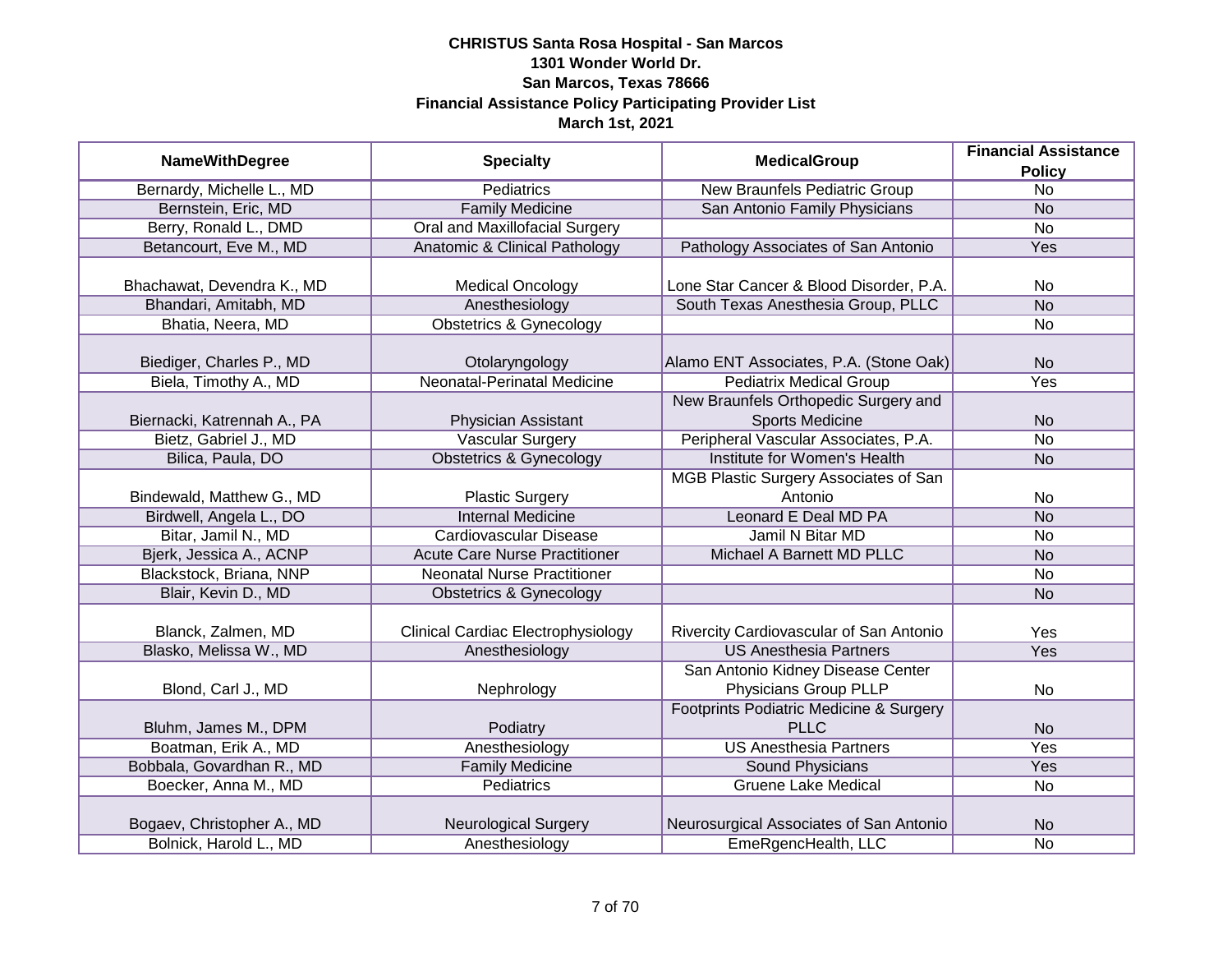|                             | <b>MedicalGroup</b>                | <b>Financial Assistance</b>                 |               |
|-----------------------------|------------------------------------|---------------------------------------------|---------------|
| <b>NameWithDegree</b>       | <b>Specialty</b>                   |                                             | <b>Policy</b> |
| Bonilla, Jorge A., MD       | Anesthesiology                     | <b>US Anesthesia Partners</b>               | Yes           |
|                             |                                    | <b>CHRISTUS Santa Rosa Specialty Clinic</b> |               |
| Bordon, Anthony S., MD      | <b>General Surgery</b>             | <b>New Braunfels</b>                        | <b>No</b>     |
| Borgman, Kristie Y., MD     | <b>Pediatric Cardiology</b>        | <b>Pediatrix Cardiology Associates</b>      | <b>No</b>     |
| Borrego III, Robert A., MD  | <b>Internal Medicine</b>           | Robert A Borrego III MD                     | <b>No</b>     |
| Borshch, Yurii D., MD       | Pain Medicine                      | Precision Spine & Pain Management           | <b>No</b>     |
| Borte, Bernadette N., MD    | Neurology                          | Telespecialists, LLC                        | <b>No</b>     |
| Bose, Rahul, MD             | Interventional Cardiology          | Lone Star Heart and Vascular Clinic PA      | <b>No</b>     |
| Bosley, Veronica, FNP       | <b>Family Nurse Practitioner</b>   | Inpatient Profressive Healthcare America    | <b>No</b>     |
| Botello, Sara M., NNP       | <b>Neonatal Nurse Practitioner</b> | <b>Pediatrix Medical Group</b>              | Yes           |
| Bothwell, Nici E., MD       | Otolaryngology                     | <b>Endomir Surgical, PLLC</b>               | <b>No</b>     |
| Botla, Ravi, MD             | Gastroenterology                   | <b>Texas Digestive Disease Consultants</b>  | Yes           |
| Boucher, Jean-Denis, MD, MD | Dermatology                        | Lone Star State Dermatology Clinic          | <b>No</b>     |
| Boudreau, Michelle M., DO   | Neurology                          | TeleSpecialists, LLC                        | <b>No</b>     |
| Bouvier, Stephanie A., MD   | Anesthesiology                     |                                             | Yes           |
| Bowe, Lisa M., MD           | Anesthesiology                     | <b>US Anesthesia Partners</b>               | Yes           |
| Bowen, Stephanie, MD        | Anesthesiology                     | <b>US Anesthesia Partners</b>               | Yes           |
| Bowers, Karen M., FNP       | <b>Family Nurse Practitioner</b>   | <b>Surgery Professionals</b>                | <b>No</b>     |
| Bowser, Andrew N., MD       | <b>Vascular Surgery</b>            | <b>Texas Hills Vascular Specialists</b>     | <b>No</b>     |
| Boyd, Daniel R., MD         | Anesthesiology                     | <b>US Anesthesia Partners</b>               | Yes           |
| Boyd, Sherri Y., MD         | <b>Cardiovascular Disease</b>      | <b>New Braunfels Cardiology</b>             | <b>No</b>     |
| Bradley, Nina G., DO        | Neurology                          | <b>Telespecialists LLC</b>                  | <b>No</b>     |
| Bradley, Sandra K., NNP     | <b>Neonatal Nurse Practitioner</b> | <b>Pediatrix Medical Group</b>              | Yes           |
| Bragan, John F., MD         | <b>Emergency Medicine</b>          | Victoria Emergency Associates               | Yes           |
| Brahmbhatt, Reshma R., MD   | Vascular Surgery                   | <b>UTHSCSA</b>                              | <b>No</b>     |
| Brandt, Katherine M., MD    | <b>Pediatrics</b>                  | <b>Pediatrix Medical Group</b>              | Yes           |
| Bregman, Brandon, MD        | Anesthesiology                     | <b>US Anesthesia Partners</b>               | Yes           |
|                             |                                    | The San Antonio Orthopaedic Group,          |               |
| Brenman, Ephraim K., DO     | Physical Medicine & Rehabilitation | <b>LLP</b>                                  | <b>No</b>     |
| Brenner, John R., DO        | Anesthesiology                     | <b>US Anesthesia Partners</b>               | <b>Yes</b>    |
| Brewer, Raymond L., MD      | Anesthesiology                     | <b>US Anesthesia Partners</b>               | Yes           |
| Bricco, Diane D., MD        | Radiology                          |                                             | No            |
| Bridges, Bobbi J., AGACNP   |                                    | <b>Inpatient Consultants of Texas</b>       | <b>No</b>     |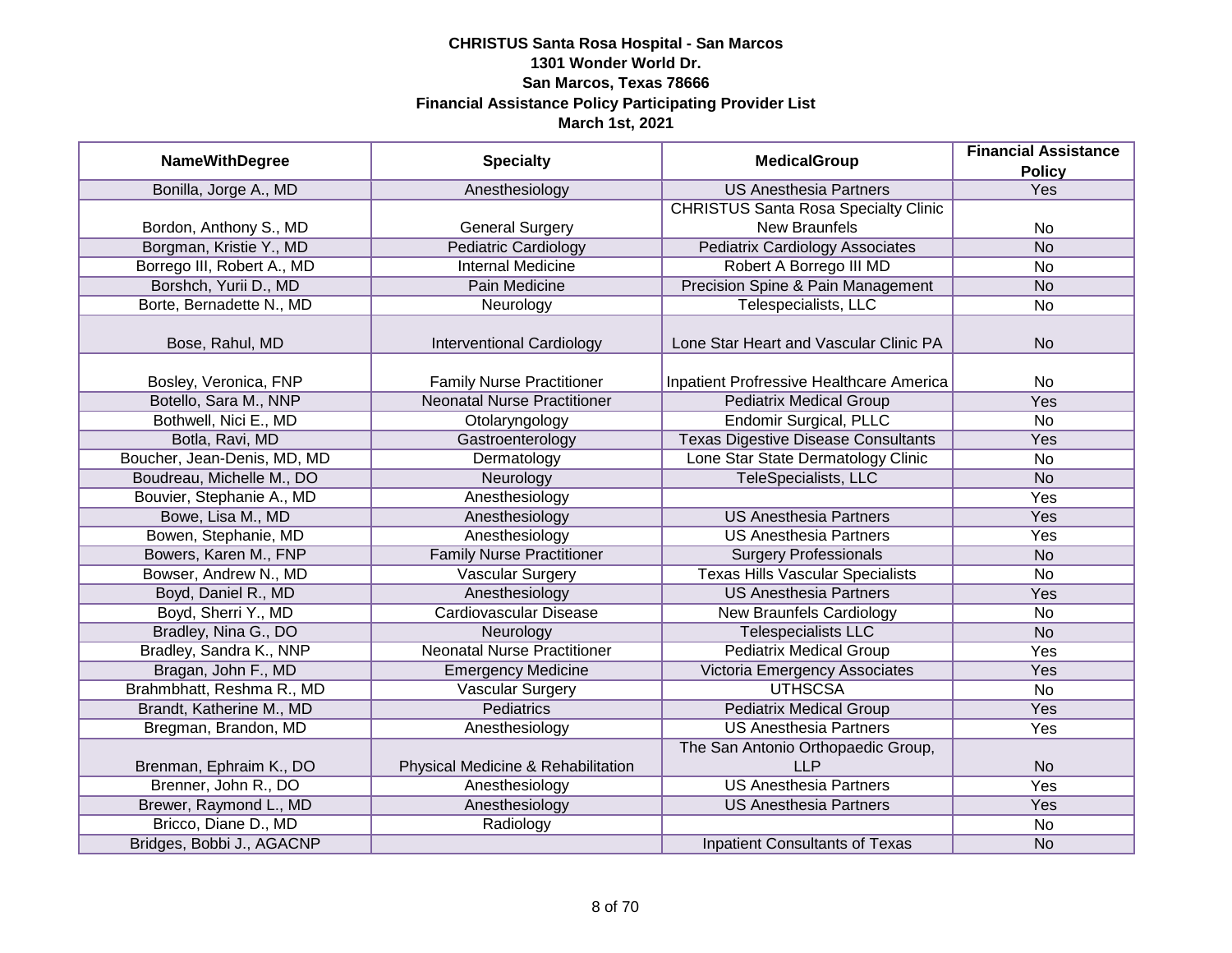| <b>NameWithDegree</b>         |                                                  | <b>MedicalGroup</b>                       | <b>Financial Assistance</b> |
|-------------------------------|--------------------------------------------------|-------------------------------------------|-----------------------------|
|                               | <b>Specialty</b>                                 |                                           | <b>Policy</b>               |
| Brietzke, Alessandra, NNP     | <b>Neonatal Nurse Practitioner</b>               | <b>Pediatrix Medical Group</b>            | <b>Yes</b>                  |
| Briggs, Edward D., MD         | Anesthesiology                                   | <b>US Anesthesia Partners</b>             | <b>Yes</b>                  |
| Briggs, Emily D., MD          | <b>Family Medicine</b>                           | <b>Briggs Family Medicine</b>             | No                          |
| Briggs, Jeffrey D., DO        | Psychiatry                                       | Asana Integrated Medical Group            | <b>No</b>                   |
| Brockway, Bruce A., MD        | Nephrology                                       | Kindney and Blood Pressure Clinic         | <b>No</b>                   |
| Brody, Jennifer D., MD        | <b>Pulmonary Disease</b>                         | Sonterra Pulmonary Consultants            | <b>No</b>                   |
| Brogan, Lisa, CNP             | <b>Family Nurse Practitioner</b>                 | <b>Medcede Physician Services</b>         | <b>No</b>                   |
| Brothers, Brenna J., DNP, FNP | <b>Family Nurse Practitioner</b>                 | Arrhythmia Associates of South Texas      | <b>No</b>                   |
| Broumand, Varshasb, MD        | Nephrology                                       |                                           | No                          |
| Brown Jr., Jeremiah, MD       | Ophthalmology                                    | <b>Brown Retina Institute</b>             | <b>No</b>                   |
|                               |                                                  | San Antonio Head And Neck Surgical        |                             |
| Brown, Patrick N., MD         | Otolaryngology                                   | Associates                                | <b>No</b>                   |
| Bruce, Helena D., PA          | <b>Physician Assistant</b>                       | <b>Precision Assist</b>                   | <b>No</b>                   |
| Bruggeman, Adam, MD           | Orthopedic Surgery                               |                                           | <b>No</b>                   |
|                               |                                                  | Aesthetic, Facial and Oculoplastic        |                             |
| Brundridge, Wesley, DO        | Ophthalmology                                    | Surgery                                   | <b>No</b>                   |
| Brune, Sonja D., CNS-CC       | <b>Clinical Nurse Specialist - Critical Care</b> |                                           | <b>No</b>                   |
|                               |                                                  | Inpatient Progressive Healthcare of       |                             |
| Buccellato, Divina G., AGACNP | <b>Acute Care Nurse Practitioner</b>             | America                                   | <b>No</b>                   |
| Buchanan, Clay T., MD         | <b>Family Medicine</b>                           | <b>MedCare Associates</b>                 | <b>No</b>                   |
|                               |                                                  |                                           |                             |
| Bucheit, Amanda D., MD        | Hematology/Oncology                              | South Texas Oncology and Hematology       | <b>No</b>                   |
| Bui, Christina M., MD         | Ophthalmology                                    | Eye Associates                            | <b>No</b>                   |
|                               |                                                  |                                           |                             |
| Bulengo, Stella M., MD        | Dermatology                                      | Dermatology Associates of San Antonio     | <b>No</b>                   |
| Bullock, Jeff S., MD          | Gastroenterology                                 | San Antonio Gastroenterology Assoc.       | <b>No</b>                   |
| Bunton, Paulette S., MD       | Anesthesiology                                   | <b>US Anesthesia Partners</b>             | Yes                         |
| Burgess, Megan M., MD         | <b>Plastic Surgery</b>                           |                                           | <b>No</b>                   |
| Burgos, Alejandro D., MD      | Anesthesiology                                   | <b>US Anesthesia Partners</b>             | Yes                         |
| Burguete, Sergio R., MD       | <b>Pulmonary Disease</b>                         | S Rodrigo Burguete MD PA                  | <b>No</b>                   |
|                               |                                                  | <b>CHRISTUS Orthopaedics &amp; Sports</b> |                             |
| Burns, Travis C., MD          | <b>Orthopedic Surgery</b>                        | Medicine-San Antonio                      | <b>No</b>                   |
|                               |                                                  | Vascular & Endovascular Surgery of        |                             |
| Busken, Christopher J., MD    | Vascular Surgery                                 | Texas, PLLC                               | <b>No</b>                   |
| Bustamante, Julia A., MD      | Anesthesiology                                   | <b>US Anesthesia Partners</b>             | Yes                         |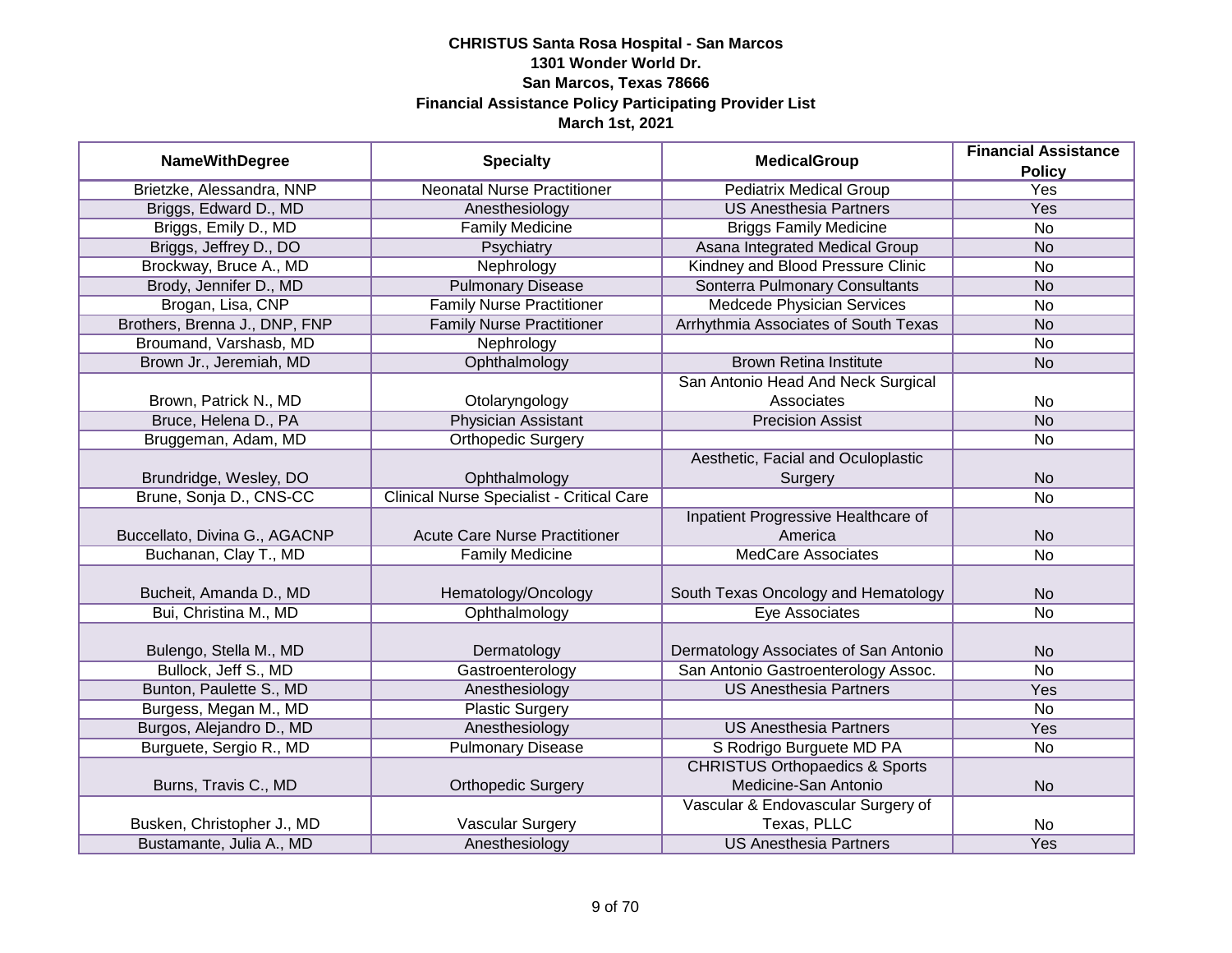| <b>NameWithDegree</b>         | <b>Specialty</b>                   | <b>MedicalGroup</b>                    | <b>Financial Assistance</b> |
|-------------------------------|------------------------------------|----------------------------------------|-----------------------------|
|                               |                                    |                                        | <b>Policy</b>               |
| Butler, Dimple T., MD         | <b>Family Medicine</b>             | <b>Sound Physicians</b>                | <b>Yes</b>                  |
| Butler, Jasmin S., PA         | Physician Assistant                | Vita Sana Clinic                       | <b>No</b>                   |
| Butt, Qasim A., MD            | <b>Internal Medicine</b>           | South Texas Renal Care Group           | <b>No</b>                   |
| Butter, Robert D., DO         | Undersea & Hyperbaric Medicine     | Wound Care and Hyperbaric Center       | <b>No</b>                   |
| Buzenas, Jessica, MD          | <b>Internal Medicine</b>           | <b>Inpatient Care of South Texas</b>   | Yes                         |
| Byrne, John J., MD            | <b>Obstetrics &amp; Gynecology</b> | <b>Baylor College</b>                  | <b>No</b>                   |
|                               |                                    | South Texas Continuum of Care          |                             |
| Cabello, Maria M., MD         | <b>Family Medicine</b>             | <b>Specialists</b>                     | No                          |
| Cabrera III, Timoteo, MD      | Nephrology                         | Renal Associates, PA                   | <b>No</b>                   |
| Caddell, Heather O., MD       | <b>Obstetrics &amp; Gynecology</b> | Northeast Ob/Gyn Associates            | No                          |
| Cajas, George W., MD          | <b>Obstetrics &amp; Gynecology</b> | Womens Center at Westover Hills        | <b>No</b>                   |
|                               |                                    | All American Allergy Asthma &          |                             |
| Calais, Charles J., DO, MS    | Allergy & Immunology               | Immunology Center                      | No                          |
| Caldarola, Vincent A., MD     | <b>General Surgery</b>             | <b>VR Surgical Associates</b>          | <b>No</b>                   |
| Calderon, Guido J., MD        | <b>Internal Medicine</b>           | Inpatient Medicine Physicians PA       | Yes                         |
| Calhoun, Wesley B., MD        | Nephrology                         | San Antonio Kidney Disease Center      | <b>No</b>                   |
| Camplen, Kathryn, CNM         | <b>Nurse Midwife</b>               | Alamo Womens OB/GYN                    | No                          |
| Campos, Carlos, MD            | <b>Family Medicine</b>             | Carlos Campos, M.D., P.A.              | <b>No</b>                   |
|                               |                                    | <b>CSR Family Medicine Residency</b>   |                             |
| Campos, Rebecca L., MD        | <b>Family Medicine</b>             | Program                                | No                          |
| Canales, John F., MD          | <b>Interventional Cardiology</b>   | Cardiology Clinic of San Antonio       | <b>No</b>                   |
|                               |                                    |                                        |                             |
| Canales, Mark L., MD          | Cardiovascular Disease             | Adult Cardiovascular Consultants, P.A. | <b>No</b>                   |
|                               |                                    | Gastroenterology Consultants of San    |                             |
| Canedo, Monica M., CNS        | <b>Clinical Nurse Specialist</b>   | Antonio                                | <b>No</b>                   |
| Cano, Oscar, MD               | Radiology                          | <b>River City Imaging Associates</b>   | Yes                         |
| Cantrill, Christopher H., MD  | <b>Urology</b>                     | Urology San Antonio, P.A.              | Yes                         |
| Cantu, Judy, MD               | <b>Internal Medicine</b>           | <b>Gonzaba Medical Group</b>           | <b>No</b>                   |
| Capella, Jose J., MD          | Anesthesiology                     | <b>US Anesthesia Partners</b>          | Yes                         |
| Capener, Dale C., MD          | Anesthesiology                     | <b>US Anesthesia Partners</b>          | Yes                         |
| Capps, Alicia M., PA          | Physician Assistant                | <b>Surgery Professionals</b>           | <b>No</b>                   |
| Carcamo, Gerardo E., MD       | <b>General Surgery</b>             | South Texas Surgeons PA                | No                          |
| Carcamo, Karen M., MD         | <b>Obstetrics &amp; Gynecology</b> | Institute for Women's Health           | <b>No</b>                   |
| Cardenas Rosales, Juan C., MD | <b>Internal Medicine</b>           | Gonzaba Medical Group                  | No                          |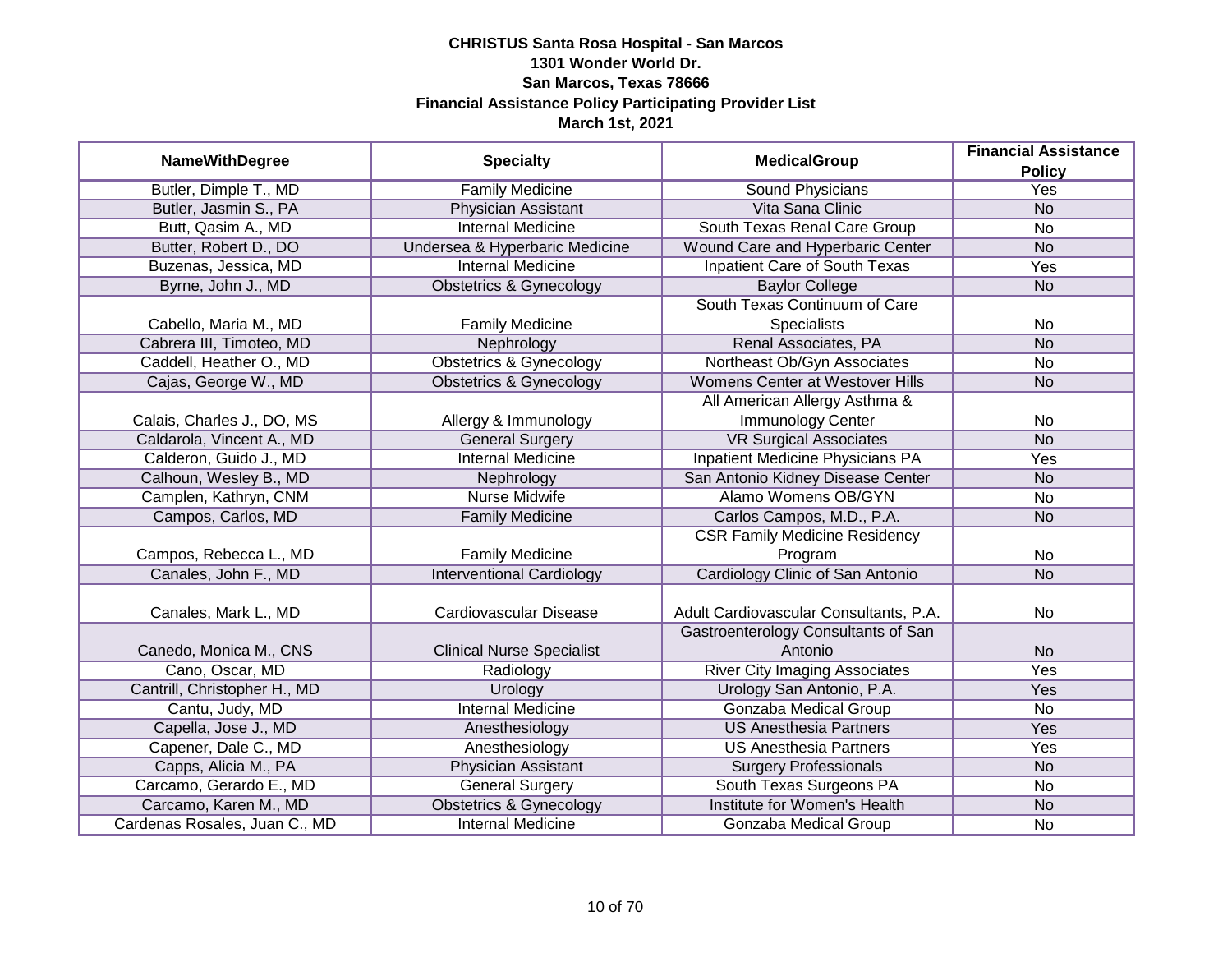| <b>NameWithDegree</b>            | <b>Specialty</b>                              | <b>MedicalGroup</b>                                | <b>Financial Assistance</b><br><b>Policy</b> |
|----------------------------------|-----------------------------------------------|----------------------------------------------------|----------------------------------------------|
|                                  |                                               | <b>Central Texas OB/GYN Associates PLLC</b>        |                                              |
| Cardenas, Carlos A., MD          | <b>Obstetrics &amp; Gynecology</b>            | dba Womens Health                                  | <b>No</b>                                    |
| Cardona Orellana, Iliana L., MD  | Nephrology                                    | Renal Associates, P.A.                             | $\overline{No}$                              |
| Carey, Stephen C., MD            | <b>Cardiovascular Disease</b>                 | <b>CCJ Cardiology</b>                              | <b>No</b>                                    |
| Carney, Jennifer E., NNP         | <b>Neonatal Nurse Practitioner</b>            | <b>Pediatrix Medical Group</b>                     | <b>Yes</b>                                   |
| Carrasco, Arnulfo T., MD         | Pain Medicine                                 | Carrasco Pain Institute                            | <b>No</b>                                    |
|                                  |                                               | <b>Synaptic Resources/Hill Country</b>             |                                              |
| Carrau, Jose L., MD              | Neurology                                     | <b>Monitoring LLC</b>                              | <b>No</b>                                    |
| Carren Simpson, Cristina P., MD  | <b>Obstetrics &amp; Gynecology</b>            | Riverwalk OBGYN, PLLC                              | Yes                                          |
| Carreras, Yuly D., MD            | Pediatrics                                    | <b>CentroMed Pediatrics</b>                        | <b>No</b>                                    |
| Carroll, Craig G., DO            | Neurology                                     | Rocky Mountain Neurodiagnostic                     | <b>No</b>                                    |
| Carroll, Elisa F., MD            | <b>Obstetrics &amp; Gynecology</b>            | Institute for Women's Health                       | <b>No</b>                                    |
| Carter, James C., CRNA           | <b>Certified Registered Nurse Anesthetist</b> |                                                    | <b>No</b>                                    |
| Carter-Rubenstein, Vaucheria, MD | Anesthesiology                                | <b>US Anesthesia Partners</b>                      | Yes                                          |
| Case, John R., MD                | Urology                                       | Urology San Antonio, P.A.                          | Yes                                          |
| Casmaer, Monica L., PA           | <b>Physician Assistant</b>                    | Victoria Emergency Associates                      | Yes                                          |
| Castillo, Javier, MD             | Maternal-Fetal Medicine                       | <b>Pediatrix Medical Group</b>                     | Yes                                          |
| Castro Pena, Norys A., MD        | <b>Infectious Disease</b>                     | <b>Gonzaba Medical Group</b>                       | <b>No</b>                                    |
| Castro, David M., MD             | Pediatrics                                    | Caring for Kids Pediatrics, PA                     | <b>No</b>                                    |
| Catland, Deborah K., NNP         | <b>Neonatal Nurse Practitioner</b>            | <b>Pediatrix Medical Group</b>                     | Yes                                          |
| Caulfield, Christopher T., MD    | <b>Family Medicine</b>                        | Health Texas Medical Group Of SA                   | <b>No</b>                                    |
|                                  |                                               | San Antonio Vascular and Endovascular              |                                              |
| Causey, Marlin W., MD            | Vascular Surgery                              | <b>Clinic PLLC</b>                                 | <b>No</b>                                    |
| Cauthon, David, DPM              | Podiatry                                      | Robert Vranes, DPM                                 | <b>No</b>                                    |
| Cavazos, Jorge M., MD            | Gastroenterology                              | <b>Texas Digestive Disease Consultants</b>         | Yes                                          |
| Cavazos, Ramiro D., MD           | <b>General Surgery</b>                        | Sage Bariatric Institure                           | <b>No</b>                                    |
| Cecava, Nathan D., MD            | <b>Diagnostic Radiology</b>                   | <b>River City Imaging Associates</b>               | Yes                                          |
| Cecchini, Michelle M., MD        | <b>Neurological Surgery</b>                   | <b>Texas Neurosurgical Spine</b>                   | <b>No</b>                                    |
| Cecconi, Patricia P., MD         | Urology                                       | <b>Urology San Antonio</b>                         | Yes                                          |
| Cedillo-Couvert, Esteban A., MD  | Nephrology                                    | South Texas Renal Care Group                       | <b>No</b>                                    |
| Cena, Marek W., MD               | <b>Cardiovascular Disease</b>                 | Alamo Cardiovascular Consultants                   | Yes                                          |
| Cerda, Oscar J., MD              | <b>Family Medicine</b>                        |                                                    | N <sub>o</sub>                               |
| Cesta, Mark A., MD               | <b>Emergency Medicine</b>                     |                                                    | Yes                                          |
| Chalaby, Marc A., MD             | <b>Pulmonary Disease</b>                      | Pulmonary Consultants of San Antonio,<br><b>PA</b> | <b>No</b>                                    |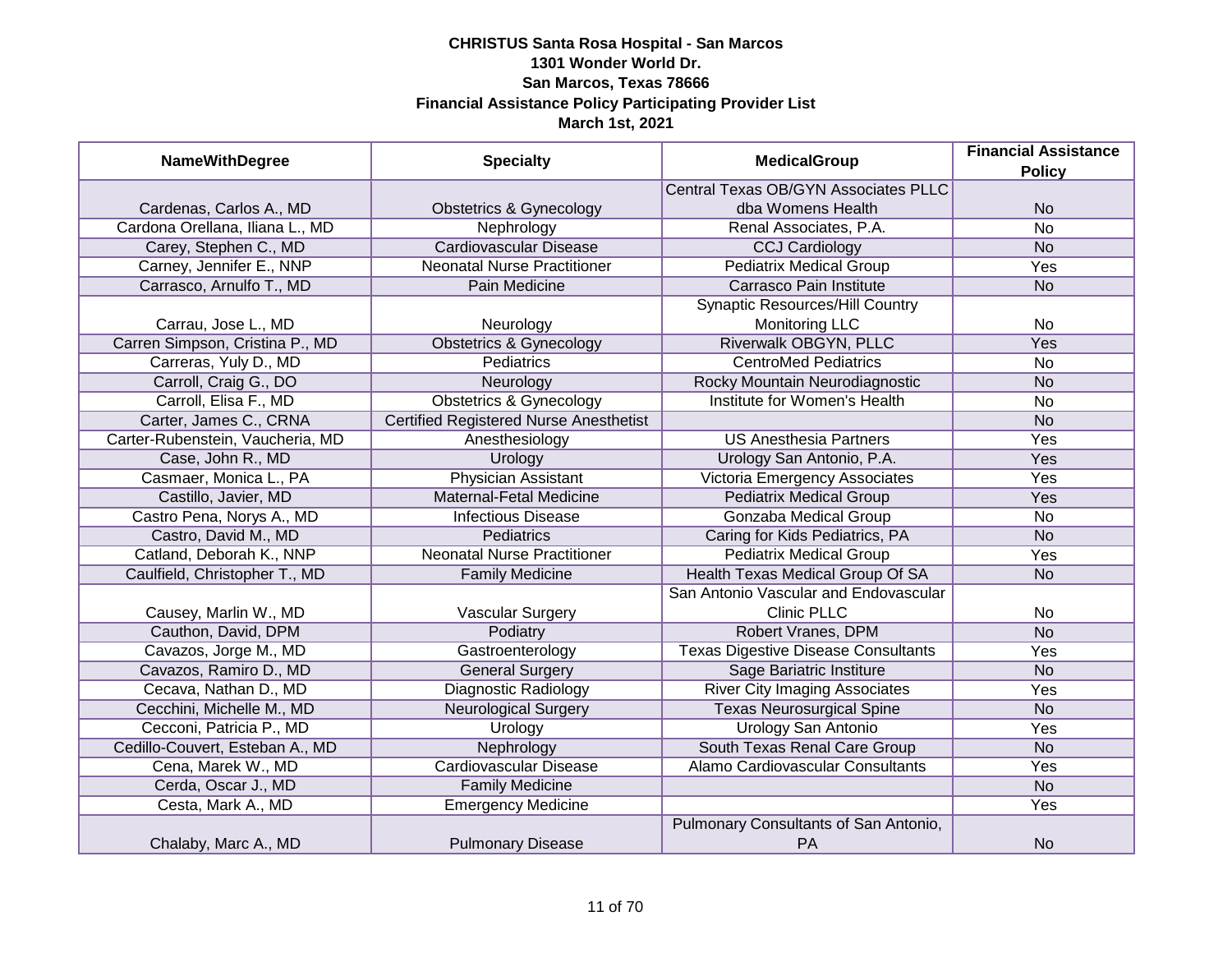|                                | <b>Specialty</b>           | <b>MedicalGroup</b>                         | <b>Financial Assistance</b> |
|--------------------------------|----------------------------|---------------------------------------------|-----------------------------|
| <b>NameWithDegree</b>          |                            |                                             | <b>Policy</b>               |
| Chalasani, Meghana, MD         | <b>Internal Medicine</b>   | <b>SAKD Physician Group PLLC</b>            | $\overline{No}$             |
|                                |                            | Texas Oncology - San Antonio Medical        |                             |
| Challagundla, Suneetha, MD     | <b>Medical Oncology</b>    | Center                                      | <b>No</b>                   |
| Challapalli, Vishnu Prasad, MD | Psychiatry                 | Asana Integrated Medicla Group              | <b>No</b>                   |
| Chan, Rodney K., MD            | <b>Plastic Surgery</b>     | <b>STARS Plastic Surgery</b>                | <b>No</b>                   |
|                                |                            |                                             |                             |
| Chance III, John, MD           | <b>Orthopedic Surgery</b>  | Northeast Orthopedics & Sports Medicine     | No                          |
| Chaney, Dennis M., DPM         | Podiatry                   | San Antonio Podiatry Associates             | <b>No</b>                   |
| Chang, Kuang-Yu M., MD         | Anesthesiology             |                                             | Yes                         |
| Chapa IV, Luis, MD             | <b>Emergency Medicine</b>  | Victoria Emergency Associates               | Yes                         |
| Chapa, Maria D., MD            | <b>Internal Medicine</b>   | <b>Vivir with Salud</b>                     | No                          |
| Chapman, Monica E., PA         | Physician Assistant        | UT Medicine/UTHSCSA                         | <b>No</b>                   |
|                                |                            | South Texas Orthopaedic Speciality          |                             |
| Charlton, Michael T., MD       | <b>Orthopedic Surgery</b>  | Group                                       | <b>No</b>                   |
| Chattar-Cora, Deowall, MD      | <b>Plastic Surgery</b>     |                                             | <b>No</b>                   |
|                                |                            | San Antonio Infectious Diseases             |                             |
| Chee, David O., MD             | <b>Infectious Disease</b>  | Consultants                                 | Yes                         |
| Cheek, Jay M., MD              | <b>General Surgery</b>     |                                             | <b>No</b>                   |
| Cheleuitte, Elias R., DPM      | Podiatry                   | The Podiatry Group of South Texas           | <b>No</b>                   |
| Chen, Alexander, MD            | Anesthesiology             | Sigma Pain                                  | <b>No</b>                   |
|                                |                            | <b>Real Time Neuromonitoring Associates</b> |                             |
| Chen, Jonathan, MD             | Neurology                  | of California, PC                           | <b>No</b>                   |
| Chen, Ping-Sun K., MD          | Radiology                  | <b>River City Imaging Associates</b>        | Yes                         |
| Cheng, Jason A., MD            | Radiology                  | <b>River City Imaging Associates</b>        | Yes                         |
| Cheshire, Amanda L., MD        | Neurology                  | <b>TeleSpecialists, LLC</b>                 | <b>No</b>                   |
| Chiang, Eric, MD               | Anesthesiology             | <b>US Anesthesia Partners</b>               | Yes                         |
| Chica II, Gerardo A., MD       | Nephrology                 | San Antonio Kidney Disease Center           | <b>No</b>                   |
| Childers, Richard L., DPM      | Podiatry                   | The Pediatry Group South Texas PA           | <b>No</b>                   |
| Chilton, Robert, DO            | Cardiovascular Disease     | <b>UTHSCSA Department of Medicine</b>       | <b>No</b>                   |
| Chinea, Eugenio R., MD         | <b>Internal Medicine</b>   | WellMed Medical Management                  | <b>No</b>                   |
|                                |                            |                                             |                             |
| Cho, Mickey S., MD             | <b>Orthopedic Surgery</b>  | South Texas Orthopedic Specialty Group      | <b>No</b>                   |
| Choi, Stephanie S., PA         | <b>Physician Assistant</b> | Precision Assist of San Antonio, LLC        | No                          |
| Chou, Jui-Lien, MD             | <b>Radiation Oncology</b>  | <b>Radiation Oncology Associates</b>        | <b>No</b>                   |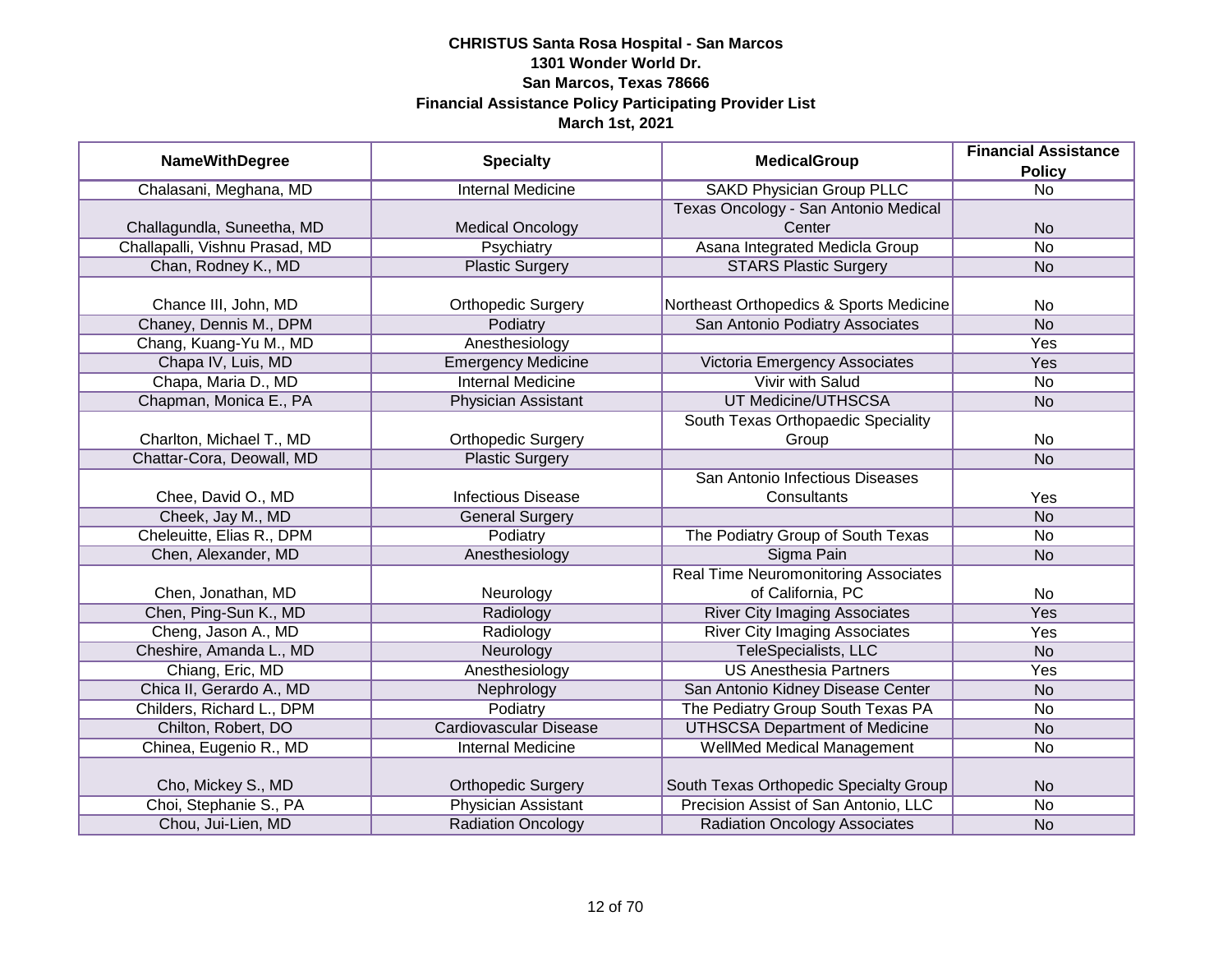| <b>NameWithDegree</b>              | <b>Specialty</b>                                 | <b>MedicalGroup</b>                      | <b>Financial Assistance</b><br><b>Policy</b> |
|------------------------------------|--------------------------------------------------|------------------------------------------|----------------------------------------------|
|                                    |                                                  | Heart & Rhythm Institute of South Texas, |                                              |
| Choucair, Wassim K., MD            | Clinical Cardiac Electrophysiology               | <b>PA</b>                                | No                                           |
| Christal, Jeffrey L., MD           | Anatomic & Clinical Pathology                    | Pathology Associates of San Antonio      | Yes                                          |
| Christodoulou, Christodoulos, MD   | Allergy & Immunology                             | <b>MedCare Associates</b>                | No                                           |
|                                    |                                                  | River City Cardiovascular of San Antonio |                                              |
| Christopherson, Chad R., MD        | Cardiovascular Disease                           | <b>PLLC</b>                              | Yes                                          |
| Chuang, Richard S., MD             | <b>Emergency Medicine</b>                        | Victoria Emergency Associates            | <b>Yes</b>                                   |
| Chumble, Shubhangi A., MD          | Neurology                                        | Telespecialists, LLC                     | <b>No</b>                                    |
| Church-Hajduk, Robin, MD           | Anesthesiology                                   | Tejas Anesthesia, P.A.                   | No                                           |
| Cigarroa, Francisco G., MD         | <b>General Surgery</b>                           | University Hospital/ Transplant Center   | <b>No</b>                                    |
|                                    |                                                  | San Antonio Infectious Disease           |                                              |
| Cisneros, Luis A., MD              | <b>Infectious Disease</b>                        | Consultants                              | Yes                                          |
| Clanton, David B., MD              | Anesthesiology                                   | <b>US Anesthesia Partners</b>            | Yes                                          |
|                                    |                                                  |                                          |                                              |
| Clanton, Elizabeth B., MD          | <b>Plastic Surgery</b>                           | Elizabeth Bohnenblust Clanton, MD, PA    | <b>No</b>                                    |
| Clark, Anthony E., MD              | Anesthesiology                                   | <b>US Anesthesia Partners</b>            | Yes                                          |
|                                    |                                                  | Clark and Gossett Implant & Oral         |                                              |
| Clark, Charles L., DDS             | Oral and Maxillofacial Surgery                   | Surgery                                  | No                                           |
| Clark, Kindra J., FNP              | <b>Family Nurse Practitioner</b>                 | <b>Wound Centrics</b>                    | <b>No</b>                                    |
| Clark, Kristi G., MD               | <b>Internal Medicine</b>                         | <b>Health Texas Medical Group</b>        | <b>No</b>                                    |
| Clayton, Sara M., MD               | <b>Diagnostic Radiology</b>                      | <b>River City Imaging Associates</b>     | Yes                                          |
| Clemons, Richard, MD               | <b>Internal Medicine</b>                         |                                          | No                                           |
| Clifton, J. C., MD                 | Anesthesiology                                   | <b>US Anesthesia Partners</b>            | Yes                                          |
| Clifton, John B., MD               | Anesthesiology                                   | <b>US Anesthesia Partners</b>            | Yes                                          |
| Clinkscales, Christopher P., MD    | Anesthesiology                                   | <b>US Anesthesia Partners</b>            | Yes                                          |
| Clinton-Jordan, Deborah A., CNS-CC | <b>Clinical Nurse Specialist - Critical Care</b> | Gonzaba Medical Group                    | <b>No</b>                                    |
| Cluley, John D., MD                | Gastroenterology                                 | Tx Digestive Disease Consultants         | <b>No</b>                                    |
| Cockerill, Katherine J., MD        | Urology                                          | Urology San Antonio, P.A.                | Yes                                          |
| Cockerill, Patrick, MD             | Urology                                          | <b>Urology San Antonio</b>               | Yes                                          |
|                                    |                                                  | San Antonio Pediatric Surgery            |                                              |
| Cofer, Barry R., MD                | <b>Pediatric Surgery</b>                         | Associates                               | No                                           |
| Cogburn, Robyn N., FNP             | <b>Family Nurse Practitioner</b>                 | <b>Physicians Unity PA</b>               | <b>No</b>                                    |
| Cohen, Gary R., MD                 | Anesthesiology                                   | <b>US Anesthesia Partners</b>            | Yes                                          |
| Cole, Joe L., MD                   | Rheumatology                                     | Adult & Pediatric Rheumatology           | <b>No</b>                                    |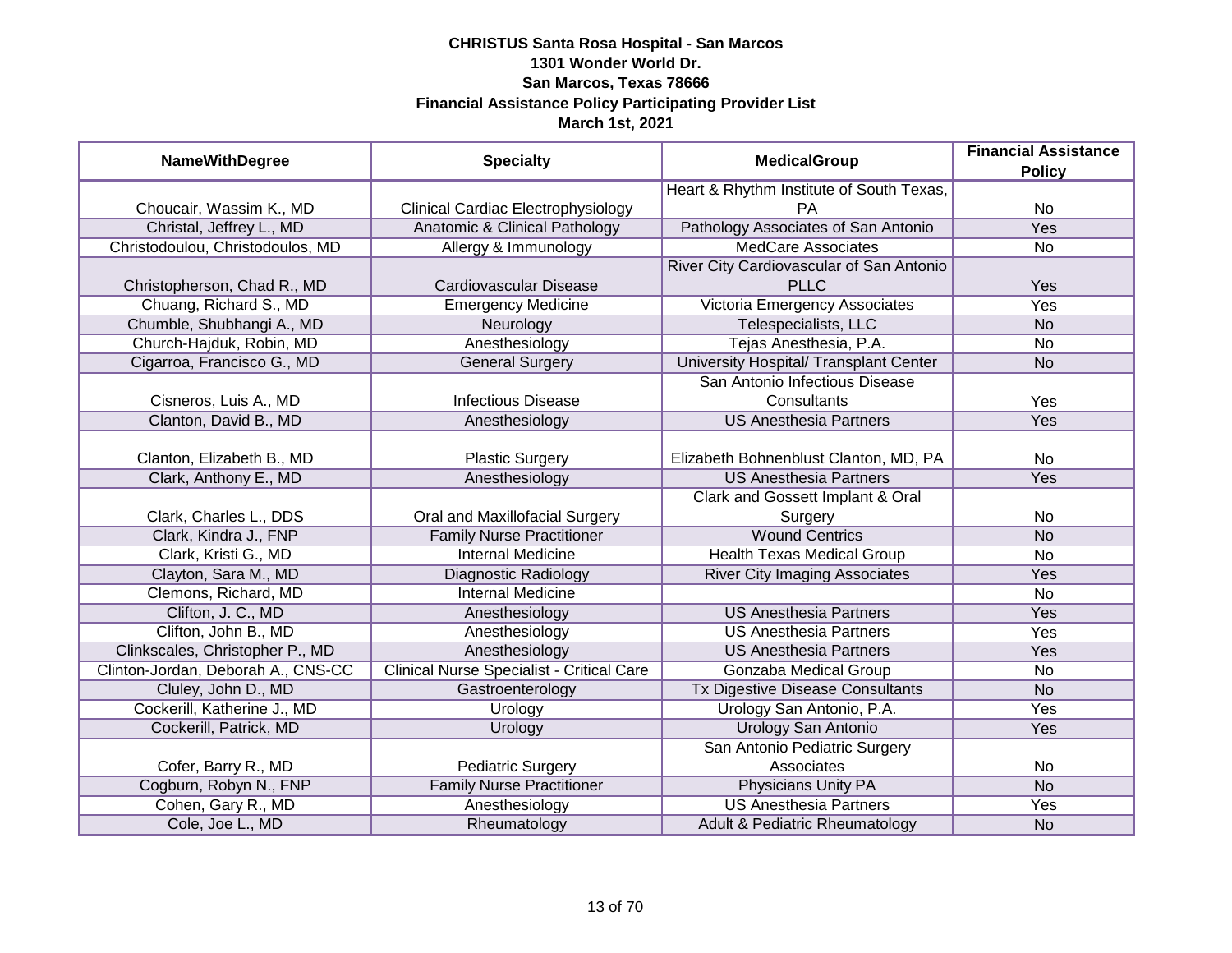| <b>NameWithDegree</b>               | <b>Specialty</b>                   | <b>MedicalGroup</b>                        | <b>Financial Assistance</b><br><b>Policy</b> |
|-------------------------------------|------------------------------------|--------------------------------------------|----------------------------------------------|
|                                     |                                    |                                            |                                              |
| Coleman, Woodward L., MD            | Surgery of the Hand                | The Hand and Thumb Specialty Centers       | No                                           |
| Coles, Edward F., MD                | Gastroenterology                   |                                            | <b>No</b>                                    |
|                                     |                                    | <b>CSR Family Medicine Residency</b>       |                                              |
| Collins, Claudia E., MD             | <b>Family Medicine</b>             | Program                                    | <b>No</b>                                    |
| Colon-Garcia, Patricia, MD          | Neurology                          | TeleSpecialists, LLC                       | <b>No</b>                                    |
| Conde, Alfredo E., MD               | <b>Pulmonary Disease</b>           |                                            | <b>Yes</b>                                   |
|                                     |                                    | South Texas Oncology & Hematology,         |                                              |
| Conde, Sara M., MD                  | Hematology/Oncology                | <b>PLLC</b>                                | <b>No</b>                                    |
| Conley, Carolyn M., MD              | Anesthesiology                     | <b>US Anesthesia Partners</b>              | Yes                                          |
| Conlin, Giselle M., MD              | Anesthesiology                     | <b>US Anesthesia Partners</b>              | Yes                                          |
| Connaughton, James C., MD           | <b>Colon and Rectal Surgery</b>    | South Texas Colorectal Center              | No                                           |
|                                     |                                    |                                            |                                              |
| Contreras Valdes, Fernando M., MD   | Clinical Cardiac Electrophysiology | Cardiology Clinic of San Antonio, PLLC     | N <sub>o</sub>                               |
|                                     |                                    | South Texas Oncology & Hematology,         |                                              |
| Contreras, Jeanne Y., FNP           | <b>Family Nurse Practitioner</b>   | PLLC                                       | No                                           |
| Conway, Bruce E., MD                | <b>General Surgery</b>             | <b>Start Center Surgical Consultants</b>   | <b>No</b>                                    |
|                                     |                                    | <b>CHRISTUS Surgical Clinic - Westover</b> |                                              |
| Corneille, Michael G., MD           | <b>Surgical Critical Care</b>      | Hill                                       | No                                           |
| Cornejo Esquerra, Agustin, MD       | <b>Plastic Surgery</b>             |                                            | <b>No</b>                                    |
| Cornforth, Katherine E., MD         | <b>Obstetrics &amp; Gynecology</b> | Institute for Women's Health               | <b>No</b>                                    |
| Cortez, Cristina, MD                | <b>Family Medicine</b>             | <b>Health Texas</b>                        | <b>No</b>                                    |
| Coston, Amber D., PA                | <b>Physician Assistant</b>         | <b>Pediatrix Medical Group</b>             | Yes                                          |
| Couch, Linda S., MD                 | <b>Medical Oncology</b>            | Cancer Care Centers of South Texas, PA     | N <sub>o</sub>                               |
| Covey, Brenda K., MD                | Anesthesiology                     | <b>US Anesthesia Partners</b>              | Yes                                          |
| Covington, Andrea L., MD            | <b>Internal Medicine</b>           | Sound ED                                   | Yes                                          |
| Covington, Cody J., MD              | <b>Orthopedic Surgery</b>          | Orthopaedic San Antonio LLC                | <b>No</b>                                    |
| Craig, John A., MD                  | Anesthesiology                     | <b>US Anesthesia Partners</b>              | <b>Yes</b>                                   |
| Craig, William E., MD               | <b>Cardiovascular Disease</b>      | Craig Cardiovascular Center                | No                                           |
| Crawley, Melissa A., MD             | <b>Internal Medicine</b>           | <b>Texas Oncology</b>                      | <b>No</b>                                    |
|                                     |                                    | <b>CHRISTUS Santa Rosa Family Health</b>   |                                              |
| Criscuolo-Higgins, Christine D., MD | <b>Family Medicine</b>             | Center                                     | No                                           |
| Crittenden, Kimberly N., MD         | <b>Obstetrics &amp; Gynecology</b> | <b>Womens Center at Westover Hills</b>     | N <sub>o</sub>                               |
| Crockett, Richard W., MD            | Anesthesiology                     | <b>US Anesthesia Partners</b>              | <b>Yes</b>                                   |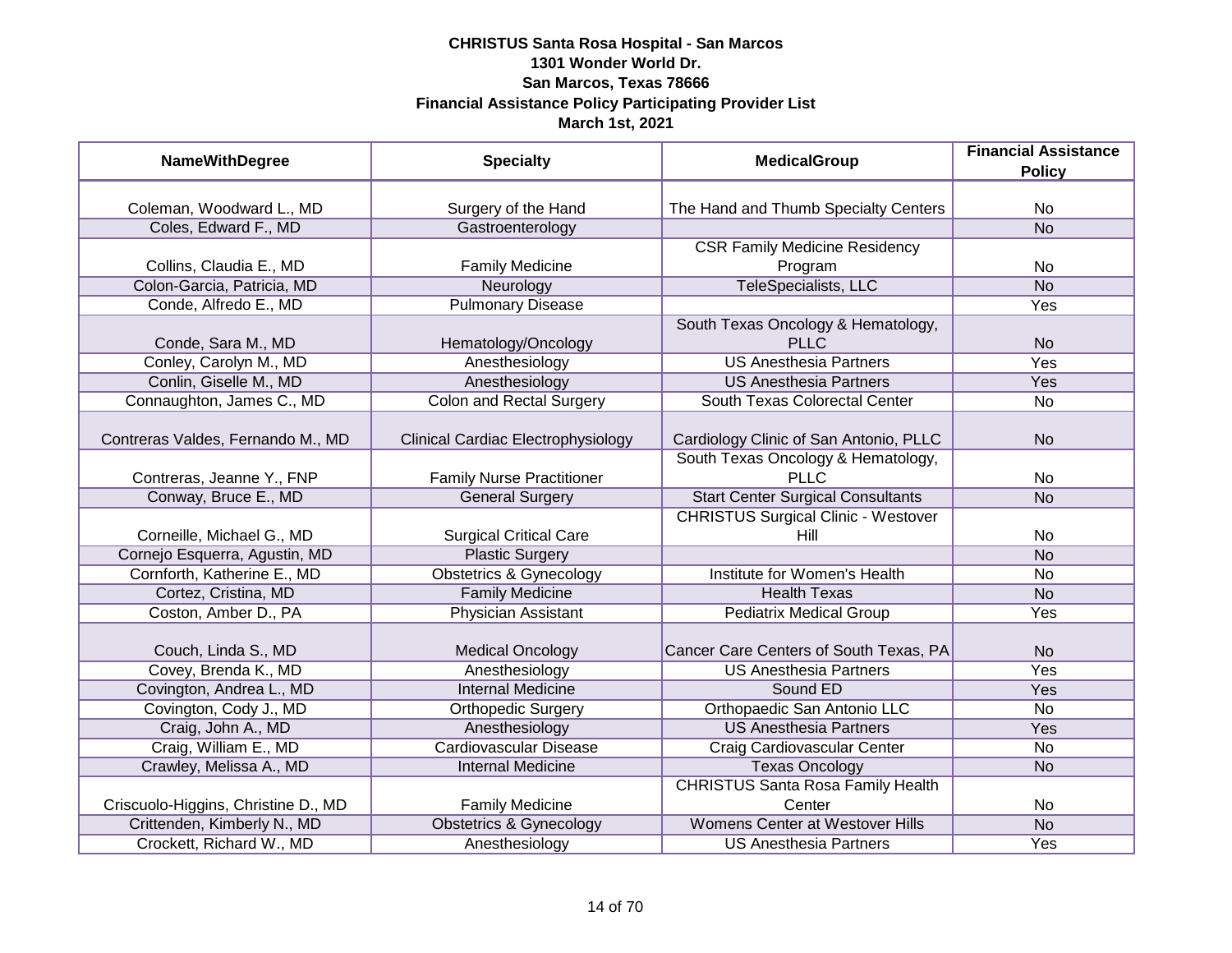| <b>NameWithDegree</b>     | <b>Specialty</b>                                   | <b>MedicalGroup</b>                        | <b>Financial Assistance</b><br><b>Policy</b> |
|---------------------------|----------------------------------------------------|--------------------------------------------|----------------------------------------------|
| Cromack, Douglas T., MD   | <b>Plastic Surgery</b>                             | <b>UTHSCSA</b>                             | N <sub>o</sub>                               |
| Cross, Criss C., MD       | <b>Emergency Medicine</b>                          | Victoria Emergency Associates              | <b>Yes</b>                                   |
| Crow, Gillian J., PA      | <b>Physician Assistant</b>                         | Victoria Emergency Associates              | <b>Yes</b>                                   |
| Crownover, Richard L., MD | <b>Radiation Oncology</b>                          | <b>UTHSCSA at San Antonio</b>              | No                                           |
| Crum, Mark, MD            | Anesthesiology                                     | Tejas Anesthesia, P.A.                     | <b>No</b>                                    |
| Cruz Jr., Amador, PA      | Physician Assistant                                | The San Antonio Orthopaedic Group          | <b>No</b>                                    |
| Cruz, Daniel R., DPM      | Podiatry                                           | Gonzaba Medical Group                      | <b>No</b>                                    |
| Cruz, Jaime O., MD        | Endocrinology, Diabetes and Metabolism             | Diabetes and Endocrinology Consultants     | <b>No</b>                                    |
| Cruz, Sarah K., PNP       | <b>Pediatric Nurse Practitioner</b>                | <b>Pediatrix Medical Group</b>             | <b>Yes</b>                                   |
| Cubriel, Andres A., MD    | Anesthesiology                                     | <b>US Anesthesia Partners</b>              | Yes                                          |
| Cullinan, Patrick C., DO  | <b>Internal Medicine</b>                           | Victoria Emergency Associates              | Yes                                          |
| Cumming, Tara L., AGACNP  | Acute Care Adult-Gerontology Nurse<br>Practitioner | Texas Urology Group, PA                    | No                                           |
|                           |                                                    | Gastroenterology Consultants of San        |                                              |
| Cunningham, John R., MD   | Gastroenterology                                   | Antonio                                    | <b>No</b>                                    |
| Curry, Mitchell R., MD    | <b>Internal Medicine</b>                           | <b>Impact Physicans</b>                    | <b>No</b>                                    |
|                           |                                                    | Sports Medicine Associates of San          |                                              |
| Curtis Jr., Ralph J., MD  | <b>Orthopedic Surgery</b>                          | Antonio                                    | <b>No</b>                                    |
| Dabbous, Ash M., MD       | <b>Obstetrics &amp; Gynecology</b>                 |                                            | <b>No</b>                                    |
| Daggubati, Sreedevi, MD   | <b>Medical Oncology</b>                            | Texas Oncology - New Braunfels             | <b>No</b>                                    |
| Dalton, Warren R., MD     | <b>Emergency Medicine</b>                          | Victoria Emergency Associates              | Yes                                          |
| Dao Campi, Haisar E., MD  | <b>Colon and Rectal Surgery</b>                    | <b>UTHSCSA Department of Surgery</b>       | <b>No</b>                                    |
| Dar, Urfan A., MD         | <b>Pain Medicine</b>                               | <b>Tricity Pain Associates PA</b>          | No                                           |
| Dark, Foy E., DO          | <b>Emergency Medicine</b>                          | Victoria Emergency Associates              | Yes                                          |
| Dasher, Kevin J., MD      |                                                    | Texas Digestive Disease Consultants,<br>PA | Yes                                          |
| Davidson, James M., MD    | Gastroenterology<br><b>Emergency Medicine</b>      | <b>Victoria Emergency Associates</b>       | Yes                                          |
| Davidson, Joseph L., MD   | Anesthesiology                                     | <b>US Anesthesia Partners</b>              | Yes                                          |
| Davies, Mark G., MD       |                                                    | <b>University Vascular Clinic</b>          |                                              |
| Davila, Angelica E., MD   | <b>Vascular Surgery</b><br><b>Family Medicine</b>  | UT Health Geriatric and Palliative Care    | <b>No</b><br>No                              |
| Davis, David F., MD       | Anesthesiology                                     | Tejas Anesthesia, P.A.                     | <b>No</b>                                    |
| Davis, Kenneth M., MD     | <b>Internal Medicine</b>                           | <b>CHRISTUS Health</b>                     | No                                           |
|                           |                                                    | San Antonio Kidney Disease Center          |                                              |
| Davis, Larry R., MD       | Nephrology                                         | Physicians Group, P.L.L.C.                 | <b>No</b>                                    |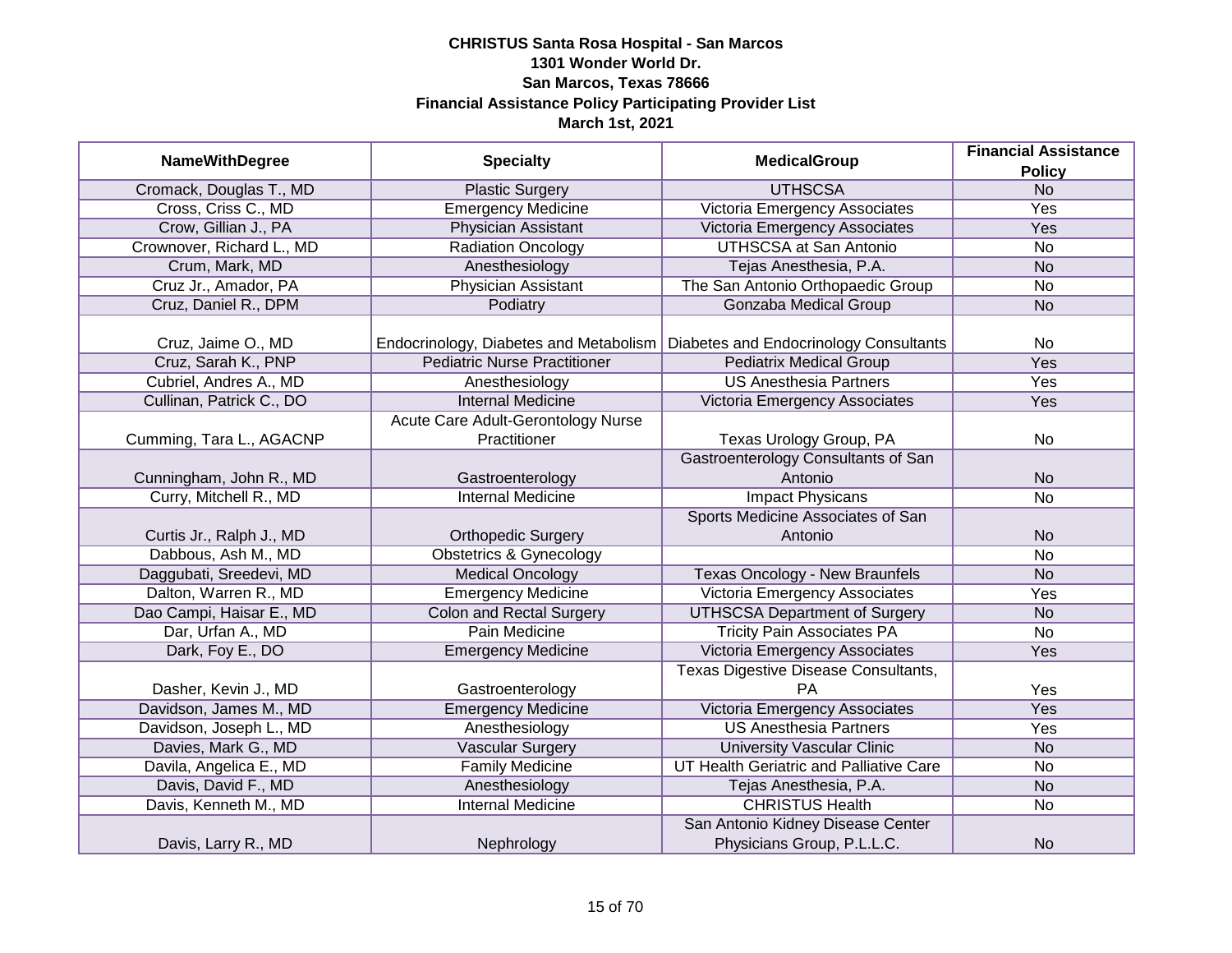|                              |                                      | <b>MedicalGroup</b>                           | <b>Financial Assistance</b> |
|------------------------------|--------------------------------------|-----------------------------------------------|-----------------------------|
| <b>NameWithDegree</b>        | <b>Specialty</b>                     |                                               | <b>Policy</b>               |
| Davis, Michael R., MD        | <b>Plastic Surgery</b>               | <b>STARS Plastic Surgery</b>                  | $\overline{No}$             |
| Davis, Sharon S., PA         | <b>Physician Assistant</b>           | <b>Surgery Professionals</b>                  | N <sub>o</sub>              |
|                              |                                      | South Texas Cardiothoracic & Vascular         |                             |
| Davis, William M., MD        | <b>Thoracic Surgery</b>              | <b>Surgical Associates</b>                    | No                          |
| Day, Sara M., NNP            | <b>Neonatal Nurse Practitioner</b>   | <b>Pediatrix Medical Group</b>                | <b>Yes</b>                  |
| De la Cerda III, Jose, MD    | Urology                              | Urology San Antonio                           | Yes                         |
| De La Garza, Joseph A., MD   | <b>Gynecologic Oncology</b>          |                                               | <b>No</b>                   |
| De La Rosa, Ralph A., MD     | <b>Family Medicine</b>               | Gonzaba Medical Group                         | No                          |
| De La Vega, Michael J., PA   | <b>Physician Assistant</b>           | Victoria Emergency Associates                 | Yes                         |
|                              |                                      | <b>Pulmonary and Critical Care Associates</b> |                             |
| De Silva, Palla M., MD       | <b>Internal Medicine</b>             | of San Antonio                                | No                          |
|                              |                                      | San Antonio Infectious Disease                |                             |
| De Witt, Caroline C., MD     | <b>Infectious Disease</b>            | Consultants                                   | Yes                         |
| Deal, Leonard E., MD         | <b>Pulmonary Disease</b>             |                                               | <b>No</b>                   |
| Dean, Jeffrey A., MD         | <b>Orthopedic Surgery</b>            | <b>Westover Hills Orthopaedics</b>            | <b>No</b>                   |
| Dean, Lara C., MD            | <b>Emergency Medicine</b>            | Victoria Emergency Associates                 | Yes                         |
| Dean, Sarah R., FNP          | <b>Family Nurse Practitioner</b>     | Victoria Emergency Associates                 | Yes                         |
| DeArmond, Gregory M., MD     | <b>General Surgery</b>               | South Texas Surgical Group                    | No                          |
|                              |                                      | Facial & Oculoplastic Surgery Center of       |                             |
| DeBacker, Christopher M., MD | Ophthalmology                        | Texas                                         | <b>No</b>                   |
|                              |                                      |                                               |                             |
| DeBerardino, Thomas M., MD   | <b>Orthopedic Surgery</b>            | The San Antonio Orthopaedic Group LLC         | <b>No</b>                   |
|                              |                                      | South Texas Oncology & Hematology,            |                             |
| DeBerry, Brittany B., MD     | <b>General Surgery</b>               | <b>PLLC</b>                                   | <b>No</b>                   |
| Decena, Katie L., FNP        | <b>Family Nurse Practitioner</b>     | <b>WoundCentrics LLC</b>                      | <b>No</b>                   |
| Decherd, Michael E., MD      | <b>Plastic Surgery</b>               | San Antonio Plastic Surgery Insitute          | <b>No</b>                   |
| Deering, Shad, MD            | Maternal-Fetal Medicine              | <b>Baylor College of Medicine</b>             | No                          |
| DeGaetano, Michael V., DO    | Nephrology                           | Renal Associates, PA                          | <b>No</b>                   |
|                              |                                      | Inpatient Progressive Healthcare of           |                             |
| Del Rio, Manuel, AGACNP      | <b>Acute Care Nurse Practitioner</b> | America                                       | Yes                         |
| Delaney, Kevin T., MD        | Anesthesiology                       | Tejas Anesthesia, P.A.                        | N <sub>o</sub>              |
| Delaney, Todd A., MD         | Anesthesiology                       | Tejas Anesthesia, P.A.                        | No                          |
| Delcambre, Matthew J., MD    | Anesthesiology                       | <b>US Anesthesia Partners</b>                 | Yes                         |
| DeLee, Jesse C., MD          | Orthopedic Surgery                   | Ortho San Antonio                             | $\overline{No}$             |
| DeLeon, Clarissa M., MD      | <b>Pediatrics</b>                    | <b>Pediatrix Medical Group</b>                | Yes                         |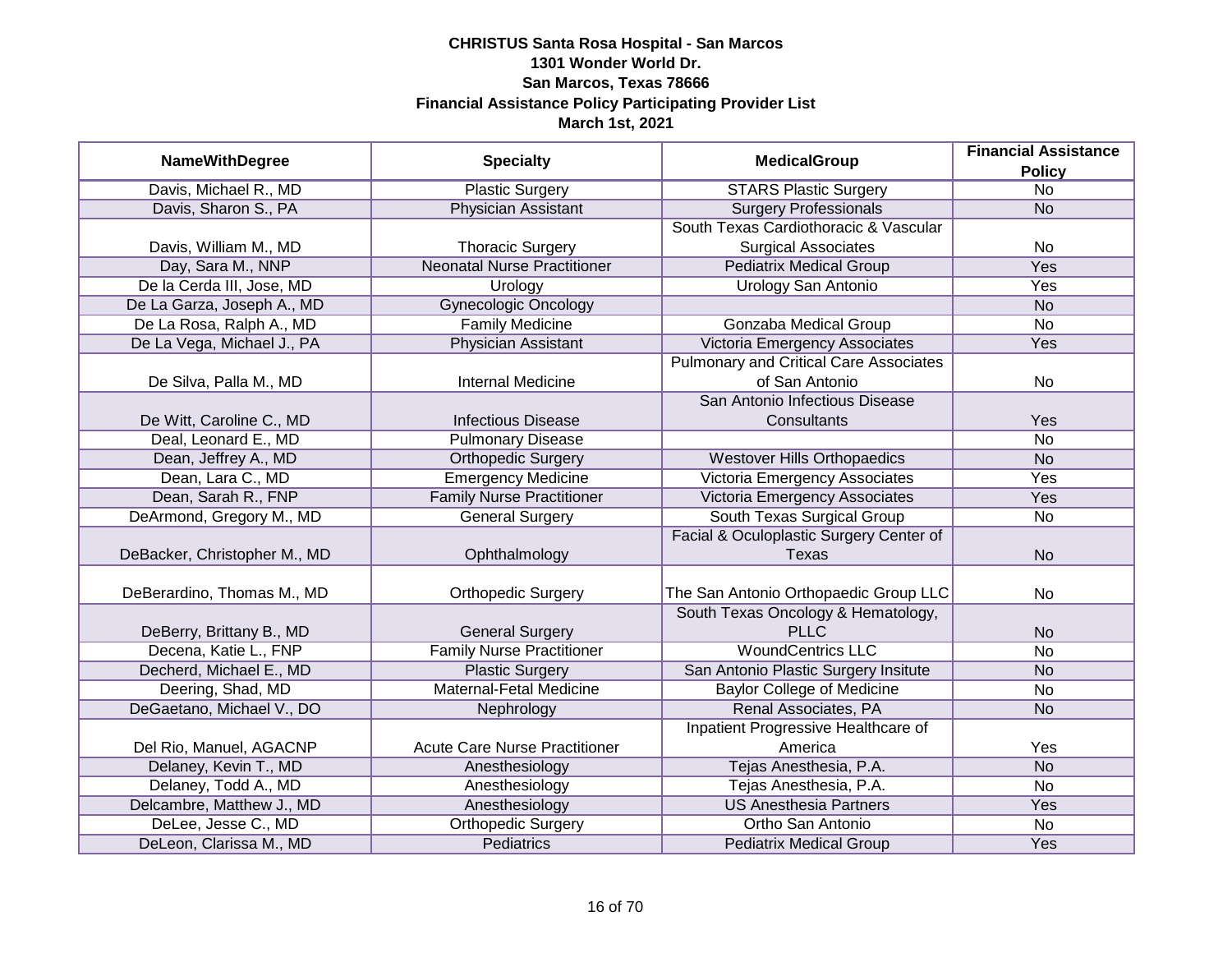|                               |                                           | <b>MedicalGroup</b>                         | <b>Financial Assistance</b> |
|-------------------------------|-------------------------------------------|---------------------------------------------|-----------------------------|
| <b>NameWithDegree</b>         | <b>Specialty</b>                          |                                             | <b>Policy</b>               |
| Demehri, Natasha, MD          | <b>Emergency Medicine</b>                 | Victoria Emergency Associates               | <b>Yes</b>                  |
| Denapoli, Thomas S., MD       | Anatomic & Clinical Pathology             | Pathology Associates of San Antonio         | <b>Yes</b>                  |
| Denker, Adam J., MD           | <b>Clinical Cardiac Electrophysiology</b> | South Texas Cardiology Institute            | <b>No</b>                   |
| Dennis, Michael D., MD        | <b>Orthopedic Surgery</b>                 | South Texas Spinal Clinic, PA               | <b>No</b>                   |
|                               |                                           | San Antonio Head And Neck Surgical          |                             |
| Desai, Devang P., MD          | Otolaryngology - Head & Neck Surgery      | Associates                                  | No                          |
| Deschner, William K., MD      | Gastroenterology                          | <b>TX Digestive Disease Consultants</b>     | <b>No</b>                   |
|                               |                                           |                                             |                             |
| Devillena, Chantal B., MD     | Dermatology                               | Dermatology Associates of San Antonio       | No                          |
| Devries, Lindsay, MD          | Neonatal-Perinatal Medicine               | <b>Pediatrix Medical Group</b>              | Yes                         |
| Devulapally, Pavan, MD        | Nephrology                                | South Texas Renal Group                     | <b>No</b>                   |
| Dhadwal, Neetu, MD            | Neurology                                 | TeleSpecialists, LLC                        | <b>No</b>                   |
|                               |                                           | Cancer Care Network of South Texas,         |                             |
| Dham, Anu, MD                 | Hematology/Oncology                       | P.A.                                        | No                          |
| Diaz Rodriguez, Hector J., MD | Nephrology                                | San Antonio Kidney Disease Center           | <b>No</b>                   |
| Diaz Velez, Carlos J., MD     | <b>Internal Medicine</b>                  |                                             | No                          |
| Diaz Wong, Roque A., MD       | Nephrology                                |                                             | <b>No</b>                   |
| Diaz, Jaime A., MD            | <b>Internal Medicine</b>                  | <b>Inpatient Medicine Physicians</b>        | Yes                         |
| Diaz, Jose A., MD             | <b>Cardiovascular Disease</b>             | <b>Texas Cardiovascular and Vein Center</b> | <b>No</b>                   |
| Diaz, Joseph D., MD           | Allergy & Immunology                      |                                             | <b>No</b>                   |
| Diaz, Paul M., MD             | Anesthesiology                            | Tejas Anesthesia, P.A.                      | <b>No</b>                   |
| Didier, Thomas J., MD         | Anesthesiology                            | Tejas Anesthesia, P.A.                      | <b>No</b>                   |
| Dimmitt, Dean B., MD          | Anesthesiology                            | <b>US Anesthesia Partners</b>               | Yes                         |
| Dinges, Ronald W., PA         | Physician Assistant                       | Victoria Emergency Associates               | Yes                         |
| Diocares, Juan P., MD         | <b>Internal Medicine</b>                  | TX Digestive Disease ConsItants, PA         | <b>No</b>                   |
| Dire, Daniel J., MD           | <b>Emergency Medicine</b>                 | Victoria Emergency Associates               | Yes                         |
| Dix-Emperador, Lisa M., MD    | <b>Internal Medicine</b>                  | Medcede Physician Services                  | <b>No</b>                   |
| Djenic, Brano, MD             | Colon and Rectal Surgery                  |                                             | <b>No</b>                   |
| Doan, Chuck Q., MD            | Anesthesiology                            | <b>US Anesthesia Partners</b>               | Yes                         |
| Doane, Reena, PA              | <b>Physician Assistant</b>                | <b>Texas Digestive Disease Consultants</b>  | Yes                         |
| Dodd, Meagan G., MD           | Anesthesiology                            |                                             | Yes                         |
| Doles, Bradley R., DO         | Pediatrics                                |                                             | No                          |
| Donovan, Colin M., DO         | <b>Pediatric Anesthesiology</b>           |                                             | <b>Yes</b>                  |
| Donovan, Daniel J., MD        | <b>Interventional Cardiology</b>          | Cardiology Clinic of San Antonio            | No                          |
| Dorsey, Kathryn D., MD        | Anesthesiology                            | <b>US Anesthesia Partners</b>               | Yes                         |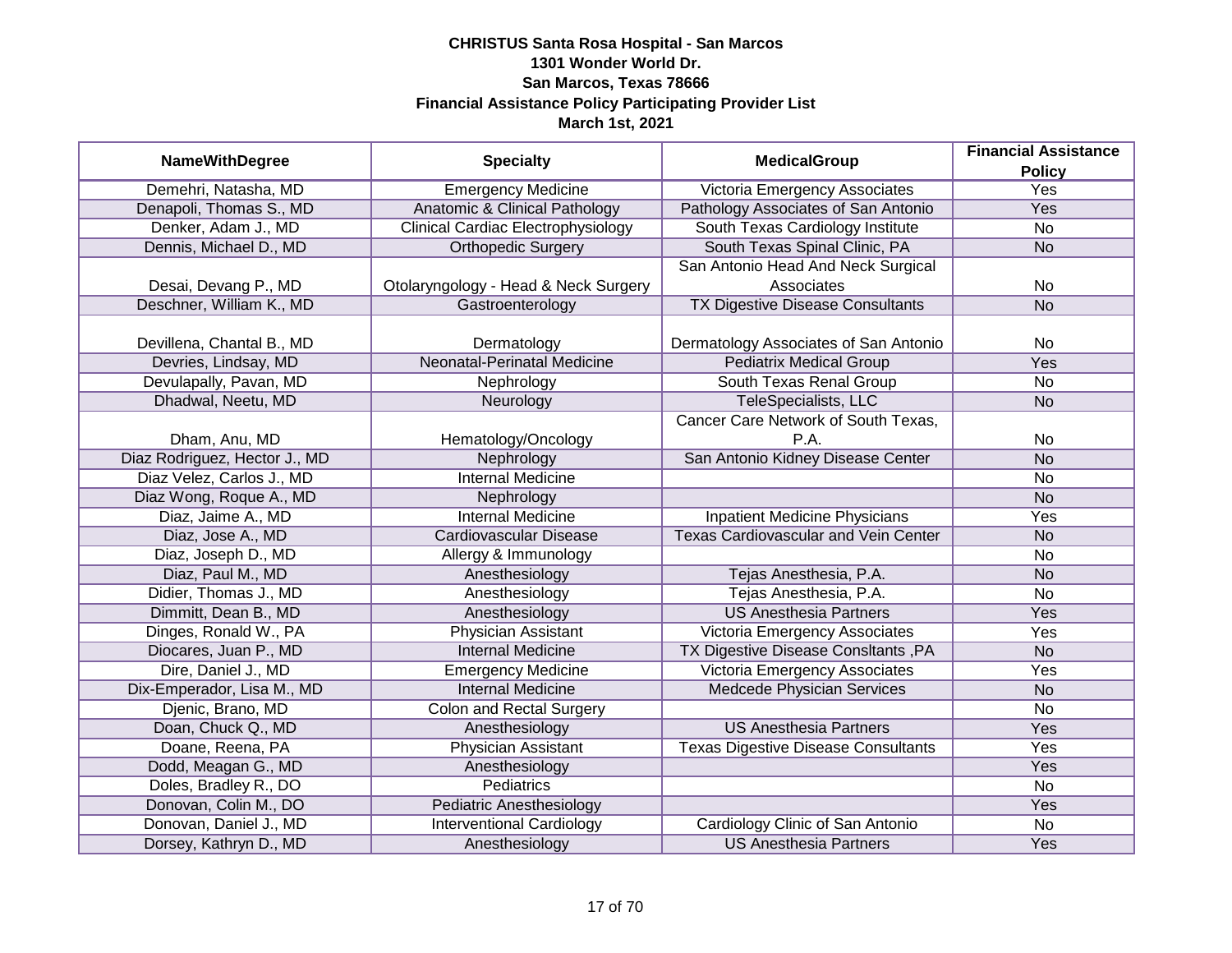| <b>NameWithDegree</b>              | <b>Specialty</b>                              | <b>MedicalGroup</b>                        | <b>Financial Assistance</b><br><b>Policy</b> |
|------------------------------------|-----------------------------------------------|--------------------------------------------|----------------------------------------------|
|                                    |                                               | San Antonio Pediatric Surgery              |                                              |
| Doski, John J., MD                 | <b>General Surgery</b>                        | Associates                                 | No                                           |
| Dotzler, Susan A., MD              | <b>Neonatal-Perinatal Medicine</b>            | <b>Pediatrix Medical Group</b>             | <b>Yes</b>                                   |
| Dougherty, Mylinh, PNP             | <b>Pediatric Nurse Practitioner</b>           | <b>Pediatrix Medical Group</b>             | <b>Yes</b>                                   |
| Douglas, Allison L., CRNA          | <b>Certified Registered Nurse Anesthetist</b> | <b>US Anesthesia Partners</b>              | <b>Yes</b>                                   |
| Dowell, Ginger D., AGACNP          | <b>Acute Care Nurse Practitioner</b>          | Renal Associates, P.A.                     | No                                           |
| Dreher, Daniel J., MD              | Anesthesiology                                | Tejas Anesthesia, P.A.                     | <b>No</b>                                    |
|                                    |                                               | South Texas Oncology & Hematology,         |                                              |
| Drengler, Ronald L., MD            | Hematology/Oncology                           | <b>PLLC</b>                                | No                                           |
| Drumm, Caitlin M., MD              | Neonatal-Perinatal Medicine                   | <b>Pediartix Medical Group</b>             | <b>No</b>                                    |
| Duan, Michael, MD                  | Anesthesiology                                | <b>US Anesthesia Partners</b>              | Yes                                          |
| DuBois, Jeffery C., MD             | Anesthesiology                                | Tejas Anesthesia, P.A.                     | <b>No</b>                                    |
| Dubois, Joshua, MD                 | Anesthesiology                                | Tejas Anesthesia, P.A.                     | No                                           |
| Duenes Jr., Aristeo S., MD         | <b>Family Medicine</b>                        | Victoria Emergency Associates              | Yes                                          |
|                                    |                                               | Pulmonary Consultants of San Antonio,      |                                              |
| Duncan, Charles A., MD             | <b>Pulmonary Disease</b>                      | <b>PA</b>                                  | No                                           |
| Duncan, Ellen B., MD               | Anesthesiology                                | <b>US Anesthesia Partners</b>              | Yes                                          |
| Duncan, Jonathan S., MD            | <b>Orthopedic Surgery</b>                     | The San Antonio Orthopaedic Group          | No                                           |
|                                    |                                               | Pulmonary Consultants of San Antonio,      |                                              |
| Duncan, Maritza T., ACNP           | <b>Acute Care Nurse Practitioner</b>          | PA                                         | <b>No</b>                                    |
| Dunn, Bryan M., MD                 | <b>Emergency Medicine</b>                     | Victoria Emergency Associates              | Yes                                          |
| Duperier, Frank D., MD             | <b>General Surgery</b>                        | Bariatric Medical Institute of Texas, PLLC | <b>No</b>                                    |
| Duran Jr., Cresencio, DO           | <b>Family Medicine</b>                        |                                            | <b>No</b>                                    |
| Duron Jr., Adolfo, NNP             | <b>Neonatal Nurse Practitioner</b>            | <b>Pediatrix Medical Group</b>             | Yes                                          |
| Dutta, Ritu, MD                    | <b>Obstetrics &amp; Gynecology</b>            | Institute for Womens Health                | No                                           |
|                                    |                                               | Gastroenterology Consultants Of San        |                                              |
| Dwivedi, Sunil K., MD              | Gastroenterology                              | Antonio, P.A.                              | <b>No</b>                                    |
| Dwyer, Matthew M., MD              | <b>Orthopedic Surgery</b>                     |                                            | <b>No</b>                                    |
| Dwyer, Megan, MD                   | <b>Emergency Medicine</b>                     | Victoria Emergency Associates              | Yes                                          |
| Dyer, Gawain, MD                   | Ophthalmology                                 | San Antonio Eye Center PA                  | No                                           |
| Eads, Shawna L., NNP               | <b>Neonatal Nurse Practitioner</b>            | <b>Pediatrix Medical Group</b>             | Yes                                          |
| Eaton, Alesia A., NNP              | <b>Neonatal Nurse Practitioner</b>            | <b>Pediatrix Medical Group</b>             | Yes                                          |
| Eby, Steven P., CRNA               | <b>Certified Registered Nurse Anesthetist</b> | <b>US Anesthesia Partners</b>              | <b>Yes</b>                                   |
| Edwards Kolasinski, Jessica P., MD | Anesthesiology                                | Tejas Anesthesia, P.A.                     | No                                           |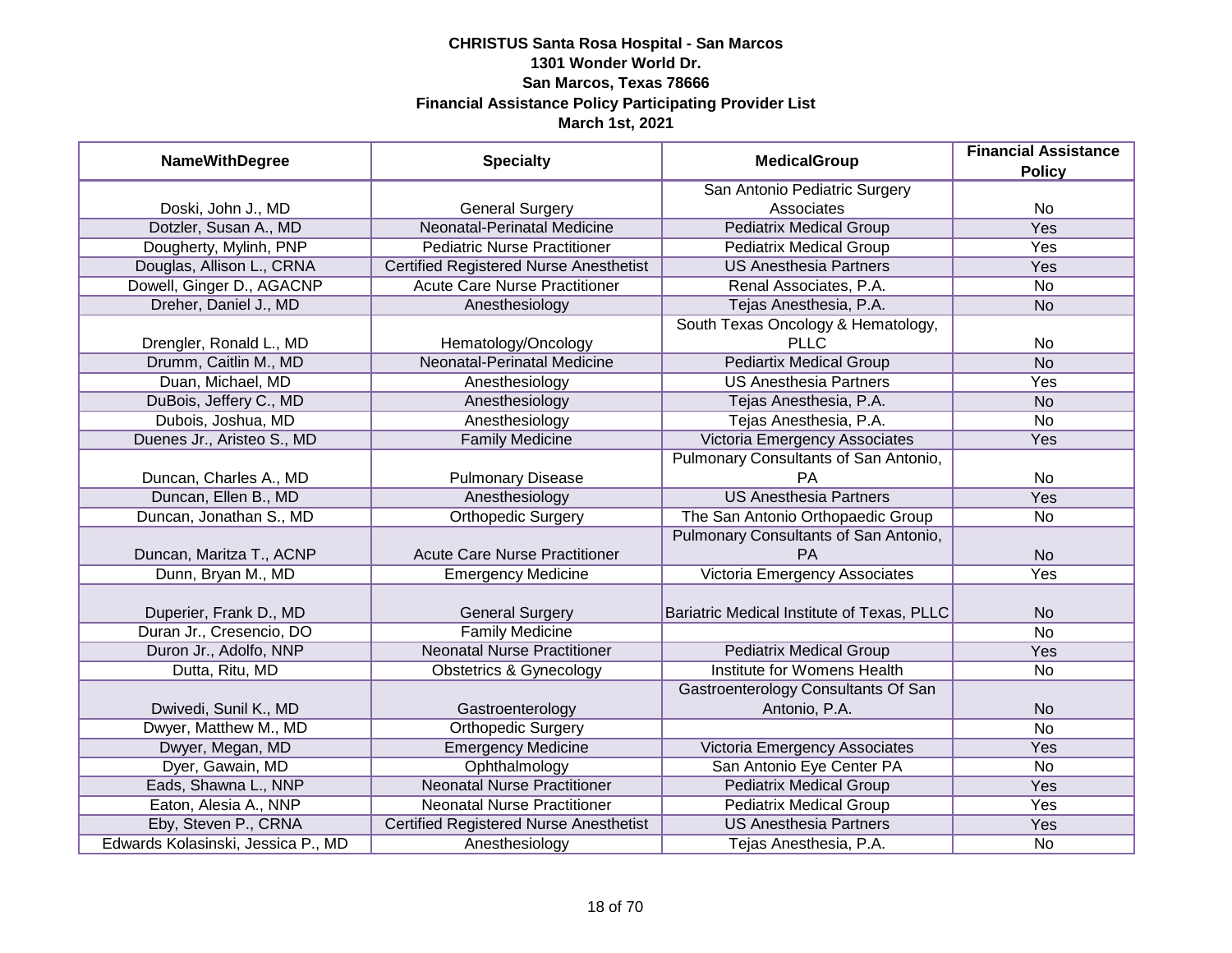|                               |                                          | <b>MedicalGroup</b>                         | <b>Financial Assistance</b> |
|-------------------------------|------------------------------------------|---------------------------------------------|-----------------------------|
| <b>NameWithDegree</b>         | <b>Specialty</b>                         |                                             | <b>Policy</b>               |
| Edwards, Jessica I., DO       | <b>Family Medicine</b>                   | <b>Zara Medical Aesthetics</b>              | <b>No</b>                   |
| El Maraghy, Hala R., MD       | <b>Pediatrics</b>                        | <b>Almouie Pediatrics</b>                   | <b>No</b>                   |
|                               |                                          | Heart Endovascular and Rhythm of            |                             |
| El-Bash, Salah M., MD         | <b>Cardiovascular Disease</b>            | Texas                                       | Yes                         |
| Elizalde, Lisa M., NNP        | <b>Neonatal Nurse Practitioner</b>       | <b>Pediatrix Medical Group</b>              | <b>Yes</b>                  |
| Elizondo, Emma M., MD         | <b>Family Medicine</b>                   | Emma M Elizondo, M.D.                       | <b>No</b>                   |
| Elkenany, Ahmed M., MD        | Urology                                  |                                             | $\overline{No}$             |
| Elliott, Jehan D., MD         | Anesthesiology                           | Tejas Anesthesia, PA                        | <b>No</b>                   |
|                               | Acute Care Adult-Gerontology Nurse       | Inpatient Progressive Healthcare of         |                             |
| Elliott, Jennifer K., AGACNP  | Practitioner                             | America                                     | No                          |
|                               |                                          | <b>Central Texas OB/GYN Associates PLLC</b> |                             |
| Ellis, Viviana S., MD         | <b>Obstetrics &amp; Gynecology</b>       | dba Womens Health                           | <b>No</b>                   |
|                               |                                          |                                             |                             |
| Elmer, Kathleen B., MD        | Dermatology                              | Dermatology Associates of San Antonio       | No                          |
| Emery, Carmen R., MD          | Pediatric Radiology                      | <b>River City Imaging Associates</b>        | Yes                         |
|                               |                                          | <b>CHRISTUS Santa Rosa Med Grp Alamo</b>    |                             |
| Emmons, Marisa E., MD         | <b>Family Medicine</b>                   | <b>Heights Family Medicine</b>              | No                          |
| Encarnacion, Orlando J., MD   | <b>Emergency Medicine</b>                | Victoria Emergency Associates               | Yes                         |
| Eng, David R., MD             | Anesthesiology                           | Tejas Anesthesia, P.A.                      | <b>No</b>                   |
| English, William P., MD       | <b>Vascular Surgery</b>                  | <b>Peripheral Vascular Associates</b>       | <b>No</b>                   |
| Erian, Jennifer L., MD        | Anesthesiology                           | <b>Consultants in Pain Medicine PA</b>      | No                          |
| Erian, Ralph F., MD           | Anesthesiology                           | <b>US Anesthesia Partners</b>               | Yes                         |
| Erikson, John M., MD          | <b>Cardiovascular Disease</b>            | <b>University Health System</b>             | <b>No</b>                   |
| Escobar Vasco, Maria A., MD   | <b>Internal Medicine</b>                 | <b>Gonzaba Medical Group</b>                | <b>No</b>                   |
| Esparza, Gina M., MD          | <b>Family Medicine</b>                   | Gonzaba Medical Group                       | <b>No</b>                   |
|                               |                                          | Gastroenterology Consultants of San         |                             |
| Espinoza, Alfredo A., MD      | Gastroenterology                         | Antonio                                     | <b>No</b>                   |
| Esquivel, Linda I., MD        | <b>Family Medicine</b>                   | Linda I Esquivel, M.D., PA                  | <b>No</b>                   |
| Estrada-Goodell, Barbara, FNP | <b>Family Nurse Practitioner</b>         | <b>Medcede Physician Services</b>           | <b>No</b>                   |
| Estronza, Nordeli, MD         | Neurology                                | <b>TeleSpecialists, LLC</b>                 | No                          |
| Ethridge, Jacob D., PA        | <b>Physician Assistant</b>               | <b>Westover Hills Orthopaedics</b>          | <b>No</b>                   |
| Ethridge, Jeff D., MD         | <b>Family Medicine</b>                   | <b>Bulverde Family Medicine</b>             | <b>No</b>                   |
| Etlinger, John E., MD         | <b>General Surgery</b>                   |                                             | <b>No</b>                   |
| Evans, Carl R., MD            | <b>Anatomic &amp; Clinical Pathology</b> | Pathology Associates of San Antonio         | Yes                         |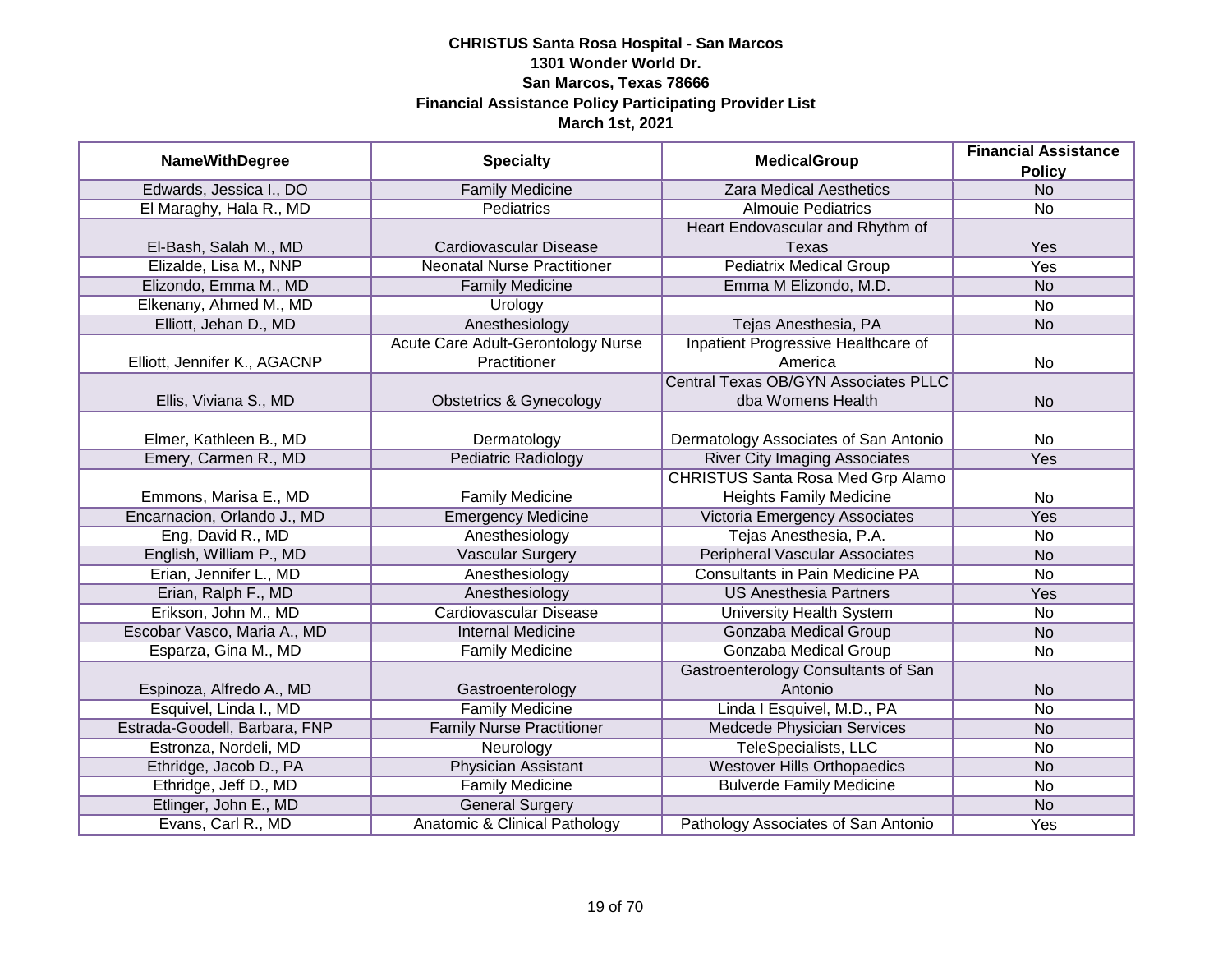| <b>NameWithDegree</b>          | <b>Specialty</b>                          | <b>MedicalGroup</b>                       | <b>Financial Assistance</b> |
|--------------------------------|-------------------------------------------|-------------------------------------------|-----------------------------|
|                                |                                           |                                           | <b>Policy</b>               |
|                                |                                           | Santa Rosa-Alamo CHRISTUS Heights         |                             |
| Evans, John A., MD             | <b>Orthopedic Surgery</b>                 | Orth HOPD                                 | <b>No</b>                   |
|                                |                                           | South Texas Oncology & Hematology,        |                             |
| Eyre, Keith E., MD             | <b>Radiation Oncology</b>                 | <b>PLLC</b>                               | No                          |
| Faiz, Mohammadullah, MD        | <b>Family Medicine</b>                    | Wellmed (at Ingram Park)                  | <b>No</b>                   |
| Falebita, Opeyemi A., MD       | <b>Family Medicine</b>                    | <b>HovaCare Clinic</b>                    | <b>No</b>                   |
| Farber II, Robert B., DPM      | Podiatry                                  | San Antonio Podiatry Associates PC        | <b>No</b>                   |
| Farias, Judy A., MD            | Urology                                   | Urology San Antonio                       | <b>Yes</b>                  |
| Farivar-Mohseni, Mirhassan, MD | <b>Cardiovascular Disease</b>             | Mirhassan M. Farivar-Mohseni MD           | <b>No</b>                   |
| Farooq, Malik U., MD           | Psychiatry                                | Asana Integrated Medical Group            | No                          |
| Farra, Yasser M., MD           | <b>Internal Medicine</b>                  | <b>New Braunfels Cardiology</b>           | <b>No</b>                   |
| Favazza, Terence, MD           | Urology                                   | <b>Urology San Antonio</b>                | Yes                         |
|                                |                                           | Rivercity Cardiovascular of San Antonio   |                             |
| Faz, Gabriel T., MD            | Cardiovascular Disease                    | <b>PLLC</b>                               | Yes                         |
| Fearmonti, Regina M., MD       | <b>Plastic Surgery</b>                    |                                           | <b>No</b>                   |
| Fehlis, Kyle H., MD            | <b>Family Medicine</b>                    |                                           | <b>No</b>                   |
| Feldman, Marc D., MD           | <b>Interventional Cardiology</b>          | <b>UTHSCSA Cardiology</b>                 | No                          |
| Felton, Heidi N., PA           | <b>Physician Assistant</b>                | <b>Texas Urology Group PA</b>             | <b>No</b>                   |
|                                |                                           | Rivercity Cardiovascular of San Antonio,  |                             |
| Fenton, Alexis M., MD          | <b>Clinical Cardiac Electrophysiology</b> | <b>PLLC</b>                               | Yes                         |
| Ferenz, Gregory J., DO         | Neurology                                 | Rocky Mountain Neurodiagnostics           | <b>No</b>                   |
|                                |                                           |                                           |                             |
| Ferguson III, Earl E., MD      | <b>Plastic Surgery</b>                    | Dermatology Associates Of San Antonio     | <b>No</b>                   |
| Fernandez, Mario B., MD        | <b>Emergency Medicine</b>                 | Victoria Emergency Associates, LLC        | Yes                         |
| Fernando, Chaminda, DO         | Hospitalist                               | <b>Sound Physicians</b>                   | Yes                         |
| Ferrer, Aracely I., MD         | Pediatrics                                | Caring for Kids Pediatrics, PA            | <b>No</b>                   |
| Fetchick, Richard J., MD       | <b>Infectious Disease</b>                 | <b>SA Infectious Diseases Consultants</b> | Yes                         |
| Fiala, Lois A., MD             | <b>Vascular Surgery</b>                   |                                           | <b>No</b>                   |
| Fiallo, Alfredo J., MD         | Nephrology                                | San Antonio Kidney Disease Center         | No                          |
| Fichtel, Frank M., MD          | <b>Neurological Surgery</b>               | Frank M. Fichtel, MD, P.A.                | <b>No</b>                   |
|                                |                                           | South Texas Oncology and Hematology,      |                             |
| Fichtel, Lisa M., MD           | <b>Medical Oncology</b>                   | PA                                        | <b>No</b>                   |
| Fidellow, Rebecca E., MD       | <b>Family Medicine</b>                    | <b>UT Health</b>                          | <b>No</b>                   |
| Fields, Aaron, MD              | Anesthesiology                            | <b>US Anesthesia Partners</b>             | Yes                         |
| Fields, Rachel D., NNP         | <b>Neonatal Nurse Practitioner</b>        | <b>Pediatrix Medical Group</b>            | Yes                         |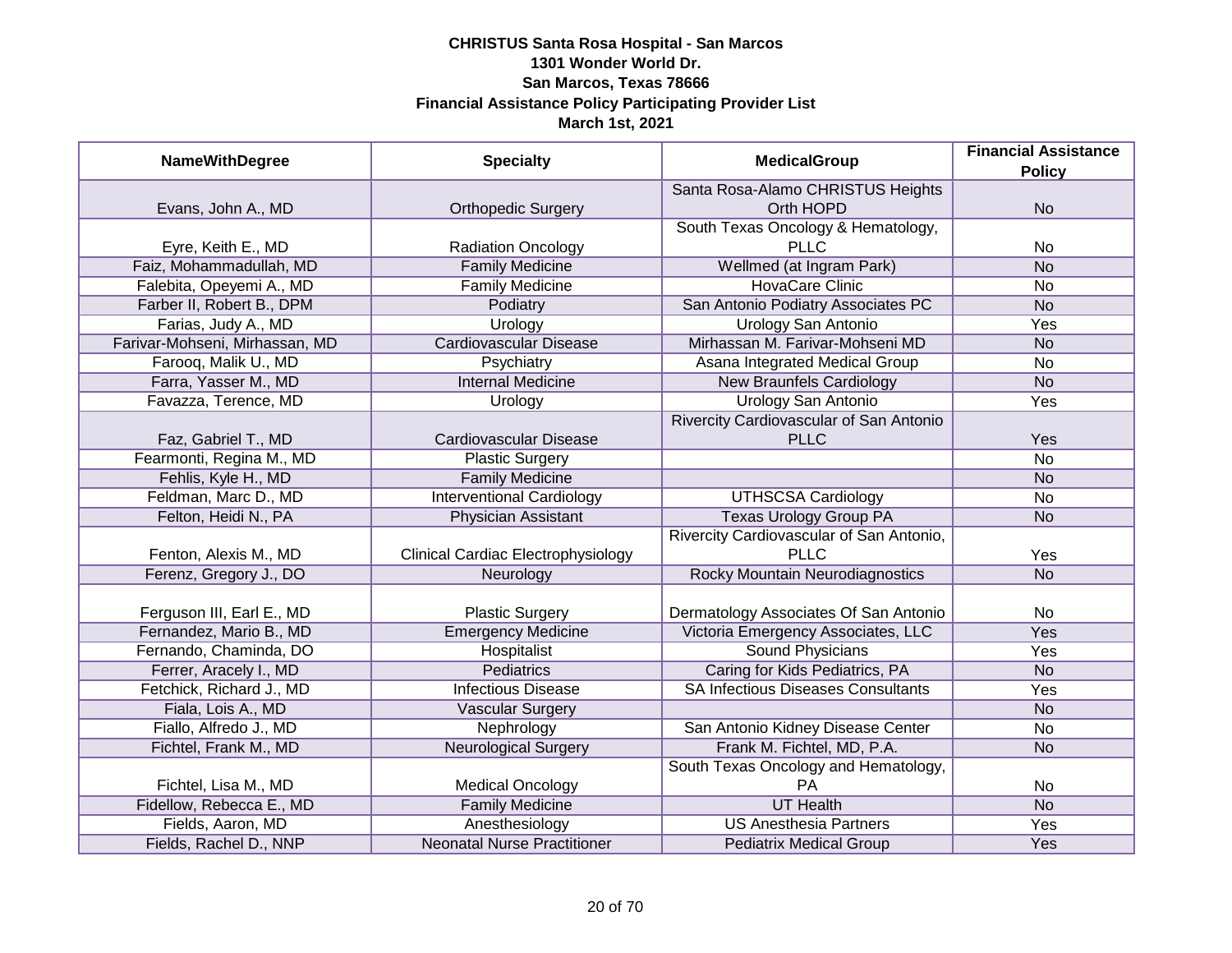| <b>NameWithDegree</b>             | <b>Specialty</b>                      | <b>MedicalGroup</b>                          | <b>Financial Assistance</b> |
|-----------------------------------|---------------------------------------|----------------------------------------------|-----------------------------|
|                                   |                                       |                                              | <b>Policy</b>               |
| Fierro, Mario A., MD              | Developmental - Behavioral Pediatrics | <b>Pediatrix Medical Group</b>               | <b>Yes</b>                  |
| Figueroa, Ramon L., MD            | <b>Family Medicine</b>                | WellMed @ Crockett                           | N <sub>o</sub>              |
| Figueroa-Garcia, Alberto R., MD   | Neurology                             | <b>TeleSpecialists, LLC</b>                  | No                          |
|                                   |                                       |                                              |                             |
| Finley, Margaret R., MD           | Geriatric Medicine                    | <b>UTHSC Family &amp; Community Medicine</b> | <b>No</b>                   |
| Finnie, Mitchell F., MD           | <b>Family Medicine</b>                | Shavano Family Practice, P.A.                | No                          |
|                                   |                                       | Cancer Care Network of South Texas,          |                             |
| Fisher, Thomas D., MD             | Hematology/Oncology                   | P.A.                                         | <b>No</b>                   |
|                                   |                                       |                                              |                             |
| Fisk, Bryan A., MD                | <b>Critical Care Medicine</b>         | Christus Santa Rosa Intensive Care Unit      | <b>No</b>                   |
| Fitzgerald, Brian M., MD          | Anesthesiology                        | <b>US Anesthesia Partners</b>                | Yes                         |
| Flanagan, John R., MD             | <b>Emergency Medicine</b>             | Victoria Emergency Associates                | Yes                         |
| Fleischer, Lauren B., MD          | <b>Internal Medicine</b>              | <b>Sound Physicians</b>                      | Yes                         |
| Fleischer, Raymond A., MD         | <b>Internal Medicine</b>              | <b>Sound Physicians</b>                      | Yes                         |
| Fleming, Christine L., MD         | Anesthesiology                        | Tejas Anesthesia, P.A.                       | <b>No</b>                   |
|                                   |                                       | San Antonio Head and Neck Surgical           |                             |
| Fleming, Daniel J., MD            | Otolaryngology                        | Associates PA                                | No                          |
| Fletcher Jr, Jeffrey C., DO       | <b>Cardiovascular Disease</b>         | Cardiology Clinic of San Antonio             | <b>No</b>                   |
|                                   |                                       | Pulmonary Consultants of San Antonio,        |                             |
| Flores Guardado, Francisco J., MD | <b>Pulmonary Disease</b>              | <b>PA</b>                                    | <b>No</b>                   |
| Flores, Carlos A., PA             | <b>Physician Assistant</b>            | <b>Victoria Emergency Services</b>           | Yes                         |
|                                   |                                       | San Antonio Gastroenterology                 |                             |
| Flores, Eddie, MD                 | Gastroenterology                      | Associates, P.A.                             | <b>No</b>                   |
| Floyd, Jessica P., MD             | Neurology                             | TeleSpecialists, LLC                         | <b>No</b>                   |
| Flynn, William J., MD             | Ophthalmology                         | William J Flynn                              | No                          |
| Fogel, Guy R., MD                 | <b>Orthopedic Surgery</b>             | Guy R Fogel MD                               | <b>No</b>                   |
| Foldes, Andrea E., MD             | <b>Pediatrics</b>                     |                                              | No                          |
|                                   |                                       | Inpatient Progressive Healthcare of          |                             |
| Fonteneaux, Nina P., FNP          | <b>Family Nurse Practitioner</b>      | America                                      | <b>No</b>                   |
| Ford, Renata B., MD               | <b>Thoracic Surgery</b>               |                                              | No                          |
| Forzani, Brian, MD                | Physical Medicine & Rehabilitation    | Irvin Sahni MD, PA                           | <b>No</b>                   |
| Fowler, Darrah D., NNP            | <b>Neonatal Nurse Practitioner</b>    | <b>Pediatrix Medical Group</b>               | Yes                         |
| Fox, Christina A., MD             | Diagnostic Radiology                  | <b>River City Imaging Associates</b>         | Yes                         |
| Fox, David L., MD                 | <b>Orthopedic Surgery</b>             | Northeast Orthopedics & Sports Medicine      | No                          |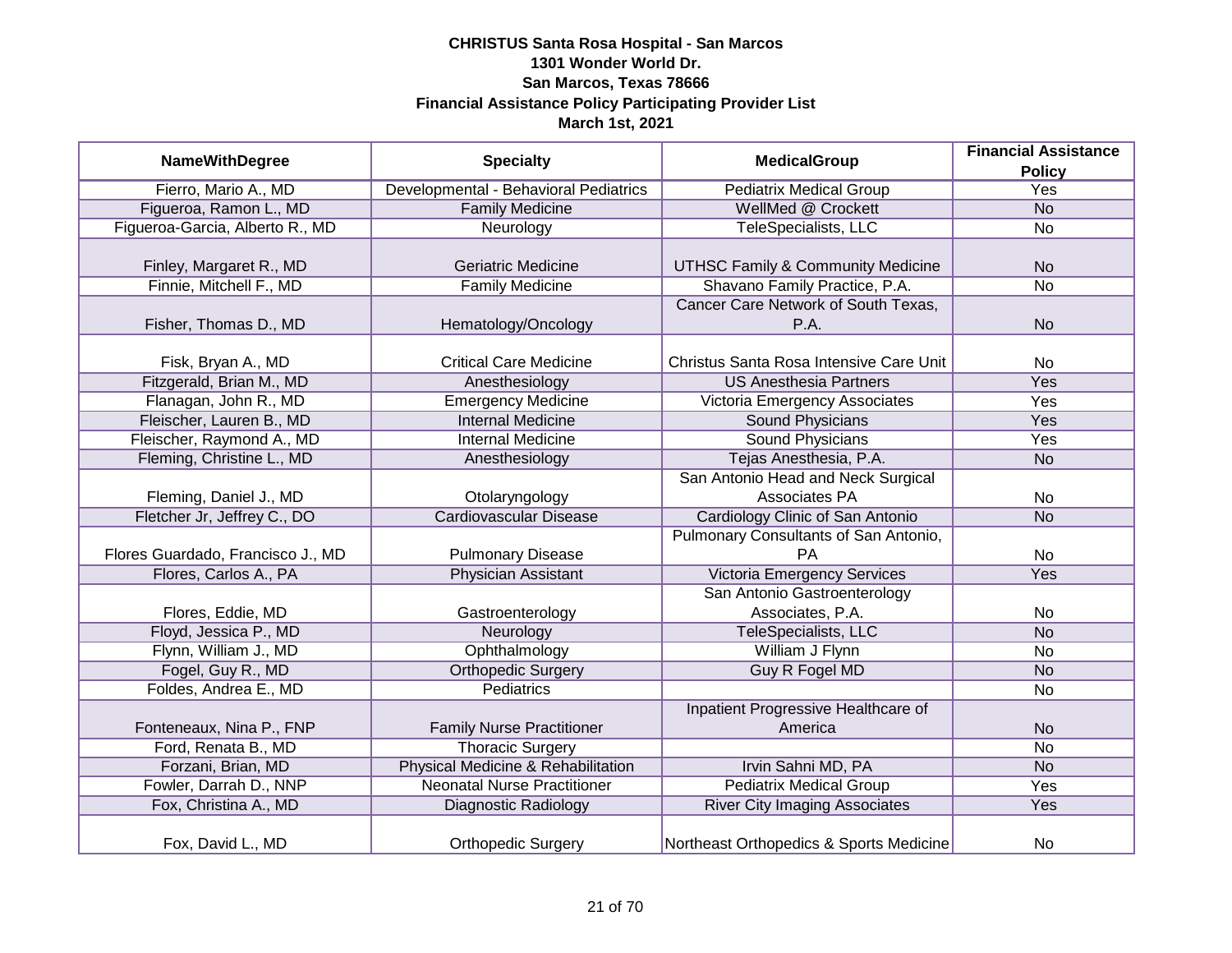|                                    |                                           | <b>MedicalGroup</b>                         | <b>Financial Assistance</b> |
|------------------------------------|-------------------------------------------|---------------------------------------------|-----------------------------|
| <b>NameWithDegree</b>              | <b>Specialty</b>                          |                                             | <b>Policy</b>               |
| Franck, Laurel A., MD              | <b>Pediatrics</b>                         | Caring for Kids Pediatrics, PA              | <b>No</b>                   |
| Franklin, Gerald M., MD            | Otolaryngology                            | The ENT Center of New Braunfels             | <b>No</b>                   |
|                                    |                                           | San Antonio Gastroenterology                |                             |
| Franklin, Kevin J., MD             | Gastroenterology                          | Associates, P.A.                            | <b>No</b>                   |
| Fred-Miranda, Iliana, MD           | Nephrology                                | Renal Associates, P.A.                      | <b>No</b>                   |
| Freiha, Ghassan S., MD             | Urology                                   | Comal Urology, PA                           | <b>No</b>                   |
| Frey, Charlotte S., PA             | <b>Physician Assistant</b>                | <b>Pediatrix Medical Group</b>              | <b>Yes</b>                  |
| Freytag, Jennifer, ACNP            | <b>Acute Care Nurse Practitioner</b>      | <b>Inpatient Medicine Physicians</b>        | <b>No</b>                   |
| Friedman, David J., MD             | Hematology/Oncology                       | <b>Texas Oncology</b>                       | No                          |
|                                    |                                           | Rivercity Cardiovascular Of San Antonio     |                             |
| Frierson, John H., MD              | Cardiovascular Disease                    | <b>PLLC</b>                                 | Yes                         |
|                                    |                                           | New Braunfels Orthopedics Surgery and       |                             |
| Friesenhahn, Britney A., PA        | Physician Assistant                       | <b>Sports</b>                               | No                          |
| Fritcher, Seth H., MD              | <b>Vascular Surgery</b>                   | <b>Peripheral Vascular Associates</b>       | <b>No</b>                   |
| Fuentes, Leonel M., MD             | Anesthesiology                            | <b>US Anesthesia Partners</b>               | Yes                         |
| Fuentez Jr., Jose E., PA           | <b>Physician Assistant</b>                | Precision Assist of San Antonio             | <b>No</b>                   |
| Furman, Jaime, MD                  | Anatomic & Clinical Pathology             | Pathology Associates of San Antonio         | Yes                         |
|                                    |                                           | <b>Real Time Neuromonitoring Associates</b> |                             |
| Fussner, Steven, MD                | Neurology                                 | of California, PC                           | <b>No</b>                   |
| Gaiennie, Cyril C., DNP, BSN       | <b>Family Nurse Practitioner</b>          | <b>IPHA</b>                                 | <b>No</b>                   |
| Gallagher, Margaret, MD            | <b>Pediatric Surgery</b>                  | <b>Pediatrix Medical Group</b>              | Yes                         |
| Gallegos, Jennifer J., MD          | Anesthesiology                            | Tejas Anesthesia, P.A.                      | <b>No</b>                   |
| Gallinghouse Jr., Gerald J., MD    | <b>Clinical Cardiac Electrophysiology</b> | Texas Cardiac Arrhythmia                    | <b>No</b>                   |
| Galvan, George M., MD              | <b>Neurological Surgery</b>               |                                             | <b>No</b>                   |
| Gampala, Ranjitha, MD              | <b>Family Medicine</b>                    | <b>Sound Physicians</b>                     | Yes                         |
|                                    |                                           | Texas Digestive Disease Consultants,        |                             |
| Gancayco, John G., MD              | Gastroenterology                          | PA                                          | Yes                         |
|                                    |                                           | San Antonio Kidney Disease Center           |                             |
| Gandhi, Jeet, MD                   | <b>Internal Medicine</b>                  | Physicians Group                            | <b>No</b>                   |
| Ganeshappa, Ravi L., MD            | Gastroenterology                          | <b>Texas Digestive Disease Consultants</b>  | Yes                         |
| Gantz, Annette J., FNP             | <b>Family Nurse Practitioner</b>          | South Texas Spinal Clinic                   | <b>No</b>                   |
| Garcia de Mitchell, Cecilia A., MD | <b>Plastic Surgery</b>                    | San Antonio Pediatric Surgery Center        | <b>No</b>                   |
|                                    |                                           | Pulmonary Consultants of San Antonio,       |                             |
| Garcia Plaza, Monica J., AGCNS     | Adult-Gerontological Nurse Practitioner   | PA                                          | <b>No</b>                   |
| Garcia, Andrea, MD                 | <b>General Surgery</b>                    | South Texas Surgical Group                  | <b>No</b>                   |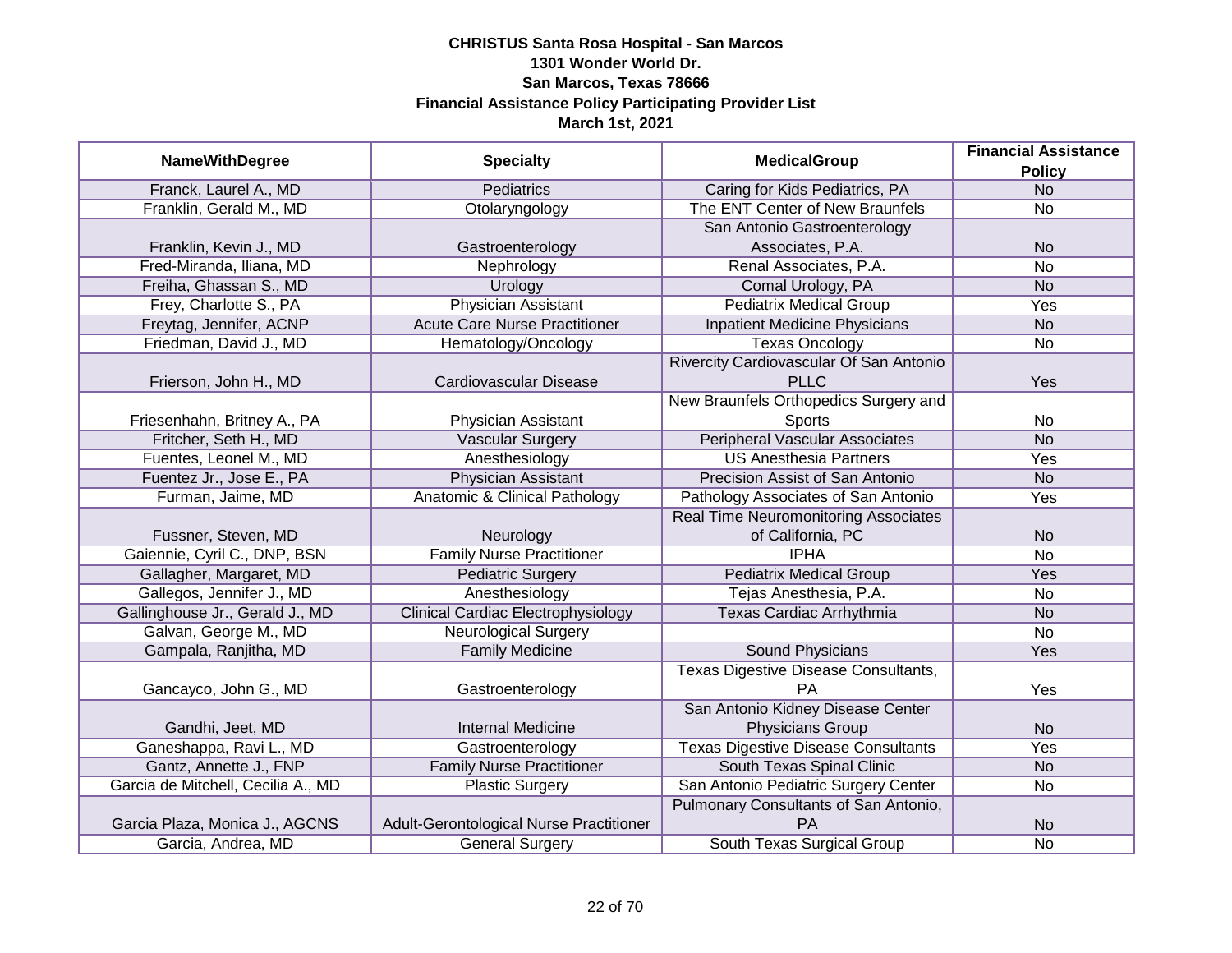|                               |                                               | <b>MedicalGroup</b>                      | <b>Financial Assistance</b> |
|-------------------------------|-----------------------------------------------|------------------------------------------|-----------------------------|
| <b>NameWithDegree</b>         | <b>Specialty</b>                              |                                          | <b>Policy</b>               |
| Garcia, Daniel V., MD         | <b>Emergency Medicine</b>                     | Victoria Emergency Services              | Yes                         |
| Garcia, Dorothea, CRNA        | <b>Certified Registered Nurse Anesthetist</b> | <b>US Anesthesia Partners</b>            | Yes                         |
|                               |                                               | The San Antonio Orthopaedic Group,       |                             |
| Garcia, Francisco J., MD      | <b>Orthopedic Surgery</b>                     | <b>LLP</b>                               | <b>No</b>                   |
| Garcia, Jacob M., MD          | <b>Obstetrics &amp; Gynecology</b>            | <b>Institute For Woman's Health</b>      | <b>No</b>                   |
| Garcia, Nickolas B., PA       | Physician Assistant                           | EVT, Inc.                                | <b>No</b>                   |
| Garcia, Ronnie L., MD         | <b>Cardiovascular Disease</b>                 | <b>New Braunfels Cardiology</b>          | <b>No</b>                   |
| Garcia, Sergio A., MD         | Anesthesiology                                | <b>US Anesthesia Partners</b>            | Yes                         |
| Garcia, Stephen D., MD        | Anesthesiology                                | Tejas Anesthesia, P.A.                   | <b>No</b>                   |
| Garcia-Gallegos, Jesus G., MD | <b>Family Medicine</b>                        | Gonzaba Medical Group, P.A.              | <b>No</b>                   |
| Garcia-Gil, Maurilio, MD      | Urology                                       | Urology San Antonio PA                   | Yes                         |
| Garoutte, M G., MD            | <b>Cardiovascular Disease</b>                 | <b>Max Garoutte MD</b>                   | <b>No</b>                   |
| Garrett, Zackary C., PA       | <b>Physician Assistant</b>                    | <b>Surgery Professionals</b>             | <b>No</b>                   |
|                               |                                               | South Texas Cardiothoracic and           |                             |
| Garrison Jr., James R., MD    | <b>Thoracic Surgery</b>                       | <b>Vascular Surgical Associates</b>      | <b>No</b>                   |
| Garza II, Romeo N., FNP       | <b>Family Nurse Practitioner</b>              | Victoria Emergency Associates            | Yes                         |
| Garza, Angela, NNP            | <b>Neonatal Nurse Practitioner</b>            | Pediatrix                                | Yes                         |
| Garza, David E., MD           | <b>Obstetrics &amp; Gynecology</b>            |                                          | <b>No</b>                   |
| Garza, Jaime R., MD           | Otolaryngology                                |                                          | <b>No</b>                   |
| Garza, Joseph A., MD          | <b>Obstetrics &amp; Gynecology</b>            | NE Ob/Gyn Associates, PLLC               | <b>No</b>                   |
| Garza, Joseph R., MD          | <b>Obstetrics &amp; Gynecology</b>            |                                          | <b>No</b>                   |
| Garza, Ralph Z., MD           | <b>Orthopedic Surgery</b>                     | South Texas Spinal Clinic, PA            | <b>No</b>                   |
| Garza-Cox, Sanjuanita, MD     | Neonatal-Perinatal Medicine                   | <b>Pediatrix Medical Group</b>           | Yes                         |
|                               |                                               | Pulmonary Consultants of San Antonio,    |                             |
| Garza-Gutierrez, Gerardo, MD  | <b>Pulmonary Disease</b>                      | PA                                       | <b>No</b>                   |
| Gaspard Jr., James J., MD     | <b>Family Medicine</b>                        | Partner in Primary Care PA/ Conviva      | <b>No</b>                   |
| Gates Jr, Cameron H., DO      | <b>Diagnostic Radiology</b>                   | <b>River City Imaging Assiociates</b>    | Yes                         |
| Gaynor, Caroline D., DPM      | Podiatry                                      | San Antonio Foot and Ankle Center        | <b>No</b>                   |
| Gee, Michelle L., MD          | Anesthesiology                                | Tejas Anesthesia, PA                     | <b>No</b>                   |
| Geldernick, Mary E., MD       | <b>Obstetrics &amp; Gynecology</b>            |                                          | <b>No</b>                   |
|                               |                                               |                                          |                             |
| Genosa, Bernadette, AGACNP    | Adult-Gerontological Nurse Practitioner       | Medcede Physician Services               | <b>No</b>                   |
|                               |                                               | <b>CHRISTUS Santa Rosa Family Health</b> |                             |
| Georges, Rebekah L., MD       | <b>Family Medicine</b>                        | Center                                   | <b>No</b>                   |
| Gerges, Anwar S., MD          | Nephrology                                    | <b>I-Vascular Center</b>                 | <b>No</b>                   |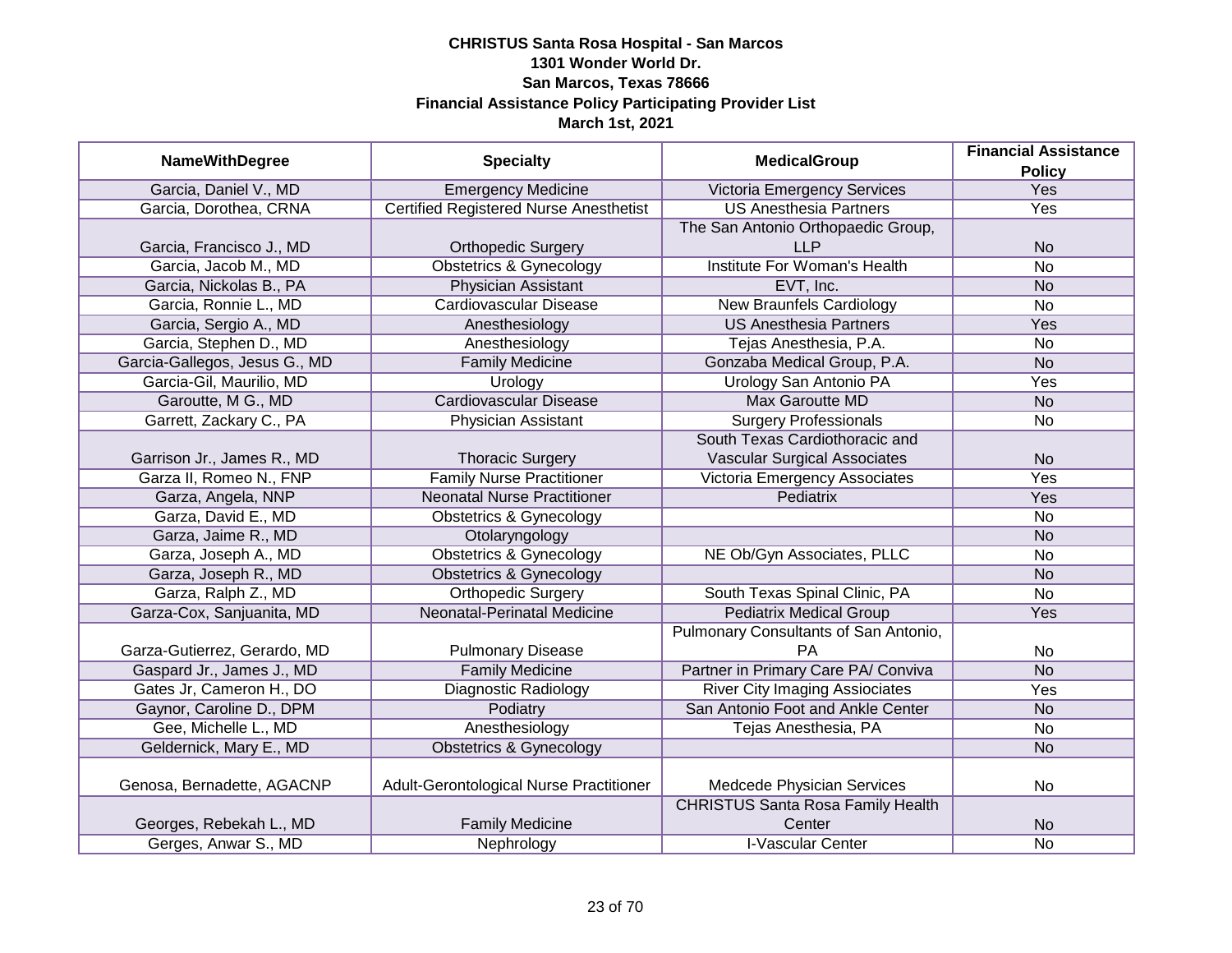|                               |                                           | <b>MedicalGroup</b>                            | <b>Financial Assistance</b> |
|-------------------------------|-------------------------------------------|------------------------------------------------|-----------------------------|
| <b>NameWithDegree</b>         | <b>Specialty</b>                          |                                                | <b>Policy</b>               |
| Gerhardt, Robert T., MD       | <b>Emergency Medicine</b>                 |                                                | N <sub>o</sub>              |
| Gerken, Nicholas E., MD       | <b>Orthopedic Surgery</b>                 | Alamo Orthopedics                              | No                          |
|                               |                                           |                                                |                             |
| Ghamarian, Yusef, FNP         | <b>Family Nurse Practitioner</b>          | <b>SPOHN EMCARE Emergency Medicine</b>         | Yes                         |
| Ghattamaneni, Swapna, MD      | <b>Internal Medicine</b>                  | <b>Health Texas Medical Group</b>              | $\overline{No}$             |
| Ghitis, Leon, MD              | Anesthesiology                            | <b>US Anesthesia Partners</b>                  | Yes                         |
|                               |                                           | Vascular and Endovacular Surgery of            |                             |
| Giardina, Amanda R., FNP      | <b>Family Nurse Practitioner</b>          | Texas                                          | No                          |
| Gibbs, Matthew P., MD         | <b>Family Medicine</b>                    | <b>HealthTexas Medical Group</b>               | <b>No</b>                   |
| Gilliam, Christine L., MD     | Otolaryngology                            | Everyones ENT and Sinus Center                 | No                          |
|                               | <b>Acute Care Adult-Gerontology Nurse</b> | San Antoino Kidney Disease Center              |                             |
| Gilliam, Rebecca R., AGACNP   | Practitioner                              | Physicians Group, PLLC                         | <b>No</b>                   |
| Gips, Colleen M., NNP         | <b>Neonatal Nurse Practitioner</b>        | <b>Pediatrix Medical Group</b>                 | Yes                         |
|                               |                                           | Good Hands Family Medicine-Westover            |                             |
| Girgis, George, MD            | <b>Family Medicine</b>                    | Hills                                          | <b>No</b>                   |
| Girgis, Hanaa, MD             | <b>Family Medicine</b>                    | El Centro Del Barrio Inc                       | No                          |
| Gitterle, Marcus L., MD       | Undersea & Hyperbaric Medicine            | <b>Wound Care Specialists</b>                  | <b>No</b>                   |
|                               |                                           |                                                |                             |
| Glanton, Christopher W., MD   | Nephrology                                | SA Kidney Disease Ctr Physicians Group         | No                          |
| Glass, Jeffrey L., MD         | <b>General Surgery</b>                    | Southeast Surgical Associates                  | <b>No</b>                   |
| Glassinger, Michael C., MD    | <b>Emergency Medicine</b>                 |                                                | Yes                         |
| Gleinser, David M., MD        | Otolaryngology                            | <b>ENT Clinics of San Antonio, PA</b>          | <b>No</b>                   |
| Glick, Jonathan M., MD        | <b>Emergency Medicine</b>                 | <b>Victoria Emergency Services</b>             | Yes                         |
| Goedecke, Elizabeth A., PA    | <b>Physician Assistant</b>                | <b>Surgery Professionals</b>                   | <b>No</b>                   |
| Goetz, Jessica T., DO         | <b>Pediatric Urology</b>                  | <b>UTHSCSA Dept of Urology</b>                 | <b>No</b>                   |
| Goh, Daryl, MD                | <b>Internal Medicine</b>                  | <b>Sound Physicians</b>                        | Yes                         |
| Gonima, Camilo A., MD         | <b>Obstetrics &amp; Gynecology</b>        | Institute for Women's Health                   | No                          |
| Gonzaba, Gillian G., NNP      | <b>Neonatal Nurse Practitioner</b>        | <b>Pediatrix Medical Group</b>                 | Yes                         |
| Gonzaba, Vincent G., MD       | <b>Internal Medicine</b>                  | Gonzaba Medical Group                          | No                          |
| Gonzaba, William T., MD       | <b>Internal Medicine</b>                  | Gonzaba Medical Group                          | <b>No</b>                   |
| Gonzales, Amy J., MD          | <b>Obstetrics &amp; Gynecology</b>        | Alamo Womens OB/GYN                            | No                          |
| Gonzales, Michael R., MD      | <b>Cardiovascular Disease</b>             | South Texas Cardiology Institute               | <b>No</b>                   |
| Gonzalez Jr., Filomeno P., MD | <b>Family Medicine</b>                    | New Braunfels Pak Medical Group                | No                          |
|                               |                                           | <b>Texas Center for Medical &amp; Surgical</b> |                             |
| Gonzalez Jr., John J., MD     | <b>General Surgery</b>                    | <b>Weight Loss</b>                             | <b>No</b>                   |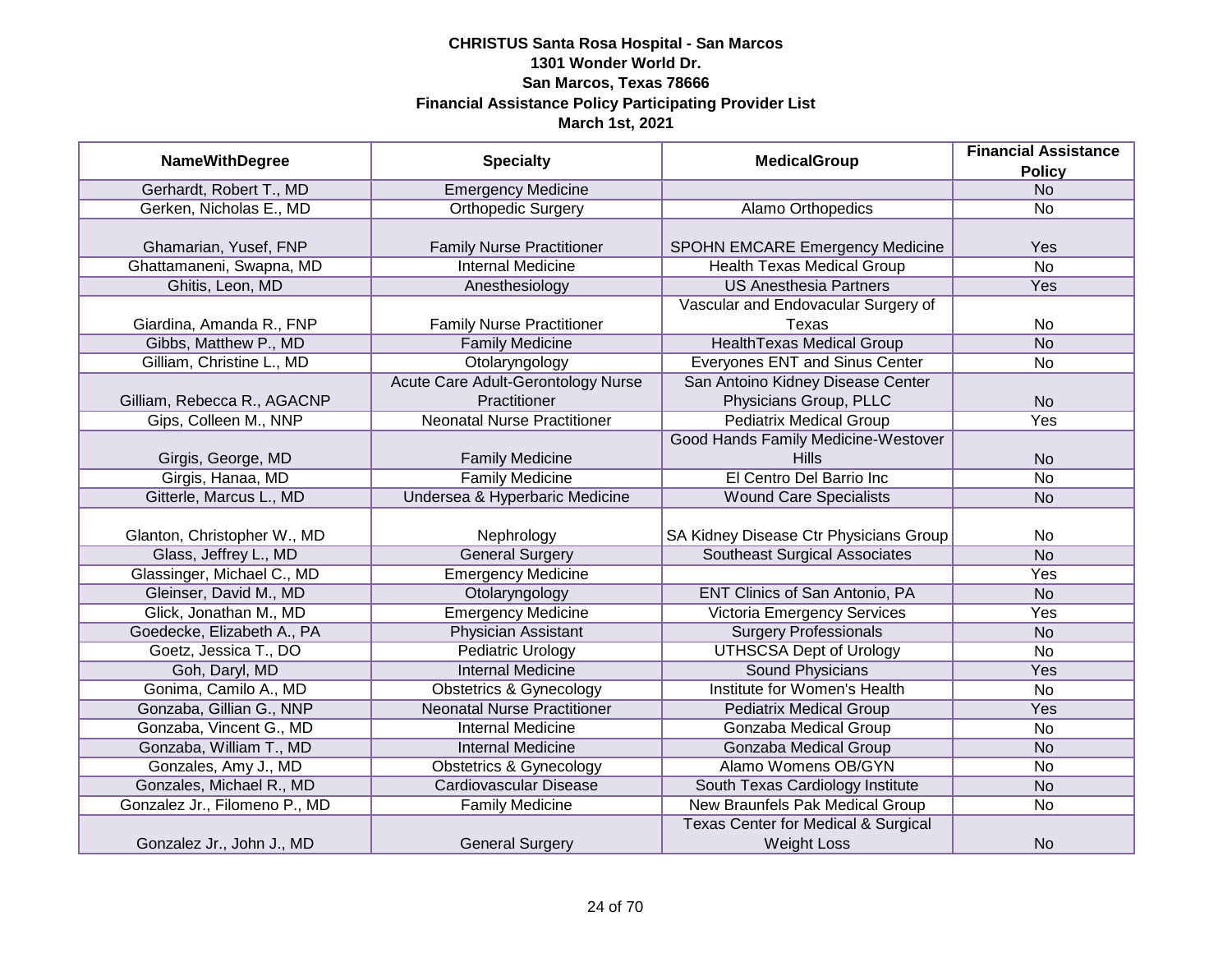| <b>NameWithDegree</b>               | <b>Specialty</b>                   | <b>MedicalGroup</b>                                | <b>Financial Assistance</b> |
|-------------------------------------|------------------------------------|----------------------------------------------------|-----------------------------|
|                                     |                                    |                                                    | <b>Policy</b>               |
| Gonzalez, Abelardo G., MD           | Anesthesiology                     | <b>US Anesthesia Partners</b>                      | <b>Yes</b>                  |
|                                     |                                    | <b>Texas Oaks Orhtopaedic and Sports</b>           |                             |
| Gonzalez, David M., MD              | <b>Orthopedic Surgery</b>          | Med.                                               | <b>No</b>                   |
| Gonzalez, David, MD                 | <b>Emergency Medicine</b>          | <b>Victoria Emergency Services</b>                 | <b>Yes</b>                  |
| Gonzalez, Valeska S., MD            | <b>Pediatrics</b>                  | PediDocs, PLLC                                     | N <sub>o</sub>              |
| Gonzalez-Marrero, Virnalisis M., MD | Dermatology                        | The Skin Center of San Antonio, PLLC               | <b>No</b>                   |
| Goodman, Steven, MD                 | Anatomic & Clinical Pathology      | Pathology Associates of San Antonio,<br><b>LLP</b> | Yes                         |
| Gordon Jr., Gregory D., MD          | <b>Orthopedic Surgery</b>          |                                                    | <b>No</b>                   |
| Gorospe Yadao, Edralin E., AGACNP   |                                    | Inpatient Progressive Healthcare of<br>America     | Yes                         |
| Gorospe, Maria E., MD               | Pathology                          | Pathology Associates of San Antonio                | Yes                         |
|                                     |                                    | Clark & Gossett Implant and Oral                   |                             |
| Gossett, James D., DDS              | Oral and Maxillofacial Surgery     | Surgery, PA                                        | <b>No</b>                   |
| Goswami, Sushanta K., MD            | <b>Internal Medicine</b>           | Kidney & Hypertension Specialists                  | No                          |
| Gotimukula, Anupama, MD             | Anesthesiology                     | <b>US Anesthesia Partners</b>                      | Yes                         |
| Goyal, Abhijeet, MD                 | Nephrology                         | South Texas Renal Care Center                      | No                          |
|                                     |                                    | <b>Texas Digestive Disease Consultants</b>         |                             |
| Goyal, Amit, MD                     | Gastroenterology                   | <b>PLLC</b>                                        | Yes                         |
| Grabow, Maria T., MD                | Anesthesiology                     | <b>US Anesthesia Partners</b>                      | Yes                         |
| Graebe, Robert S., MD               | <b>Obstetrics &amp; Gynecology</b> | New Braunfels OB/GYN                               | <b>No</b>                   |
| Graham, Christopher W., MD          | Urology                            | Urology San Antonio, P.A.                          | Yes                         |
| Grant, Andrine K., MD               | <b>Family Medicine</b>             | <b>Health Texas Medical Group</b>                  | <b>No</b>                   |
| Grantham, Krista A., PA             | <b>Physician Assistant</b>         | EVT, Inc                                           | <b>No</b>                   |
| Gray, Martha A., MD                 | Anesthesiology                     | <b>US Anesthesia Partners</b>                      | Yes                         |
| Graydon, Robert D., PA-C            | <b>Physician Assistant</b>         |                                                    | Yes                         |
| Greenfield Jr., Gerald Q., MD       | <b>Orthopedic Surgery</b>          | South Texas Spinal Clinic                          | <b>No</b>                   |
|                                     |                                    | South Texas Aesthetic and                          |                             |
| Gronet, Edward M., MD               | <b>Plastic Surgery</b>             | Reconstructuve Surgery, PLLC                       | No                          |
| Gross, Glenn W., MD                 | Gastroenterology                   | University Health Systems UTHSCSA                  | <b>No</b>                   |
| Grove Dominguez, Leah, FNP          |                                    | <b>Inpatient Progressive Health</b>                | No                          |
| Gruhlkey, Jay L., MD                | <b>Family Medicine</b>             | <b>Lone Star Medical</b>                           | <b>No</b>                   |
| Grun, Tanya R., MD                  | <b>Family Medicine</b>             |                                                    | No                          |
| Grunberg, Wendie I., DO             | <b>General Surgery</b>             | <b>Decherd Plastic Surgery</b>                     | <b>No</b>                   |
| Grunspan, Avie A., MD               | <b>Internal Medicine</b>           | <b>Texas Medical and Sleep Specialists</b>         | No                          |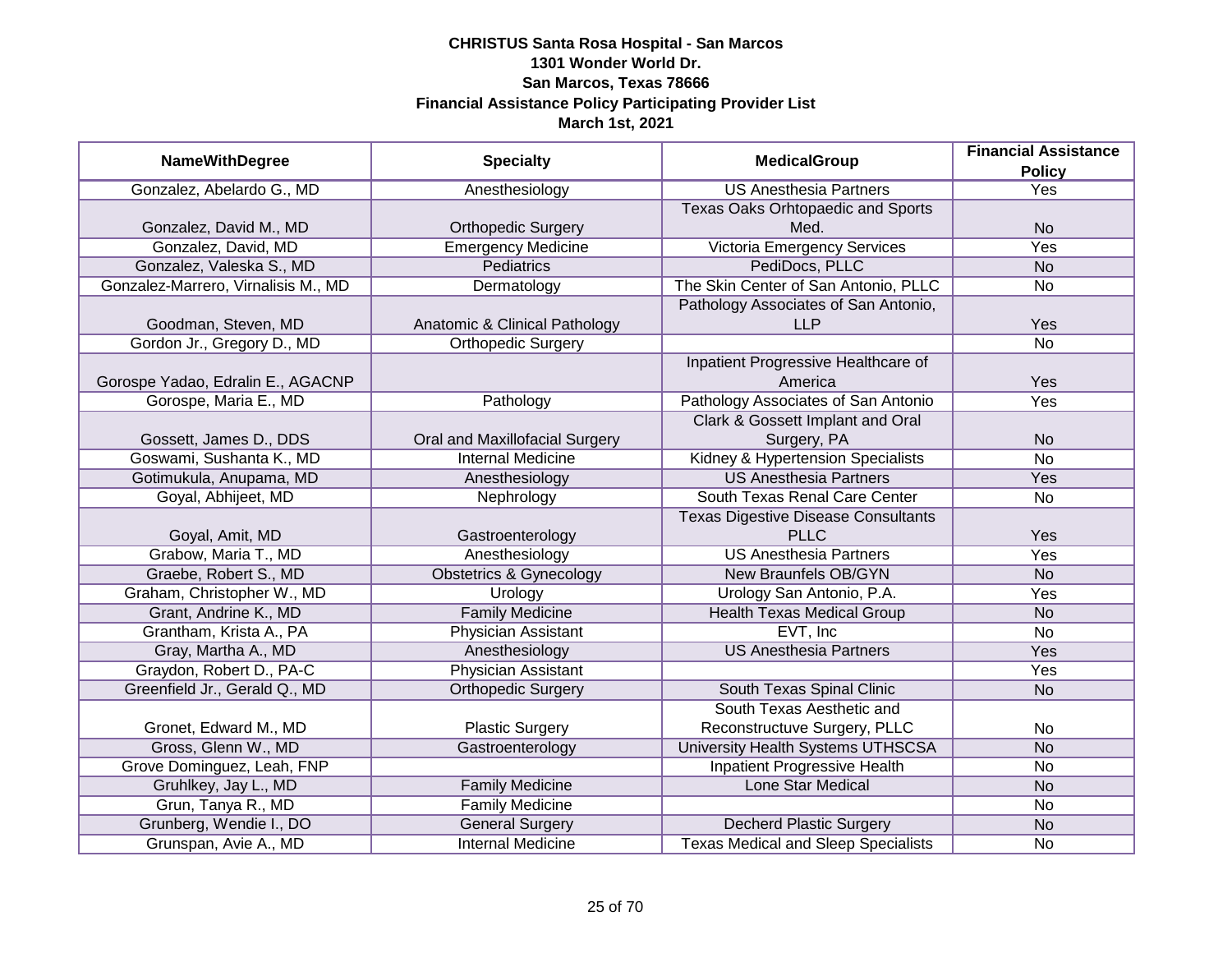|                                   |                                          | <b>MedicalGroup</b>                   | <b>Financial Assistance</b> |
|-----------------------------------|------------------------------------------|---------------------------------------|-----------------------------|
| <b>NameWithDegree</b>             | <b>Specialty</b>                         |                                       | <b>Policy</b>               |
| Guerra Jr., Ernesto, MD           | Gastroenterology                         |                                       | <b>No</b>                   |
| Guerrero, Jessica D., MD          | <b>Obstetrics &amp; Gynecology</b>       | Institute for Women's Health          | <b>No</b>                   |
| Guerrero, Jorge A., MD            | Anesthesiology                           | <b>US Anesthesia Partners</b>         | <b>Yes</b>                  |
|                                   |                                          |                                       |                             |
| Guerrero, Karen T., MD            | Dermatology                              | Dermatology Associates of San Antonio | No                          |
| Gug, Ionela M., FNP               |                                          | Gastroenterology Consultants of SA    | <b>No</b>                   |
| Guler, Rebecca L., PA             | Physician Assistant                      | New Braunfels Surgical Associates     | <b>No</b>                   |
| Gunuganti, Vijay K., MD           | <b>Medical Oncology</b>                  | Texas Oncology- San Antonio           | <b>No</b>                   |
| Gupta, Priyanka, MD               | Allergy & Immunology                     | Central Texas Allergy & Asthma        | <b>No</b>                   |
| Gupta, Raina S., MD               | Neurology                                | TeleSpecialists, LLC                  | <b>No</b>                   |
| Gupta, Sambit, MD                 | <b>Emergency Medicine</b>                | Victoria Emergency Associates         | Yes                         |
|                                   |                                          |                                       |                             |
| Gurgiolo-Romero, Cassandra M., MD | <b>Internal Medicine</b>                 | Complete Care Medical Associates PLLC | <b>No</b>                   |
| Gurram, Nandkishore R., MD        | <b>Interventional Cardiology</b>         | Heart and Vascular Institute of Texas | <b>No</b>                   |
| Gurwitz, Brad W., MD              | <b>General Surgery</b>                   |                                       | <b>No</b>                   |
| Gutenberg, Larina V., DO          | Pain Medicine                            | Premier Pain Consultants, P.A.        | No                          |
| Gutierrez, Daniel E., DO          | <b>Neurological Surgery</b>              | Dr. Daniel Gutierrez                  | <b>No</b>                   |
| Gutzman, Dennis R., MD            | Orthopedic Surgery                       |                                       | <b>No</b>                   |
| Guzley, Gregory J., MD            | Hematology                               | <b>Texas Oncology</b>                 | <b>No</b>                   |
| Guzman Jr., Alonzo, MD            | <b>Hospice &amp; Palliative Medicine</b> | <b>Methodist Ministries</b>           | <b>No</b>                   |
| Gwosdz-Gilman, Elaine M., MD      | <b>Family Medicine</b>                   |                                       | <b>No</b>                   |
| Ha, Chul S., MD                   | <b>Radiation Oncology</b>                | <b>UTHSCSA Radiation Oncology</b>     | <b>No</b>                   |
| Haedge, Philip W., MD             | Anesthesiology                           | <b>US Anesthesia Partners</b>         | Yes                         |
| Haerens, Olaf J., DDS             | Dentistry                                | <b>Olaf Haerens DDS</b>               | No                          |
| Hagl, Dianna J., CNM              | <b>Nurse Midwife</b>                     | Westover Hill Women's Health          | <b>No</b>                   |
| Hailparn, Troy R., MD             | <b>Obstetrics &amp; Gynecology</b>       |                                       | <b>No</b>                   |
| Haines, David N., DO              | <b>Emergency Medicine</b>                | Victoria Emergency Associates         | <b>Yes</b>                  |
| Haischer-Rollo, Gayle, MD         | Neonatal-Perinatal Medicine              | <b>Pediatrix Medical Group</b>        | Yes                         |
| Hakim, Samuel, MD                 | Urology                                  | <b>Urology San Antonio</b>            | Yes                         |
| Hale, Tyson D., MD                | Radiology                                | <b>River City Imaging Associates</b>  | Yes                         |
|                                   |                                          | San Antonio Head and Neck Surgical    |                             |
| Hales, Nathan W., MD              | Otolaryngology - Head & Neck Surgery     | Associates                            | <b>No</b>                   |
| Hall, Gary M., MD                 | <b>General Surgery</b>                   | <b>Alamo City Surgeons</b>            | $\overline{No}$             |
| Halsell, Jeffrey S., DO           | Physical Medicine & Rehabilitation       | Electrodiagnostic Medicine of Tulsa   | <b>No</b>                   |
| Hambric, Bryan W., MD             | <b>General Surgery</b>                   |                                       | <b>No</b>                   |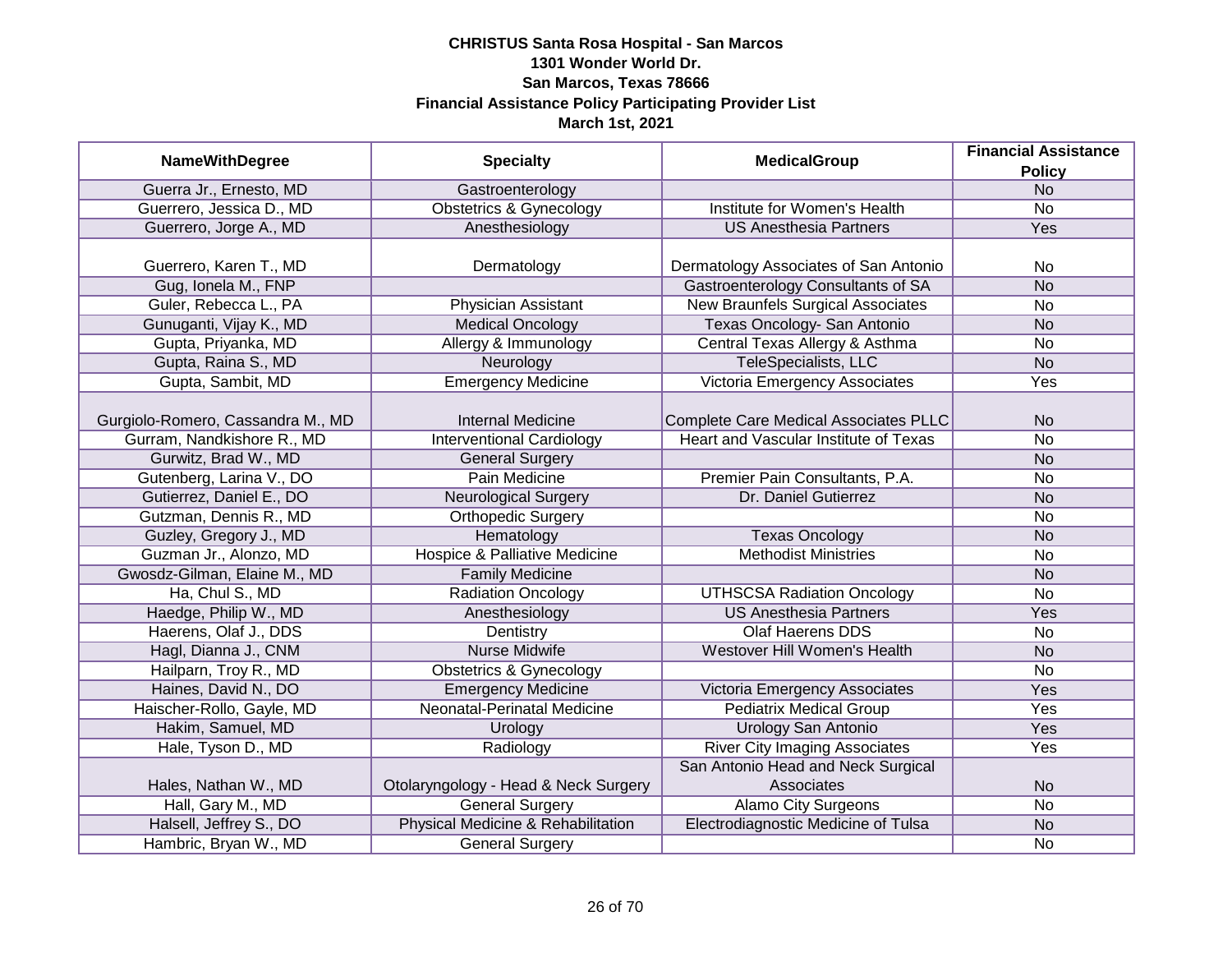|                                |                                    | <b>MedicalGroup</b>                         | <b>Financial Assistance</b> |
|--------------------------------|------------------------------------|---------------------------------------------|-----------------------------|
| <b>NameWithDegree</b>          | <b>Specialty</b>                   |                                             | <b>Policy</b>               |
| Hamby, Philip M., MD           | <b>General Surgery</b>             | <b>Southeast Surgical Associates</b>        | N <sub>o</sub>              |
| Hamilton, Kathryn R., MD       | Anesthesiology                     | Tejas Anesthesia, P.A.                      | No                          |
| Hamner III, Lawrence R., MD    | <b>Thoracic Surgery</b>            |                                             | N <sub>o</sub>              |
| Hamon, Gregory A., MD          | <b>General Surgery</b>             |                                             | No                          |
| Hans, Sartaj S., MD            | <b>Interventional Cardiology</b>   | BHS Physician's Network Inc.                | <b>No</b>                   |
| Hardee, Steven, MD             | Pathology                          | Pathology Associates of San Antonio         | Yes                         |
| Harhara, Haleema F., MD        | <b>Internal Medicine</b>           | Sound Inpatient Physicians of Texas 1       | Yes                         |
| Harle, Mark A., MD             | Anesthesiology                     | Tejas Anesthesia, P.A.                      | <b>No</b>                   |
| Harmon, William J., MD         | Urology                            | <b>Urology San Antonio</b>                  | Yes                         |
| Harney, Travis C., FNP         | <b>Family Nurse Practitioner</b>   | <b>Physicians Unity PA</b>                  | <b>No</b>                   |
|                                |                                    |                                             |                             |
| Harnisch, Michael C., MD       | <b>General Surgery</b>             | <b>Comprehensive Center for Weight Loss</b> | <b>No</b>                   |
| Harrington, Erin, MD           | Anesthesiology                     | South Texas Anethesia Group                 | <b>No</b>                   |
| Harris, Elizabeth S., MD       | <b>Plastic Surgery</b>             | <b>Elizabeth Harris MD</b>                  | <b>No</b>                   |
| Harrison, Corey D., MD         | <b>Emergency Medicine</b>          | Victoria Emergency Services                 | Yes                         |
| Harroff, Allyson L., MD        | Hematology                         | <b>Texas Oncology</b>                       | <b>No</b>                   |
| Harshman Olson, Leeanne K., MD | Radiology                          | <b>River City Imaging Associates</b>        | Yes                         |
| Hartman, Janna L., MD          | Anesthesiology                     | <b>US Anesthesia Partners</b>               | Yes                         |
| Hartmann, Helena M., FNP       | <b>Family Nurse Practitioner</b>   | Medcede                                     | No                          |
| Hartmann, Molly M., MD         | <b>General Surgery</b>             | UTHSCSA Med Arts & Research Ctr             | <b>No</b>                   |
| Hartsell, P A., MD             | <b>Vascular Surgery</b>            | Peripheral Vascular Associates, PA          | No                          |
| Hartzler, Robert U., MD        | Orthopedic Surgery                 | The San Antonio Orthopaedic Group           | <b>No</b>                   |
| Hasmukh, Neeta, DPM            | Podiatry                           | <b>Total Podiatry</b>                       | <b>No</b>                   |
| Hatchett, Tiffany, NNP         | <b>Neonatal Nurse Practitioner</b> | <b>Pediatrix Medical Group</b>              | Yes                         |
| Hatem, Hatem, MD               | <b>Obstetrics &amp; Gynecology</b> | BHS Physician's Network Inc.                | No                          |
| Hau, Horacio G., MD            | <b>Family Medicine</b>             |                                             | <b>No</b>                   |
| Hauser, Joshua M., MD          | Anesthesiology                     | <b>US Anesthesia Partners</b>               | Yes                         |
| Havalda, Diane I., DO          | Anesthesiology                     | <b>US Anesthesia Partners</b>               | Yes                         |
| Haverkorn, Rashel T., MD       | Urology                            | Urology San Antonio, P.A.                   | Yes                         |
| Haworth, Brian J., MD          | Anesthesiology                     | South Texas Anesthesia Group                | <b>No</b>                   |
| Haws, Andrea L., MD            | Anatomic & Clinical Pathology      | Pathology Associates of San Antonio         | Yes                         |
| Healy, Betty J., MD            | Anesthesiology                     | <b>US Anesthesia Partners</b>               | Yes                         |
| Healy, John P., MD             | Anesthesiology                     | <b>US Anesthesia Partners</b>               | Yes                         |
| Helbling, Antonia R., MD       | <b>Emergency Medicine</b>          | Victoria Emergency Associates               | Yes                         |
| Heller, Adam L., MD            | Neurology                          | <b>TeleSpecialists, LLC</b>                 | No                          |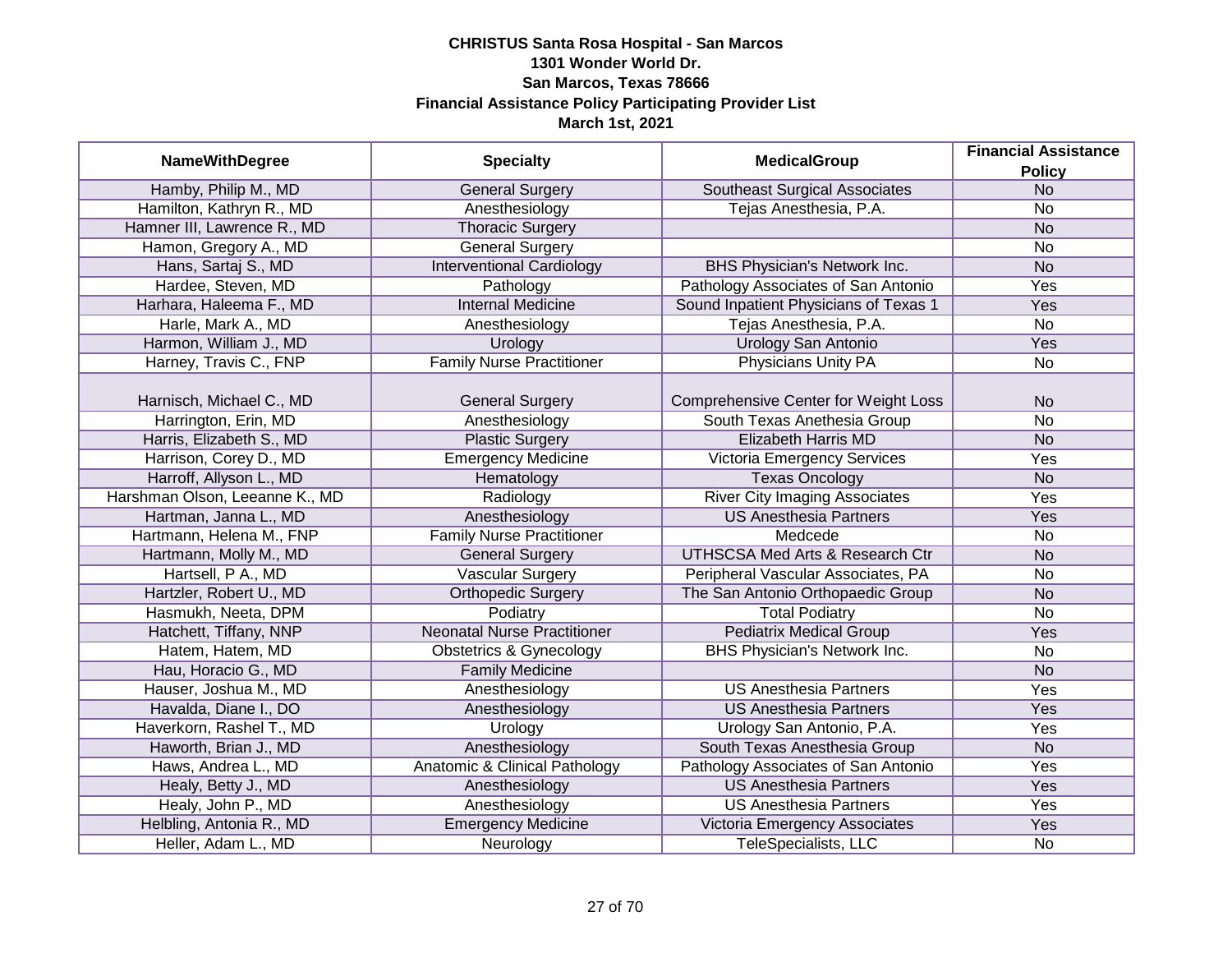| <b>NameWithDegree</b>        | <b>Specialty</b>                         | <b>MedicalGroup</b>                          | <b>Financial Assistance</b> |
|------------------------------|------------------------------------------|----------------------------------------------|-----------------------------|
|                              |                                          |                                              | <b>Policy</b>               |
| Helm, Cole, MD               | Anesthesiology                           | <b>UTHSCSA</b>                               | <b>Yes</b>                  |
| Heltzel, Sarah J., FNP       | <b>Family Nurse Practitioner</b>         | Solo Practice                                | $\overline{No}$             |
| Hemachandra, Loren A., MD    | Anesthesiology                           | <b>US Anesthesia Partners</b>                | <b>Yes</b>                  |
|                              |                                          | <b>CHRISTUS Santa Rosa Family Health</b>     |                             |
| Henderson II, James H., MD   | <b>Pulmonary Disease</b>                 | Center                                       | <b>No</b>                   |
| Henderson, Cody L., MD       | Neonatal-Perinatal Medicine              | <b>Pediatrix Medical Group</b>               | Yes                         |
| Henderson, Jonathan, MD      | <b>Emergency Medicine</b>                | Victoria Emergency Associates                | Yes                         |
| Hendrickson, Karla, AGACNP   | <b>Acute Care Nurse Practitioner</b>     | <b>AAST</b>                                  | <b>No</b>                   |
| Henkes, David N., MD         | Anatomic & Clinical Pathology            | Pathology Associates of San Antonio          | Yes                         |
| Hensley, Hank H., FNP        | <b>Family Nurse Practitioner</b>         |                                              | <b>No</b>                   |
|                              |                                          |                                              |                             |
| Hensley, Justin P., MD       | <b>Emergency Medicine</b>                | <b>SPOHN EMCARE Emergency Medicine</b>       | Yes                         |
| Hensley, Richard G., MD      | <b>Anatomic &amp; Clinical Pathology</b> | Pathology Associates of San Antonio          | Yes                         |
| Hernandez Jr., Fransisco, MD | Hospitalist                              | Inpatient Medicine Physicians, P.A.          | Yes                         |
| Hernandez Jr., Jesse, MD     | Anesthesiology                           | <b>US Anesthesia Partners</b>                | Yes                         |
| Hernandez, Carlos O., MD     | <b>Internal Medicine</b>                 | WellMed @ NW 410                             | <b>No</b>                   |
|                              |                                          | Alamo Osteopathic Physicians &               |                             |
| Hernandez, Harry, DO         | <b>Family Medicine</b>                   | Surgeons                                     | <b>No</b>                   |
| Hernandez, Javier, MD        | Urology                                  |                                              | <b>No</b>                   |
| Hernandez, Jo Anna C., WHNP  | <b>Women's Health Nurse Practitioner</b> | <b>Texas Perinatal Group</b>                 | <b>No</b>                   |
| Hernandez, Judith, MD        | Nephrology                               | Renal Associates, PA                         | <b>No</b>                   |
| Hernandez, Tania F., MD      | <b>Pediatrics</b>                        | <b>Magella Medical Associates</b>            | <b>No</b>                   |
| Herrera, Daniela G., FNP     | <b>Family Nurse Practitioner</b>         | <b>WoundCentrics LLC</b>                     | <b>No</b>                   |
| Herring, Keith G., MD        | Anesthesiology                           | <b>US Anesthesia Partners</b>                | Yes                         |
|                              |                                          |                                              |                             |
| Herzik, Michael A., MD       | <b>Internal Medicine</b>                 | <b>Complete Care Medical Associates PLLC</b> | <b>No</b>                   |
| Hesita, Edsel L., MD         | <b>Medical Oncology</b>                  | <b>Texas Oncology</b>                        | <b>No</b>                   |
|                              |                                          | The San Antonio Orthopaedic Group,           |                             |
| Hibberd, Alan E., MD         | <b>Orthopedic Surgery</b>                | <b>LLP</b>                                   | <b>No</b>                   |
| Hickey, Darryl L., PA        | <b>Physician Assistant</b>               | <b>River City Imaging Associates</b>         | Yes                         |
| Hidalgo, Raul, DPM           | Podiatry                                 |                                              | <b>No</b>                   |
| Hilburn, Steven, MD          | <b>Pulmonary Disease</b>                 | <b>Leonard Deal MD PA</b>                    | <b>No</b>                   |
| Hill, Barry T., MD           | Physical Medicine & Rehabilitation       | South Texas PM & R                           | <b>No</b>                   |
| Hill, Christina C., MD       | <b>Maternal-Fetal Medicine</b>           | <b>BCM</b>                                   | <b>No</b>                   |
| Hill, James B., MD           | Maternal-Fetal Medicine                  | <b>Baylor College of Medicine</b>            | <b>No</b>                   |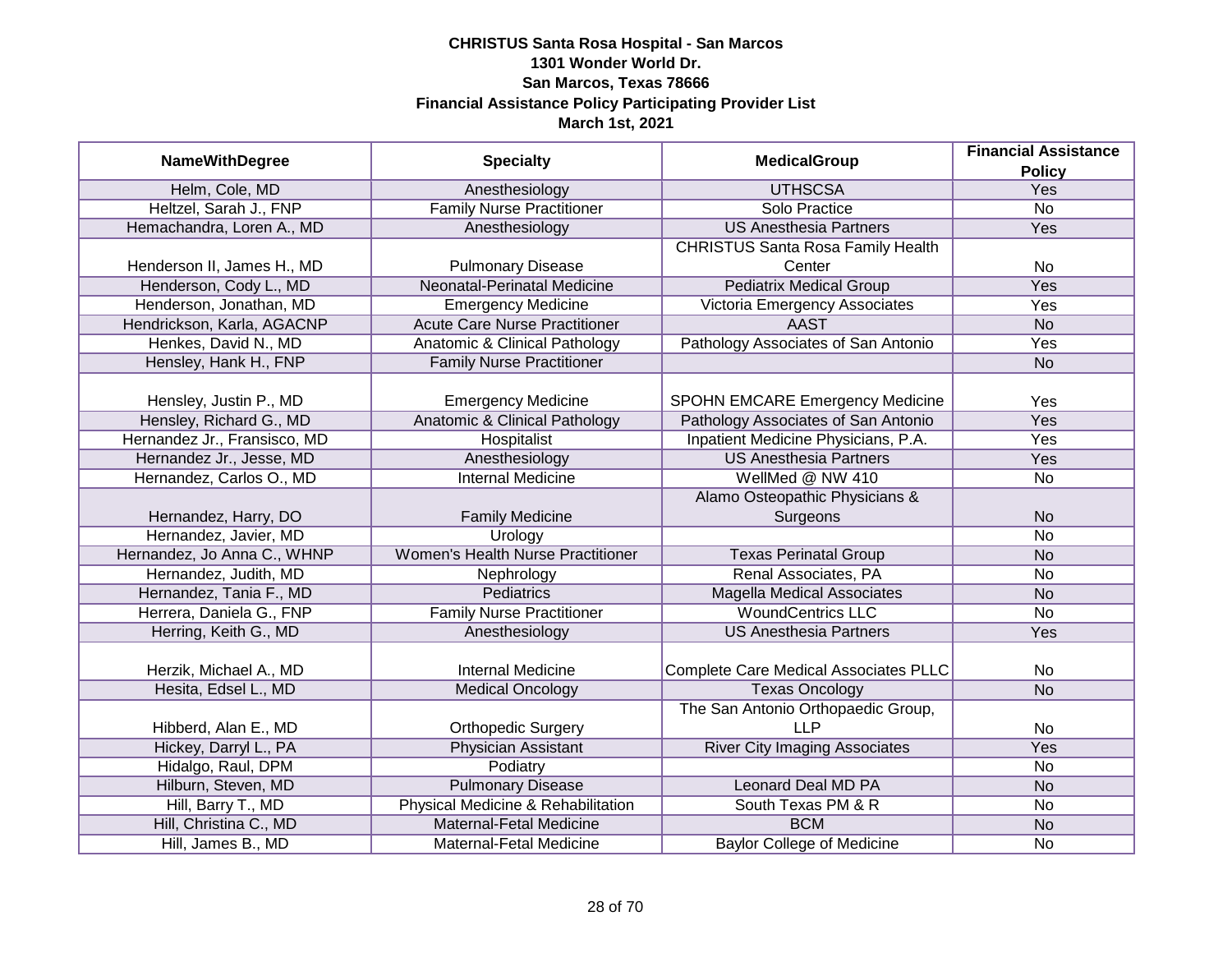| <b>NameWithDegree</b>      | <b>Specialty</b>                          | <b>MedicalGroup</b>                      | <b>Financial Assistance</b> |
|----------------------------|-------------------------------------------|------------------------------------------|-----------------------------|
|                            |                                           |                                          | <b>Policy</b>               |
| Hilsabeck, Janet S., NNP   | <b>Neonatal Nurse Practitioner</b>        | <b>Pediatrix Medical Group</b>           | Yes                         |
| Hinchey, John W., MD       | <b>Orthopedic Surgery</b>                 |                                          | <b>No</b>                   |
| Hinchey, William W., MD    | Anatomic & Clinical Pathology             | Pathology Associates of San Antonio      | Yes                         |
| Hindman, Michael G., MD    | <b>Family Medicine</b>                    | <b>Hill Country Medical Associates</b>   | No                          |
| Hines, Aisha, DO           | Psychiatry                                |                                          | <b>No</b>                   |
|                            |                                           | <b>CHRISTUS Santa Rosa Family Health</b> |                             |
| Hinojosa II, Jose R., MD   | <b>Family Medicine</b>                    | Center                                   | No                          |
| Hinton, Mark Allan, MD     | Psychiatry                                | Asana Integrated Medical Group           | <b>No</b>                   |
| Hirsch, David M., DO       | Physical Medicine & Rehabilitation        | South Texas Spinal Clinic PA             | No                          |
| Hirsch, John V., MD        | Anesthesiology                            | Tejas Anesthesia, P.A.                   | <b>No</b>                   |
|                            |                                           |                                          |                             |
| Hivnor, Chad M., MD        | Dermatology                               | Dermatology Associates of San Antonio    | No                          |
| Hockley III, Alfred J., MD | Dermatology                               | <b>Elect Dermatology</b>                 | <b>No</b>                   |
| Hoelscher, Jay M., MD      | <b>Internal Medicine</b>                  | Jay M. Hoelscher, MD P.A.                | No                          |
| Hofer, Matthias D., MD     | Urology                                   | Urology San Antonio, P.A.                | Yes                         |
| Hoffman, Michael R., MD    | Anesthesiology                            | <b>US Anesthesia Partners</b>            | Yes                         |
|                            |                                           | South Texas Oncology & Hematology,       |                             |
| Holahan, Joseph R., MD     | Hematology                                | <b>PLLC</b>                              | <b>No</b>                   |
|                            |                                           | Aesthetic, Facial and Oculoplastic       |                             |
| Holck, David E., MD        | Ophthalmology                             | Surgery                                  | No                          |
| Holder, Allen D., MD       | <b>Emergency Medicine</b>                 | Victoria Emergency Associates            | Yes                         |
| Holets, Heidi A., DPM      | Podiatry                                  | <b>Barrett Quality Medical</b>           | No                          |
| Hollimon, Peter W., MD     | <b>General Surgery</b>                    |                                          | <b>No</b>                   |
| Holloway, Kathryn S., MD   | <b>Obstetrics &amp; Gynecology</b>        | <b>Institute for Women's Health</b>      | No                          |
| Holloway, Travis L., MD    | <b>General Surgery</b>                    |                                          | <b>No</b>                   |
| Holmgreen, Kimberly A., MD | Anesthesiology                            | <b>US Anesthesia Partners</b>            | Yes                         |
| Holub, Robert A., MD       | Nephrology                                | Renal Associates, PA.                    | <b>No</b>                   |
| Homas, Dallas W., MD       | <b>Plastic Surgery</b>                    | <b>New Image Plastic Surgery</b>         | No                          |
|                            |                                           | Pulmonary Consultants of San Antonio,    |                             |
| Homma, Arturo, MD          | <b>Pulmonary Disease</b>                  | PA                                       | <b>No</b>                   |
| Hope, Donald N., MD        | <b>Orthopedic Surgery</b>                 | <b>Brooke Army Medical Center</b>        | $\overline{No}$             |
| Horan, Terri T., MD        | Rheumatology                              |                                          | <b>No</b>                   |
| Horton, Rodney P., MD      | <b>Clinical Cardiac Electrophysiology</b> | Texas Cardiac Arrhythmia                 | No                          |
| Hospenthal, Duane R., MD   | <b>Infectious Disease</b>                 |                                          | <b>Yes</b>                  |
| Houser II, Philip T., MD   | Anesthesiology                            | <b>US Anesthesia Partners</b>            | Yes                         |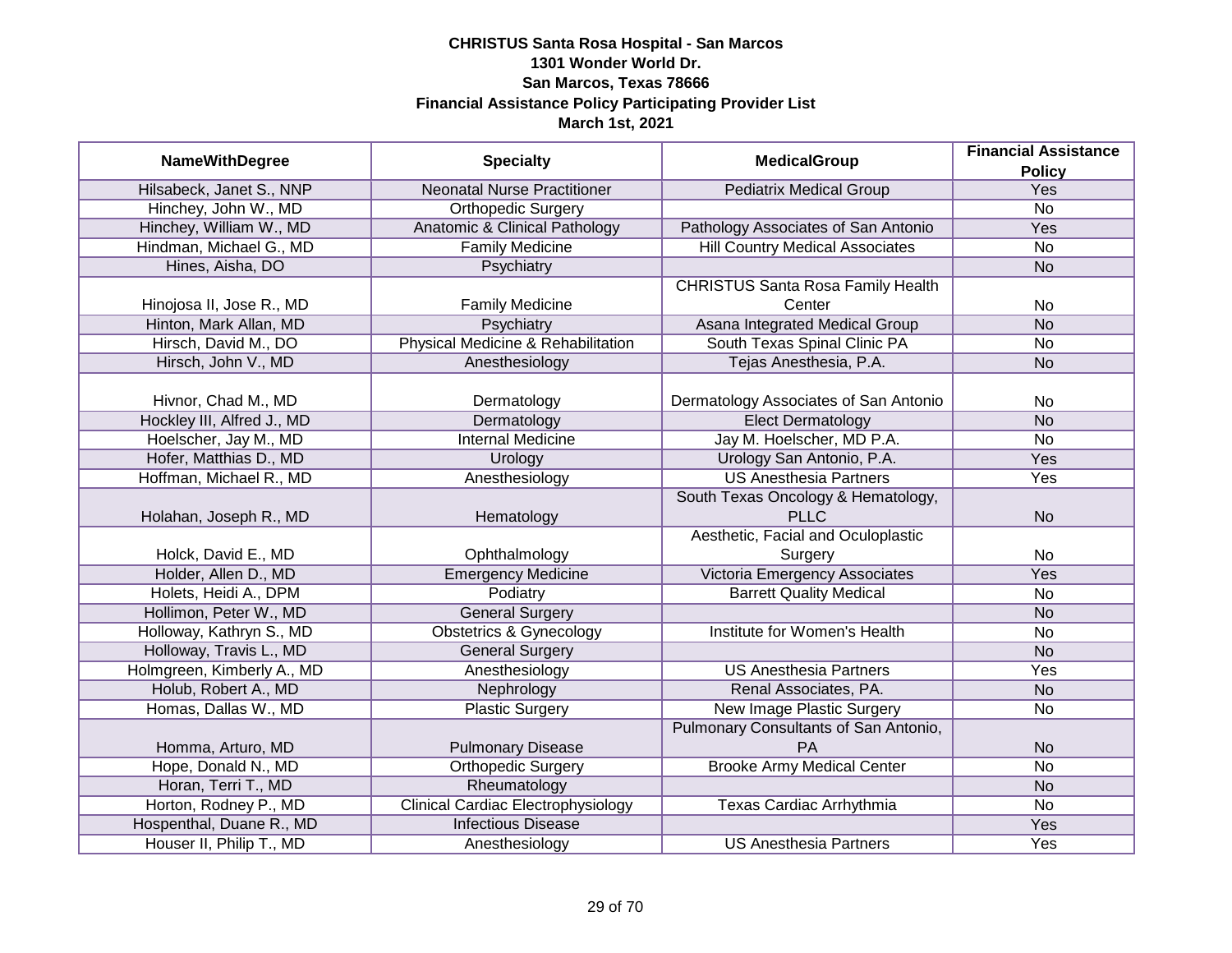| <b>NameWithDegree</b>                                    | <b>Specialty</b>                                                | <b>MedicalGroup</b>                                 | <b>Financial Assistance</b> |
|----------------------------------------------------------|-----------------------------------------------------------------|-----------------------------------------------------|-----------------------------|
| Howard Jr., Robert L., MD                                | Anesthesiology                                                  | <b>US Anesthesia Partners</b>                       | <b>Policy</b><br>Yes        |
| Howard, Jonathan M., MD                                  | Anesthesiology                                                  | <b>US Anesthesia Partners</b>                       | Yes                         |
|                                                          |                                                                 | Texas Cardiac Arrhythmia, PLLC                      | N <sub>o</sub>              |
| Hranitzky, Patrick M., MD<br>Hrdlicka, Christine A., NNP | Cardiac Electrophysiology<br><b>Neonatal Nurse Practitioner</b> | <b>Pediatrix Medical Group</b>                      | <b>Yes</b>                  |
|                                                          |                                                                 |                                                     |                             |
| Hsieh, George R., MD                                     | <b>General Surgery</b>                                          | South Texas Oncology and Hematology,<br><b>PLLC</b> | <b>No</b>                   |
| Hsiung, Grace E., MD                                     | <b>General Surgery</b>                                          | <b>General Surgical Associates</b>                  | $\overline{No}$             |
| Hubbard, Lael D., MD                                     | <b>Emergency Medicine</b>                                       | Victoria Emergency Services                         | <b>Yes</b>                  |
| Hudnall, Clayton H., MD                                  | Urology                                                         | Urology San Antonio, P.A.                           | Yes                         |
|                                                          |                                                                 | <b>CHRISTUS Family Medical Group - New</b>          |                             |
| Huff, Tammy R., CNM                                      | Nurse Midwife                                                   | <b>Braunfels</b>                                    | <b>No</b>                   |
| Hussain, Akhtar, MD                                      | <b>Internal Medicine</b>                                        | ProCare Internal Medicine Associates                | <b>No</b>                   |
| Hutchins, Michael W., MD                                 | Anesthesiology                                                  | <b>US Anesthesia Partners</b>                       | Yes                         |
| Hutting, Haley G., MD                                    | Anesthesiology                                                  | Tejas Anesthesia, PLLC                              | <b>No</b>                   |
| Huynh, Mylien, MD                                        | <b>Family Medicine</b>                                          | Victoria Emergency Associates                       | Yes                         |
| Hyams, Darren G., MD                                     | <b>Emergency Medicine</b>                                       | Victoria Emergency Associates                       | Yes                         |
| Hyams, Jessica M., MD                                    | <b>Emergency Medicine</b>                                       | Victoria Emergency Associates                       | Yes                         |
| Ibilibor, Christine, MD                                  | Urology                                                         | <b>UTHSCSA - Department of Urology</b>              | No                          |
| Ibrahim, Badreldin A., MD                                | Neurology                                                       | Rocky Mountain Neurodiagnostics                     | <b>No</b>                   |
| Iglehart, Elena I., MD                                   | <b>Internal Medicine</b>                                        | <b>Inpatient Consultants of Texas PLLC</b>          | No                          |
| Inam, Fahad, MD                                          | <b>Internal Medicine</b>                                        | Victoria Emergency Medicine                         | Yes                         |
| Iorember, Franca M., MD                                  | <b>Pediatrics</b>                                               | <b>Baylor College of Medicine</b>                   | <b>No</b>                   |
| Isaac, John, MD                                          | Neonatal-Perinatal Medicine                                     | <b>Pediatrix Medical Group</b>                      | Yes                         |
| Isbell, Melissa R., MD                                   | Nephrology                                                      | Renal Associates, PA                                | <b>No</b>                   |
|                                                          |                                                                 |                                                     |                             |
| Isiguzo, Obinna G., MD                                   | Cardiovascular Disease                                          | South Texas Cardiovascular Consultants              | <b>No</b>                   |
| Iskander, Nader G., MD                                   | Ophthalmology                                                   |                                                     | <b>No</b>                   |
| Iturbe, Jose M., MD                                      | <b>Cardiovascular Disease</b>                                   | Cardiology Clinic of San Antonio                    | <b>No</b>                   |
| Izfar, Seema, MD                                         | <b>Colon and Rectal Surgery</b>                                 | South Texas Colorectal Center                       | No                          |
| Iznaola-Esquivel, Oscar A., MD                           | Nephrology                                                      | <b>Sound Physicians</b>                             | Yes                         |
| Jacks, Randal K., MD                                     | <b>Family Medicine</b>                                          | <b>Hill Country Medical Associates</b>              | No                          |
| Jackson III, James F., MD                                | Gastroenterology                                                | <b>Texas Digestive Disease Consultants</b>          | Yes                         |
| Jackson, Lindsey A., MD                                  | <b>Obstetrics &amp; Gynecology</b>                              | Urogynecology of San Antonio                        | No                          |
| Jackson, Richard B., MD                                  | <b>Colon and Rectal Surgery</b>                                 | <b>Texas Oncology</b>                               | <b>No</b>                   |
| Jackson, Shaun C., MD                                    | Pain Medicine                                                   | Consultants in Pain Medicine, PA                    | No                          |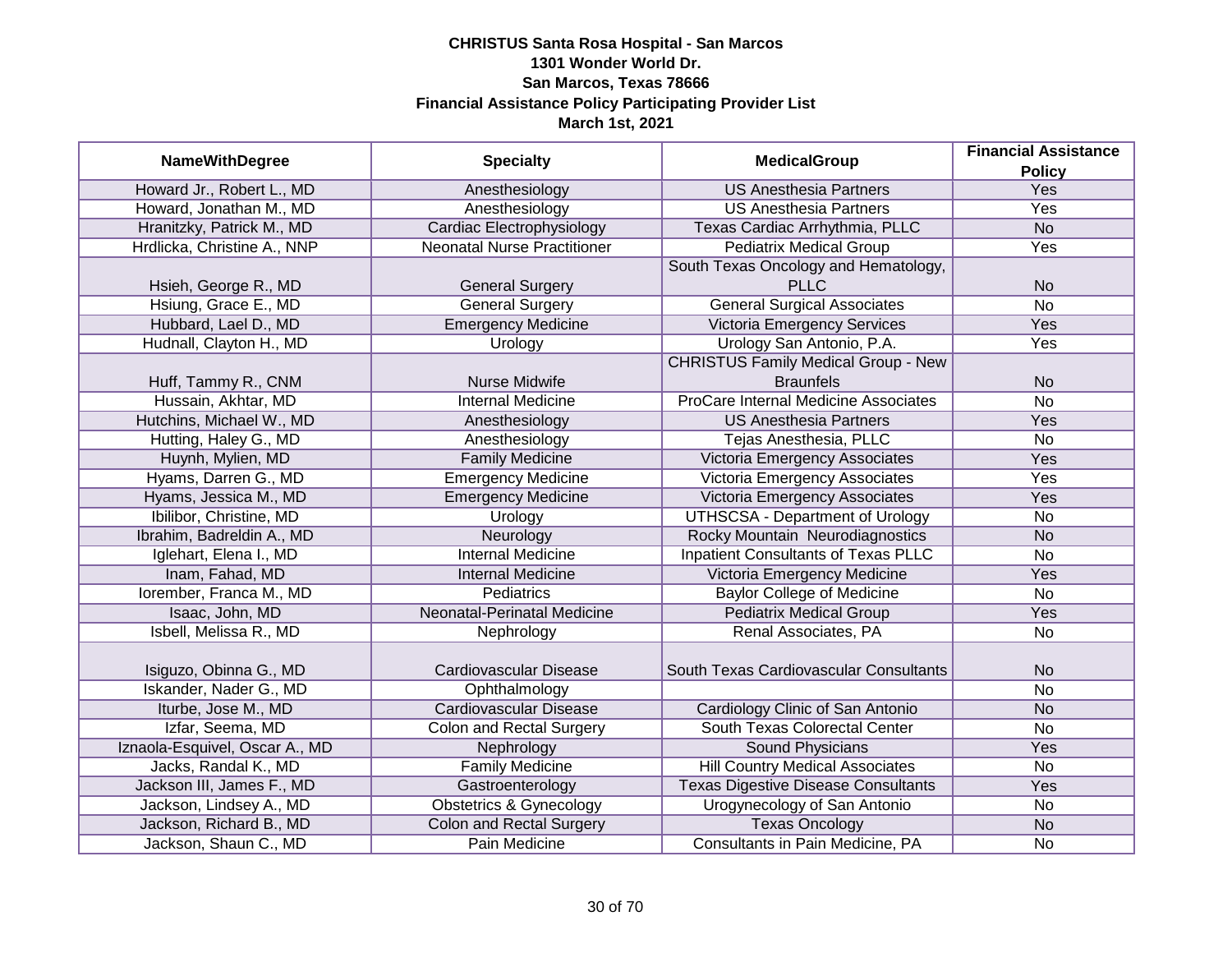| <b>NameWithDegree</b>             | <b>Specialty</b>                   | <b>MedicalGroup</b>                        | <b>Financial Assistance</b> |
|-----------------------------------|------------------------------------|--------------------------------------------|-----------------------------|
|                                   |                                    |                                            | <b>Policy</b>               |
| Jackson, Vadean L., MD            | <b>Family Medicine</b>             | Wellmed at NW 410                          | <b>No</b>                   |
| Jacobs, Philip M., MD             | <b>Orthopedic Surgery</b>          | <b>UT Health San Antonio</b>               | $\overline{No}$             |
| Jaime, Sonia P., FNP              | <b>Family Nurse Practitioner</b>   | <b>Medcare Associates</b>                  | <b>No</b>                   |
|                                   |                                    |                                            |                             |
| James, Brandon R., DPM            | Podiatry                           | Foot & Ankle Surgery of New Braunfels      | <b>No</b>                   |
| James, Brian D., DO               | <b>Emergency Medicine</b>          | Victoria Emergency Associates              | Yes                         |
|                                   |                                    |                                            |                             |
| James, Sarah J., DPM              | Podiatry                           | Foot & Ankle Surgery of New Braunfels      | No.                         |
| Janes, William W., MD             | Physical Medicine & Rehabilitation | South Texas PM&R Group                     | <b>No</b>                   |
| Jansa, Kimberly A., FNP           | <b>Family Nurse Practitioner</b>   | Medcare Associates of Castroville          | <b>No</b>                   |
| Jardeleza, Maria Stephanie R., MD | Ophthalmology                      | San Antonio Eye Center, PA                 | <b>No</b>                   |
| Jatoi, Ismail, MD                 | <b>General Surgery</b>             | <b>UTHSCSA Dept. Surgery</b>               | <b>No</b>                   |
| Jatskiv, Andrew, MD               | <b>Internal Medicine</b>           | Inpatient Medicine Physicians PA           | Yes                         |
| Jayakumar, Lalithapriya, MD       | <b>Vascular Surgery</b>            |                                            | <b>No</b>                   |
| Jeneby, Thomas T., MD             | <b>Plastic Surgery</b>             |                                            | <b>No</b>                   |
| Jenkins, Sherri L., WHNP          | Women's Health Nurse Practitioner  | <b>Pediatrix TX Perinatal Group</b>        | Yes                         |
|                                   |                                    | South Texas Cardiothoracic & Vascular      |                             |
| Jenne, Ashley A., PA              | Physician Assistant                | Surg                                       | <b>No</b>                   |
| Jenne, Joel W., MD                | <b>Orthopedic Surgery</b>          | South Texas Spinal Clinic, PA              | <b>No</b>                   |
| Jeppson, Corinne N., DO           | <b>Gynecologic Oncology</b>        | <b>Texas Oncology</b>                      | <b>No</b>                   |
| Jetton, Shannon M., FNP           | <b>Family Nurse Practitioner</b>   | Physicians Untiy, PA                       | No                          |
| Jimenez, John L., MD              | Anesthesiology                     | <b>US Anesthesia Partners</b>              | Yes                         |
| Jimenez-Sanders, Rebecca, MD      | Neurology                          |                                            | No                          |
| Joe, Roger G., MD                 | Psychiatry                         | Asana Integrated Medical Group             | <b>No</b>                   |
| John, Bijo K., MD                 | Gastroenterology                   | <b>Texas Digestive Disease Consultants</b> | Yes                         |
| Johnson, Corine N., FNP           | <b>Family Nurse Practitioner</b>   |                                            | <b>No</b>                   |
| Johnson, Durkee P., MD            | Anesthesiology                     | <b>US Anesthesia Partners</b>              | Yes                         |
|                                   |                                    | The San Antonio Orthopaedic Group,         |                             |
| Johnson, Jordan K., PA            | Physician Assistant                | <b>LLP</b>                                 | <b>No</b>                   |
| Johnson, Katharine M., MD         | Neonatal-Perinatal Medicine        | <b>Pediatrix Medical Group</b>             | Yes                         |
|                                   |                                    | San Antonio Kidney Disease Center          |                             |
| Johnson, Lin Z., MD               | Nephrology                         | Physicians Group, P.L.L.C.                 | <b>No</b>                   |
| Johnson, Natasha L., FNP          | <b>Family Nurse Practitioner</b>   | Homer C. Reyes, MD                         | $\overline{No}$             |
|                                   |                                    |                                            |                             |
| Johnson, Rinna C., MD             | Dermatology                        | Dermatology Associates of San Antonio      | <b>No</b>                   |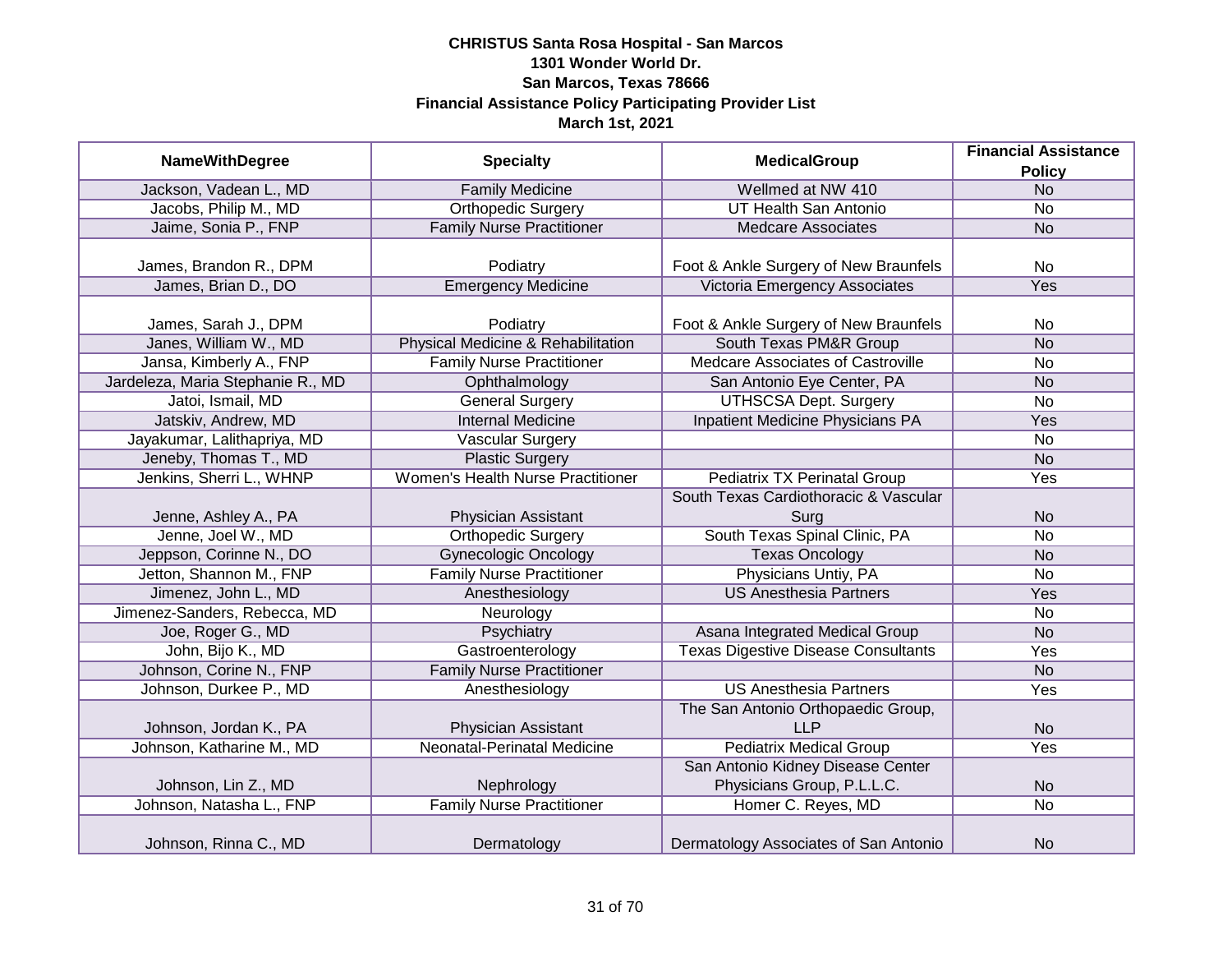| <b>NameWithDegree</b>       | <b>Specialty</b>                 | <b>MedicalGroup</b>                       | <b>Financial Assistance</b> |
|-----------------------------|----------------------------------|-------------------------------------------|-----------------------------|
|                             |                                  |                                           | <b>Policy</b>               |
| Johnston, Cindy L., MD      | <b>Family Medicine</b>           | <b>WellMed at Centerview</b>              | $\overline{No}$             |
|                             |                                  | South Texas Oncology and Hematology,      |                             |
| Johnston, Joe E., MD        | <b>General Surgery</b>           | <b>PLLC</b>                               | <b>No</b>                   |
| Jones Jr., Leroy A., MD     | Urology                          | Urology San Antonio, P.A.                 | Yes                         |
| Jones, David L., FNP        | <b>Family Nurse Practitioner</b> | <b>WoundCentrics</b>                      | <b>No</b>                   |
| Jones, Jeffrey C., MD       | <b>Infectious Disease</b>        | <b>SA Infectious Diseases Consultants</b> | Yes                         |
| Jones, McClure K., MD       | Anesthesiology                   | <b>US Anesthesia Partners</b>             | Yes                         |
| Jones, Michael L., MD       | Surgery of the Hand              | Center for Ortho Surg & Sports Med        | No                          |
| Jones, Monique, MD          | Anesthesiology                   | <b>US Anesthesia Partners</b>             | Yes                         |
| Jonke, Judith A., DPM       | Podiatry                         | Judith Jonke, DPM                         | No                          |
| Jordan, Jason S., PA        | <b>Physician Assistant</b>       | <b>Precision Assist</b>                   | <b>No</b>                   |
| Jordan, Yekaterina A., MD   | <b>General Surgery</b>           | Texas Urology Group, PA                   | No                          |
| Jorgensen, Anton, MD        | <b>Orthopedic Surgery</b>        | Orthopedic San Antonio                    | <b>No</b>                   |
| Joshi, Ajeya P., MD         | <b>Orthopedic Surgery</b>        | South Texas Spinal Clinic, PA             | No                          |
|                             |                                  | Inpatient Progressive Healthcare of       |                             |
| Jowlaei, Sousan, FNP        | <b>Family Nurse Practitioner</b> | America                                   | <b>No</b>                   |
| Joyner, Robert W., MD       | Anesthesiology                   | <b>US Anesthesia Partners</b>             | Yes                         |
| Jumao-as, Ramil C., MD      | <b>Internal Medicine</b>         | Ramil C. Jumao-As, PLLC                   | <b>No</b>                   |
| Jung, Mark, MD              | <b>Family Medicine</b>           | Sports and Family Medicine of Boerne      | <b>No</b>                   |
| Juro, David H., MD          | Anesthesiology                   | Tejas Anesthesia, P.A.                    | <b>No</b>                   |
|                             |                                  | The San Antonio Orthopaedic Group,        |                             |
| Kaiser, Bryan W., MD        | <b>Orthopedic Surgery</b>        | <b>LLP</b>                                | No                          |
|                             |                                  | South Texas Oncology & Hematology,        |                             |
| Kalter, Steven P., MD       | Hematology/Oncology              | <b>PLLC</b>                               | <b>No</b>                   |
| Kanatzar, Brian M., DO      | <b>Emergency Medicine</b>        | Victoria Emergency Services               | Yes                         |
| Kane, Scott T., MD          | Anesthesiology                   | Tejas Anesthesia, P.A.                    | <b>No</b>                   |
| Kanz, Brian N., MD          | <b>Orthopedic Surgery</b>        | <b>Westover Hills Orthopaedics</b>        | <b>No</b>                   |
| Kapadia, Pankaj, MD         | <b>Critical Care Medicine</b>    | Southwest General Hospital                | <b>No</b>                   |
| Kapoor, Rohit, MD           | <b>Internal Medicine</b>         |                                           | No                          |
|                             |                                  | San Antonio Kidney Disease Center         |                             |
| Kapturczak, Matthias H., MD | Nephrology                       | Physicians Group, P.L.L.C.                | <b>No</b>                   |
| Karam, Harold J., DO        | Anesthesiology                   | <b>US Anesthesia Partners</b>             | Yes                         |
| Karam, Joseph R., MD        | <b>General Surgery</b>           |                                           | <b>No</b>                   |
| Kardys, Clark M., MD        | <b>Colon and Rectal Surgery</b>  | <b>Texas Oncology</b>                     | No                          |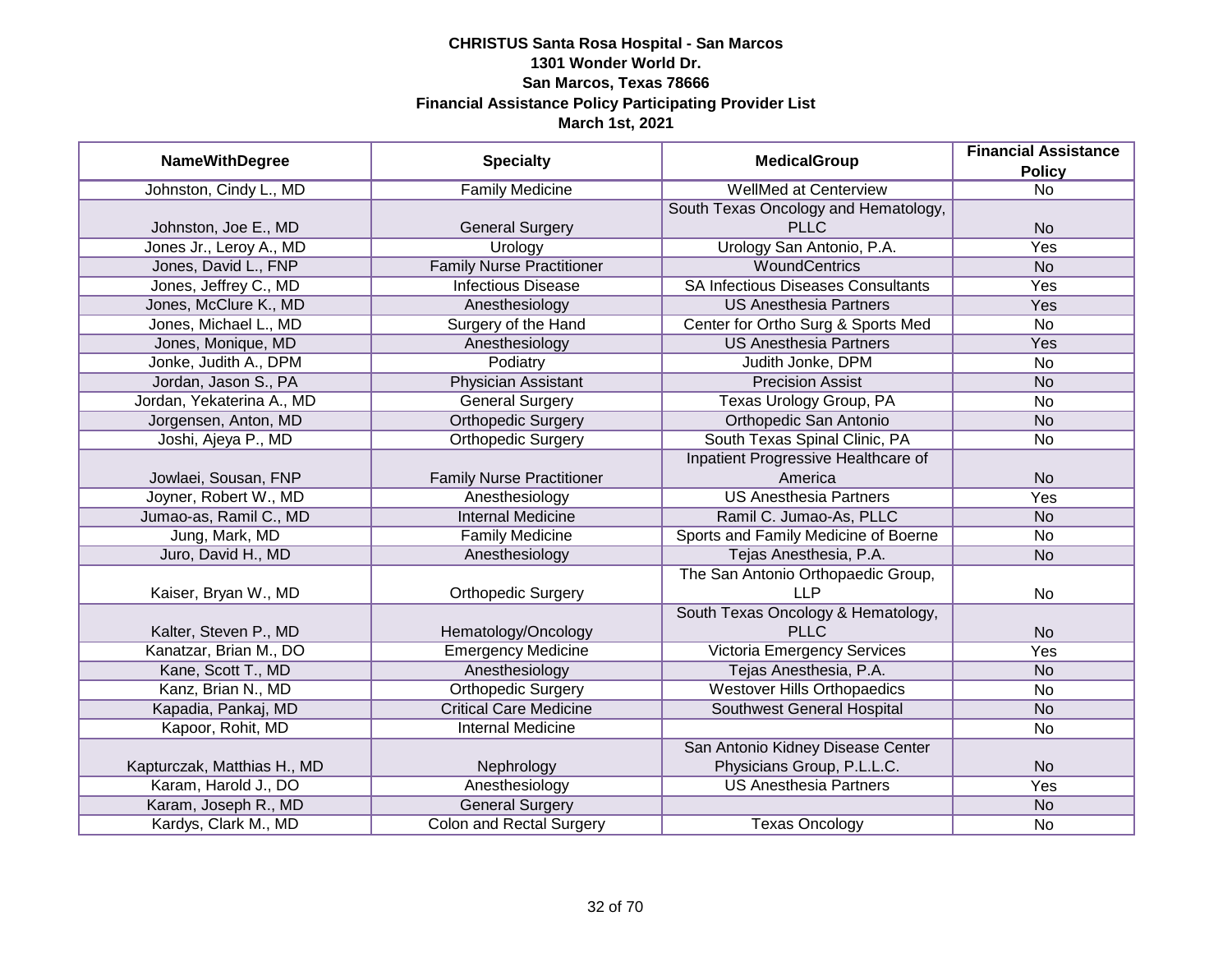| <b>NameWithDegree</b>     |                                           | <b>MedicalGroup</b><br><b>Specialty</b>                                          | <b>Financial Assistance</b> |
|---------------------------|-------------------------------------------|----------------------------------------------------------------------------------|-----------------------------|
|                           |                                           |                                                                                  | <b>Policy</b>               |
|                           |                                           | University of Texas Health Science                                               |                             |
| Karia, Ravi A., MD        | <b>Orthopedic Surgery</b>                 | Center at San Antonio                                                            | <b>No</b>                   |
| Karp, Lisa A., NNP        | <b>Neonatal Nurse Practitioner</b>        | <b>Pediatrix Medical Group</b>                                                   | Yes                         |
|                           |                                           | <b>CHRISTUS Santa Rosa Family Health</b>                                         |                             |
| Karrh, Larry R., MD       | <b>Family Medicine</b>                    | Center                                                                           | <b>No</b>                   |
| Karulak, Bryce J., DPM    | Podiatry                                  | Alamo Family Foot and Ankle Care                                                 | <b>No</b>                   |
| Kathen, Charmaine M., NNP | <b>Neonatal Nurse Practitioner</b>        | <b>Pediatrix Medical Group</b>                                                   | Yes                         |
| Kaushik, Dharam, MD       | Urology                                   | <b>UTHSCSA Department of Urology</b>                                             | No                          |
|                           |                                           |                                                                                  |                             |
| Kazhdan, Irene, MD        | <b>Internal Medicine</b>                  | Cancer Care Centers of South Texas, PA                                           | <b>No</b>                   |
| Keh, Richard A., DPM      | Podiatry                                  |                                                                                  | <b>No</b>                   |
| Kella, Naveen, MD         | Urology                                   | Medicine & Radiation Oncology                                                    | <b>No</b>                   |
| Keller, Michael A., MD    | <b>Colon and Rectal Surgery</b>           | <b>Texas Oncology</b>                                                            | <b>No</b>                   |
| Kelley, Chelsea S., FNP   | <b>Family Nurse Practitioner</b>          | <b>WoundCentrics, LLC</b>                                                        | <b>No</b>                   |
| Kellum, John H., MD       | <b>Obstetrics &amp; Gynecology</b>        | Kellum Physician Partners                                                        | No                          |
| Kempenich, Jason W., MD   | <b>General Surgery</b>                    | <b>UTHSCSA General Surgery</b>                                                   | <b>No</b>                   |
| Kempf, Kevin J., MD       | Rheumatology                              |                                                                                  | <b>No</b>                   |
| Kendrick, Kerri A., PA    | <b>Physician Assistant</b>                | <b>UTHSCSA Department of Urology</b>                                             | <b>No</b>                   |
| Kennedy, Bruce D., MD     | Anesthesiology                            | <b>US Anesthesia Partners</b>                                                    | Yes                         |
|                           |                                           | San Antonio Preventive & Diagnostic                                              |                             |
| Kennedy, Bryan C., MD     | <b>Internal Medicine</b>                  | Medcine PA                                                                       | <b>No</b>                   |
| Kenton, Alexander B., MD  | Pediatrics                                | <b>Pediatrix Medical Group</b>                                                   | Yes                         |
| Kepczyk, Thomas, MD       | Gastroenterology                          | <b>Texas Digestive Disease Consultants</b>                                       | Yes                         |
| Kerby, Paul G., MD        | Anesthesiology                            | <b>US Anesthesia Partners</b>                                                    | Yes                         |
| Kessler, David J., MD     | <b>Clinical Cardiac Electrophysiology</b> | Texas Cardiac Arrhythmia                                                         | <b>No</b>                   |
|                           |                                           | Inpatient Progressive Healthcare of                                              |                             |
| Khan, Mehmood H., MD      | <b>Internal Medicine</b>                  | America                                                                          | No                          |
| Khan, Saadat A., MD       | Neurology                                 | Head & Spine Institute of Texas                                                  | <b>No</b>                   |
| Khan, Sanober M., MD      | <b>Internal Medicine</b>                  | Sound Physicians                                                                 | Yes                         |
| Khangura, Sajneet K., MD  | <b>Internal Medicine</b>                  | <b>Texas Digestive Disease Consultants</b>                                       | Yes                         |
| Khateeb, Fahad N., MD     | <b>Family Medicine</b>                    | <b>Sound Physicians</b>                                                          | <b>Yes</b>                  |
| Kholeif, Clark T., MD     | Radiology                                 | <b>River City Imaging Assiociates</b>                                            | Yes                         |
| Khowaja, Ameer A., MD     |                                           | Endocrinology, Diabetes and Metabolism   Diabetes & Glandular Disease Clinic, PA | No                          |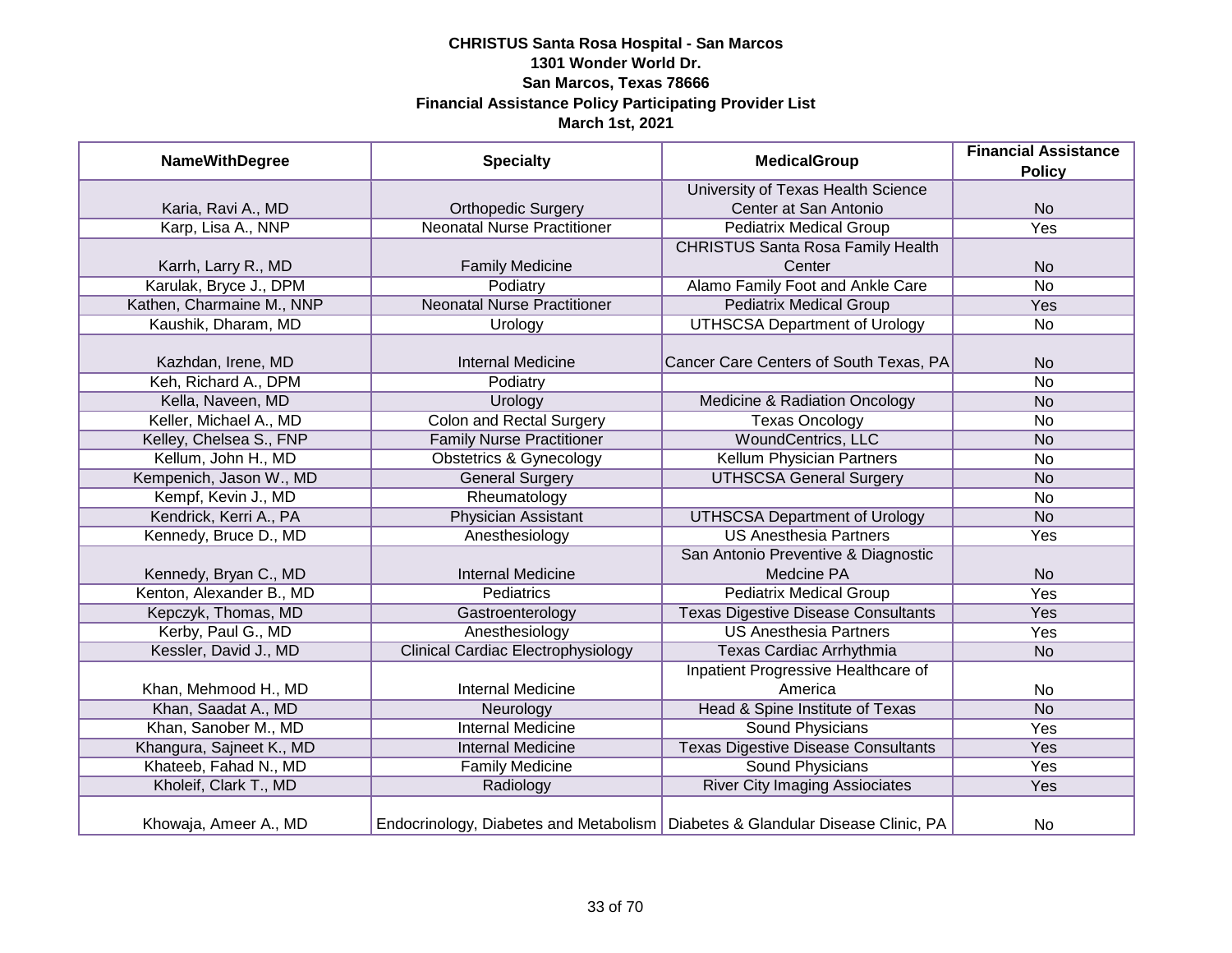| <b>NameWithDegree</b>      | <b>Specialty</b>                       | <b>MedicalGroup</b>                      | <b>Financial Assistance</b> |
|----------------------------|----------------------------------------|------------------------------------------|-----------------------------|
|                            |                                        |                                          | <b>Policy</b>               |
|                            |                                        | San Antonio Pediatric Surgery            |                             |
| Kidd Jr., Joseph N., MD    | <b>Pediatric Surgery</b>               | Associates                               | <b>No</b>                   |
|                            |                                        | San Antonio Endovascular and Heart       |                             |
| Kiesz, Radoslaw S., MD     | Cardiovascular Disease                 | Institute                                | No                          |
| Kim, Catherine L., MD      | Anesthesiology                         | Tejas Anesthesia, P.A.                   | <b>No</b>                   |
| Kim, Dean D., DPM          | Podiatry                               |                                          | No                          |
| Kim, Michael, MD           | Anesthesiology                         | Tejas Anesthesia, P.A.                   | <b>No</b>                   |
| King, Debra A., FNP        | <b>Family Nurse Practitioner</b>       | <b>UT Health</b>                         | No                          |
| King, Elizabeth A., MD     | <b>Obstetrics &amp; Gynecology</b>     | Northeast OB/GYN Associates, PLLC        | <b>No</b>                   |
| King, Kevin M., MD         | Emergency Medicine                     | Victoria Emergency Services              | Yes                         |
| King, Ronald B., MD        | Anesthesiology                         | <b>US Anesthesia Partners</b>            | Yes                         |
|                            |                                        | Diabetes & Glandular Disease Clinic,     |                             |
| Kipnes, Mark S., MD        | Endocrinology, Diabetes and Metabolism | P.A.                                     | No                          |
| Kiprono, Luissa V., DO     | Obstetrics & Gynecology                | <b>Texas Perinatal Group</b>             | <b>No</b>                   |
| Kirk, Kevin L., DO         | Orthopedic Surgery                     | The San Antonio Orthopaedic Group        | No                          |
| Kirk, William O., MD       | <b>Vascular Surgery</b>                | Peripheral Vascular Associates PA        | <b>No</b>                   |
| Kirn, Terri L., MD         | <b>Family Medicine</b>                 | <b>Gonzaba Medical Group</b>             | No                          |
| Klem Jr., Samuel A., MD    | Anesthesiology                         | <b>US Anesthesia Partners</b>            | Yes                         |
| Klinger, Daniel R., MD     | <b>Neurological Surgery</b>            | Frank Fichtel PA                         | No                          |
| Klinger, Jonathan E., MD   | Anesthesiology                         |                                          | <b>No</b>                   |
| Klinger, Leilani C., MD    | <b>Emergency Medicine</b>              | Victoria Emergency Services              | Yes                         |
| Kneuper, Mark F., MD       | <b>General Surgery</b>                 | <b>New Braunfels Surgical Associates</b> | <b>No</b>                   |
| Knudsen, Joshua T., PA-C   | <b>Physician Assistant</b>             | <b>Victoira Emergency Associates</b>     | Yes                         |
|                            |                                        | San Antonio Kidney Disease Center        |                             |
| Kobert, John E., DO        | Nephrology                             | Physicians Group, P.L.L.C.               | <b>No</b>                   |
| Koeck, William K., MD      | <b>Orthopedic Surgery</b>              | <b>Baylor College of Medicine</b>        | No                          |
| Koehler, Michelle Z., MD   | Anesthesiology                         | <b>US Anesthesia Partners</b>            | Yes                         |
| Kohli, Parmish L., MD      | <b>Internal Medicine</b>               | <b>Renal Associates</b>                  | No                          |
| Kolkebeck, Thomas E., MD   | <b>Emergency Medicine</b>              | Victoria Emergency Services              | Yes                         |
| Kollars, Joshua P., MD     | Anesthesiology                         | Tejas Anesthesia, P.A.                   | No                          |
| Kolluri, Sangeetha L., DO  | <b>General Surgery</b>                 | <b>Texas Oncology</b>                    | <b>No</b>                   |
|                            |                                        | Advanced Concepts in Plastic Surgery,    |                             |
| Koneru, Suresh, MD         | <b>Plastic Surgery</b>                 | PA                                       | No                          |
| Konkol Jr., John E., DPM   | Podiatry                               | John Konkol JR, DPM                      | N <sub>o</sub>              |
| Kopchinski, Bernard J., MD | <b>Plastic Surgery</b>                 | <b>Prestige Cosmetic Surgery</b>         | No                          |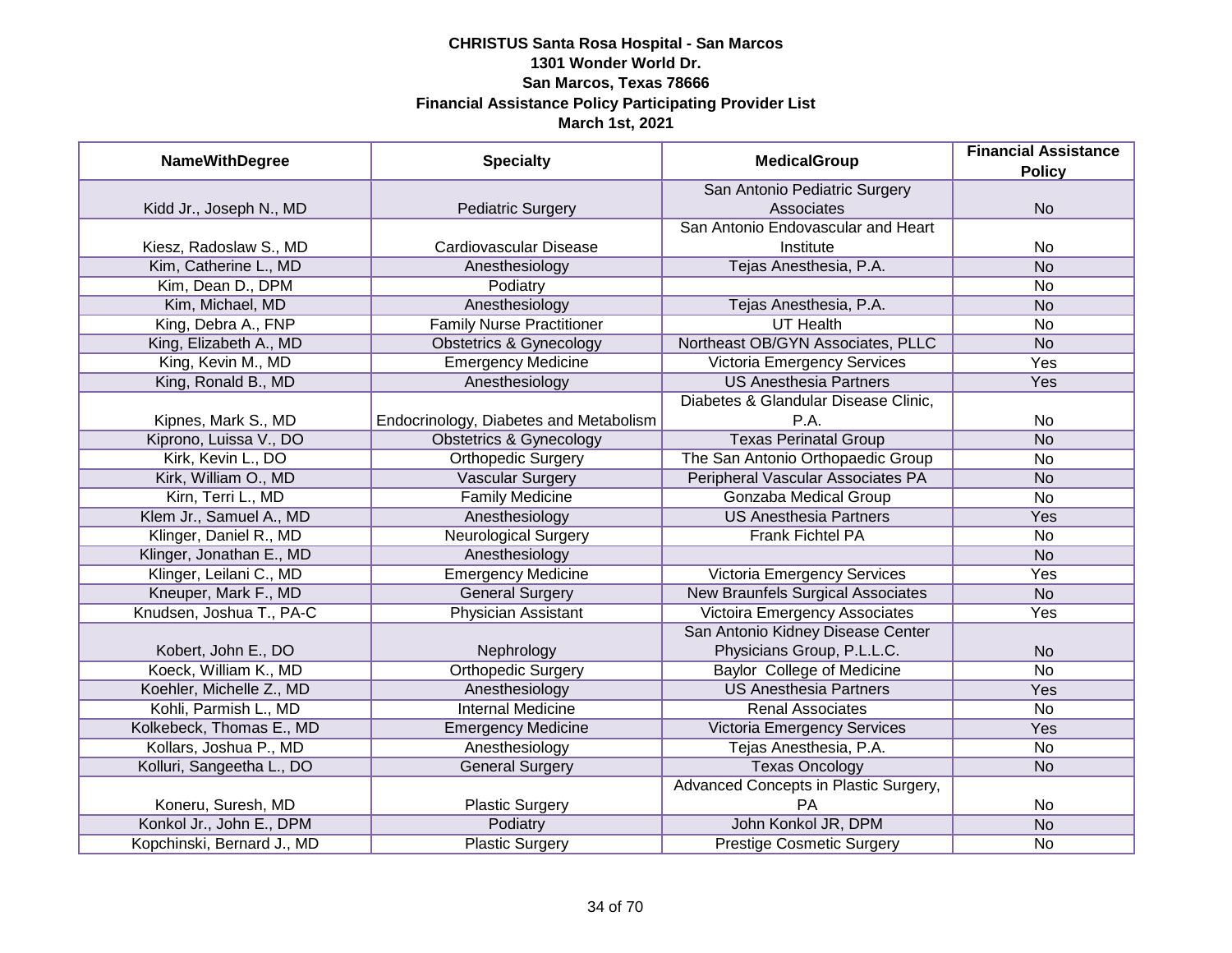| <b>NameWithDegree</b>          | <b>Specialty</b>                   | <b>MedicalGroup</b>                                 | <b>Financial Assistance</b> |
|--------------------------------|------------------------------------|-----------------------------------------------------|-----------------------------|
|                                |                                    |                                                     | <b>Policy</b>               |
| Koretsky, Stela, MD            | <b>Family Medicine</b>             | <b>Westover Primary Care</b>                        | N <sub>o</sub>              |
| Koster, Kim R., MD             | Anesthesiology                     | Tejas Anesthesia, P.A.                              | No                          |
| Kraus, Stephen R., MD, MBA     | Urology                            | <b>UTHSCSA Department of Urology</b>                | N <sub>o</sub>              |
| Krause, Pamela R., NNP         | <b>Neonatal Nurse Practitioner</b> | <b>Pediatrix Medical Group</b>                      | <b>Yes</b>                  |
| Krebsbach, Jennifer, NNP       | <b>Neonatal Nurse Practitioner</b> | <b>Pediatrix Medical Group</b>                      | <b>Yes</b>                  |
| Kreidel, Kerry L., MD          | Anesthesiology                     | <b>US Anesthesia Partners</b>                       | <b>Yes</b>                  |
|                                |                                    | South Texas Orthopedic Speciatly                    |                             |
| Kreines, Alexander B., DO      | <b>Sports Medicine</b>             | Group, PLLC                                         | <b>No</b>                   |
| Kretschmann, Richard J., MD    | <b>Emergency Medicine</b>          | Victoria Emergency Associates                       | Yes                         |
| Kroger, Jared, MD              | Anesthesiology                     | <b>US Anesthesia Partners</b>                       | Yes                         |
|                                |                                    | <b>CVK General &amp; Pediatric Anesthesia &amp;</b> |                             |
| Kruger, Cynthia V., MD         | Anesthesiology                     | Pain                                                | <b>No</b>                   |
| Kujawa, Ples L., MD            | <b>Orthopedic Surgery</b>          | Ples L Kujawa M.D. PA                               | <b>No</b>                   |
| Kukkar, Nitin, MD              | <b>Orthopedic Surgery</b>          | <b>Quantum Pain and Orthopaedics</b>                | No                          |
| Kuklinski, Piotr P., MD        | Hospitalist                        |                                                     | <b>No</b>                   |
|                                |                                    | Inpatient Progressive Helathcare of                 |                             |
| Kumar, Sanjay, MD              | <b>Internal Medicine</b>           | America                                             | No                          |
| Kumarashekhara, Varuni H., DPM | Podiatry                           |                                                     | <b>No</b>                   |
|                                |                                    | Sono Bello Body Contouring and Facial               |                             |
| Kunasz, Markian G., MD         | <b>Plastic Surgery</b>             | Aesthetics                                          | No                          |
| Kunavarapu, Chandra R., MD     | <b>Cardiovascular Disease</b>      | <b>Texas Transplant Physician Group</b>             | <b>No</b>                   |
|                                |                                    |                                                     |                             |
| Kuo, Tzy-Shiuan B., MD         | <b>Interventional Cardiology</b>   | Cardiovascular Institute of South Texas             | No                          |
| Kura, Karthik K., MD           | Anesthesiology                     | Tejas Anesthesia, P.A.                              | <b>No</b>                   |
| Kuwamura III, Frank K., MD     | <b>Orthopedic Surgery</b>          | <b>Innovative Spine</b>                             | <b>No</b>                   |
|                                |                                    | San Antonio Kidney Disease Center                   |                             |
| Kwan, Hana K., MD              | Nephrology                         | Physicians Group, LLC                               | <b>No</b>                   |
| Kwan, Michael D., MD           | <b>Cardiovascular Disease</b>      | <b>Texas Transplant Physician Group</b>             | <b>No</b>                   |
| Kwee, Jason W., MD             | Anesthesiology                     | <b>US Anesthesia Partners</b>                       | Yes                         |
| Laborde, Alfred L., MD         | <b>Vascular Surgery</b>            | <b>Peripheral Vascular Associates</b>               | No                          |
| Lai, Bryan, MD                 | Anesthesiology                     | Consultants in Pain Medicine, PLLC                  | <b>No</b>                   |
| Lai, Victor T., MD             | Anesthesiology                     | <b>US Anesthesia Partners</b>                       | Yes                         |
| Lam, David T., MD              | Neonatal-Perinatal Medicine        | <b>Pediatrix Medical Group</b>                      | Yes                         |
|                                |                                    | South Texas Cardiothoracic & Vascular               |                             |
| Lamkin, Christina M., PA       | Physician Assistant                | Surgical                                            | No                          |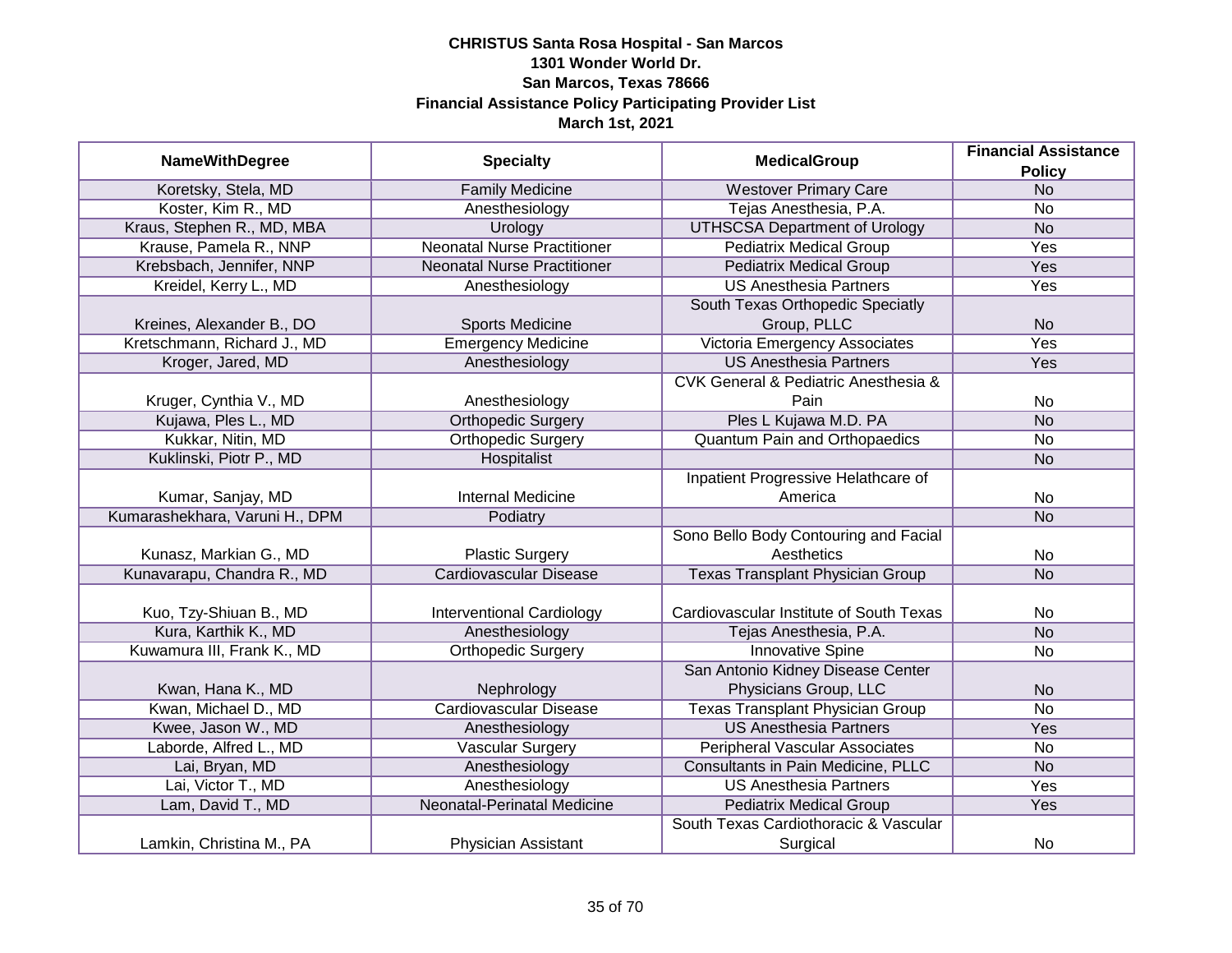|                            |                                    |                                               | <b>Financial Assistance</b> |
|----------------------------|------------------------------------|-----------------------------------------------|-----------------------------|
| <b>NameWithDegree</b>      | <b>Specialty</b>                   | <b>MedicalGroup</b>                           | <b>Policy</b>               |
| Landers, Jacobie N., DNP   |                                    | Arrythmia Associates of South Texas           | N <sub>o</sub>              |
| Landesman, Barbara A., MD  | <b>Clinical Neurophysiology</b>    |                                               | No                          |
|                            |                                    | South Texas Oncology & Hematology,            |                             |
| Lang, Amy S., MD           | Hematology/Oncology                | <b>PLLC</b>                                   | <b>No</b>                   |
| Lano Jr, Charles F., MD    | Otolaryngology                     | Hill Country Ear, Nose & Throat, PA           | No                          |
| Lara, Mallory A., MD       | <b>General Surgery</b>             | <b>UTHSCSA</b>                                | <b>No</b>                   |
| Lavin, John E., MD         | Urology                            | <b>Urology San Antonio</b>                    | <b>Yes</b>                  |
| Lawitz, Eric J., MD        | Gastroenterology                   | <b>Texas Liver Insititue</b>                  | <b>No</b>                   |
| Lawler, Gregory T., MD     | Anesthesiology                     | Tejas Anesthesia, P.A.                        | <b>No</b>                   |
| Lawrence, Leonard M., MD   | Anesthesiology                     | <b>US Anesthesia Partners</b>                 | Yes                         |
| Lawson, Richard S., MD     | <b>Radiation Oncology</b>          | <b>Texas Oncology</b>                         | <b>No</b>                   |
|                            |                                    | <b>Real Time Neuromonitoring Associates</b>   |                             |
| Le, Chuong M., MD          | Neurology                          | of California                                 | <b>No</b>                   |
| Le, David, MD              | <b>Emergency Medicine</b>          | Victoria Emergency Associates                 | Yes                         |
| Leal, Maria C., PA         | <b>Physician Assistant</b>         | Sound Physician's                             | Yes                         |
| Lebens, Kaylen, PA         | <b>Physician Assistant</b>         | Neurosurgery and Spine Consultants            | No                          |
|                            |                                    | Texas Oncology - San Antonio Medical          |                             |
| Lee, Jennifer C., MD       | <b>Radiation Oncology</b>          | Center                                        | <b>No</b>                   |
| Lee, John Y., MD           | <b>Family Medicine</b>             |                                               | No                          |
| Lee, Regina K., MD         | <b>Family Medicine</b>             | Family Health of South Texas                  | <b>No</b>                   |
| Lehmann, James D., MD      | Ophthalmology                      | <b>Focal Point Vision</b>                     | <b>No</b>                   |
| Leist, Doris M., MD        | <b>General Surgery</b>             |                                               | <b>No</b>                   |
| Lenderman, Lawrence L., MD | <b>Orthopedic Surgery</b>          |                                               | <b>No</b>                   |
|                            |                                    | San Antonio State Supported Living            |                             |
| Leonard, Ellen I., MD      | Physical Medicine & Rehabilitation | Center                                        | <b>No</b>                   |
| Leonard, Michael A., MD    | <b>Neurological Surgery</b>        | Alamo Neurosurgical Institute, PA             | No                          |
|                            |                                    | Inpatient Progressive Healthcare of           |                             |
| LeSaint, Jane M., MD       | <b>Internal Medicine</b>           | America                                       | <b>No</b>                   |
|                            |                                    |                                               |                             |
| Leslie, Jeffrey A., MD     | Pediatric Urology                  | Pediatric Urology of San Antonio, PLLC        | No                          |
| Levan, Jaclyn, DO          | <b>Pediatrics</b>                  | <b>Pediatrix Medical Group</b>                | <b>Yes</b>                  |
| Lew, David C., MD          | Anesthesiology                     | <b>US Anesthesia Partners</b>                 | Yes                         |
| Lewis, Don M., MD          | <b>Plastic Surgery</b>             |                                               | <b>No</b>                   |
| Lewis, Laura L., PA        | <b>Physician Assistant</b>         | EVT, Inc                                      | No                          |
| Lewis, Spencer R., MD      | <b>Family Medicine</b>             | <b>CentroMed Health &amp; Wellness Center</b> | <b>No</b>                   |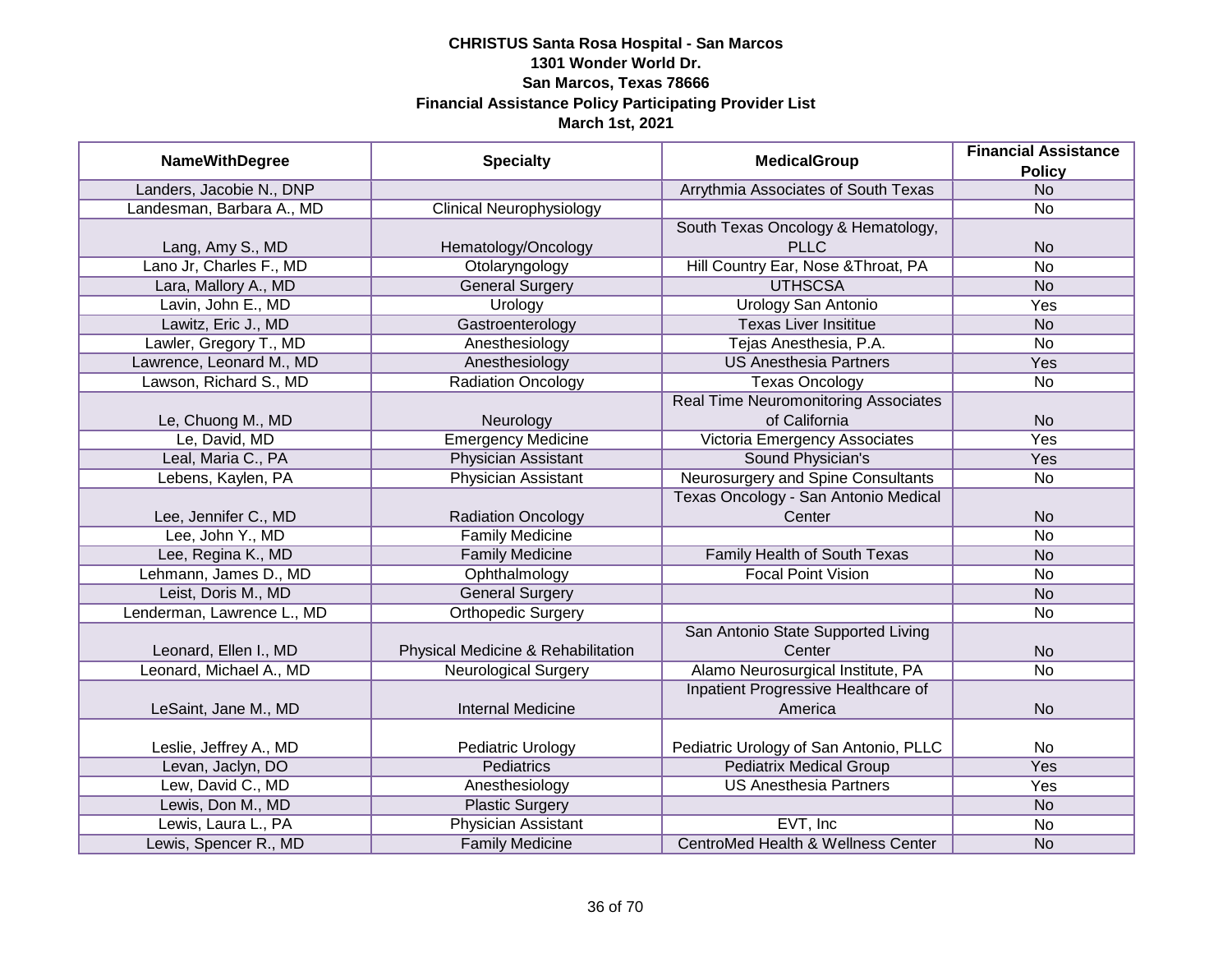| <b>NameWithDegree</b>       | <b>Specialty</b>                              | <b>MedicalGroup</b>                        | <b>Financial Assistance</b><br><b>Policy</b> |
|-----------------------------|-----------------------------------------------|--------------------------------------------|----------------------------------------------|
|                             |                                               | South Texas Oncology and Hematology,       |                                              |
| Lewis, William C., MD       | <b>General Surgery</b>                        | <b>PLLC</b>                                | No                                           |
| Lilly, Gregory L., MD       | Anesthesiology                                | <b>US Anesthesia Partners</b>              | <b>Yes</b>                                   |
| Lin, Bryan C., MD           | <b>Radiation Oncology</b>                     | <b>Texas Oncology San Antonio</b>          | <b>No</b>                                    |
| Lin, Ellen W., MD           | Physical Medicine & Rehabilitation            | <b>Advanced Spine and Pain Center</b>      | <b>No</b>                                    |
| Lin, Robin F., MD           | Psychiatry                                    | <b>Health Link Now</b>                     | No                                           |
|                             |                                               | San Antonio Gastroenterology               |                                              |
| Lindner, Michael S., MD     | Gastroenterology                              | Associates, P.A.                           | <b>No</b>                                    |
| Lindsey, Gregory R., CRNA   | <b>Certified Registered Nurse Anesthetist</b> | <b>US Anesthesia Partners</b>              | Yes                                          |
| Lindsey, Sara S., MD        | Diagnostic Radiology                          | <b>River City Imaging Associates</b>       | Yes                                          |
| Liss, Michael A., MD        | Urology                                       | <b>UTHSCSA Department of Urology</b>       | <b>No</b>                                    |
| Liu, Enchun M., MD          | Ophthalmology                                 | Retina Associates of South Texas           | <b>No</b>                                    |
| Liu, Grace, PA              | Physician Assistant                           | Victoria Emergency Associates              | Yes                                          |
| Liu, Mark, MD               | Anesthesiology                                | <b>US Anesthesia Partners</b>              | Yes                                          |
| Livingston, Joshua C., MD   | Anesthesiology                                | <b>US Anesthesia Partners</b>              | Yes                                          |
| LLamas, Luis L., MD         | Anesthesiology                                | <b>USAP Texas South</b>                    | <b>No</b>                                    |
| Lloyd, Timothy H., MD       | Anesthesiology                                | <b>US Anesthesia Partners</b>              | Yes                                          |
| Logue, Alicia J., MD        | <b>Colon and Rectal Surgery</b>               | <b>UTHSCA</b>                              | <b>No</b>                                    |
| Lomba, Maria R., MD         | Physical Medicine & Rehabilitation            |                                            | No                                           |
| Lopez Morra, Hernan A., MD  | Gastroenterology                              | <b>Texas Digestive Disease Consultants</b> | Yes                                          |
| Lopez, Eva J., MD           | Hospitalist                                   | <b>Sound Physicians</b>                    | Yes                                          |
| Lopez, Jessica A., MD       | <b>Emergency Medicine</b>                     | Victoria Emergency Associates              | Yes                                          |
| Lopez, Jesus A., MD         | <b>Family Medicine</b>                        |                                            | <b>No</b>                                    |
| Lopez, Manuel A., MD        | Otolaryngology                                | Lopez Plastic Surgery                      | <b>No</b>                                    |
| Lopez, Marc A., MD          | Anesthesiology                                | South Texas Anesthesia Group               | <b>No</b>                                    |
| Lopez, Rene B., MD          | <b>Emergency Medicine</b>                     | Victoria Emergency Associates              | Yes                                          |
| Lopez-Llado, Sara M., MD    | <b>Internal Medicine</b>                      | <b>Healing Wounds LLC</b>                  | <b>No</b>                                    |
| Lopez-Toro, Alwin H., MD    | <b>Internal Medicine</b>                      | Renal Associates, PA                       | <b>No</b>                                    |
| Lorbieski, Pamela L., NNP   | <b>Neonatal Nurse Practitioner</b>            | <b>Pediatrix Medical Group</b>             | Yes                                          |
| Lough, Nancy S., ACNP       | <b>Acute Care Nurse Practitioner</b>          | <b>Inpatient Medicine Physicians</b>       | <b>Yes</b>                                   |
| Love, Sue L., PA            | Physician Assistant                           | Victoria Emergency Associates              | <b>Yes</b>                                   |
| Lowry, Madison D., MD       | <b>Family Medicine</b>                        | Madison Lowry, MD, PA                      | <b>No</b>                                    |
| Lozada Plazas, Pablo A., MD | <b>Internal Medicine</b>                      | <b>Inpatient Care of South Texas</b>       | No                                           |
| Lozano, Michael E., MD      | <b>Internal Medicine</b>                      | <b>Impact Physicians of Texas</b>          | N <sub>o</sub>                               |
| Lozoya, Maria L., NNP       | <b>Neonatal Nurse Practitioner</b>            | <b>Pediatrix Medical Group</b>             | <b>Yes</b>                                   |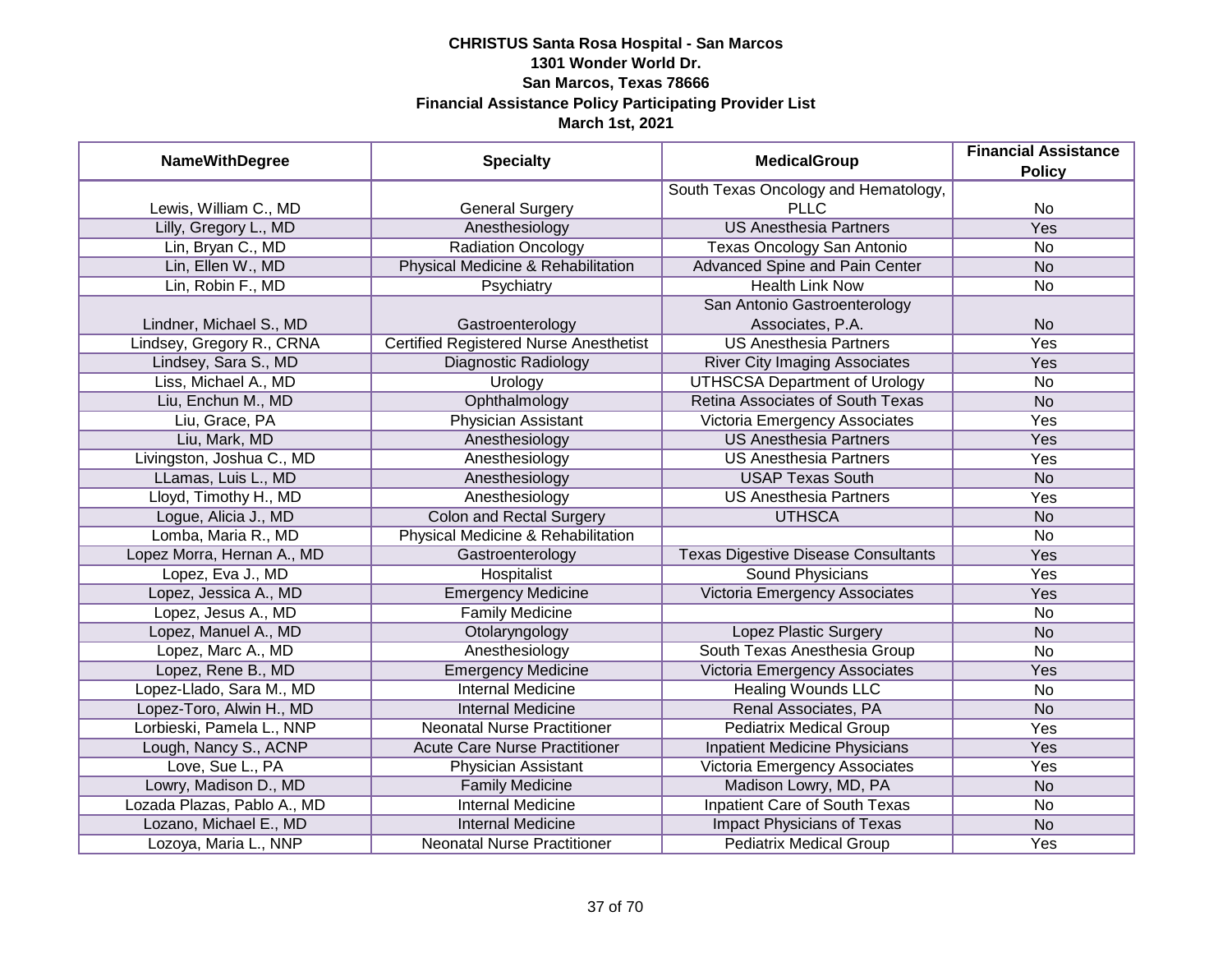| <b>NameWithDegree</b>      | <b>Specialty</b>                              | <b>MedicalGroup</b>                         | <b>Financial Assistance</b> |
|----------------------------|-----------------------------------------------|---------------------------------------------|-----------------------------|
| Lucas, Peter B., MD        | Psychiatry                                    | <b>Health Link Now</b>                      | <b>Policy</b><br><b>No</b>  |
| Ludlam, Louis C., CRNA     | <b>Certified Registered Nurse Anesthetist</b> |                                             | No                          |
| Lue, Stanley G., MD        | Neurology                                     | TeleSpecialists, LLC                        | <b>No</b>                   |
| Luna, Maria G., MD         | Nephrology                                    | San Antonio Kidney Disease Center           | No                          |
| Lunke, Roger J., MD        | <b>Orthopedic Surgery</b>                     | Roger J. Lunke, MD, PA                      | N <sub>O</sub>              |
| Luo, Ma, MD                | Anesthesiology                                | Advanced Spine and Pain Center              | No                          |
| Luz, Teresa A., CRNA       | <b>Certified Registered Nurse Anesthetist</b> | <b>US Anesthesia Partners</b>               | Yes                         |
|                            |                                               | <b>CHRISTUS Santa Rosa Specialty Clinic</b> |                             |
| Lyda, Timothy S., MD       | <b>Thoracic Surgery</b>                       | <b>New Braunfels</b>                        | No                          |
| Lyon, Tracy, MD            | <b>Obstetrics &amp; Gynecology</b>            | <b>Baylor College of Medicine</b>           | <b>No</b>                   |
| Lyons, Robert D., MD       | Anesthesiology                                | Tejas Anesthesia, P.A.                      | <b>No</b>                   |
| Lyons, Roger M., MD        | Hematology                                    |                                             | <b>No</b>                   |
|                            |                                               |                                             |                             |
| Machell, Charles H., MD    | <b>Clinical Cardiac Electrophysiology</b>     | South Texas Cardiovascular Consultants      | No                          |
| Macias, Blanca A., GNP     | <b>Acute Care Nurse Practitioner</b>          | Sound Physicians                            | Yes                         |
| Macias-Rodriguez, Rene, MD | Anesthesiology                                | <b>US Anesthesia Partners</b>               | Yes                         |
| Mackie, Emily L., MD       | <b>Emergency Medicine</b>                     | Victoria Emergency Associates               | Yes                         |
| Macris, Demetrios N., MD   | <b>Vascular Surgery</b>                       | <b>Peripheral Vascular Associates</b>       | No                          |
| Maddry, Joseph K., MD      | <b>Emergency Medicine</b>                     | Victoria Emergency Associates               | Yes                         |
| Maddux, David, NNP         | <b>Neonatal Nurse Practitioner</b>            | <b>Pediatrix Medical Group</b>              | Yes                         |
|                            |                                               | River City Cardiovascular of San Antonio    |                             |
| Magallon, Jorge C., MD     | <b>Interventional Cardiology</b>              | <b>PLLC</b>                                 | Yes                         |
| Mahan, Stephanie A., NNP   | <b>Neonatal Nurse Practitioner</b>            | <b>Pediatrix Medical Group</b>              | Yes                         |
| Mahnke, Nina, MD           | Anesthesiology                                | <b>US Anesthesia Partners</b>               | Yes                         |
| Makin, Catherine E., DO    | Ophthalmology                                 |                                             | <b>No</b>                   |
|                            |                                               | Inpatient Progressive Healthcare of         |                             |
| Maknojia, Sonia E., AGACNP | Adult-Gerontological Nurse Practitioner       | America                                     | <b>No</b>                   |
| Malave, David, MD          | <b>Thoracic Surgery</b>                       | <b>Surgical Specialist of San Antonio</b>   | <b>No</b>                   |
| Maldonado, Jorge L., MD    | Psychiatry                                    | Maldonado Psychiatric, P.A                  | <b>No</b>                   |
| Malek, Farbod, MD          | <b>Orthopedic Surgery</b>                     | Bone and Joint Surgery Associates           | No                          |
| Malik, Aamir S., MD        | <b>Pulmonary Disease</b>                      |                                             | <b>No</b>                   |
| Malik, Jamil A., MD        | <b>Interventional Cardiology</b>              |                                             | No                          |
| Malik, Shazli N., MD       | Anatomic & Clinical Pathology                 | Pathology Associates of San Antonio         | Yes                         |
| Malkowski, Richard S., MD  | Anesthesiology                                | <b>US Anesthesia Partners</b>               | Yes                         |
| Maloy Jr., Michael J., MD  | <b>Internal Medicine</b>                      | Sigma Physician Associates, PLLC            | <b>No</b>                   |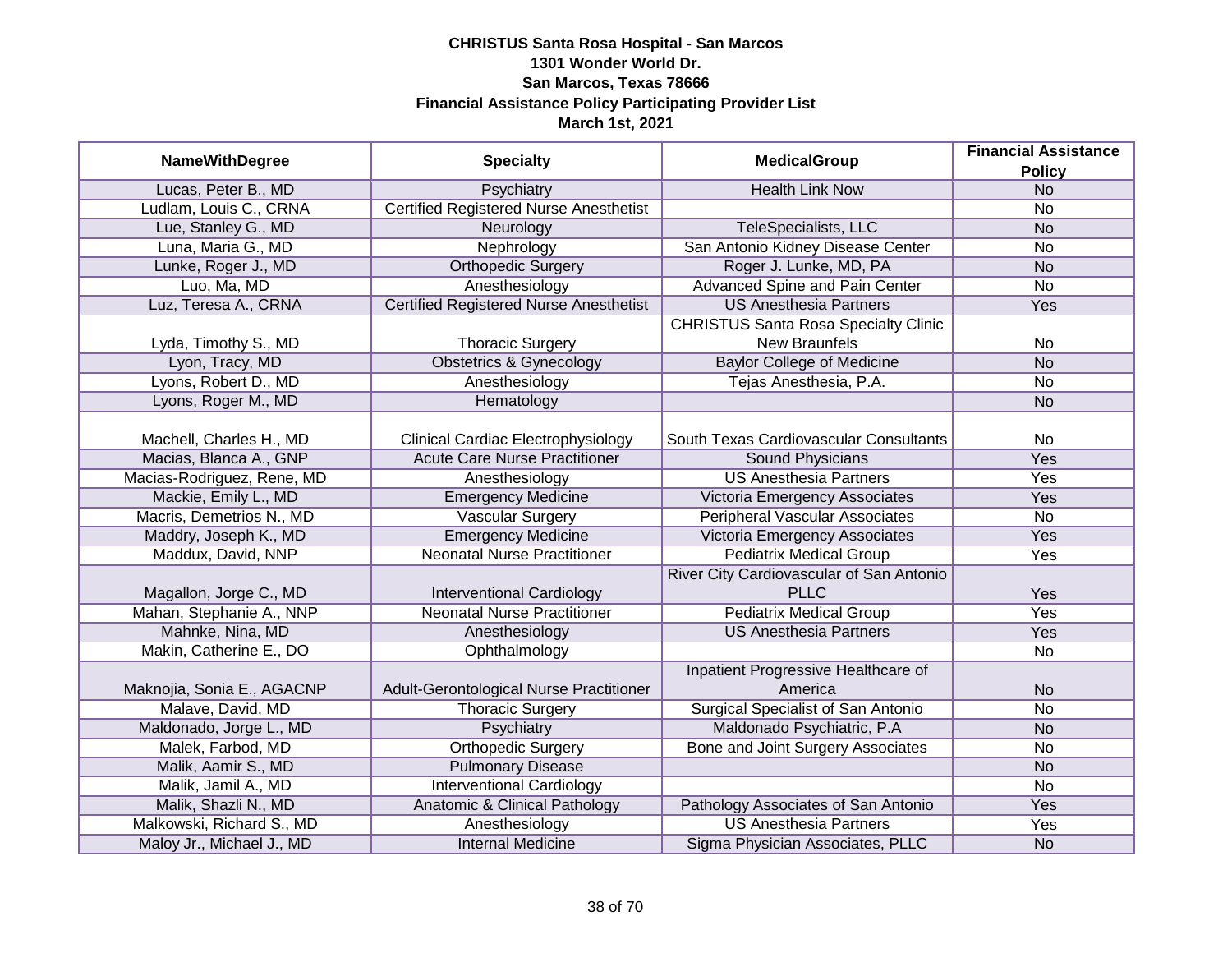| <b>NameWithDegree</b>             | <b>Specialty</b>                         | <b>MedicalGroup</b>                        | <b>Financial Assistance</b> |
|-----------------------------------|------------------------------------------|--------------------------------------------|-----------------------------|
|                                   |                                          |                                            | <b>Policy</b>               |
| Malphrus, Amy D., MD              | Neurology                                | <b>National Neuromonitoring Services</b>   | $\overline{No}$             |
| Mamidi, Murali K., MD             | <b>Pediatric Anesthesiology</b>          | Tejas Anesthesia, P.A.                     | <b>No</b>                   |
| Mancuso, James J., MD             | <b>Cardiovascular Disease</b>            |                                            | No                          |
| Mangiafico, Anna M., NNP          | <b>Neonatal Nurse Practitioner</b>       | <b>Pediatrix Medical Group</b>             | Yes                         |
| Mann, Michael W., MD, MA, BA      | <b>Family Medicine</b>                   |                                            | <b>No</b>                   |
| Manocha, Jahnavi R., MD           | Physical Medicine & Rehabilitation       | The Rehabilitation Group, PA               | <b>No</b>                   |
| Mantravadi, Krishana M., MD       | Anesthesiology                           | <b>US Anesthesia Partners</b>              | <b>Yes</b>                  |
| Manuel, Shayna A., FNP            | <b>Family Nurse Practitioner</b>         | <b>Wound Care Specialists</b>              | <b>No</b>                   |
| Marek, Shannon J., MD             | Gastroenterology                         | <b>Texas Digestive Disease Consultants</b> | Yes                         |
| Marin, Amy L., PNP                | <b>Pediatric Nurse Practitioner</b>      | <b>Pediatrix Medical Group</b>             | Yes                         |
|                                   |                                          | South Texas Oncology & Hematology,         |                             |
| Mark, James E., MD                | <b>Obstetrics &amp; Gynecology</b>       | <b>PLLC</b>                                | <b>No</b>                   |
|                                   |                                          | South Texas Oncology & Hematology,         |                             |
| Mark, Jaron E., MD                | <b>Obstetrics &amp; Gynecology</b>       | <b>PLLC</b>                                | <b>No</b>                   |
| Marks, Andrew J., MD              | Pediatric Urology                        | Pediatric Urology of San Antonio           | <b>No</b>                   |
| Marks, David A., MD               | <b>Pulmonary Disease</b>                 | David Marks, MD PA                         | <b>No</b>                   |
| Marouf, Lina M., MD               | Ophthalmology                            | Retina Associates of South Texas, PA       | <b>No</b>                   |
| Martin, Amy R., MD                | <b>Emergency Medicine</b>                | Victoria Emergency Associates              | Yes                         |
| Martin, Matthew A., MD            | <b>Anatomic &amp; Clinical Pathology</b> | <b>Pathology Associates</b>                | Yes                         |
| Martinez III, Joaquin, MD         | Anesthesiology                           | <b>US Anesthesia Partners</b>              | Yes                         |
|                                   |                                          |                                            |                             |
| Martinez Rumayor, Abelardo A., MD | Cardiovascular Disease                   | Cardiology Clinic of San Antonio, PLLC     | No                          |
| Martinez, Jeffrey M., MD          | <b>Vascular Surgery</b>                  | <b>National IR Partners</b>                | <b>No</b>                   |
|                                   |                                          |                                            |                             |
| Martinez, Jennifer A., PA         | Physician Assistant                      | San Antonio Gastroenterlogy Associates     | <b>No</b>                   |
| Martinez, Juan D., MD             | <b>Internal Medicine</b>                 |                                            | <b>No</b>                   |
| Martinez, Manuel, MD              | Internal Medicine                        | <b>Gonzaba Medical Group</b>               | <b>No</b>                   |
| Martinez, Rafael H., MD           | <b>Family Medicine</b>                   | CentroMed Santa Rosa Pavilion Clinic       | <b>No</b>                   |
| Martinez, Raul G., MD             | Pain Medicine                            | Consultants in Pain Medicine, PA           | <b>No</b>                   |
| Martinez, Rogelio A., MD          | Anesthesiology                           | <b>US Anesthesia Partners</b>              | Yes                         |
| Martinez-Ugarte, Maria L., MD     | <b>General Surgery</b>                   | San Antonio Colon and Rectal Clinic        | <b>No</b>                   |
|                                   |                                          | Gastroenterology Consultants Of San        |                             |
| Masters, Patrick A., MD           | Gastroenterology                         | Antonio, P.A.                              | <b>No</b>                   |
| Mastrovich, John D., MD           | Allergy & Immunology                     |                                            | <b>No</b>                   |
| Masud, Muhammad W., MD            | Neurology                                | TeleSpecialists, LLC                       | <b>No</b>                   |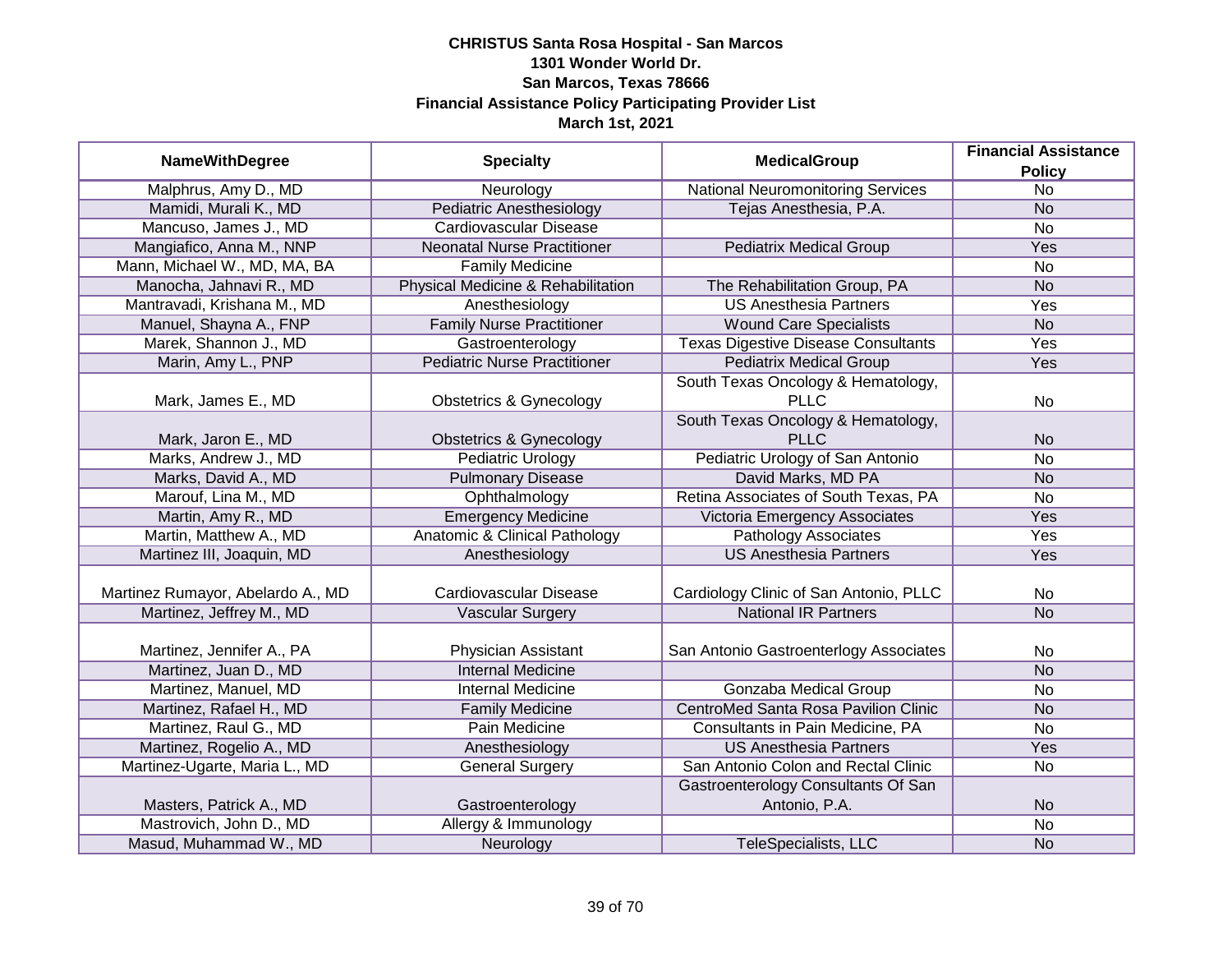|                                    |                                           | <b>Financial Assistance</b>              |                 |
|------------------------------------|-------------------------------------------|------------------------------------------|-----------------|
| <b>NameWithDegree</b>              | <b>Specialty</b>                          | <b>MedicalGroup</b>                      | <b>Policy</b>   |
| Maszak, Gary J., MD                | <b>Interventional Cardiology</b>          | South Texas Cardiology Institute         | $\overline{No}$ |
| Matalon, Ralph G., MD              | Anesthesiology                            | Tejas Anesthesia, P.A.                   | N <sub>o</sub>  |
| Mathew, Ruby, ACNP                 | <b>Acute Care Nurse Practitioner</b>      | <b>Geriatric Ace Unit</b>                | $\overline{No}$ |
|                                    |                                           | <b>CHRISTUS Family Medical Group -</b>   |                 |
| Mathewson, Kristyn M., DO          | <b>Family Medicine</b>                    | <b>North New Braunfels</b>               | <b>No</b>       |
| May, Stephen, MD                   | <b>Clinical Cardiac Electrophysiology</b> | Arrhythmia Associates of South Texas     | <b>No</b>       |
| Mayhua, Primo A., MD               | <b>Internal Medicine</b>                  | Inpatient Medicine Physicians, PA        | Yes             |
| Maynard, Duane W., MD              | Anesthesiology                            |                                          | <b>No</b>       |
| Mayoral, Jaime L., MD              | <b>Colon and Rectal Surgery</b>           | San Antonio Colon and Rectal Clinic      | <b>No</b>       |
|                                    |                                           | San Antonio Oral and Maxillofacial       |                 |
| Mazock, James B., DDS              | Oral and Maxillofacial Surgery            | <b>Surgery Associates</b>                | No              |
| Mazumdar, Bhaskar, MD              | Anesthesiology                            | <b>US Anesthesia Partners</b>            | Yes             |
| Mazza, Francis G., MD              | <b>Pulmonary Disease</b>                  | Frank Mazza, MD PA                       | <b>No</b>       |
| McBurney, Terrance A., MD          | <b>Anatomic &amp; Clinical Pathology</b>  | Pathology Associates of San Antonio      | Yes             |
| McCarty, Kathren D., DPM           | Reconstructive Rearfoot/Ankle Surgery     | Sports Occupational & Knee Surgery       | No              |
| McCurley, Charles W., MD           | <b>Family Medicine</b>                    | Sports & Family Medicine of Boerne       | <b>No</b>       |
| McCutchen, Deidra, PA              | <b>Physician Assistant</b>                | The San Antonio Orthopaedic Group        | <b>No</b>       |
| McDaniel, Joseph L., MD            | <b>Emergency Medicine</b>                 | Victoria Emergency Associates            | Yes             |
|                                    |                                           | Perinatal & Fertility Specialists of San |                 |
| McFarland, Melinda B., MD          | Maternal-Fetal Medicine                   | Antonio, PA                              | No              |
| McGehee, Jarrett T., MD            | <b>Interventional Cardiology</b>          | Cardiology Clinic of San Antonio         | <b>No</b>       |
| McInnis, Kathleen M., NNP          | <b>Neonatal Nurse Practitioner</b>        | <b>Pediatrix Medical Group</b>           | Yes             |
| McLaren, Barbara, MD               | Obstetrics & Gynecology                   | Northeast OB/GYN Associates, PLLC        | <b>No</b>       |
| McLendon, Dominica J., FNP         | <b>Family Nurse Practitioner</b>          | Peripheral Vascular Associates, PA       | No              |
| McMurtrie-Jayaram, Elzbieta B., MD | Nephrology                                | San Antonio Kidney Disease Center        | <b>No</b>       |
| McMyler, Donna M., MD              | Gastroenterology                          | Gastroenterology Consultants Of SA       | No              |
| McWilliams, Sara F., MD            | Anesthesiology                            | <b>US Anesthesia Partners</b>            | Yes             |
| Meadows, Gilbert R., MD            | <b>Orthopedic Surgery</b>                 | South Texas Spinal Clinic, P.A.          | No              |
| Meaney, John T., MD                | Anesthesiology                            | <b>US Anesthesia Partners</b>            | Yes             |
| Measom, Marianna E., NNP           | <b>Neonatal Nurse Practitioner</b>        | <b>Pediatrix Medical Group</b>           | Yes             |
| Mechell, Ruben J., DPM             | Podiatry                                  | San Antonio Podiatry Associates          | <b>No</b>       |
| Medarametla, Srikanth, MD          | Radiology                                 | <b>River City Imaging Associates</b>     | Yes             |
| Medellin, Gustavo J., MD           | <b>Internal Medicine</b>                  |                                          | N <sub>o</sub>  |
|                                    |                                           | Cancer Care Network of South Texas,      |                 |
| Medellin, Jesse E., MD             | Hematology/Oncology                       | P.A.                                     | No              |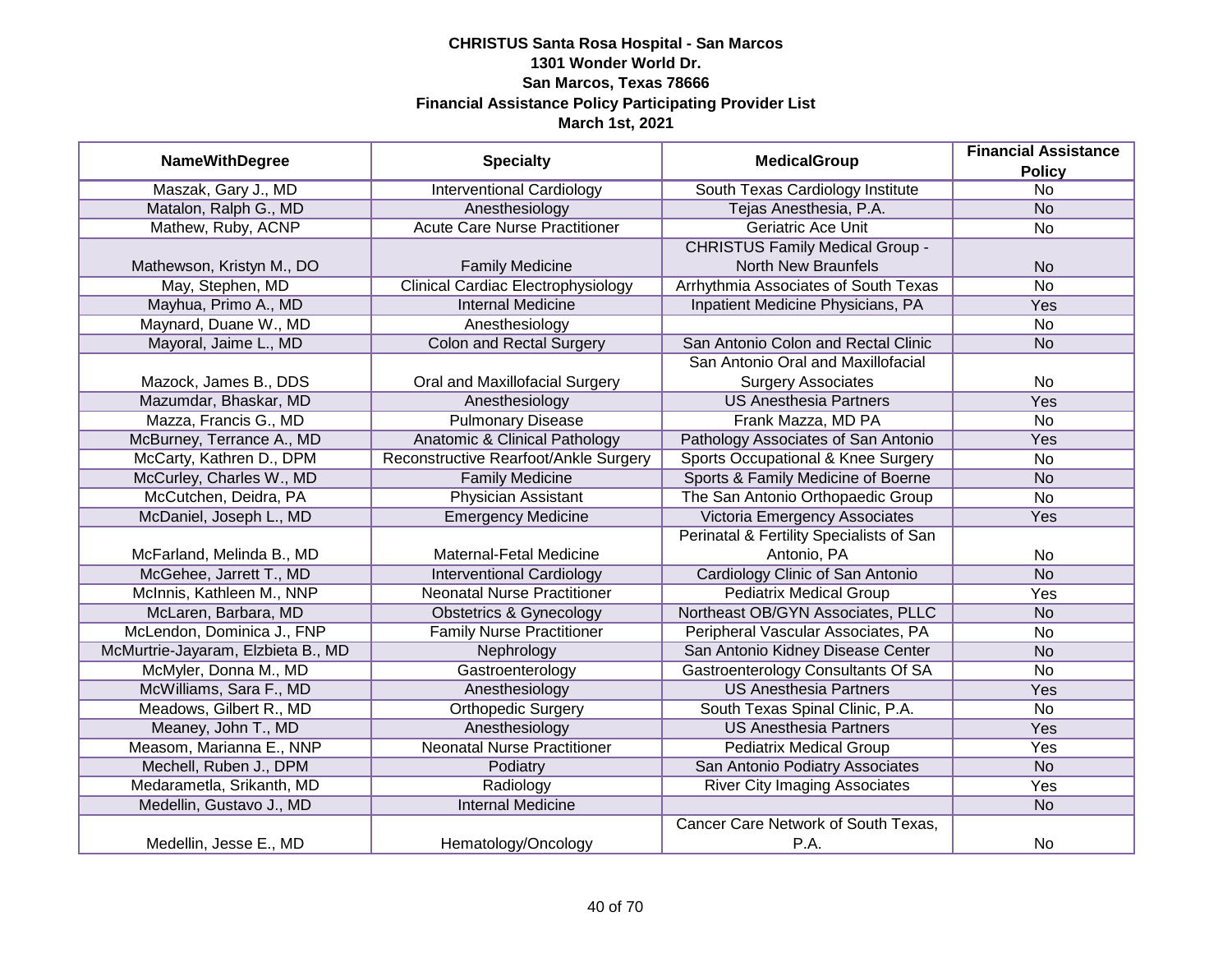|                             |                                    | <b>MedicalGroup</b>                     | <b>Financial Assistance</b> |
|-----------------------------|------------------------------------|-----------------------------------------|-----------------------------|
| <b>NameWithDegree</b>       | <b>Specialty</b>                   |                                         | <b>Policy</b>               |
| Medellin, Roland A., MD     | <b>Family Medicine</b>             | Victoria Emergency Associates           | <b>Yes</b>                  |
| Medina Jr., Salvador D., MD | Anesthesiology                     | <b>US Anesthesia Partners</b>           | <b>Yes</b>                  |
| Medina, Gilbert A., MD      | Anesthesiology                     | <b>US Anesthesia Partners</b>           | <b>Yes</b>                  |
|                             |                                    | Texas Digestive Disease Consultants,    |                             |
| Medina, Melissa A., FNP     | <b>Family Nurse Practitioner</b>   | <b>PLLC</b>                             | Yes                         |
| Mehari, Tigist Girmy, MD    | Neurology                          | <b>Telespecialists LLC</b>              | <b>No</b>                   |
| Mehta, Paresh P., MD        | Gastroenterology                   |                                         | <b>No</b>                   |
| Mehta, Praful R., MD        | <b>Internal Medicine</b>           |                                         | <b>No</b>                   |
| Meier, Primrose C., MD      | Neonatal-Perinatal Medicine        | <b>Pediatrix Medical Group</b>          | Yes                         |
| Meisamy, Sina, MD           | Radiology                          | <b>River City Imaging Associates</b>    | Yes                         |
| Meissner, Kurt G., MD       | Urology                            | Urology San Antonio, P.A.               | Yes                         |
| Melamed, Matthew J., MD     | <b>Emergency Medicine</b>          | Victoria Emergency Associates           | Yes                         |
| Melgarejo, Nicolas A., MD   | <b>Infectious Disease</b>          | S.A. Infectious Disease Consultants     | Yes                         |
| Melish, Mark A., MD         | Anesthesiology                     | <b>Mark Melish MD</b>                   | <b>No</b>                   |
| Mella, Kimberly, NNP        | <b>Neonatal Nurse Practitioner</b> | <b>Pediatrix Medical Group</b>          | Yes                         |
|                             |                                    |                                         |                             |
| Melton, Charles M., DPM     | Podiatry                           | The Podiatry Group of South Texas, P.A. | <b>No</b>                   |
| Melvin, Lissa M., MD        | <b>Maternal-Fetal Medicine</b>     | <b>Baylor College of Medicine</b>       | <b>No</b>                   |
| Menendez, Jorge L., MD      | <b>Plastic Surgery</b>             |                                         | <b>No</b>                   |
| Meng, Yan, MD               | <b>Internal Medicine</b>           | <b>Sound Physicians</b>                 | Yes                         |
| Mennite, Bridgit, MD        | <b>Emergency Medicine</b>          | Victoria Emergency Associates           | Yes                         |
| Mercado-Deane, Maria G., MD | Pediatric Radiology                | <b>River City Imaging Associates</b>    | Yes                         |
| Mercier, Susan M., NNP      | <b>Neonatal Nurse Practitioner</b> | <b>Pediatrix Medical Group</b>          | Yes                         |
| Metta, Ramesh, MD           | <b>Internal Medicine</b>           | <b>Sound Physicians</b>                 | Yes                         |
| Meyers, Clifford W., MD     | Neurology                          | Telespecialists, LLC                    | <b>No</b>                   |
| Meza, Mario A., MD          | Anesthesiology                     | <b>US Anesthesia Partners</b>           | Yes                         |
| Meza, Michelle M., MD       | <b>Neonatal-Perinatal Medicine</b> | <b>Pediatrix Medical Group</b>          | Yes                         |
| Mielke, Arthur R., MD       | Anesthesiology                     | <b>US Anesthesia Partners</b>           | Yes                         |
|                             |                                    |                                         |                             |
| Mieras, Thomas W., MD       | <b>Internal Medicine</b>           | S.A. Preventative & Diagnostic Medicine | <b>No</b>                   |
| Miles, Christopher A., PA   | <b>Physician Assistant</b>         | <b>Precision Assist</b>                 | $\overline{No}$             |
|                             |                                    | South Texas Oncology & Hematology,      |                             |
| Miller, Alexander R., MD    | <b>General Surgery</b>             | <b>PLLC</b>                             | <b>No</b>                   |
|                             |                                    | Pulmonary Consultants of San Antonio,   |                             |
| Miller, Bradley E., MD      | <b>Pulmonary Disease</b>           | PA                                      | No                          |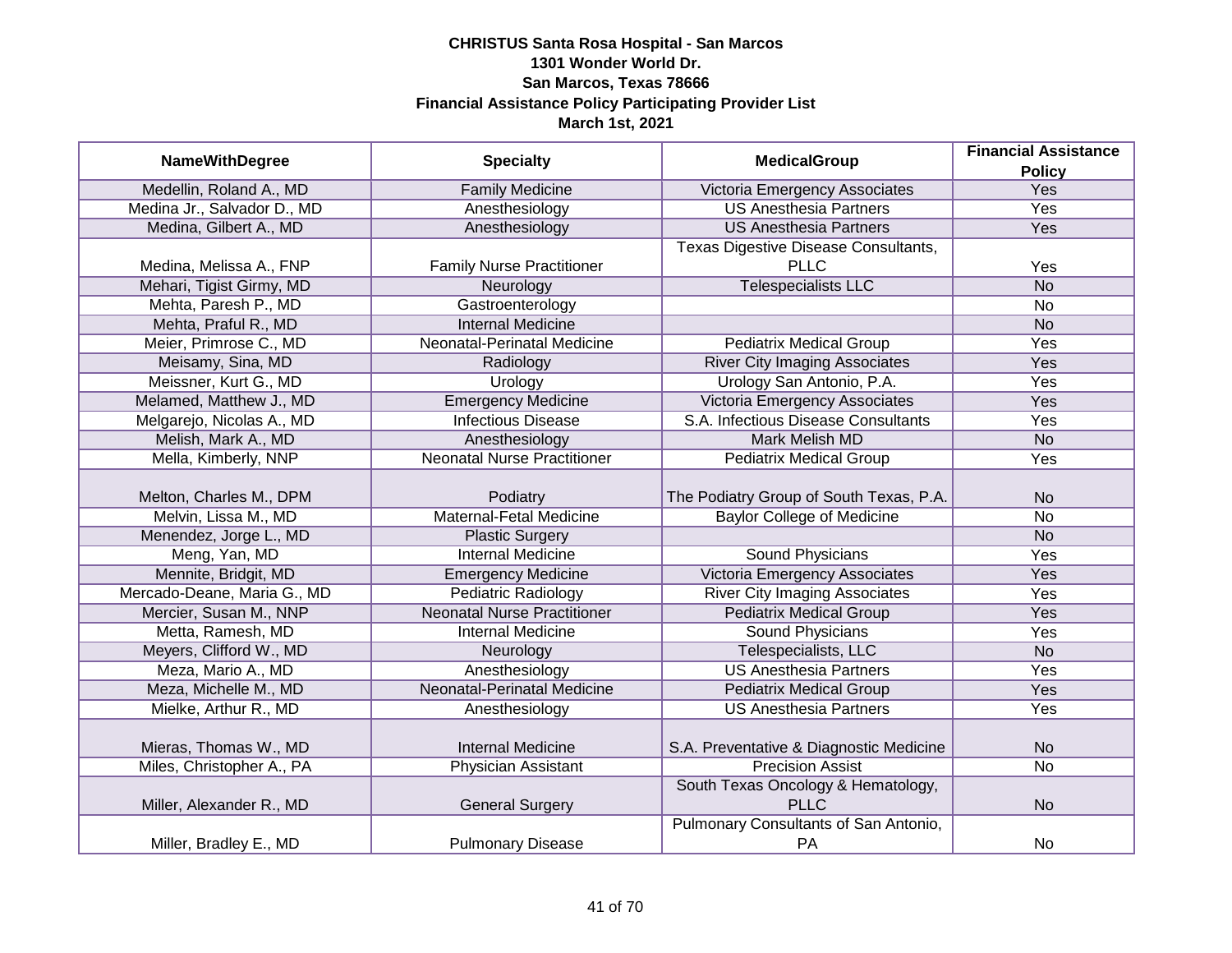|                                    |                                      |                                              | <b>Financial Assistance</b> |
|------------------------------------|--------------------------------------|----------------------------------------------|-----------------------------|
| <b>NameWithDegree</b>              | <b>Specialty</b>                     | <b>MedicalGroup</b>                          | <b>Policy</b>               |
| Miller, Eric J., MD                | Pain Medicine                        | <b>Central Texas Pain Center</b>             | N <sub>o</sub>              |
| Miller, Eugenia M., PA             | <b>Physician Assistant</b>           | <b>University Health Systems</b>             | <b>No</b>                   |
|                                    |                                      |                                              |                             |
| Miller, Nessa E., MD               | <b>Vascular Surgery</b>              | Vascular & Endovascular Surgery of TX        | <b>No</b>                   |
| Millican, Geoffrey M., MD          | <b>Orthopedic Surgery</b>            | Center for Ortho Surg & Sports Med           | No                          |
| Mimari, Damon A., MD               | <b>General Surgery</b>               |                                              | <b>No</b>                   |
| Mina, Maged M., MD                 | Anesthesiology                       | <b>US Anesthesia Partners</b>                | Yes                         |
|                                    |                                      | South Texas Oncology & Hematology,           |                             |
| Mira, Joaquin G., MD               | Radiology                            | <b>PLLC</b>                                  | <b>No</b>                   |
| Miramontes, David A., MD           | <b>Emergency Medicine</b>            | UT Health San Antonio Physicians             | <b>No</b>                   |
| Mireles, Jason E., DPM             | Podiatry                             | At Home Foot Care, PLLC                      | <b>No</b>                   |
| Miserlis, Dimitrios, MD            | <b>General Surgery</b>               | <b>UHS Vascular Surgery Clinic</b>           | <b>No</b>                   |
| Mishra, Vijayendra, MD             | Anesthesiology                       | <b>US Anesthesia Partners</b>                | Yes                         |
| Misra, Sanjay, MD                  | <b>Orthopedic Surgery</b>            | Sanjay Misra, M.D.                           | No                          |
|                                    |                                      |                                              |                             |
| Mitchell Hernandez, Sherryl D., MD | <b>Internal Medicine</b>             | <b>Complete Care Medical Associates PLLC</b> | <b>No</b>                   |
|                                    |                                      | San Antonio Pediatric Surgery                |                             |
| Mitchell, Ian C., MD               | <b>Pediatric Surgery</b>             | Associates                                   | No                          |
|                                    |                                      | Inpatient Progressive Healthcare of          |                             |
| Mitchell, Joseph, FNP              | <b>Family Nurse Practitioner</b>     | America                                      | <b>No</b>                   |
|                                    |                                      | Rivercity Cardiovascular of San Antonio,     |                             |
| Mitchell, Mark A., ACNP            | <b>Acute Care Nurse Practitioner</b> | <b>PLLC</b>                                  | Yes                         |
| Mitromaras, Christopher, MD        | <b>General Surgery</b>               | <b>UTHSCSA Dept of Surgery</b>               | <b>No</b>                   |
| Mizani, Mohammad R., MD            | Nephrology                           | South Texas Renal Care Group                 | No                          |
| Moe Jr, Roderick D., MD            | Pediatric Otolaryngology             | Pedi ENT of South Texas                      | <b>No</b>                   |
| Mogarala, Indraneel, MD            | Nephrology                           | South Texas Renal Care Group                 | No                          |
| Mogga, Noela, MD                   | Anesthesiology                       | <b>US Anesthesia Partners</b>                | Yes                         |
| Mohammadi, Milad, MD               | <b>Vascular Surgery</b>              | Peripheral Vascular Associates, PA           | No                          |
| Mohan, Sowmya S., MD               | <b>Pediatrics</b>                    | <b>Pediatrix Medical Group</b>               | Yes                         |
| Mok, William L., MD                | Anesthesiology                       | <b>US Anesthesia Partners</b>                | Yes                         |
|                                    |                                      | River City Cardiovascular of San Antonio     |                             |
| Mokwe, Evan O., MD                 | Cardiovascular Disease               | <b>PLLC</b>                                  | Yes                         |
| Molina, Blanca C., MD              | <b>Pediatrics</b>                    | <b>Pediatrix Medical Group</b>               | <b>Yes</b>                  |
| Molitoriz-Hester, Andrea M., NNP   | <b>Neonatal Nurse Practitioner</b>   | <b>Pediatrix Medical Group</b>               | <b>Yes</b>                  |
| Mondal, Utpal, MD                  | <b>Internal Medicine</b>             | <b>Inpatient Care of South Texas</b>         | No                          |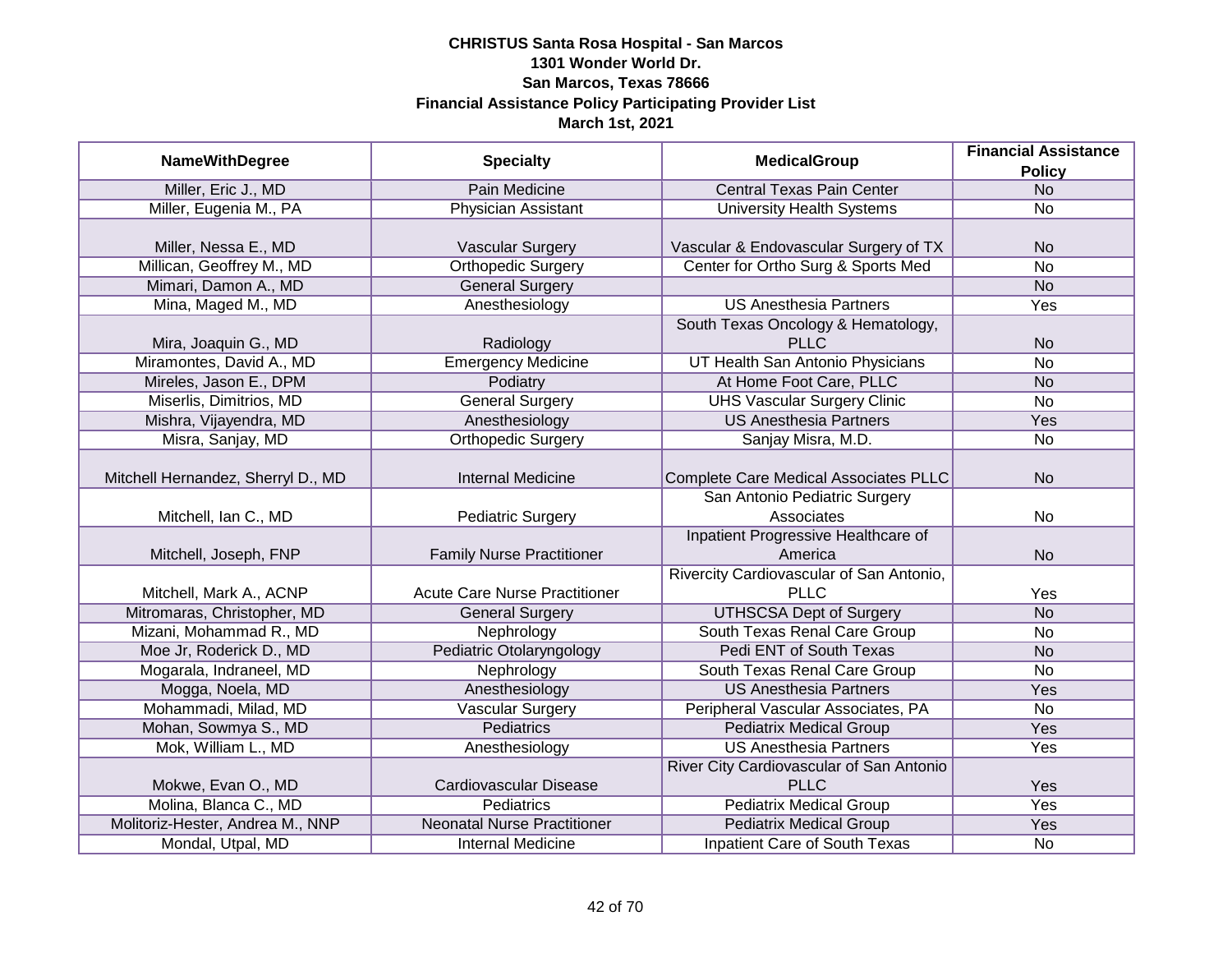| <b>NameWithDegree</b>             | <b>Specialty</b>                   | <b>MedicalGroup</b>                         | <b>Financial Assistance</b> |
|-----------------------------------|------------------------------------|---------------------------------------------|-----------------------------|
|                                   |                                    |                                             | <b>Policy</b>               |
| Monis, Kanishka, MD               | Pain Medicine                      |                                             | <b>No</b>                   |
| Montelongo, Saul, MD              | <b>Family Medicine</b>             | <b>Gonzaba Medical Group</b>                | $\overline{No}$             |
|                                   |                                    | Health Texas Medical Group of San           |                             |
| Montemayor, Lenibet M., MD        | <b>Internal Medicine</b>           | Antonio                                     | <b>No</b>                   |
| Montes, Crystal M., FNP           | <b>Family Nurse Practitioner</b>   | <b>Peripheral Vascular Associates</b>       | $\overline{No}$             |
| Montoya, Juan D., MD              | <b>Emergency Medicine</b>          | Victoria Emergency Associates               | Yes                         |
| Moore, Chance C., MD              | <b>Orthopedic Surgery</b>          | Ortho San Antonio                           | No                          |
| Moore, Lauren B., MD              | Anesthesiology                     | <b>US Anesthesia Partners</b>               | Yes                         |
|                                   |                                    | <b>Real Time Neuromonitoring Associates</b> |                             |
| Mora, Michelle, DO                | Neurology                          | of California, PC                           | No                          |
| Morales Mendez, Jacobo S., MD     | <b>Family Medicine</b>             | Gonzaba Medical Group                       | <b>No</b>                   |
| Morales, John M., MD              | <b>Thoracic Surgery</b>            | J. Mark Morales MD, PA                      | No                          |
| Moran, Kimberly A., MD            | <b>Infectious Disease</b>          |                                             | <b>No</b>                   |
| Morgan, Maribel M., MD            | Neonatal-Perinatal Medicine        | <b>Pediatrix Medical Group</b>              | Yes                         |
| Morgan, Whitney R., MD            | Pediatrics                         | Dr Kathleen Ethridge                        | <b>No</b>                   |
| Morrey Sr., Bernard F., MD        | <b>Orthopedic Surgery</b>          | <b>UT Health San Antonio</b>                | No                          |
| Morrey, Matthew C., MD            | <b>Orthopedic Surgery</b>          |                                             | <b>No</b>                   |
| Morton, Ryan, MD                  | <b>Neurological Surgery</b>        |                                             | No                          |
|                                   |                                    | San Antonio Preventive & Diagnostic         |                             |
| Mosqueda, Albert, MD              | <b>Internal Medicine</b>           | Medicine, P.A.                              | <b>No</b>                   |
| Moss Jr., Jesse, MD               | Otolaryngology                     |                                             | <b>No</b>                   |
| Moszkowicz, Arie, MD              | <b>Diagnostic Radiology</b>        | <b>River City Imaging Associates</b>        | Yes                         |
| Motta, Cheryl L., MD              | <b>Neonatal-Perinatal Medicine</b> |                                             | <b>No</b>                   |
| Mourad, Shadi, MD                 | Nephrology                         |                                             | <b>No</b>                   |
| Moussaoui, Ali M., MD             | Neurology                          | Head & Spine Institute of Texas             | No                          |
| Mowzoon, Nima, MD                 | Neurology                          | <b>TeleSpecialists, LLC</b>                 | <b>No</b>                   |
| Moyo, Sarah G., AGACNP            |                                    | Sound Physicians                            | Yes                         |
|                                   |                                    | San Antonio Endocrinology & Diabetes        |                             |
| Mroueh, Gabriela, MD              | <b>Internal Medicine</b>           | Care                                        | <b>No</b>                   |
| Mu, Thornton S., MD               | Neonatal-Perinatal Medicine        | <b>Pediatrix Medical Group</b>              | Yes                         |
| Muck, Andrew E., MD               | <b>Emergency Medicine</b>          | Victoria Emergency Associates               | Yes                         |
| Mudipalli, Vasudeva Ranjit S., MD | Hospitalist                        | <b>Sound Physicians</b>                     | Yes                         |
| Mudrick, Jessica, MD              | Anesthesiology                     | <b>Tejas Anesthesia</b>                     | <b>No</b>                   |
| Mudrick, Tucker R., MD            | Anesthesiology                     | <b>Tejas Anesthesia</b>                     | No                          |
| Muldrow, Michelle J., DO          | <b>Obstetrics &amp; Gynecology</b> | <b>Consultants In Womens Health</b>         | <b>No</b>                   |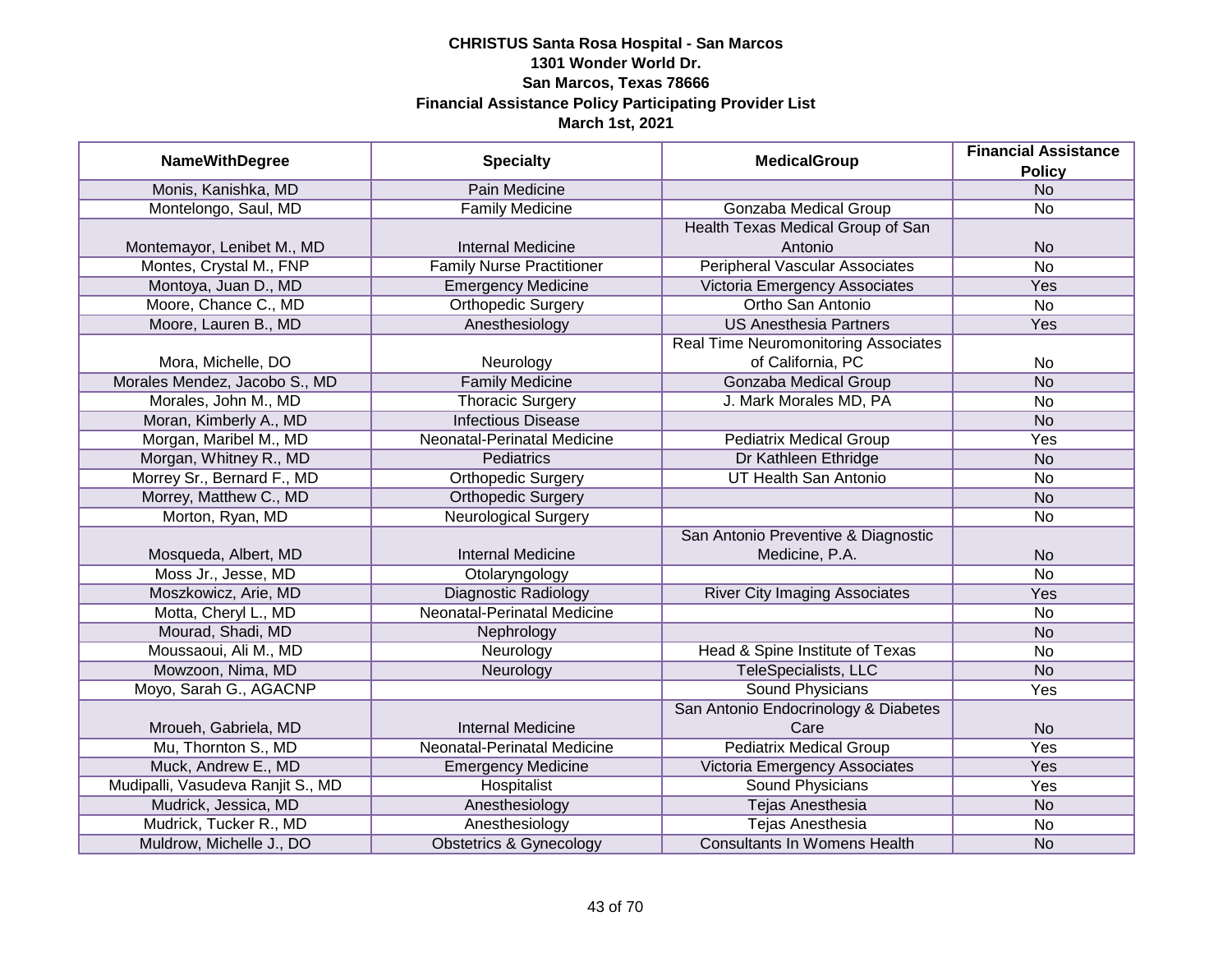|                                 |                                           |                                           | <b>Financial Assistance</b> |
|---------------------------------|-------------------------------------------|-------------------------------------------|-----------------------------|
| <b>NameWithDegree</b>           | <b>Specialty</b>                          | <b>MedicalGroup</b>                       | <b>Policy</b>               |
| Mulherin, Patrick J., MD        | <b>Emergency Medicine</b>                 | <b>Schumacher Clinical Partners</b>       | <b>Yes</b>                  |
| Mullican, David R., MD          | <b>Family Medicine</b>                    | South Alamo Medical Group                 | <b>No</b>                   |
| Mullins, Janice N., DO          | <b>Medical Oncology</b>                   | <b>Texas Oncology</b>                     | No                          |
| Mun, Sandra J., MD              | Radiology                                 | <b>River City Imaging Assiociates</b>     | Yes                         |
| Munoz III, Elizandro, MD        | Anesthesiology                            | <b>US Anesthesia Partners</b>             | <b>Yes</b>                  |
| Munton, Daniel L., MD           | Physical Medicine & Rehabilitation        | NATIONAL NEUROMONITORING                  | <b>No</b>                   |
| Murgo, Joseph P., MD, MPH       | Cardiovascular Disease                    | <b>MARC</b>                               | $\overline{No}$             |
|                                 |                                           | <b>CHRISTUS Orthopaedics &amp; Sports</b> |                             |
| Murray, Matthew C., MD          | <b>Orthopedic Surgery</b>                 | Medicine-San Antonio                      | <b>No</b>                   |
|                                 | <b>Acute Care Adult-Gerontology Nurse</b> | Rivercity Cardiovascular Of San Antonio   |                             |
| Musquiz, Sabrina C., AGACNP     | Practitioner                              | <b>PLLC</b>                               | Yes                         |
| Myers, Auston J., MD            | <b>Internal Medicine</b>                  | <b>Medcare Associates</b>                 | <b>No</b>                   |
|                                 |                                           |                                           |                             |
| Naeem, Muhammad, MD             | Gastroenterology                          | Advanced Gastroenterology Assoc of SA     | No                          |
| Nagaraja, Harsha G., MD         | Neurology                                 | TeleSpecialists, LLC                      | <b>No</b>                   |
| Najera, Maria D., MD            | <b>Internal Medicine</b>                  | <b>Novara Primary Care</b>                | <b>No</b>                   |
| Najera, Rodrigo I., MD          | <b>Family Medicine</b>                    | <b>Gonzaba Medical Group</b>              | <b>No</b>                   |
| Nall, Christina M., NNP         | <b>Neonatal Nurse Practitioner</b>        | Pediatrix                                 | Yes                         |
| Nallagatla, Sasikanth, MD       | <b>Pulmonary Disease</b>                  | Westover Hills Lung Center                | <b>No</b>                   |
| Nallapaneni, Nagalakshmi K., MD | Internal Medicine                         | <b>Health Texas Medical Group</b>         | No                          |
| Nancherla, Prakash R., MD       | <b>Internal Medicine</b>                  | San Antonio Kidney Disease Center         | <b>No</b>                   |
| Nancherla, Swarnalatha, MD      | Anesthesiology                            | <b>US Anesthesia Partners</b>             | Yes                         |
| Nandyala, Ramavathi, MD         | <b>Cardiovascular Disease</b>             | Cardiology Clinic of San Antonio          | <b>No</b>                   |
|                                 |                                           | New Braunfels Orthopaedic Surgery &       |                             |
| Napier, Cassandra Y., PA        | Physician Assistant                       | <b>Sports Medicine</b>                    | No                          |
|                                 |                                           | Inpatient Progressive Healthcare of       |                             |
| Naqvi, Syed U., MD              | <b>Internal Medicine</b>                  | America                                   | <b>No</b>                   |
| Narayan, Rajeev, MD             | Nephrology                                | San Antonio Kidney Disease Center         | <b>No</b>                   |
| Nash, Zack, MD                  | <b>Vascular Surgery</b>                   | <b>New Braunfels Cardiology</b>           | <b>No</b>                   |
| Nau, Thomas W., MD              | Otolaryngology                            | Alamo ENT Associates, PA                  | <b>No</b>                   |
| Naugher, Gregory L., MD         | <b>Orthopedic Surgery</b>                 | The San Antonio Orthopaedic Group         | <b>No</b>                   |
| Navarro, Carlos A., PA          | <b>Physician Assistant</b>                | The San Antonio Orthopaedic Group         | No                          |
| Navarro, Rodolfo R., MD         | <b>Sports Medicine</b>                    |                                           | N <sub>o</sub>              |
| Nayar, Scheel, DO               | <b>Obstetrics &amp; Gynecology</b>        | Barlite Women's Health Care               | No                          |
| Ndi, Julius S., MD              | <b>Emergency Medicine</b>                 | Victoria Emergency Associates             | Yes                         |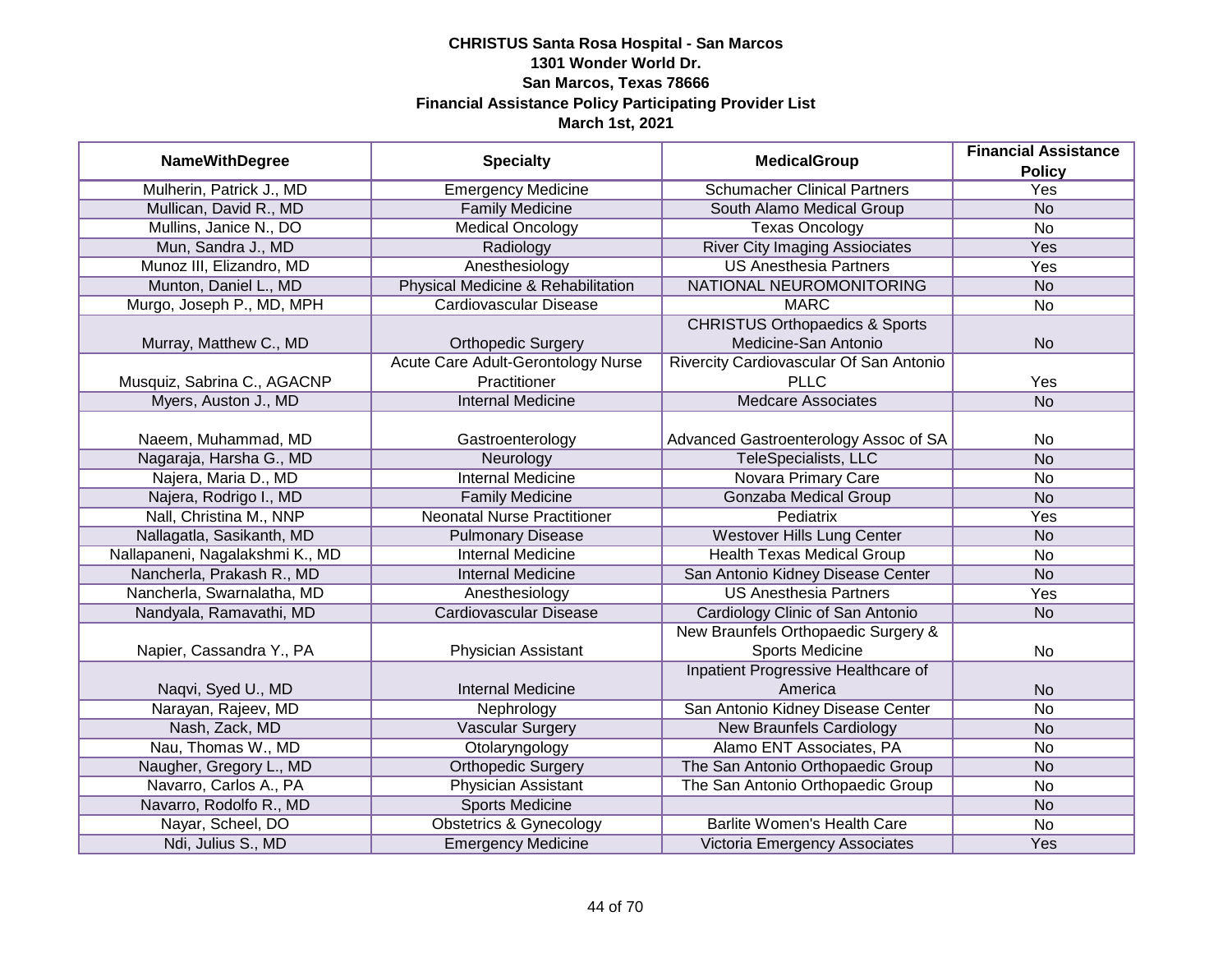| <b>NameWithDegree</b>        | <b>Specialty</b>                       | <b>MedicalGroup</b>                     | <b>Financial Assistance</b> |
|------------------------------|----------------------------------------|-----------------------------------------|-----------------------------|
|                              |                                        |                                         | <b>Policy</b>               |
| Neghme, Carlos A., MD        | Gastroenterology                       | <b>Tx Digestive Disease Consultants</b> | $\overline{No}$             |
|                              |                                        |                                         |                             |
| Negron, Roberto A., MD       | <b>Neurological Surgery</b>            | Neurosurgical Associates of San Antono  | <b>No</b>                   |
| Nelson, Gregory, FNP         | <b>Family Nurse Practitioner</b>       | Irvin Sahni MD, PA                      | $\overline{No}$             |
| Nelson, Jason, MD            | <b>Family Medicine</b>                 | <b>Hill Country Medical Associates</b>  | <b>No</b>                   |
| Nemarugommula, Vishal, MD    | <b>Family Medicine</b>                 | Alamo Physician Services, PLLC          | No                          |
| Nesbitt, Michael E., PA      | <b>Physician Assistant</b>             | <b>BAMC - Emergency Medicine</b>        | Yes                         |
|                              |                                        | South Texas Cardiothoracic and          |                             |
| New, Ronald B., MD           | <b>General Surgery</b>                 | <b>Vascular Associates</b>              | No                          |
| Newberry, Ryan K., DO, MPH   | <b>Emergency Medicine</b>              | Victoria Emergency Associates           | Yes                         |
| Newman, Richard K., MD       | Otolaryngology                         | ENT Clinics of San Antonio, PA          | <b>No</b>                   |
| Newman, Richard P., MD       | Neurology                              | <b>TeleSpecialists, LLC</b>             | <b>No</b>                   |
| Newton, Lisa M., FNP         | <b>Family Nurse Practitioner</b>       | Vita Sana Clinic                        | <b>No</b>                   |
| Nguyen, Hinh D., MD          | <b>Cardiovascular Disease</b>          | South Texas Cardiology Institute        | <b>No</b>                   |
| Nguyen, Mary S., MD          | <b>Family Medicine</b>                 | Medina Valley Family Practice           | No                          |
| Nguyen, Nam-Vinh, MD         | Anesthesiology                         | <b>US Anesthesia Partners</b>           | Yes                         |
| Nguyen, Patrick, MD          | <b>General Surgery</b>                 | <b>UTHSCSA Department of Surgery</b>    | No                          |
|                              |                                        | San Antonio Pediatric Surgery           |                             |
| Nice, Tate, MD               | <b>General Surgery</b>                 | Associates                              | <b>No</b>                   |
| Nielsen, Peter E., MD        | <b>Maternal-Fetal Medicine</b>         | <b>BCM Physicians of San Antonio</b>    | <b>No</b>                   |
| Nieto Fonseca, Carlos A., MD | <b>Internal Medicine</b>               | Sound Physicians                        | Yes                         |
| Noack, Dana M., ACNP         | <b>Acute Care Nurse Practitioner</b>   |                                         | No                          |
| Nolan, Jamie L., DO          | <b>Obstetrics &amp; Gynecology</b>     | <b>Institute for Women's Health</b>     | <b>No</b>                   |
| Noland Jr., Robert E., MD    | <b>Family Medicine</b>                 | WellMed at Boerne                       | No                          |
| Noormohammadi, Omid, MD      | Anesthesiology                         | <b>US Anesthesia Partners</b>           | Yes                         |
|                              |                                        | Pedro Nosnik, MD/Head and Spine         |                             |
| Nosnik, Pedro, MD            | Neurology                              | Institute of Texas, PA                  | No                          |
| Notini, Jillian M., MD       | <b>Emergency Medicine</b>              | Victoria Emergency Associates           | Yes                         |
|                              |                                        | San Antonio Skin Care and Dermatology   |                             |
| Nutt, Terri J., MD           | Dermatology                            | Clinic                                  | No                          |
| Obeng, Kwame B., MD          | <b>Internal Medicine</b>               | <b>Envision Physician Services</b>      | <b>No</b>                   |
|                              |                                        |                                         |                             |
| Ocampo, Gloria L., MD        | Endocrinology, Diabetes and Metabolism | <b>DCOA Physician Associates</b>        | No                          |
| Ochoa Jr., Eloy, MD          | <b>Orthopedic Surgery</b>              | The San Antonio Orthopaedic Group       | N <sub>O</sub>              |
| Ochoa, Lyssa N., MD          | <b>Vascular Surgery</b>                |                                         | No                          |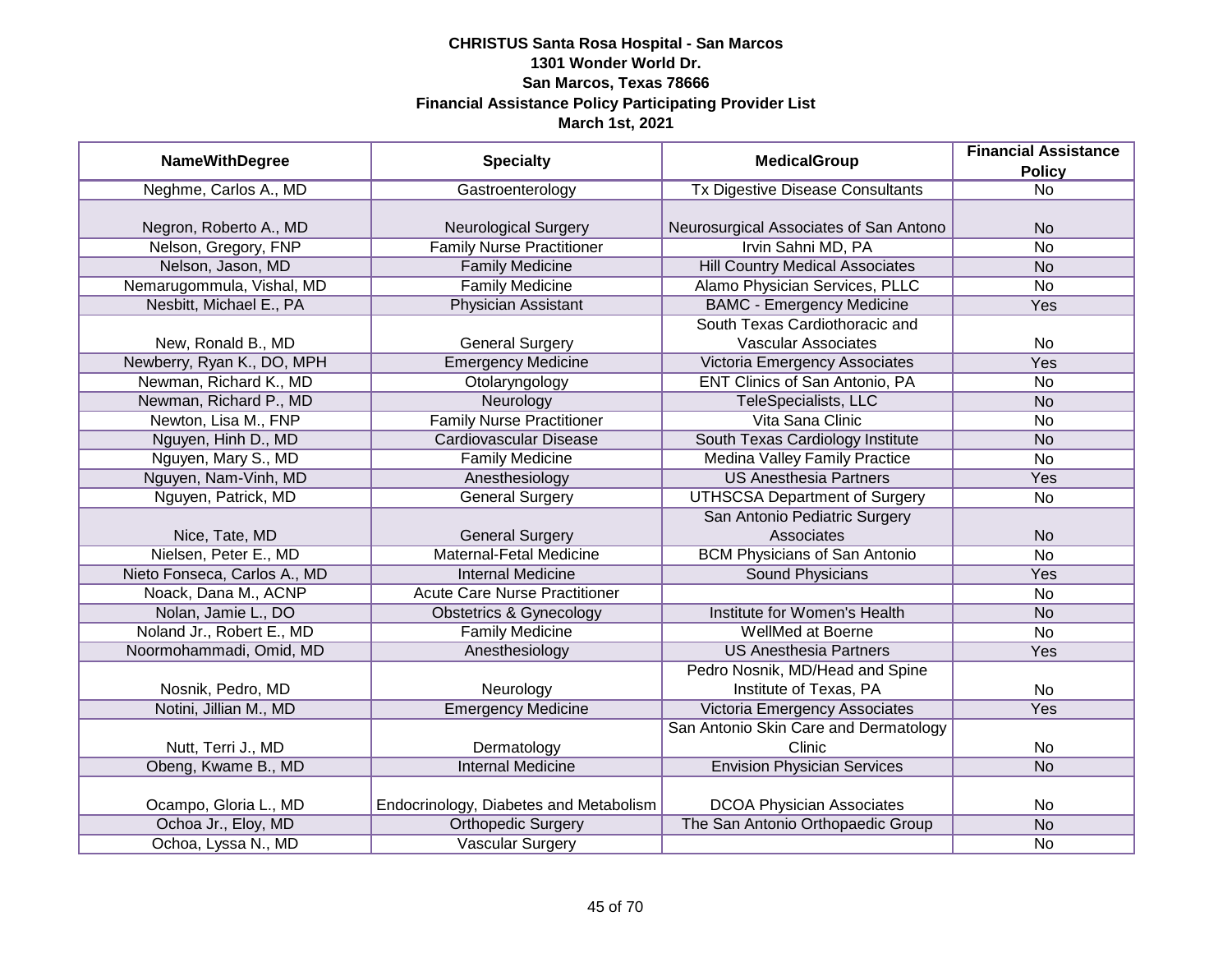| <b>NameWithDegree</b>        | <b>Specialty</b>                           | <b>MedicalGroup</b>                      | <b>Financial Assistance</b><br><b>Policy</b> |
|------------------------------|--------------------------------------------|------------------------------------------|----------------------------------------------|
| Ogden, James D., DPM         | Podiatry                                   |                                          | <b>No</b>                                    |
| Ogogor, Nkechi S., MD        | <b>Obstetrics &amp; Gynecology</b>         | River City Women's Health                | Yes                                          |
| O'Gorman, Gerald V., MD      | Anesthesiology                             | <b>US Anesthesia Partners</b>            | Yes                                          |
| Ogunwole, Olabode C., MD     | Anesthesiology                             | <b>US Anesthesia Partners</b>            | Yes                                          |
| Okolo, Ekene I., MD          | <b>Internal Medicine</b>                   | <b>Sound Physicians</b>                  | <b>Yes</b>                                   |
| Olabiyi, Olawale, MD         | <b>Pediatric Cardiology</b>                |                                          | <b>No</b>                                    |
| Olarte Merida, Karen E., MD  | <b>Internal Medicine</b>                   | <b>Gonzaba Medical Group</b>             | <b>No</b>                                    |
| Olsen, John J., MD           | Anesthesiology                             | <b>US Anesthesia Partners</b>            | Yes                                          |
| Ombaba, Siang King, MD       | Anesthesiology                             | <b>US Anesthesia Partners</b>            | Yes                                          |
| Omidvar, Kamran, MD          | <b>Internal Medicine</b>                   | Sound Physicians                         | Yes                                          |
|                              |                                            | Inpatient Progressive Healthcare of      |                                              |
| Ong, EE Sing A., ACNP        | <b>Acute Care Nurse Practitioner</b>       | America                                  | <b>No</b>                                    |
|                              |                                            | River City Cardiovascular of San Antonio |                                              |
| Ontiveros, Margaret M., MD   | Cardiovascular Disease                     | <b>PLLC</b>                              | Yes                                          |
| Opeola, Mobolaji M., MD      | Dermatology                                | <b>Westover Hills Dermatology</b>        | <b>No</b>                                    |
| Oppeltz, Richard, MD         | <b>General Surgery</b>                     | <b>New Braunfels Specialty Clinic</b>    | <b>No</b>                                    |
| Ortegon, Delio P., MD        | <b>Plastic Surgery</b>                     | San Antonio Cosmetic Surgery, PA         | <b>No</b>                                    |
| Ortiz, Amil U., MD           | <b>Pediatrics</b>                          | <b>Pediatrix Medical Group</b>           | Yes                                          |
| Ortiz, Gabriel, MD           | <b>Family Medicine</b>                     | <b>Health Texas Medical Group</b>        | <b>No</b>                                    |
| Ortiz, Mauro, MD             | Cardiovascular Disease                     | Cardiology Clinic of San Antonio         | <b>No</b>                                    |
| Ortiz-Romero, Sara E., MD    | <b>Diagnostic Radiology</b>                | <b>River City Imaging Associates</b>     | Yes                                          |
| Ortiz-Varela, Gabriel C., MD | <b>Internal Medicine</b>                   | MedCede Physician Services, PLLC         | <b>No</b>                                    |
| Osborne, John R., MD         | Radiology                                  | <b>River City Imaging Associates</b>     | Yes                                          |
| Osuji, Nonyerem N., MD       | <b>Family Medicine</b>                     | CentroMed Noemi Galvan Eling Clinic      | <b>No</b>                                    |
| Otero, Carmelo, MD           | <b>Thoracic &amp; Cardiac Surgery</b>      | Surgical Specialists of San Antonio      | <b>No</b>                                    |
| O'Toole, Megan C., DO        | <b>General Surgery</b>                     | <b>STARS Plastic Surgery</b>             | <b>No</b>                                    |
| Ottesen, Alexander S., MD    | Anesthesiology                             | <b>USAP Texas South</b>                  | <b>No</b>                                    |
|                              | Dentistry - Oral and Maxillofacial Surgery |                                          |                                              |
| Ouellette, Albert L., DDS    | (Archived)                                 | Sonterra Pulmonary Consultants           | <b>No</b>                                    |
| Overley, Scott H., MD        | Anesthesiology                             | <b>US Anesthesia Partners</b>            | Yes                                          |
| Overman, Dorothy N., MD      | <b>Family Medicine</b>                     | <b>Hill Country Medical Associates</b>   | <b>No</b>                                    |
|                              |                                            |                                          |                                              |
| Owusu Jr., Anthony, MD       | <b>Orthopedic Surgery</b>                  | Next Generation Orthopadic & Spine Inst  | <b>No</b>                                    |
| Oxford, Diana L., MD         | Anesthesiology                             | Tejas Anesthesia, P.A.                   | <b>No</b>                                    |
| Paddock, Clark S., MD        | <b>Emergency Medicine</b>                  | Victoria Emergency Associates            | Yes                                          |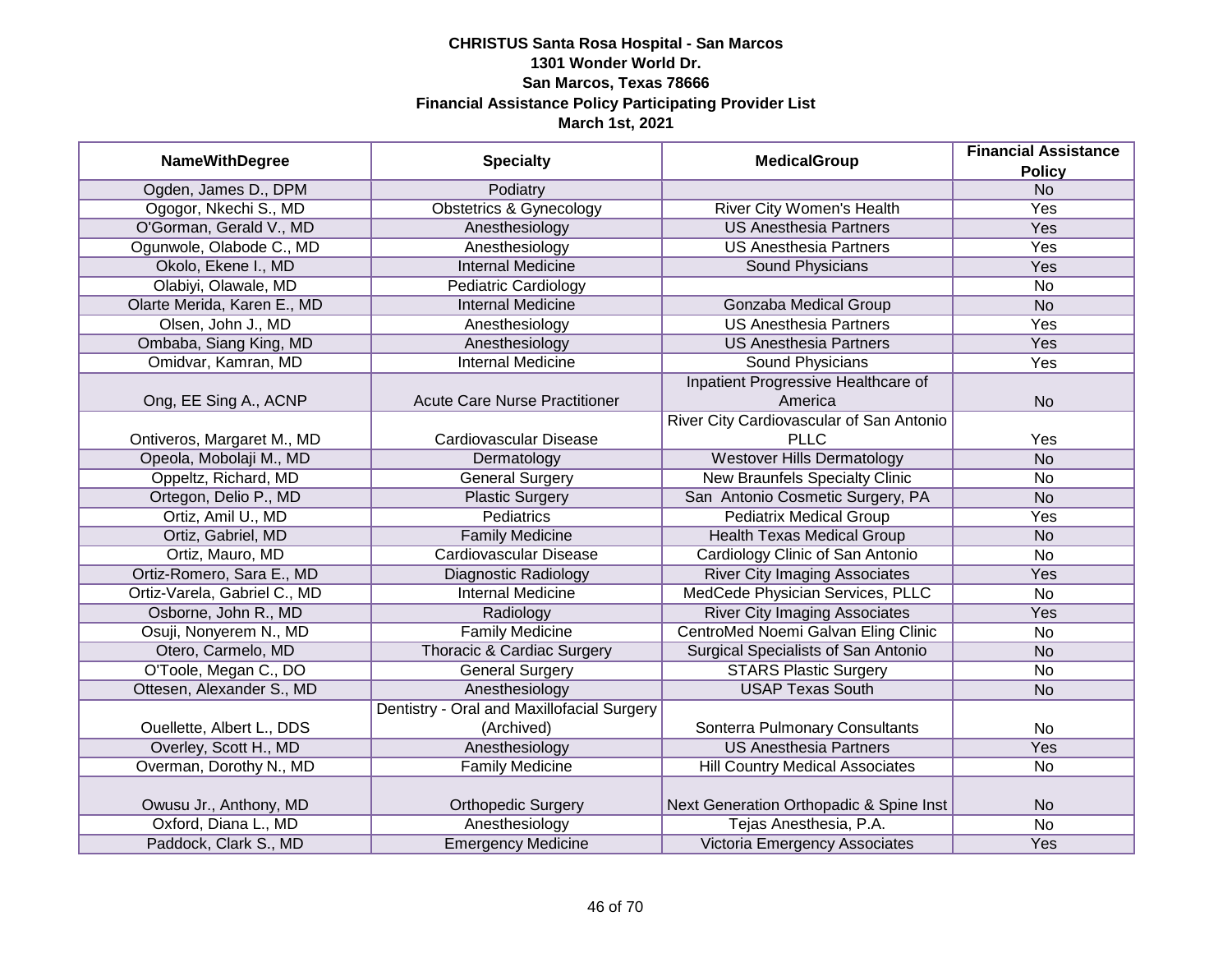| <b>NameWithDegree</b>           | <b>Specialty</b>                          | <b>MedicalGroup</b>                         | <b>Financial Assistance</b> |
|---------------------------------|-------------------------------------------|---------------------------------------------|-----------------------------|
|                                 |                                           |                                             | <b>Policy</b>               |
| Padilla, Adrian, MD             | <b>Internal Medicine</b>                  | <b>Sound Physicians</b>                     | <b>Yes</b>                  |
| Paez, Vladimir, MD              | <b>Internal Medicine</b>                  | <b>Inpatient Medicine Physicians PA</b>     | Yes                         |
| Pahlajani, Niraj H., MD         | <b>Radiation Oncology</b>                 | The START Center for Cancer Care            | $\overline{No}$             |
| Pak, Ho S., DO                  | <b>Internal Medicine</b>                  |                                             | <b>No</b>                   |
| Palacio, Carlos A., MD          | <b>Internal Medicine</b>                  | <b>Inpatient Care of South Texas</b>        | $\overline{No}$             |
| Palasota, Joseph A., MD         | Anesthesiology                            | <b>US Anesthesia Partners</b>               | Yes                         |
| Palmer, Richard D., MD          |                                           | Richard D Palmer, M.D.                      | No                          |
| Palomino, George, MD            | Cardiovascular Disease                    | Cardiology Clinic of San Antonio            | <b>No</b>                   |
|                                 |                                           | Diabetes & Glandular Disease Clinic,        |                             |
| Pamar, Vijayveer S., MD         | Endocrinology, Diabetes and Metabolism    | P.A.                                        | No                          |
| Panday, Manoj M., MD            | <b>Clinical Cardiac Electrophysiology</b> | <b>UTHSCSA Cardiology</b>                   | <b>No</b>                   |
| Pandey, Aashish K., MD          | Nephrology                                | Renal Associates, PA                        | No                          |
| Pandya, Mayank, MD              | <b>Obstetrics &amp; Gynecology</b>        | Pandya Medical PA                           | <b>No</b>                   |
| Pandya, Vrunda, MD              | Anesthesiology                            | Alliance Spine and Pain Management          | No                          |
| Panicco, Preston J., DPM        | Podiatry                                  | San Antonio Podiatry Associates             | <b>No</b>                   |
| Panther, Randy L., MD           | <b>Internal Medicine</b>                  |                                             | No                          |
|                                 |                                           | South Texas Oncology & Hematology,          |                             |
| Papadopoulos, Kyriakos P., MD   | Hematology                                | <b>PLLC</b>                                 | <b>No</b>                   |
| Pappoe, Timothy A., MD          | Neonatal-Perinatal Medicine               | Pediatrix Medical Group- Mednax             | Yes                         |
| Parente, Lynn T., MD            | <b>Obstetrics &amp; Gynecology</b>        |                                             | <b>No</b>                   |
| Parente, William T., MD         | <b>Emergency Medicine</b>                 | Victoria Emergency Associates               | Yes                         |
| Parikh, Pratik K., MD           | <b>Pediatrics</b>                         | <b>Pediatrix Medical Group</b>              | Yes                         |
| Parikh, Valay, MD               | <b>Clinical Cardiac Electrophysiology</b> | <b>BHS Physician Network</b>                | <b>No</b>                   |
|                                 |                                           | <b>Real Time Neuromonitoring Associates</b> |                             |
| Parker, John A., MD             | Neurology                                 | of CA                                       | <b>No</b>                   |
| Parodi, Aldo A., MD             | <b>Critical Care Medicine</b>             | Aldo Ambrosio Parodi MD, PA                 | <b>No</b>                   |
| Parra, Ernesto O., MD           | <b>Family Medicine</b>                    | <b>CentroMed South Park Clinic</b>          | <b>No</b>                   |
| Parra, Norma G., MD             | <b>Family Medicine</b>                    | <b>CentroMed South Park Clinic</b>          | No                          |
|                                 |                                           |                                             |                             |
| Parsons, William T., MD         | Dermatology                               | Dermatology Associates of San Antonio       | <b>No</b>                   |
|                                 |                                           | Texas Digestive Disease Consultants,        |                             |
| Pascual-Gonzales, Hazel V., FNP | <b>Family Nurse Practitioner</b>          | <b>PLLC</b>                                 | Yes                         |
| Patel, Amit I., MD              | <b>Obstetrics &amp; Gynecology</b>        |                                             | N <sub>o</sub>              |
| Patel, Chirag M., MD            | <b>Internal Medicine</b>                  | <b>Texas Digestive Disease Consultants</b>  | <b>Yes</b>                  |
| Patel, Jatin N., DO             | <b>Pediatric Cardiology</b>               | <b>Alamo Childrens Heart Center</b>         | <b>No</b>                   |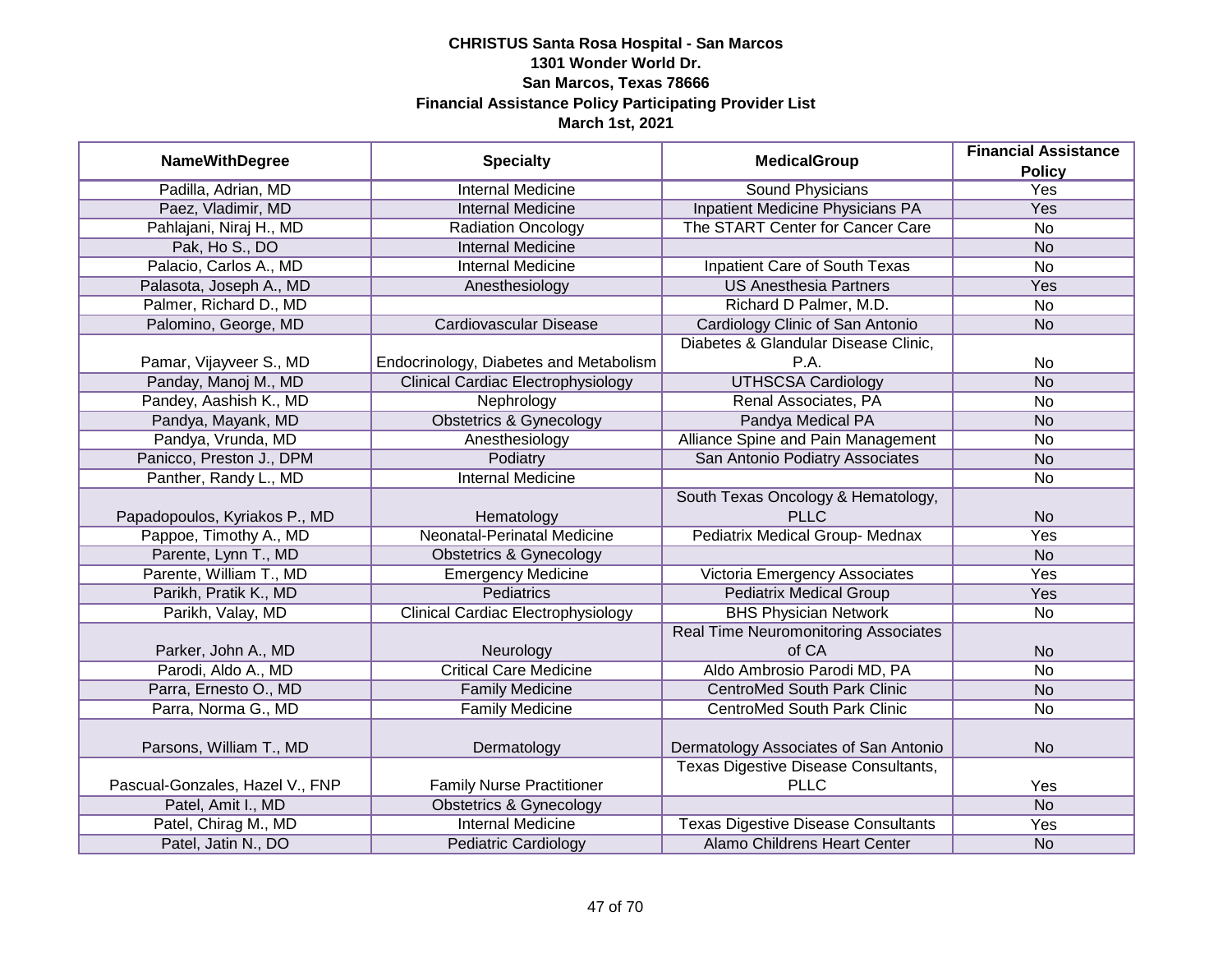|                            | <b>Specialty</b>                     | <b>MedicalGroup</b>                        | <b>Financial Assistance</b> |
|----------------------------|--------------------------------------|--------------------------------------------|-----------------------------|
| <b>NameWithDegree</b>      |                                      |                                            | <b>Policy</b>               |
| Patel, Jigar, MD           | <b>Internal Medicine</b>             | MedCare Associates, PA                     | $\overline{No}$             |
| Patel, Kirtan R., MD       | Psychiatry                           |                                            | <b>No</b>                   |
| Patel, Lajja J., MD        | <b>Internal Medicine</b>             | Medcede Physician Services                 | <b>No</b>                   |
| Patel, Mihir V., MD        | <b>Internal Medicine</b>             | <b>Sound Physicians</b>                    | Yes                         |
| Patel, Neela K., MD        | <b>Family Medicine</b>               | <b>UT Medicine Senior Health</b>           | No                          |
|                            |                                      |                                            |                             |
| Patel, Neil A., MD         | <b>Internal Medicine</b>             | Complete Care Medical Associates PLLC      | <b>No</b>                   |
| Patel, Neil J., MD         | Neurology                            | Telespecialists                            | <b>No</b>                   |
| Patel, Roshni M., DO       | <b>Internal Medicine</b>             |                                            | <b>No</b>                   |
| Patel, Sandeep N., DO      | Gastroenterology                     | UT Health- Transplant Center               | No                          |
|                            |                                      | Rivercity Cardiovascular of San Antonio,   |                             |
| Patel, Shalin S., MD       | Cardiovascular Disease               | <b>PLLC</b>                                | Yes                         |
| Pathapati, Raja S., MD     | <b>Internal Medicine</b>             | <b>Envision Physician Services</b>         | <b>No</b>                   |
| Pattabiraman, Pavithra, MD | <b>Internal Medicine</b>             | Sound Physicians                           | Yes                         |
| Patterson, Jerry W., DPM   | Podiatry                             |                                            | <b>No</b>                   |
| Paul, Jeffrey V., MD       | Neonatal-Perinatal Medicine          | <b>Pediatrix Medical Group</b>             | Yes                         |
| Paulson, Stephen M., MD    | <b>Emergency Medicine</b>            | <b>Victoria Emergency Associates</b>       | Yes                         |
| Payne, Miles N., MD        | Anesthesiology                       | <b>US Anesthesia Partners</b>              | Yes                         |
|                            |                                      | Inpatient Progressive Healthcare of        |                             |
| Paz, Jesica B., FNP        | <b>Family Nurse Practitioner</b>     | America                                    | No                          |
| Pearce, Steven G., MD      | Gastroenterology                     | <b>Texas Digestive Disease Consultatns</b> | Yes                         |
| Pecha, Marc D., MD         | Physical Medicine & Rehabilitation   | The Rehabilitation Group, PA               | No                          |
| Peck, Michael, MD          | <b>Vascular Surgery</b>              | <b>Peripheral Vascular Assoicates</b>      | <b>No</b>                   |
| Pelzl, Jon T., MD          | <b>General Surgery</b>               | <b>General Surgical Associates</b>         | No                          |
| Pena, Fernando J., MD      | Anesthesiology                       | Tejas Anesthesia, P.A.                     | <b>No</b>                   |
|                            |                                      | San Antonio Kidney Disese Center           |                             |
| Penagaluru, Neena M., MD   | Nephrology                           | Physicians Group, P.L.L.C.                 | No                          |
| Pendon, Joseph D., MD      | <b>Emergency Medicine</b>            | Victoria Emergency Associates              | Yes                         |
| Penshorn, Duane A., MD     | <b>Emergency Medicine</b>            | Victoria Emergency Associates              | Yes                         |
| Pequeno, Michael A., ACNP  | <b>Acute Care Nurse Practitioner</b> | <b>River City Cardiovasular Group</b>      | Yes                         |
| Perches, David, MD         | Anesthesiology                       | <b>US Anesthesia Partners</b>              | Yes                         |
| Percival, Thomas J., MD    | <b>Cardiothoracic Surgery</b>        | South Texas Cadiothoracic                  | <b>No</b>                   |
| Perez Jr., Rolando, MD     | <b>Family Medicine</b>               | <b>Alon Family Health</b>                  | No                          |
| Perez, Cristobal E., PA    | <b>Physician Assistant</b>           | Victoria Emergency Associates              | Yes                         |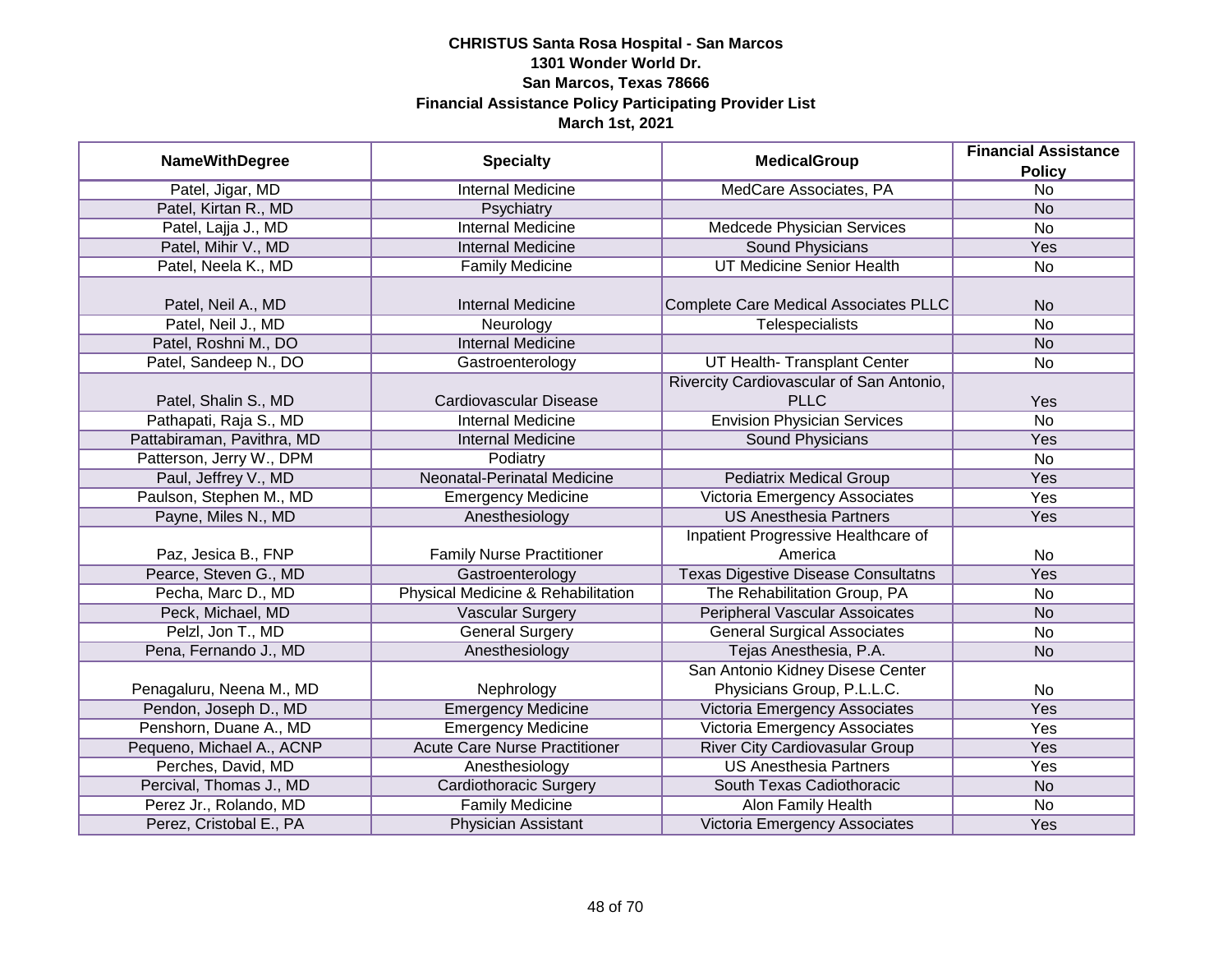| <b>NameWithDegree</b>          | <b>Specialty</b>                   | <b>MedicalGroup</b>                         | <b>Financial Assistance</b><br><b>Policy</b> |
|--------------------------------|------------------------------------|---------------------------------------------|----------------------------------------------|
|                                |                                    | The San Antonio Orthopaedic Group,          |                                              |
| Perez, Luis D., PA             | <b>Physician Assistant</b>         | <b>LLP</b>                                  | No                                           |
| Perez, Rene, MD                | <b>Obstetrics &amp; Gynecology</b> | Alamo Women's OB/GYN                        | N <sub>o</sub>                               |
| Perez, Richard R., DPM         | Podiatry                           | San Antonio Podiatry Associates             | <b>No</b>                                    |
| Pergola, Pablo E., MD          | Nephrology                         | Renal Associates, PA                        | <b>No</b>                                    |
| Perretta, Peter T., MD         | Anesthesiology                     | <b>US Anesthesia Partners</b>               | Yes                                          |
| Peterson, Richard M., MD       | <b>General Surgery</b>             | UT Medicine San Antonio                     | <b>No</b>                                    |
| Pettyjohn, Edward W., MD       | <b>Orthopedic Surgery</b>          | South Texas Spinal Clinic, PA               | <b>No</b>                                    |
| Peveto, Rodney V., MD          | Radiology                          | <b>River City Imaging Associates</b>        | Yes                                          |
| Pham, Kim, MD                  | Anesthesiology                     | <b>US Anesthesia Partners</b>               | Yes                                          |
| Pham, Viet H., MD              | Otolaryngology                     |                                             | <b>No</b>                                    |
| Phelps, Christopher I., MD     | <b>Orthopedic Surgery</b>          | Orthopaedic Performance Institute, PLLC     | <b>No</b>                                    |
| Phillips, Christopher W., MD   | <b>Emergency Medicine</b>          | Victoria Emergency Associates               | Yes                                          |
|                                |                                    | Alamo Brain and Spine Neurosurgery          |                                              |
| Phillips, Scott B., MD         | <b>Neurological Surgery</b>        | Center                                      | No                                           |
|                                |                                    | Rivercity Cardiovascular Of San Antonio     |                                              |
| Pickett, Christopher, MD       | <b>Internal Medicine</b>           | <b>PLLC</b>                                 | Yes                                          |
| Pierce, Jessica L., MD         | Nephrology                         | Renal Associates, PA                        | <b>No</b>                                    |
| Pierce, Maria R., MD           | <b>Neonatal-Perinatal Medicine</b> | <b>Pediatrix Medical Group</b>              | Yes                                          |
| Pilcher Jr., John A., MD       | <b>General Surgery</b>             | Sage Bariatric                              | <b>No</b>                                    |
| Pina, Daniel N., MD            | Anesthesiology                     | <b>US Anesthesia Partners</b>               | Yes                                          |
| Pinkston, Sheila R., MD        | <b>Family Medicine</b>             | <b>Family Medical Home</b>                  | <b>No</b>                                    |
| Pipkin III, Charles S., MD     | <b>Orthopedic Surgery</b>          | So. Tx. Spinal Clinic, PA                   | <b>No</b>                                    |
| Pirmohamed, Fermina A., MD     | Neurology                          | <b>Telespecialists</b>                      | <b>No</b>                                    |
| Plancher, Joao Mc-Oneil N., MD | Neurology                          | <b>Telespecialists LLC</b>                  | <b>No</b>                                    |
| Platt, Phillip L., NNP         | <b>Neonatal Nurse Practitioner</b> | <b>Pediatrix Medical Group</b>              | Yes                                          |
| Pola, Bharath, DO              | <b>Internal Medicine</b>           | <b>HealthTexas Medical Group</b>            | <b>No</b>                                    |
| Polanco, Alexandria T., FNP    | <b>Family Nurse Practitioner</b>   | <b>Texas Neurosurgical Spine</b>            | <b>No</b>                                    |
| Pollak, Richard A., DPM        | Podiatry                           | San Antonio Podiatry Associates, P.C.       | <b>No</b>                                    |
| Pollard, Trevor G., MD         | Anesthesiology                     | Tejas Anesthesia, P.A.                      | $\overline{No}$                              |
| Pollono, Eduardo N., MD        | Cardiovascular Disease             | <b>Heart and Vascular Institue of Texas</b> | <b>No</b>                                    |
| Poole Jr., Rex D., MD          | <b>Family Medicine</b>             | Victoria Emergency Associates               | Yes                                          |
| Poordad, Fred F., MD           | <b>Transplant Hepatology</b>       | <b>Texas Liver Insititue</b>                | <b>No</b>                                    |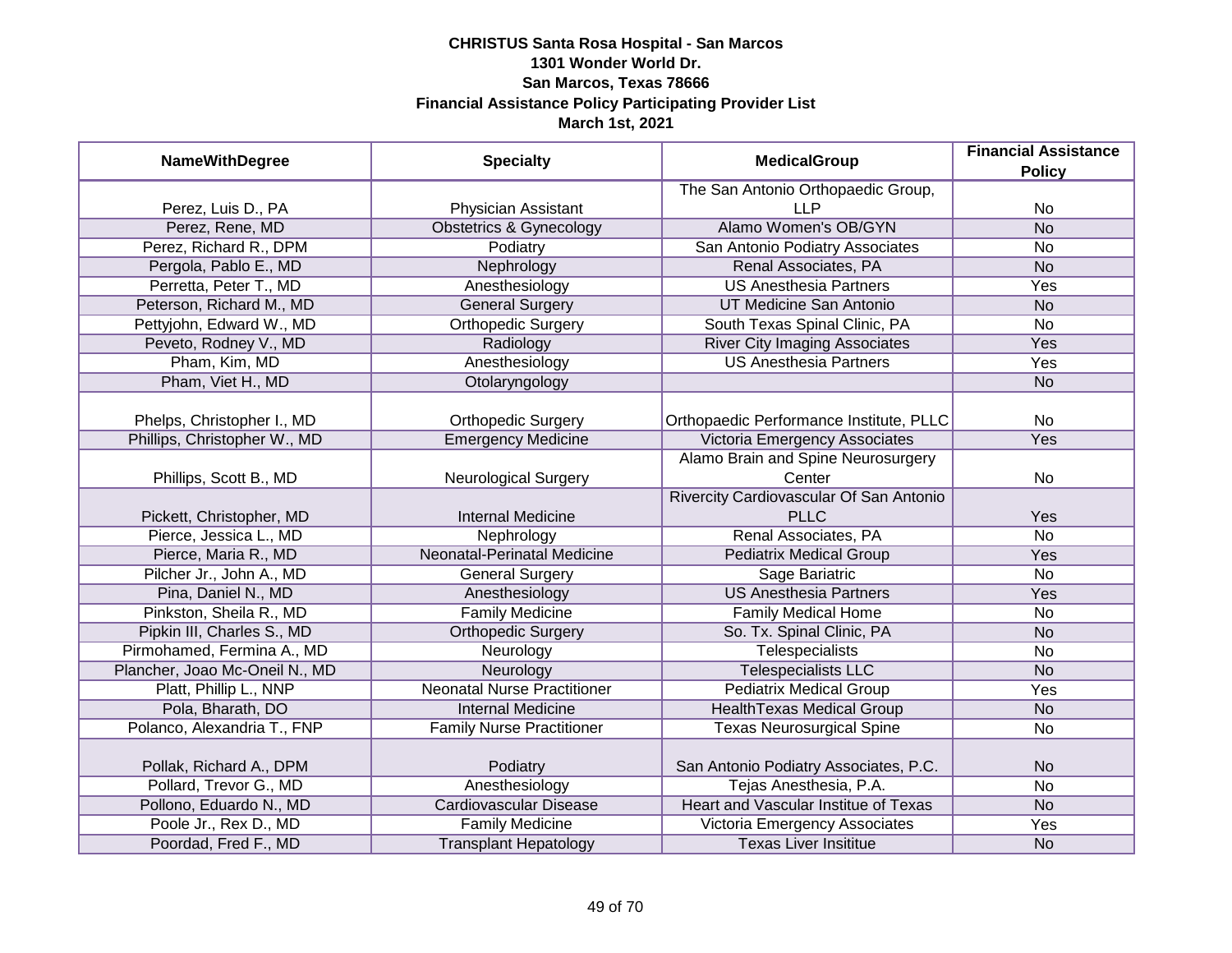|                                     |                                    | <b>MedicalGroup</b>                         | <b>Financial Assistance</b> |
|-------------------------------------|------------------------------------|---------------------------------------------|-----------------------------|
| <b>NameWithDegree</b>               | <b>Specialty</b>                   |                                             | <b>Policy</b>               |
| Porisch, Mary E., MD                | <b>Pediatric Cardiology</b>        | <b>Pediatric Cardiology Associates</b>      | $\overline{No}$             |
| Porres Aguilar, Mateo, MD           | <b>Internal Medicine</b>           | <b>Sound Physicians</b>                     | <b>Yes</b>                  |
| Porter, Carlos, MD                  | <b>Family Medicine</b>             | <b>Porter Medical Associates</b>            | No                          |
|                                     |                                    | <b>Real Time Neuromonitoring Associates</b> |                             |
| Porter, Douglas, MD                 | Neurology                          | of CA                                       | <b>No</b>                   |
| Portillo, Raul M., MD               | <b>Medical Oncology</b>            | <b>Texas Oncology</b>                       | <b>No</b>                   |
|                                     |                                    | New Braunfels Orthopaedic & Sports          |                             |
| Post, Richard J., MD                | <b>Orthopedic Surgery</b>          | Medicine                                    | <b>No</b>                   |
| Postell, Autumn F., PA              | Physician Assistant                | <b>Victoria Emergency Associates</b>        | Yes                         |
| Pounds, Lori C., MD                 | <b>Vascular Surgery</b>            | <b>UTHSCSA Surgery Department</b>           | <b>No</b>                   |
| Powers, George C., MD               | Neonatal-Perinatal Medicine        | <b>Pediatrix Medical Group</b>              | Yes                         |
| Prado, Stephanie M., MD             | Physical Medicine & Rehabilitation | <b>BAPTIST HEALTH</b>                       | <b>No</b>                   |
|                                     |                                    | Digestive Diseases Center of South          |                             |
| Prazak, Jan C., MD                  | Gastroenterology                   | Texas                                       | <b>No</b>                   |
| Prezas, Richard, MD                 | <b>Family Medicine</b>             | <b>WellMed Medical Management</b>           | <b>No</b>                   |
| Prieto, James H., MD                | <b>General Surgery</b>             |                                             | No                          |
| Prieto, Luis G., MD                 | <b>Obstetrics &amp; Gynecology</b> |                                             | <b>No</b>                   |
| Propper, Brandon W., MD             | <b>Vascular Surgery</b>            | <b>Peripheral Vascular Assoicates</b>       | <b>No</b>                   |
|                                     |                                    | Gastroenterology Consultants Of San         |                             |
| Pruitt, Alejandro, MD               | Gastroenterology                   | Antonio, P.A.                               | <b>No</b>                   |
| Pruthi, Deepak K., MD               | Urology                            | <b>UTHSCSA</b>                              | <b>No</b>                   |
| Puckett, James A., NNP              | <b>Neonatal Nurse Practitioner</b> | <b>Pediatrix Medical Group</b>              | Yes                         |
| Puente-Cuellar, Napoleon A., MD     | <b>Pulmonary Disease</b>           | <b>Texas IPC PLLC</b>                       | No                          |
| Puri, Muhammad Rehan A., MD         | Psychiatry                         |                                             | <b>No</b>                   |
| Quezada, Carlos E., MD              | <b>Obstetrics &amp; Gynecology</b> | Santa Rosa Family Health Center             | No                          |
| Quintela, Heather, MD               | Anesthesiology                     | <b>US Anesthesia Partners</b>               | Yes                         |
| Quintero, Vicente, MD               | Dermatology                        |                                             | <b>No</b>                   |
| Racey, Jeremy C., MD                | <b>Emergency Medicine</b>          | Victoria Emergency Associates               | Yes                         |
| Rackley, Tanya M., MD               | <b>Pediatrics</b>                  | <b>Christus Pediatric Physician Group</b>   | <b>No</b>                   |
| Rafie, Abraham D., MD               | Radiology                          | <b>River City Imaging Associates</b>        | Yes                         |
| Rajani, Rajiv, MD                   | <b>Orthopedic Surgery</b>          | <b>UT Health San Antonio</b>                | <b>No</b>                   |
| Raju, Gaayana A., MD                | <b>Pediatric Urology</b>           | Peditaric Urology of San Antonio            | <b>No</b>                   |
| Rakowczyk, Robert W., MD            | <b>Family Medicine</b>             | <b>CHRISTUS Family Medicine Oak Run</b>     | No                          |
| Ramakrishnarao, Veerakaputra R., MD | <b>Obstetrics &amp; Gynecology</b> | <b>OB/GYN &amp; Anesthesia Associates</b>   | <b>No</b>                   |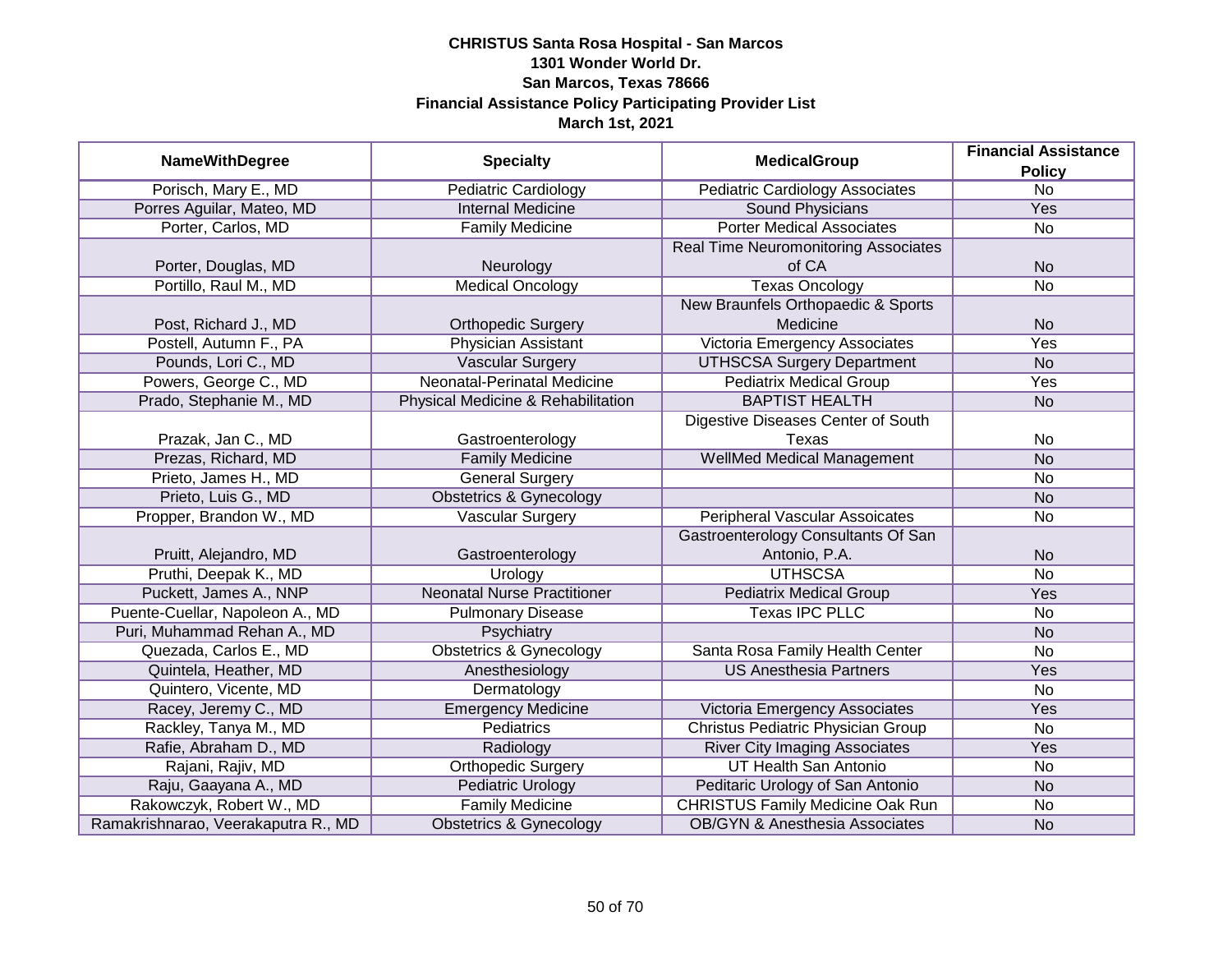| <b>NameWithDegree</b>     | <b>Specialty</b>                          | <b>MedicalGroup</b>                       | <b>Financial Assistance</b> |
|---------------------------|-------------------------------------------|-------------------------------------------|-----------------------------|
|                           |                                           |                                           | <b>Policy</b>               |
|                           |                                           | Cardiovascular Institute of South Texas,  |                             |
| Rambod, Mehdi, MD         | <b>Interventional Cardiology</b>          | <b>PLLC</b>                               | No                          |
|                           |                                           | Neurodiagnostics & Neuromonitoring        |                             |
| Ramirez, Carmen T., MD    | Neurology                                 | Institute, Inc.                           | <b>No</b>                   |
| Ramirez, Danielle, MD     | Pediatrics                                | <b>Pediatrix Medical Group</b>            | <b>Yes</b>                  |
| Ramirez, Ricardo, MD      | Anesthesiology                            | <b>US Anesthesia Partners</b>             | Yes                         |
| Ramirez, Robert R., MD    | <b>Internal Medicine</b>                  |                                           | No                          |
| Ramos, Jose A., ACNP      | <b>Acute Care Nurse Practitioner</b>      | Medcede Physicians Services               | <b>No</b>                   |
| Ramos, Luis R., MD        | Anesthesiology                            | <b>US Anesthesia Partners</b>             | Yes                         |
|                           |                                           | Inpatient Progressive Healthcare of       |                             |
| Ramos, MaryBelle, AGACNP  | <b>Acute Care Nurse Practitioner</b>      | America                                   | <b>No</b>                   |
| Ramos, Susanne E., NNP    | <b>Neonatal Nurse Practitioner</b>        | <b>Pediatrix Medical Group</b>            | Yes                         |
| Rana, Chaula J., MD       | Physical Medicine & Rehabilitation        | The Rehabilitation Group, PA              | <b>No</b>                   |
| Rana, Pauravi J., MD      | Psychiatry                                | Asana Integrated Medical Group            | No                          |
|                           |                                           |                                           |                             |
| Ransom, John J., DPM      | Podiatry                                  | New Braunfels Podiatry Associates, LLC    | <b>No</b>                   |
| Rao, Aparna, MD           | <b>Internal Medicine</b>                  | <b>Advinity Hospitalist Group</b>         | <b>No</b>                   |
| Rasch, Deborah K., MD     | Anesthesiology                            | Tejas Anesthesia, P.A.                    | <b>No</b>                   |
| Rastrelli, Leonard M., MD | Anesthesiology                            | Tejas Anesthesia, P.A.                    | No                          |
| Raza, Shakeel, MD         | Psychiatry                                | <b>Health Link Now</b>                    | <b>No</b>                   |
| Razeq, Reem, PA           | <b>Physician Assistant</b>                | <b>Innovative Spine</b>                   | <b>No</b>                   |
|                           |                                           | San Antonio Kidney Disease Center         |                             |
| Rebollar, Caridad M., MD  | Nephrology                                | Physicians Group, P.L.L.C.                | <b>No</b>                   |
| Reddy, Bal T., MD         | Cardiovascular Disease                    | South Texas Cardiology Institute          | <b>No</b>                   |
| Reddy, Nagakrishna, MD    | <b>Obstetrics &amp; Gynecology</b>        | <b>New Braunfels OB/GYN</b>               | <b>No</b>                   |
| Reddy, Uma C., MD         | Radiology                                 | <b>River City Imaging Associates</b>      | Yes                         |
|                           | Interventional Radiology and Diagnostic   |                                           |                             |
| Reddy, Venkat R., MD      | Radiology                                 | <b>River City Imaging Associates</b>      | Yes                         |
| Reeves JR, William E., MD | <b>Family Medicine</b>                    | <b>Hill Country Medical Associates</b>    | <b>No</b>                   |
| Reich, Stephen S., MD     | <b>Clinical Cardiac Electrophysiology</b> | Arrhythmia Associates of South Texas      | <b>No</b>                   |
| Remo, Julie M., MD        | <b>Cardiovascular Disease</b>             | <b>Mission Cardiovascular Consultants</b> | No                          |
| Renganathan, Usha, MD     | <b>Family Medicine</b>                    | <b>Sound Physicians</b>                   | Yes                         |
| Rensch, Michael J., MD    | Gastroenterology                          | Hill Country Digestive Health             | No                          |
| Renshaw, John S., MD      | <b>Medical Oncology</b>                   |                                           | <b>No</b>                   |
| Reyburn, Brent, DO        | Neonatal-Perinatal Medicine               | <b>Pediatrix Medical Group</b>            | <b>Yes</b>                  |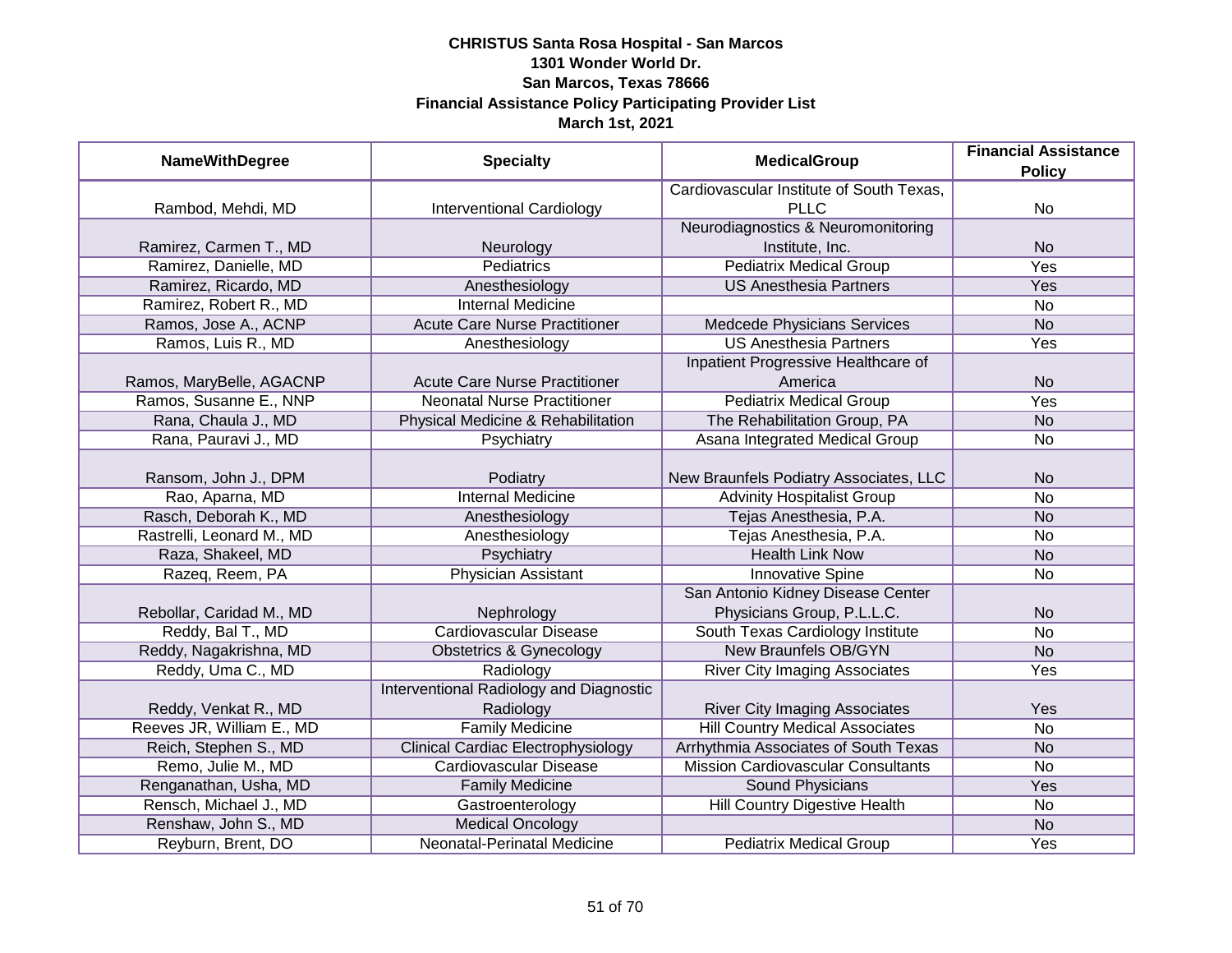|                                |                                      | <b>MedicalGroup</b>                           | <b>Financial Assistance</b> |
|--------------------------------|--------------------------------------|-----------------------------------------------|-----------------------------|
| <b>NameWithDegree</b>          | <b>Specialty</b>                     |                                               | <b>Policy</b>               |
| Reyes Almodovar, Ramon G., MD  | <b>Family Medicine</b>               | <b>Bandera Family Health Care</b>             | N <sub>o</sub>              |
| Reyes Jr., Guy E., MD          | <b>Orthopedic Surgery</b>            | Alamo Orthopedics                             | No                          |
| Reyes, Connie C., GNP          | <b>Acute Care Nurse Practitioner</b> |                                               | N <sub>o</sub>              |
| Reyes, Erasmo A., MD           | <b>Emergency Medicine</b>            | Victoria Emergency Associates                 | <b>Yes</b>                  |
| Reyes, Guillermo A., MD        | <b>Interventional Cardiology</b>     | Cardiology of San Antonio, PA                 | <b>No</b>                   |
| Rezendes, Catherine, DPM       | Podiatry                             |                                               | No                          |
|                                |                                      | South Texas Orthopaedic & Spinal              |                             |
| Richardson, Kevin D., DO       | <b>Orthopedic Surgery</b>            | Surgery                                       | <b>No</b>                   |
| Richmond Jr., George M., MD    | <b>Family Medicine</b>               | Metropolitan Family Practice, P.A.            | No                          |
|                                |                                      | Pathology Associates of San Antonio,          |                             |
| Richmond, Abby M., MD          | Anatomic & Clinical Pathology        | LLP                                           | Yes                         |
| Richmond, Cliff M., MD         | Anatomic & Clinical Pathology        | Pathology Associates of San Antonio           | Yes                         |
|                                |                                      | San Antonio Preventative and Diagnostic       |                             |
| Riddoch, Mark D., MD           | <b>Internal Medicine</b>             | Medicine                                      | <b>No</b>                   |
| Rider, David M., MD            | <b>Family Medicine</b>               | <b>Guadalupe Family Health</b>                | No                          |
| Riordan, Katherine C., MD      | Neurology                            | <b>TeleSpecialists, LLC</b>                   | <b>No</b>                   |
| Rios, Marivel, MD              | Anesthesiology                       | <b>US Anesthesia Partners</b>                 | Yes                         |
| Rios, Rolando E., MD           | <b>Emergency Medicine</b>            | Victoria Emergency Associates                 | Yes                         |
| Rios, Ruben, MD                | Anesthesiology                       | <b>US Anesthesia Partners</b>                 | Yes                         |
|                                |                                      | <b>Trinity Adult and Pediatric Orthopedic</b> |                             |
| Ritchie, Eric R., MD           | <b>Orthopedic Surgery</b>            | <b>Specialists</b>                            | <b>No</b>                   |
| Rivera Jr., Ernesto M., FNP    | <b>Family Nurse Practitioner</b>     | <b>Wound Centrics, LLC</b>                    | No                          |
| Rivera, Santos M., PA          | <b>Physician Assistant</b>           | <b>Surgery Professionals</b>                  | <b>No</b>                   |
| Rivera, Susan Y., MD           | <b>Obstetrics &amp; Gynecology</b>   | <b>Baylor College of Medicine</b>             | No                          |
| Rizvi, Rabab, MD               | Psychiatry                           | <b>Health Link Now</b>                        | <b>No</b>                   |
| Rizvi, Syed Z., MD             | Vascular Surgery                     | Peripheral Vascular Associates                | No                          |
| Rizzo, Brandy M., FNP          | <b>Family Nurse Practitioner</b>     | <b>Victoria Emergency Services</b>            | Yes                         |
| Robbins, Mark P., DO           | Undersea & Hyperbaric Medicine       | Wound Healing Associates, PLLC                | No                          |
| Roberts, David A., MD          | <b>Orthopedic Surgery</b>            | South Texas Spinal Clinic, PA                 | <b>No</b>                   |
|                                |                                      | San Antonio Pediatric Surgery                 |                             |
| Robertson, Frank M., MD        | <b>Pediatric Surgery</b>             | Associates                                    | <b>No</b>                   |
| Robertson, Mark C., MD         | Anesthesiology                       | <b>US Anesthesia Partners</b>                 | <b>Yes</b>                  |
| Robertson, Timothy L., NNP     | <b>Neonatal Nurse Practitioner</b>   | <b>Pediatrix Medical Group</b>                | <b>Yes</b>                  |
| Robinson, Joe D., MD           | Anesthesiology                       | <b>US Anesthesia Partners</b>                 | Yes                         |
| Rodriguez IV, Francisco B., MD | <b>Thoracic Surgery</b>              | Delta Locum Tenans                            | No                          |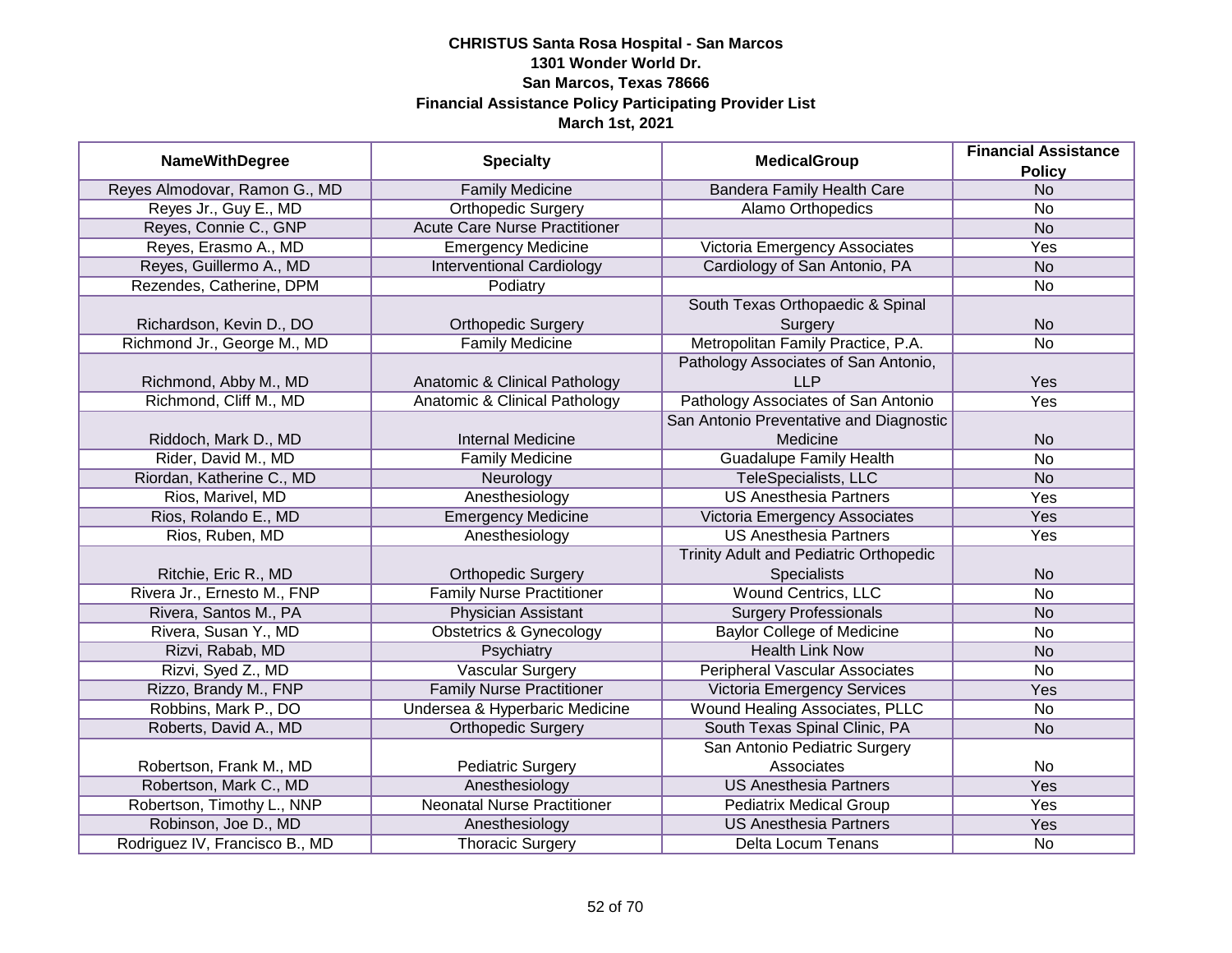|                            |                                               | <b>Specialty</b><br><b>MedicalGroup</b>    | <b>Financial Assistance</b> |
|----------------------------|-----------------------------------------------|--------------------------------------------|-----------------------------|
| <b>NameWithDegree</b>      |                                               |                                            | <b>Policy</b>               |
| Rodriguez, Armand R., MD   | Anesthesiology                                | <b>US Anesthesia Partners</b>              | <b>Yes</b>                  |
| Rodriguez, Briana K., MD   | Anesthesiology                                | <b>US Anesthesia Partners</b>              | <b>Yes</b>                  |
| Rodriguez, David A., MD    | <b>Internal Medicine</b>                      | Inpatient Medicine Physicians              | Yes                         |
| Rodriguez, Emma I., MD     | Maternal-Fetal Medicine                       |                                            | $\overline{No}$             |
| Rodriguez, Gabriel, MD     | <b>Emergency Medicine</b>                     | Victoria Emergency Associates              | Yes                         |
|                            |                                               | South Texas Oncology & Hematology,         |                             |
| Rodriguez, Gladys I., MD   | <b>Medical Oncology</b>                       | <b>PLLC</b>                                | No                          |
| Rodriguez, Jesus A., MD    | <b>Family Medicine</b>                        | <b>Family Medical Home</b>                 | <b>No</b>                   |
|                            |                                               | South Texas Oncology and Hematology,       |                             |
| Rodriguez, Luis C., MD     | <b>Medical Oncology</b>                       | P.A.                                       | No                          |
|                            |                                               | <b>Orthopaedic Surgery and Sports</b>      |                             |
| Rodriguez, Michael E., PA  | Physician Assistant                           | Medicine of San Antonio                    | <b>No</b>                   |
| Rodriguez, Radames, MD     | <b>Internal Medicine</b>                      | South Alamo Medical Group                  | <b>No</b>                   |
| Rodriguez, Rafael M., MD   | <b>Internal Medicine</b>                      | Rafael Rodriguez MD                        | <b>No</b>                   |
| Rodriguez, Ronald, MD      | Urology                                       | <b>UTHSCSA Department of Urology</b>       | <b>No</b>                   |
| Rodriguez, Timothy D., FNP | <b>Family Nurse Practitioner</b>              | <b>Victoria Emergency Associates</b>       | Yes                         |
| Roeder Jr, Loddie F., MD   | <b>Orthopedic Surgery</b>                     | <b>NB Sports Medicine</b>                  | No                          |
| Rogers, Derek, CRNA        | <b>Certified Registered Nurse Anesthetist</b> | <b>US Anesthesia Partners</b>              | Yes                         |
| Rogers, Matthew D., MD     | Urology                                       | Urology San Antonio                        | <b>No</b>                   |
| Rogers, Randall D., MD     | <b>Colon and Rectal Surgery</b>               |                                            | <b>No</b>                   |
| Rojas, Jesse A., MD        | Anesthesiology                                | <b>US Anesthesia Partners</b>              | Yes                         |
| Rojas-Padron, Tara R., PA  | <b>Physician Assistant</b>                    | EVT, Inc                                   | <b>No</b>                   |
| Rollins, Sara K., NNP      | <b>Neonatal Nurse Practitioner</b>            | <b>Pediatrix Medical Group</b>             | Yes                         |
|                            |                                               | <b>Texas Physical Medicine &amp; Rehab</b> |                             |
| Roman Jr, Angel M., MD     | Physical Medicine & Rehabilitation            | Institute                                  | <b>No</b>                   |
|                            |                                               |                                            |                             |
| Roman-Gonzalez, Javier, MD | <b>Clinical Cardiac Electrophysiology</b>     | South Texas Cardiovascular Consultants     | No                          |
| Roper, Jamie L., DO        | <b>Emergency Medicine</b>                     | Victoria Emergency Associates              | <b>Yes</b>                  |
| Rosado, Sara N., PA        | Physician Assistant                           |                                            | No                          |
| Rosen, Marcy, MD           | <b>Obstetrics &amp; Gynecology</b>            | Northeast OB/GYN Associates, PLLC          | <b>No</b>                   |
| Rosenblatt, Steven G., MD  | Nephrology                                    | South Texas Renal Group                    | No                          |
|                            |                                               |                                            |                             |
| Rosenbloom, Jeffrey S., MD | Otolaryngology                                | Alamo ENT Associates, P.A. (Stone Oak)     | <b>No</b>                   |
| Rosenkranz, Laura M., MD   | Gastroenterology                              | <b>MARC</b>                                | No                          |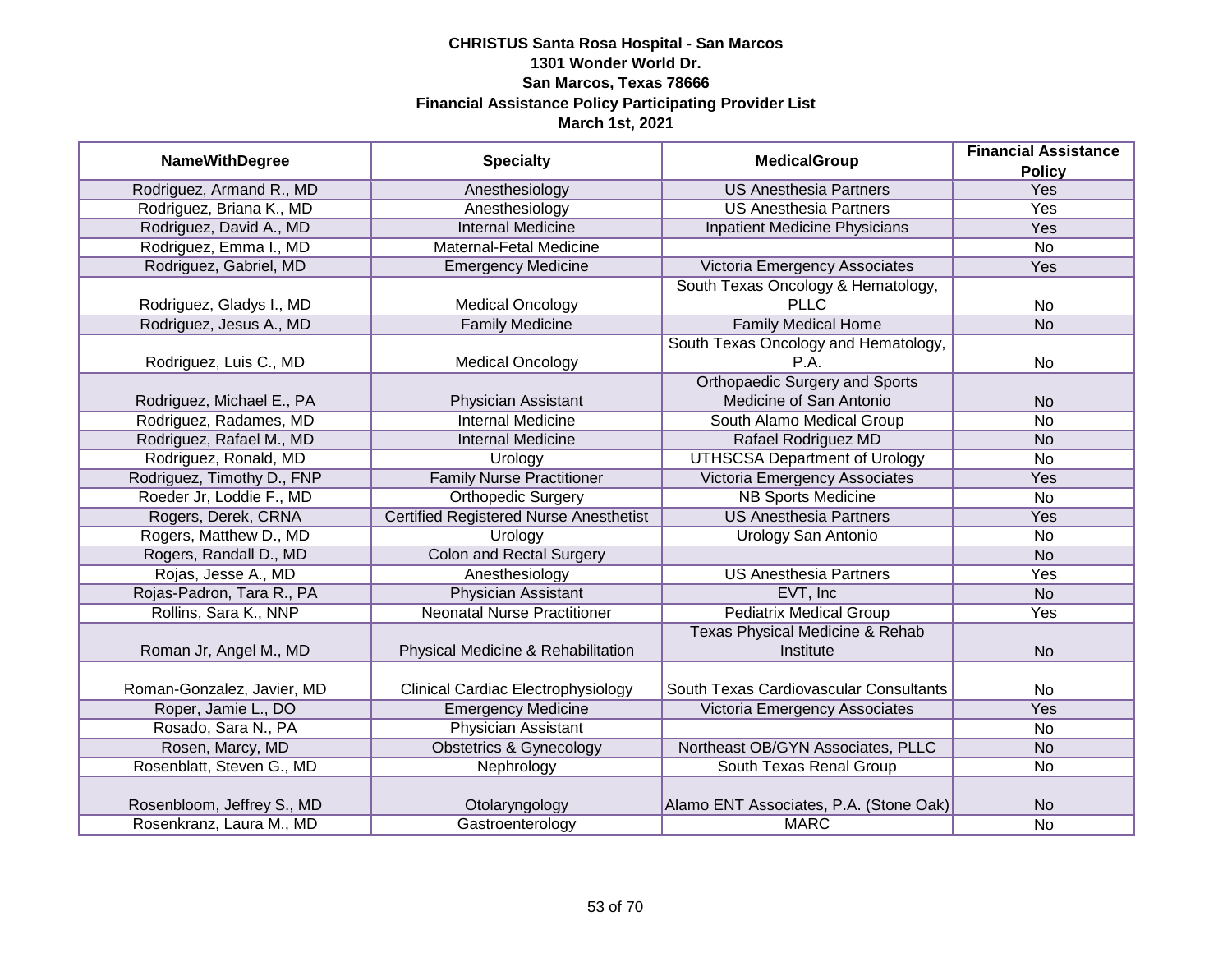| <b>NameWithDegree</b>            | <b>Specialty</b>                       | <b>MedicalGroup</b>                                             | <b>Financial Assistance</b><br><b>Policy</b> |
|----------------------------------|----------------------------------------|-----------------------------------------------------------------|----------------------------------------------|
|                                  |                                        |                                                                 |                                              |
| Rosenthal, Arthur, MD            | <b>General Surgery</b>                 | South Texas Oncology and Hematology                             | <b>No</b>                                    |
| Rossbach, Mario M., MD           | Vascular Surgery                       | Mission Cardiovascular Consultants dba                          | No                                           |
| Roth, Gregory S., MD             | <b>Emergency Medicine</b>              | Victoria Emergency Associates                                   | <b>Yes</b>                                   |
| Rotto, Debra K., MD              | Anesthesiology                         | <b>US Anesthesia Partners</b>                                   | Yes                                          |
|                                  |                                        | Inpatient Progressvie Healthcare of                             |                                              |
| Rowan, Shandra C., AGACNP        | <b>Acute Care Nurse Practitioner</b>   | America                                                         | <b>No</b>                                    |
| Rozanski, Alexander T., MD       | <b>Urology</b>                         | <b>UTHSCSA Department of Urology</b>                            | No                                           |
|                                  |                                        | Clark and Gossett Implant and Oral                              |                                              |
| Rozanski, Jillian, DDS, MD       | Oral and Maxillofacial Surgery         | Surgery, PA                                                     | <b>No</b>                                    |
| Rubalcava, Frank J., MD          | <b>Cardiovascular Disease</b>          | <b>New Braunfels Cardiology</b>                                 | <b>No</b>                                    |
| Rubin, Brian S., MD              | Anesthesiology                         | Tejas Anesthesia                                                | <b>No</b>                                    |
| Ruiz III, Jose M., MD            | <b>Obstetrics &amp; Gynecology</b>     | <b>Institute for Women's Health</b>                             | No                                           |
| Ruiz, Cynthia A., FNP, ENP       | <b>Family Nurse Practitioner</b>       | Victoria Emergency Associates                                   | Yes                                          |
| Ruiz, Gilbert M., MD             | Otolaryngology                         | <b>ENT Clinics of San Antonio, PA</b>                           | <b>No</b>                                    |
| Russell, Douglas H., DO          | Urology                                | Urology San Antonio PA                                          | Yes                                          |
| Saa, Fausto G., FNP              | <b>Family Nurse Practitioner</b>       | Victoria Emergency Associates                                   | Yes                                          |
| Saap, Liliana J., MD             | Dermatology                            | <b>Skin Unlimited PLLC</b>                                      | <b>No</b>                                    |
| Sabbag Daccarett, Orlando D., MD | <b>Orthopedic Surgery</b>              | <b>Texas Spine Care Center</b>                                  | <b>No</b>                                    |
| Sadler, Randall K., MD           | Gynecology                             | Northeast OB/GYN Associates, PLLC                               | <b>No</b>                                    |
| Saenz, Amanda M., PNP            | <b>Psychiatric Nurse Practitioner</b>  | Pediatrix Medical Group - Mednax                                | Yes                                          |
| Saenz, Nicholas, MD              | Anesthesiology                         | <b>US Anesthesia Partners</b>                                   | Yes                                          |
| Saenz, Rolando H., MD            | <b>Colon and Rectal Surgery</b>        | San Lucas Surgical Associates PA                                | No                                           |
| Saha, Sam K., MD                 | Neurology                              | TeleSpecialists, LLC                                            | <b>No</b>                                    |
| Sahni, Irvin K., MD              | <b>Orthopedic Surgery</b>              |                                                                 | <b>No</b>                                    |
| Saigal, Navid Q., MD             | Nephrology                             | Renal Associates, PA                                            | <b>No</b>                                    |
| Salameh, Habeeb M., MD           | Gastroenterology                       | <b>Texas Digestive Disease Consultants</b>                      | Yes                                          |
| Salas Jr., Prisiliano, MD        | <b>Family Medicine</b>                 |                                                                 | <b>No</b>                                    |
| Salazar, David, MD               | <b>Pulmonary Disease</b>               |                                                                 | No                                           |
| Salazar, Rolando, DDS            | Oral and Maxillofacial Surgery         | San Antonio Oral and Maxillofacial<br><b>Surgery Associates</b> | <b>No</b>                                    |
| Salgado, Nancy, NNP              | <b>Neonatal Nurse Practitioner</b>     | <b>Pediatrix Medical Group</b>                                  | Yes                                          |
| Salhin, Amna A., MD              | Endocrinology, Diabetes and Metabolism | Diabetes & Glandular Disease Clinic,<br>P.A.                    | <b>No</b>                                    |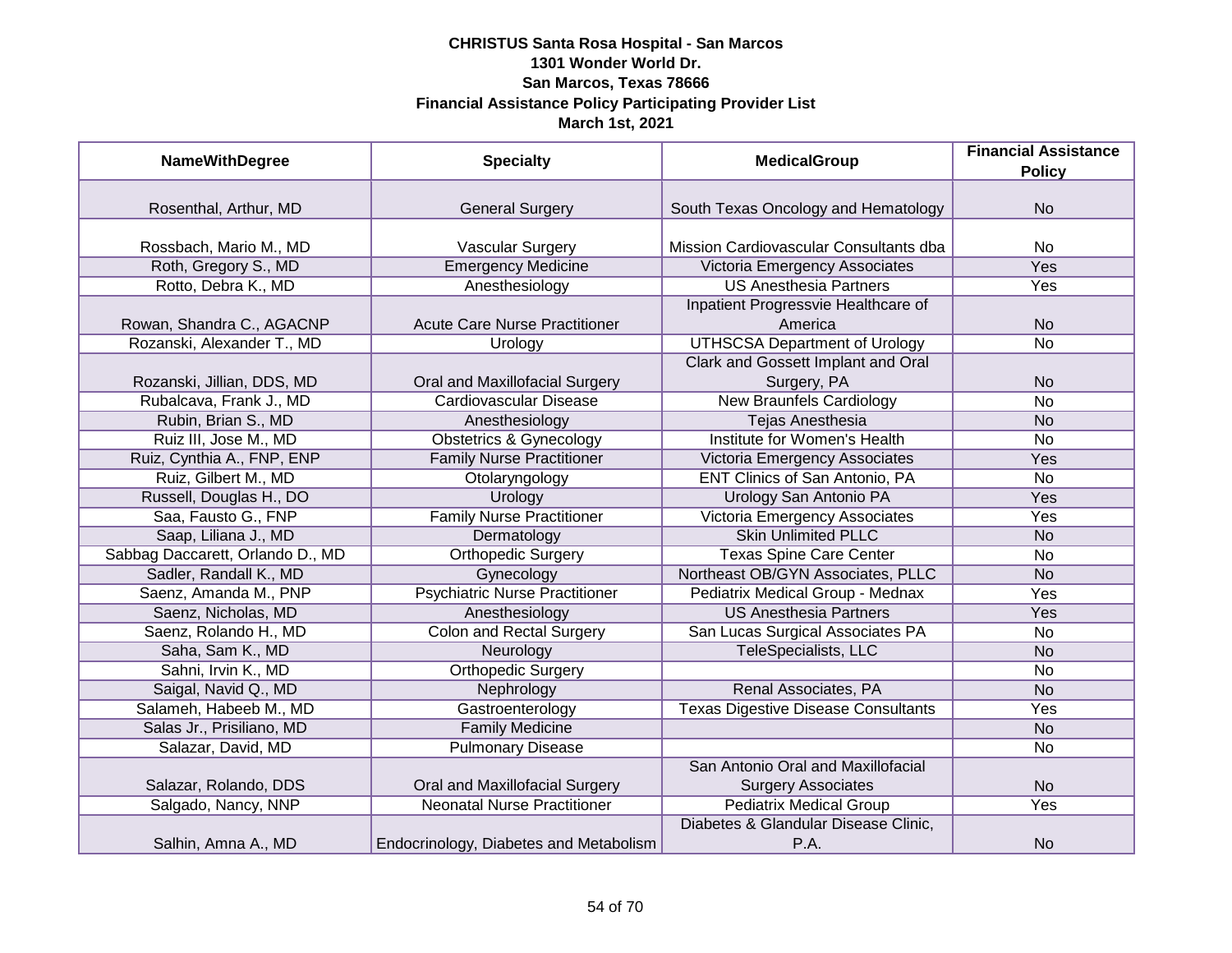| <b>NameWithDegree</b>           | <b>Specialty</b>                        | <b>MedicalGroup</b>                        | <b>Financial Assistance</b> |
|---------------------------------|-----------------------------------------|--------------------------------------------|-----------------------------|
|                                 |                                         |                                            | <b>Policy</b>               |
| Saligram, Shreyas, MD           | Gastroenterology                        | <b>University Health System</b>            | <b>No</b>                   |
|                                 |                                         | South Texas Oncology & Hematology,         |                             |
| Salih, Hanni, MD                | Hematology                              | <b>PLLC</b>                                | <b>No</b>                   |
| Salter Jr., Oscar R., MD        | Anesthesiology                          | <b>US Anesthesia Partners</b>              | <b>Yes</b>                  |
| Saltzstein, Daniel R., MD       | Urology                                 | Urology San Antonio, P.A.                  | <b>Yes</b>                  |
|                                 |                                         | San Antonio Infectious Disease             |                             |
| Samano, Annalisa C., AGACNP     | Adult-Gerontological Nurse Practitioner | Consultants                                | Yes                         |
| Samdani, Sheema, DO             | <b>Emergency Medicine</b>               | Victoria Emergency Associates              | Yes                         |
| Samodumov, Andrey, MD           | Anesthesiology                          | <b>US Anesthesia Partners</b>              | Yes                         |
| Sanchez Mora, Jully M., MD      | <b>Internal Medicine</b>                | Gonzaba Medical Group                      | <b>No</b>                   |
| Sanchez, Agustin F., MD         | Physical Medicine & Rehabilitation      | AllStar Healthcare Physical Medicine       | No                          |
| Sanchez, Ninza A., MD           | <b>Internal Medicine</b>                | South Alamo Medical Group                  | <b>No</b>                   |
| Sanchez, Victor, FNP            | <b>Family Nurse Practitioner</b>        | <b>Texas Digestive Disease Consultants</b> | Yes                         |
|                                 |                                         | South Texas Oncology and Hematology,       |                             |
| Sandera, Marisa, MD             | <b>Medical Oncology</b>                 | P.A.                                       | <b>No</b>                   |
| Sanders, Stephanie, FNP         | <b>Family Nurse Practitioner</b>        | <b>Wound Centrics</b>                      | No                          |
| Sandoval, Cynthia M., NNP       | <b>Neonatal Nurse Practitioner</b>      | <b>Pediatrix Medical Group</b>             | Yes                         |
| Sandoval, Sal S., MD            | Anesthesiology                          | <b>US Anesthesia Partners</b>              | Yes                         |
| Sandquist, Caralyne A., PA      | Physician Assistant                     | <b>SAS Orthopaedics PLLC</b>               | <b>No</b>                   |
|                                 |                                         | San Antonio Kidney Disease Center          |                             |
| Sangha, Bhupinder S., MD        | <b>Critical Care Medicine</b>           | Physicians Group PLLC                      | No                          |
| Sangha, Denisse M., MD          | Cardiovascular Disease                  | <b>Stephen Carey Cardiology</b>            | <b>No</b>                   |
| Sanka, V S Shankar C., MD       | <b>Internal Medicine</b>                | IPC, The Hospitalist Company               | No                          |
|                                 |                                         |                                            |                             |
| Santellana, Rolando R., DPM     | Podiatry                                | The Podiatry Group of South Texas PA       | <b>No</b>                   |
| Santiago, Manuel A., MD         | Hematology                              |                                            | No                          |
| Santillan-Gomez, Alfredo A., MD | <b>General Surgery</b>                  | Texas Oncology- San Antonio                | <b>No</b>                   |
| Santillan-Gomez, Antonio, MD    | <b>Gynecologic Oncology</b>             | <b>Cancer Care Centers of South Texas</b>  | <b>No</b>                   |
| Santillano, Daniel R., MD       | <b>Internal Medicine</b>                | Daniel R. Santillano MD, PLLC              | <b>No</b>                   |
| Santos, Claudia Y., MD          | <b>Internal Medicine</b>                | <b>Health Texas Medical Group</b>          | <b>No</b>                   |
| Santos, Jose A., MD             | Physical Medicine & Rehabilitation      | The Rehabilitation Group, PA               | <b>No</b>                   |
| Santosa, Claudia, MD            | Anesthesiology                          | <b>US Anesthesia Partners</b>              | Yes                         |
| Santoscoy, Raul, DO             | <b>Family Medicine</b>                  | <b>Health Texas Medical Group</b>          | N <sub>o</sub>              |
| Sarao, Ravjot S., MD            | <b>Family Medicine</b>                  | IPC, The Hospitalist Company               | No                          |
| Saravia, Jorge A., MD           | Neurology                               |                                            | <b>No</b>                   |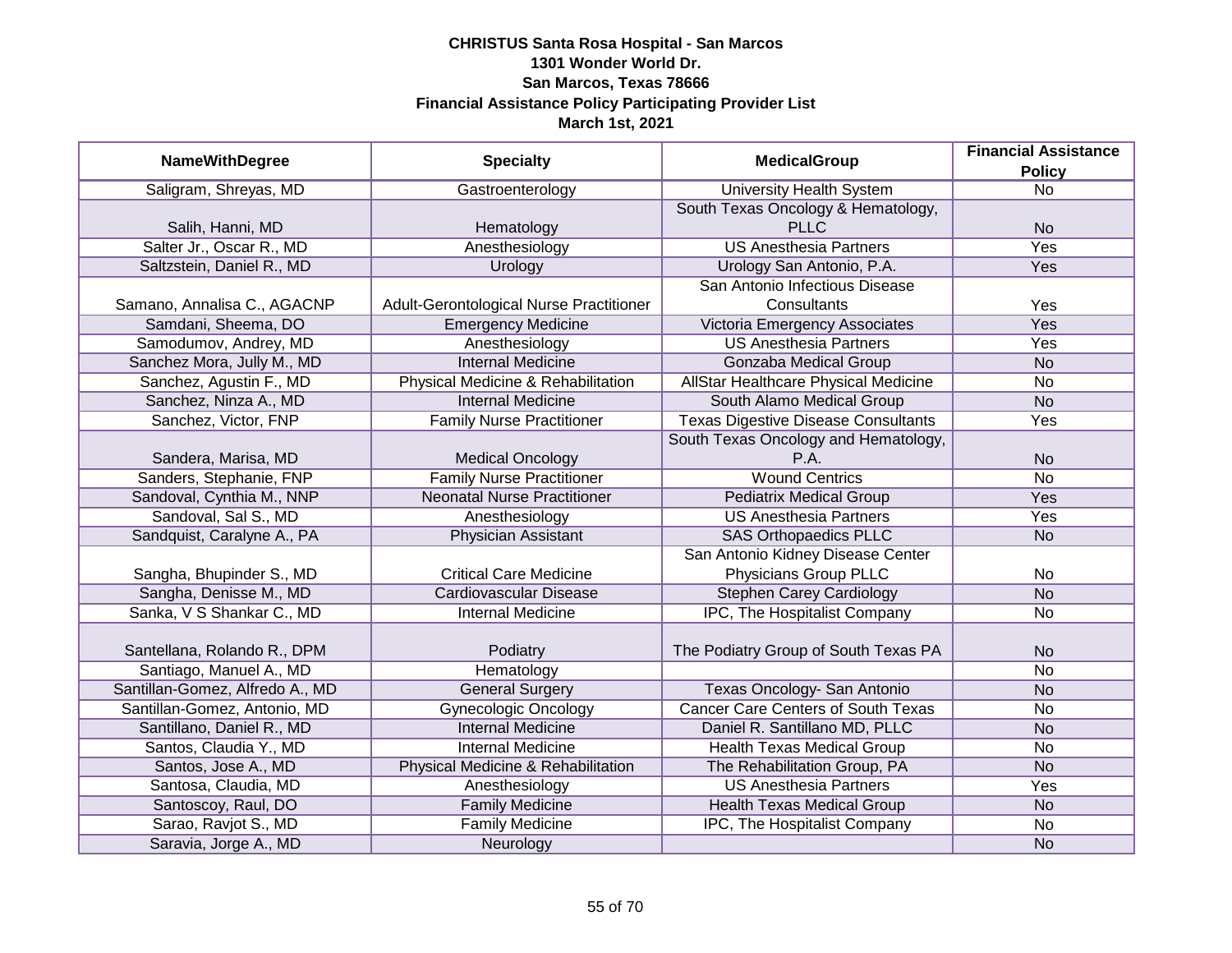| <b>NameWithDegree</b>      | <b>Specialty</b>                              | <b>MedicalGroup</b>                        | <b>Financial Assistance</b> |
|----------------------------|-----------------------------------------------|--------------------------------------------|-----------------------------|
|                            |                                               | <b>Policy</b>                              |                             |
| Sargent, Edward R., MD     | <b>Internal Medicine</b>                      |                                            | $\overline{N}$              |
|                            | Acute Care Adult-Gerontology Nurse            | Inpatient Progressive Healthcare of        |                             |
| Sarrami, Mahshid, AGACNP   | Practitioner                                  | America                                    | <b>No</b>                   |
| Sarreal Jr, Renato, MD     | Anesthesiology                                | <b>US Anesthesia Partners</b>              | <b>Yes</b>                  |
| Satpathy, Bighnesh, MD     | Radiology                                     | <b>River City Imaging Associates</b>       | <b>Yes</b>                  |
| Savage, Clare M., MD       | Radiology                                     | <b>River City Imaging Associates</b>       | Yes                         |
| Sayana, Hari P., MD        | Gastroenterology                              |                                            | <b>No</b>                   |
|                            |                                               |                                            |                             |
| Sayeed, Jaweed, MD         | <b>Interventional Cardiology</b>              | Lone Star Heart and Vascular Clinic PA     | <b>No</b>                   |
| Sayeed, Siraj A., MD       | <b>Orthopedic Surgery</b>                     | South Texas Bone & Joint Institute         | <b>No</b>                   |
|                            |                                               |                                            |                             |
| Scales, David K., MD       | Ophthalmology                                 | Retina & Uveitis Consultants of Texas PA   | <b>No</b>                   |
| Scanlon, Michelle R., DO   | Anesthesiology                                | Tejas Anesthesia, PA                       | <b>No</b>                   |
| Schaefer, Matthew E., DO   | Nephrology                                    | San Antonio Kidney Disease Center          | <b>No</b>                   |
| Schaffer, Eric S., MD      | <b>Plastic Surgery</b>                        | Eric Stuart Schaffer, M.D.                 | <b>No</b>                   |
| Schanen, Peter J., FNP     | <b>Family Nurse Practitioner</b>              | Cardiology of San Antonio, PA              | Yes                         |
| Schaner, Patrick J., MD    | <b>Plastic Surgery</b>                        | <b>Schaner Plastic Surgery</b>             | <b>No</b>                   |
| Schauer, Steven G., DO     | <b>Emergency Medicine</b>                     | Victoria Emergency Associates              | Yes                         |
| Schechtman, Jessica M., DO | <b>Obstetrics &amp; Gynecology</b>            |                                            | <b>No</b>                   |
| Schilling, Harry E., MD    | Otolaryngology                                | <b>ENT Clinics of San Antonio, PA</b>      | <b>No</b>                   |
| Schmidt, Melissa K., DO    | <b>Emergency Medicine</b>                     | Victoria Emergency Associates              | Yes                         |
| Schmidt, Steven W., MD     | Anesthesiology                                | <b>US Anesthesia Partners</b>              | Yes                         |
| Scholes, Robert B., CRNA   | <b>Certified Registered Nurse Anesthetist</b> | <b>US Anesthesia Partners</b>              | Yes                         |
| Schroeder, Tyrus, MD       | Sleep Medicine                                | Tyrus Schroeder, MD                        | <b>No</b>                   |
| Schuleman, Steven G., MD   | Anesthesiology                                | <b>US Anesthesia Partners</b>              | Yes                         |
|                            |                                               | Christus Santa Rosa Family Health          |                             |
| Schultz, Amanda E., MD     | <b>Family Medicine</b>                        | Center                                     | No                          |
| Schulze, Brian E., MD      | <b>Orthopedic Surgery</b>                     | <b>Schulze Orthopedics</b>                 | <b>No</b>                   |
| Scott, Andy G., PA         | <b>Physician Assistant</b>                    | Victoria Emergency Associates              | Yes                         |
| Scott, John R., MD         | <b>Emergency Medicine</b>                     | Victoria Emergency Associates              | Yes                         |
| Seastrunk, Brian K., MD    | Anesthesiology                                | <b>US Anesthesia Partners</b>              | Yes                         |
| Sebesto, Jason R., DO      | Neurology                                     | TeleSpecialists, LLC                       | <b>No</b>                   |
| Sedlak, Michael, MD        | Urology                                       | Comal Urology, PA                          | No                          |
| Seger, Michael V., MD      | <b>General Surgery</b>                        | Bariatric Medical Institute of Texas, PLLC | <b>No</b>                   |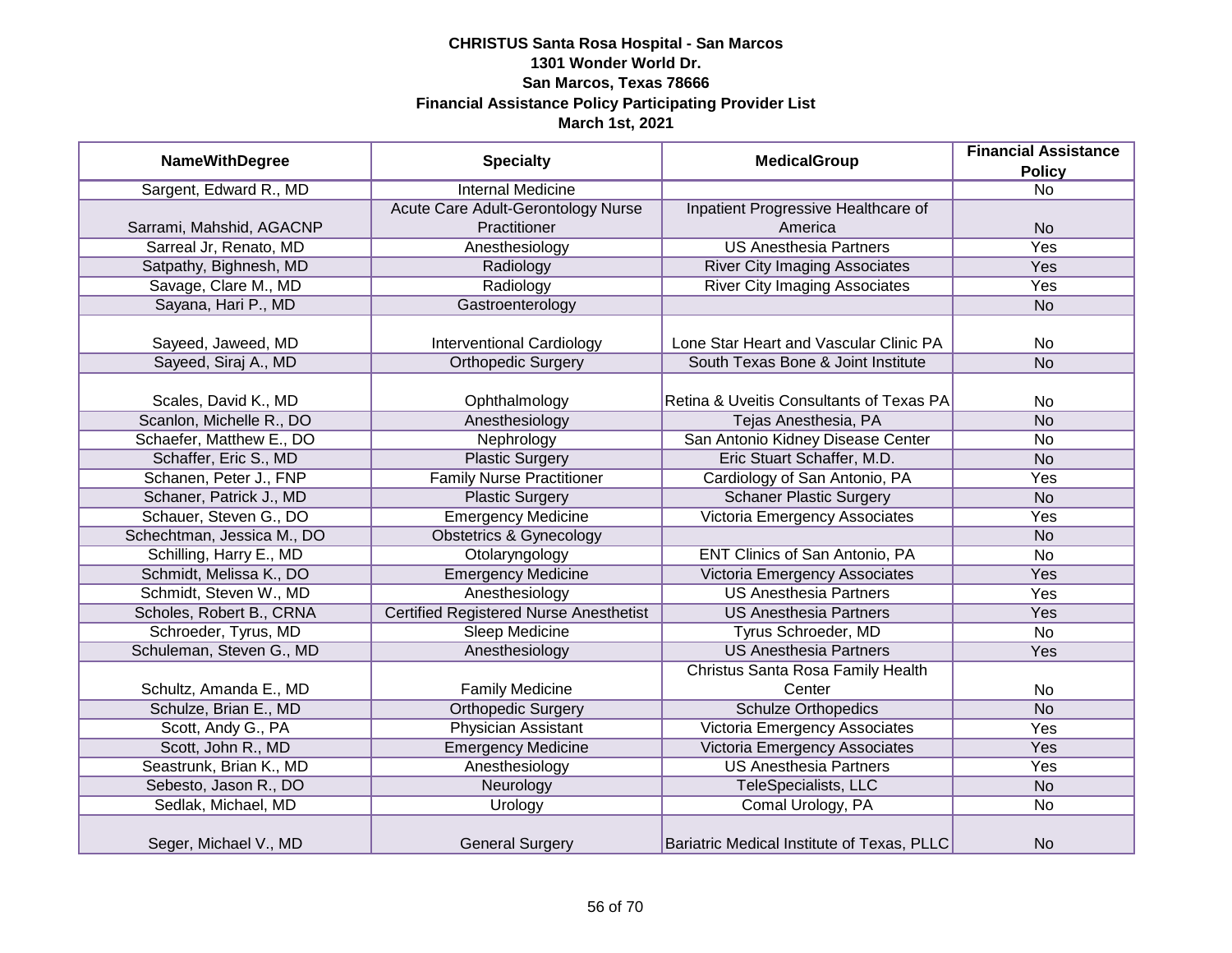|                                |                                         | <b>MedicalGroup</b>                      | <b>Financial Assistance</b> |
|--------------------------------|-----------------------------------------|------------------------------------------|-----------------------------|
| <b>NameWithDegree</b>          | <b>Specialty</b>                        |                                          | <b>Policy</b>               |
| Sehgal, Savitha D., MD         | Anesthesiology                          | Tejas Anesthesia, P.A.                   | $\overline{No}$             |
| Seidel, Sandra M., FNP         | <b>Family Nurse Practitioner</b>        | <b>Wound Centrics, LLC</b>               | <b>No</b>                   |
| Sellas, Monique I., MD         | <b>Emergency Medicine</b>               | Victoria Emergency Associates            | <b>Yes</b>                  |
| Sellers, Cheryl S., DDS        | Dentistry                               | <b>Children's Dental Ark</b>             | <b>No</b>                   |
|                                |                                         | Cardiovascular Associates of San         |                             |
| Senapathi, Murali K., MD       | <b>Internal Medicine</b>                | Antonio                                  | No                          |
| Sepulveda, Pedro, MD           | <b>Pulmonary Disease</b>                | Alamo Lung Institute                     | N <sub>o</sub>              |
| Sertich, Christopher, MD       | Anesthesiology                          | <b>US Anesthesia Partners</b>            | Yes                         |
|                                |                                         | <b>CHRISTUS Santa Rosa Family Health</b> |                             |
| Seto, Edward, MD               | <b>Family Medicine</b>                  | Center                                   | <b>No</b>                   |
| Sevilis, Theresa B., DO        | Neurology                               | <b>TeleSpecialists, LLC</b>              | <b>No</b>                   |
| Sewell, Jeffrey T., MD         | Nephrology                              | San Antonio Kidney Disease Center        | <b>No</b>                   |
| Shafiu, Mohamed, MD            | Nephrology                              | Renal Assoicates, P.A.                   | No                          |
| Shah, Chintalben D., MD        | <b>Family Medicine</b>                  | <b>Sound Physicians</b>                  | Yes                         |
| Shah, Umang H., MD             | <b>Internal Medicine</b>                | <b>BHS Specialty Network</b>             | No                          |
| Shaikh, Jawad Z., MD           | Cardiovascular Disease                  | Cardiac Center Of San Antonio            | <b>No</b>                   |
| Shamblin, Brandon C., DDS      | <b>Pediatric Dentistry</b>              | Treetop Pediatric Dentistry, PC          | No                          |
|                                | Interventional Radiology and Diagnostic |                                          |                             |
| Shapiro, Murray, MD            | Radiology                               | <b>River City Imaging Associates</b>     | Yes                         |
| Sharaf, Rashid, MD             | <b>Internal Medicine</b>                | <b>Renal Associates PA</b>               | <b>No</b>                   |
| Sharma, Desh B., MD            | Gastroenterology                        | Kesar Family PLLC Gastro Star            | <b>No</b>                   |
| Sharma, Shirin, MD             | Nephrology                              | South Texas Renal Care Center            | No                          |
| Sharron, Jennifer A., MD       | Neurology                               | Alamo Neurology Consultants, PA          | <b>No</b>                   |
| Shary Jr., Thomas M., MD       | <b>General Surgery</b>                  | <b>General Surgical Associates</b>       | No                          |
| Shaw Jr., Burton G., MD        | <b>Emergency Medicine</b>               | Metropolitan Family Practice, P.A.       | <b>No</b>                   |
| Shebetka, Karry A., DPM        | Podiatry                                | Peripheral Vascular Associates, P.A.     | No                          |
| Sheean, Andrew J., MD          | <b>Orthopedic Surgery</b>               | Fort Sam Houston                         | <b>No</b>                   |
|                                |                                         | Star Team Intensive Care and             |                             |
| Sheikh, Awais A., MD           | <b>Internal Medicine</b>                | Hospitalist                              | No                          |
| Shelton-Hong, Jennifer L., NNP | <b>Neonatal Nurse Practitioner</b>      | <b>Pediatrix Medical Group</b>           | Yes                         |
| Shelver, Lyle N., MD           | <b>Internal Medicine</b>                |                                          | No                          |
| Shepherd, John M., MD          | Pediatric Anesthesiology                | Tejas Anesthesia, P.A.                   | <b>No</b>                   |
|                                |                                         |                                          |                             |
| Sheplan, Bruce M., MD          | <b>Internal Medicine</b>                | Complete Care Medical Associates, LLC    | No                          |
| Shetty, Rajesh A., MD          | <b>Pulmonary Disease</b>                |                                          | <b>No</b>                   |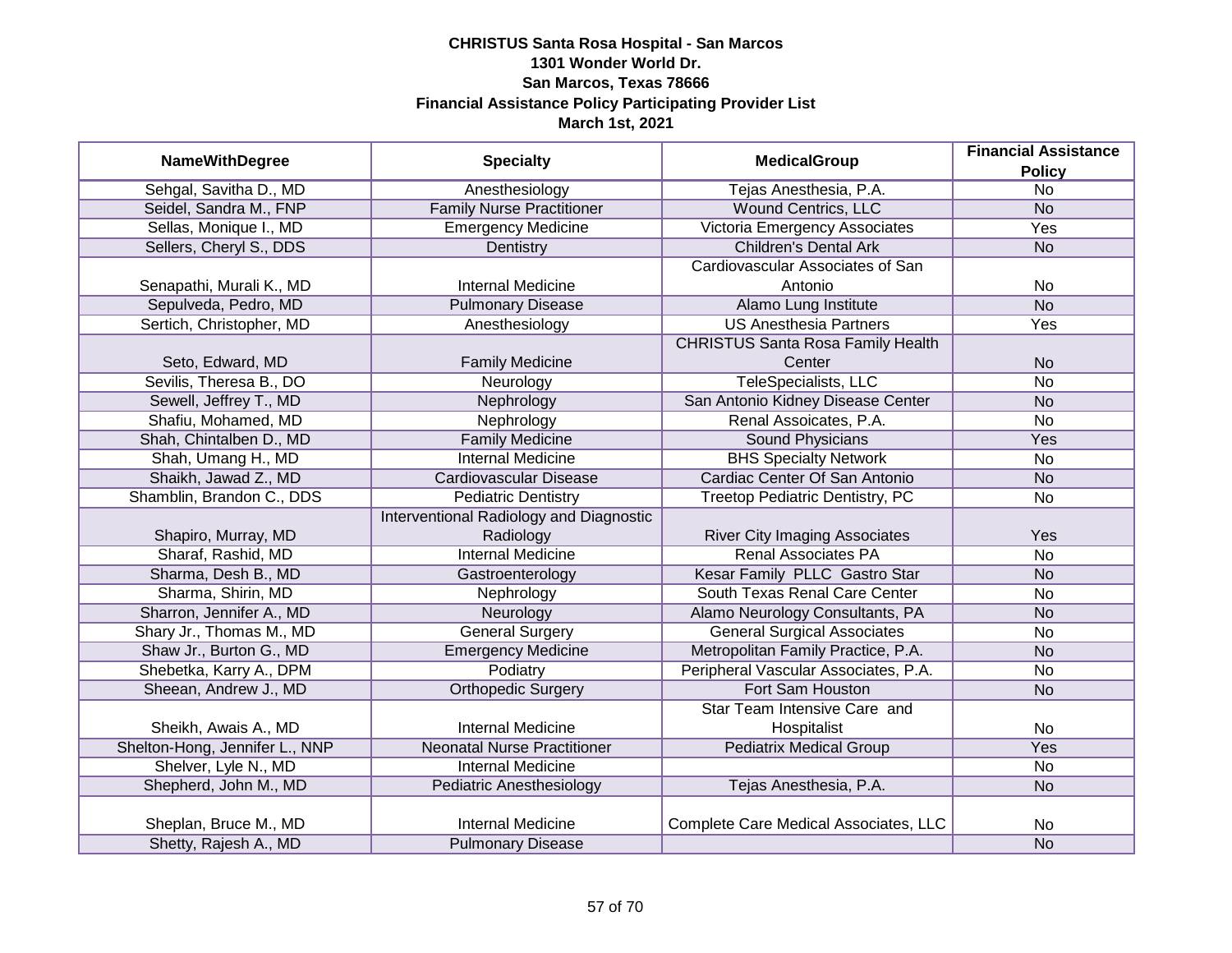|                           |                                     |                                             | <b>Financial Assistance</b> |
|---------------------------|-------------------------------------|---------------------------------------------|-----------------------------|
| <b>NameWithDegree</b>     | <b>Specialty</b>                    | <b>MedicalGroup</b>                         | <b>Policy</b>               |
| Shi, Zheng, MD            | <b>Radiation Oncology</b>           | <b>UT Health Science Center</b>             | $\overline{No}$             |
| Shields, Andrea D., MD    | Maternal-Fetal Medicine             | <b>Baylor College of Medicine</b>           | <b>No</b>                   |
|                           |                                     | Rivercity Cardiovascular of San Antonio,    |                             |
| Shima, Lynn M., ACNP      |                                     | <b>PLLC</b>                                 | Yes                         |
|                           |                                     | Rivercity Cardiovascular of San Antonio     |                             |
| Shima, Mark A., MD        | <b>Internal Medicine</b>            | <b>PLLC</b>                                 | Yes                         |
| Shirani, Khan Z., MD      | Aerospace Medicine                  | O2H Docs, PLLC                              | $\overline{No}$             |
|                           |                                     |                                             |                             |
| Shriner, David L., MD     | Dermatology                         | Dermatology Associates of San Antonio       | <b>No</b>                   |
|                           |                                     | <b>Interventional Pain Management</b>       |                             |
| Shroll, Joshua T., MD     | Pain Medicine                       | Physicians, PA                              | No                          |
|                           |                                     | <b>Synaptic Resources -Hill Country</b>     |                             |
| Shtrahman, Matthew, MD    | Neurology                           | Monitoring                                  | <b>No</b>                   |
| Shumway, Nathan, DO       | Hematology/Oncology                 |                                             | No                          |
| Sideman, Matthew J., MD   | Vascular Surgery                    | <b>UTHSCSA Dept of Surgery</b>              | <b>No</b>                   |
| Silva, Roberto A., MD     | Neurology                           | Neuropro of Texas                           | No                          |
|                           |                                     |                                             |                             |
| Silverman, Alan K., MD    | Dermatology                         | Dermatology Associates of San Antonio       | <b>No</b>                   |
| Simmons III, James W., DO | <b>Pediatric Orthopedic Surgery</b> | South Texas Spinal Clinic                   | <b>No</b>                   |
|                           |                                     | Neurodiagnostics & Neuromonitoring          |                             |
| Simmons, Larry K., DO     | Neurology                           | Institute, Inc.                             | <b>No</b>                   |
| Simon, Matthias, MD       | Nephrology                          | <b>Renal Associates PA</b>                  | <b>No</b>                   |
|                           |                                     |                                             |                             |
| Simon, Patrick M., MD     | <b>Orthopedic Surgery</b>           | Northeast Orthopedics & Sports Medicine     | <b>No</b>                   |
| Simpson, Tamara D., MD    | <b>Pulmonary Disease</b>            | Leonard E Deal MD PA                        | <b>No</b>                   |
| Singh, Harinder R., MD    | <b>Pediatric Cardiology</b>         | <b>BCM Physicians of San Antonio</b>        | <b>No</b>                   |
|                           |                                     | <b>Gastroenterology Consultants Of San</b>  |                             |
| Singson, Zarema, MD       | Gastroenterology                    | Antonio, P.A.                               | No                          |
| Singstad, Charles P., MD  | <b>Emergency Medicine</b>           | Victoria Emergency Associates               | Yes                         |
| Sinha, Bishal, MD         | <b>Internal Medicine</b>            | IPC, The Hospitalist Company                | No                          |
| Sioco, Geraldo M., MD     | <b>Cardiovascular Disease</b>       | Sioco Cardiology, PA                        | <b>No</b>                   |
| Siqueiros, Alan, MD       | <b>Internal Medicine</b>            | <b>Pulmonary Consultants of San Antonio</b> | No                          |
| Sirinek, Kenneth R., MD   | <b>General Surgery</b>              | <b>UTHSCSA</b>                              | <b>No</b>                   |
| Skelton, Thomas S., MD    | <b>Colon and Rectal Surgery</b>     | <b>Colorectal Surgery Services PLL</b>      | No                          |
| Smith Jr., Huelen E., MD  | <b>Family Medicine</b>              | Wellmed at Seguin                           | <b>No</b>                   |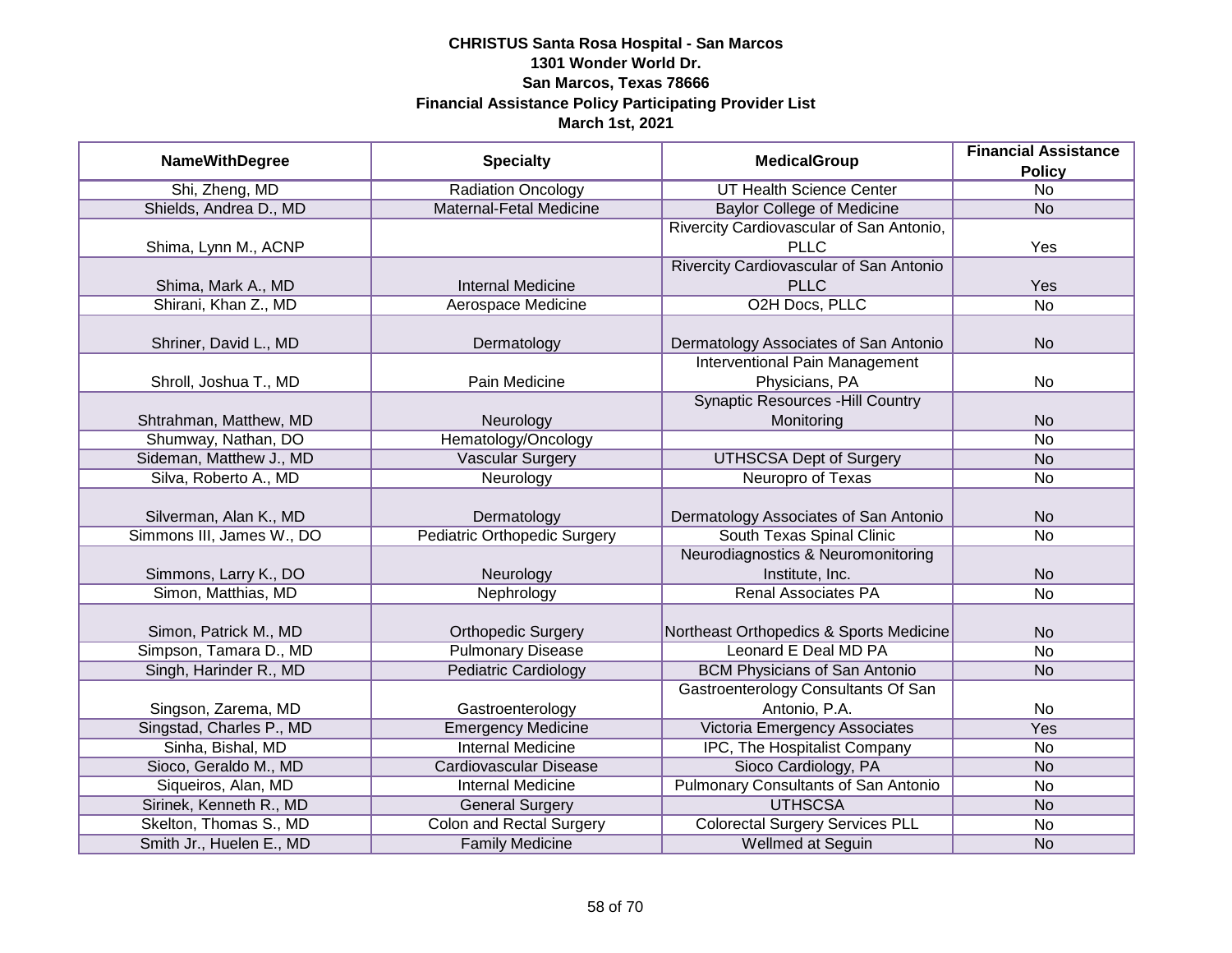|                                 |                                               | <b>MedicalGroup</b>                        | <b>Financial Assistance</b> |
|---------------------------------|-----------------------------------------------|--------------------------------------------|-----------------------------|
| <b>NameWithDegree</b>           | <b>Specialty</b>                              |                                            | <b>Policy</b>               |
| Smith, Amy M., AGACNP           | <b>Acute Care Nurse Practitioner</b>          | <b>Sound Physicians</b>                    | <b>Yes</b>                  |
| Smith, Carl K., MD              | Anesthesiology                                | <b>US Anesthesia Partners</b>              | Yes                         |
| Smith, Charles E., MD           | Anesthesiology                                | Confidential Anesthesia, PA                | $\overline{No}$             |
| Smith, Diana J., FNP            | <b>Family Nurse Practitioner</b>              | <b>Inpatient Medicine Physicians</b>       | <b>Yes</b>                  |
| Smith, John C., MD              | Anesthesiology                                | <b>US Anesthesia Partners</b>              | <b>Yes</b>                  |
|                                 |                                               | <b>CHRISTUS VNA Hospice and Palliative</b> |                             |
| Smith, Ken R., MD               | <b>Internal Medicine</b>                      | Care                                       | <b>No</b>                   |
|                                 |                                               | South Texas Oncology & Hematology,         |                             |
| Smith, Lon S., MD               | <b>Medical Oncology</b>                       | <b>PLLC</b>                                | <b>No</b>                   |
| Smith, Stanley G., MD           | Ophthalmology                                 | <b>New Braunfels Vision Center</b>         | <b>No</b>                   |
| Smith-Dunford, Lindsey M., CRNA | <b>Certified Registered Nurse Anesthetist</b> | <b>TDDC Gastroenterology New Braunfels</b> | <b>No</b>                   |
| Snyder, Michael D., MD          | Neurology                                     | TeleSpecialists, LLC                       | <b>No</b>                   |
| Sobamowo, Hezekiah O., MD       | Nephrology                                    | Renal Associates, P.A.                     | <b>No</b>                   |
| Soechting, Henry W., MD         | Anesthesiology                                | <b>US Anesthesia Partners</b>              | Yes                         |
| Sollohub, Heather M., NNP       | <b>Neonatal Nurse Practitioner</b>            | <b>Pediatrix Medical Group</b>             | Yes                         |
| Sombutmai, Chut, DO             | Neurology                                     | TeleSpecialists, LLC                       | <b>No</b>                   |
| Sommerhalder, David, MD         | Hematology                                    | <b>Texas Oncology</b>                      | <b>No</b>                   |
| Song, Yeun O., CRNA             | <b>Certified Registered Nurse Anesthetist</b> | <b>US Anesthesia Partners</b>              | <b>Yes</b>                  |
| Songco, Gary M., MD             | <b>Pulmonary Disease</b>                      | Gary M Songco, MD                          | No                          |
|                                 |                                               | Pulmonary Consultants of San Antonio,      |                             |
| Soto-Gomez, Natalia, MD         | <b>Pulmonary Disease</b>                      | PA                                         | <b>No</b>                   |
| Soulas Jr., Moises M., MD       | <b>General Surgery</b>                        | <b>Medical Clinic of Castroville</b>       | <b>No</b>                   |
| Soulas, Christopher M., PA      | Physician Assistant                           | San Antonio Orthopaedic Group              | <b>No</b>                   |
|                                 |                                               | Pediatric Orthopedic & Scoliosis Center    |                             |
| Soyars, Adam K., PA             | Physician Assistant                           | of South Texas                             | No                          |
| Sozansky Lujan, Jeanie, MD      | Otolaryngology                                | Jose Barrera, MD, PLLC                     | <b>No</b>                   |
| Spadaccini, Cathy J., MD        | <b>Anatomic &amp; Clinical Pathology</b>      | Pathology Associates of San Antonio        | Yes                         |
| Spencer III, Charles T., MD     | <b>Emergency Medicine</b>                     |                                            | Yes                         |
| Sponsel, William E., MD         | Ophthalmology                                 |                                            | No                          |
| Sra, Sharon K., MD              | Ophthalmology                                 |                                            | <b>No</b>                   |
| Srinivasan, Venkatasubraman, MD | <b>Internal Medicine</b>                      | <b>Sound Physicians</b>                    | <b>Yes</b>                  |
| Stahr, Stephen G., MD           | Dermatology                                   | <b>Elect Dermatology</b>                   | <b>No</b>                   |
| Stallard, Stacey A., DO         | <b>Pediatric Anesthesiology</b>               | <b>US Anesthesia Partners</b>              | <b>Yes</b>                  |
| Stallman, Kenneth J., MD        | Urology                                       | Urology San Antonio, P.A.                  | <b>Yes</b>                  |
| Stallworth, Christian L., MD    | Otolaryngology                                | <b>UT Health San Antonio</b>               | No                          |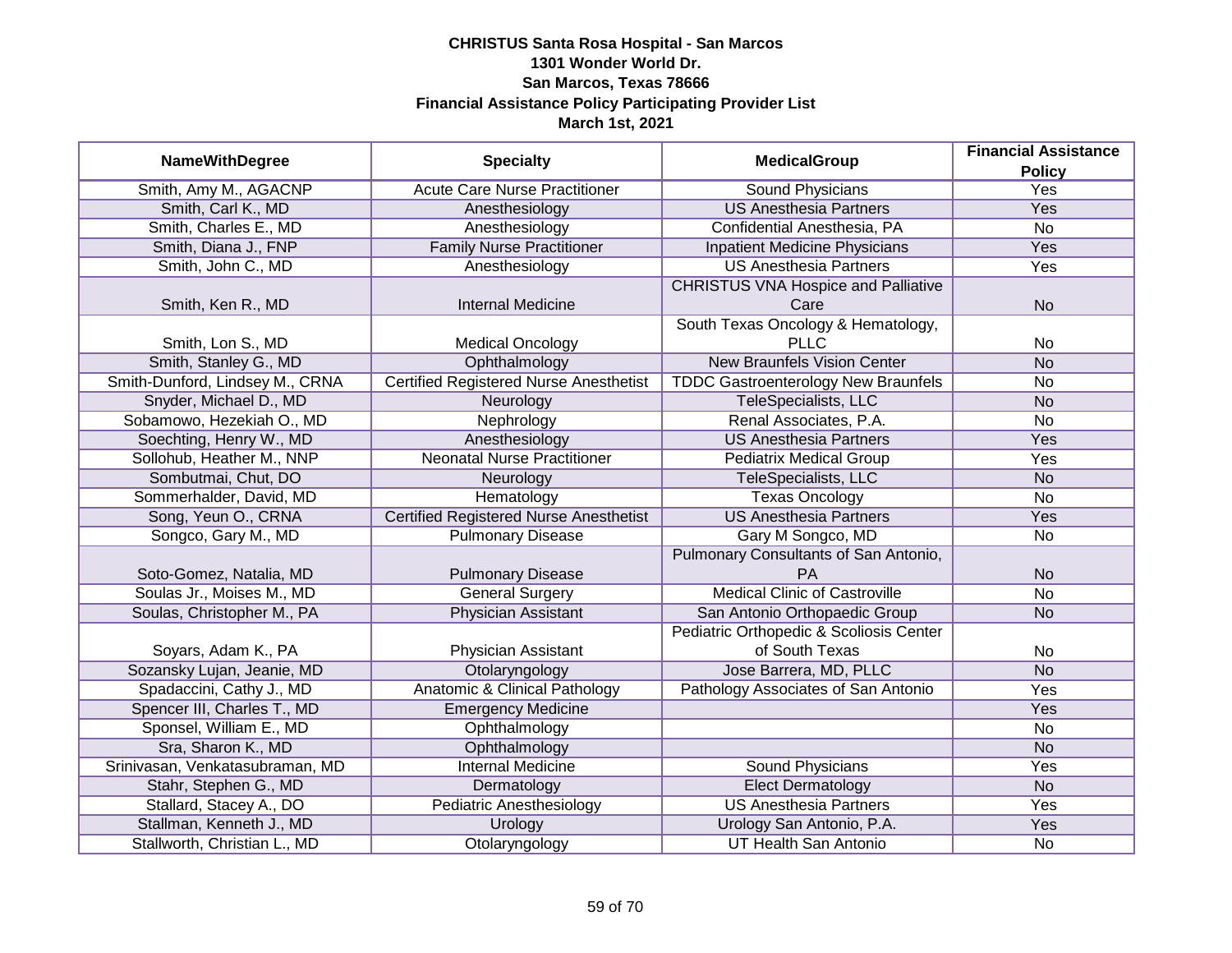|                                       |                                               | <b>MedicalGroup</b>                    | <b>Financial Assistance</b> |
|---------------------------------------|-----------------------------------------------|----------------------------------------|-----------------------------|
| <b>NameWithDegree</b>                 | <b>Specialty</b>                              |                                        | <b>Policy</b>               |
| Stanley, Brenda J., NNP               | <b>Neonatal Nurse Practitioner</b>            | <b>Pediatrix Medical Group</b>         | Yes                         |
|                                       |                                               |                                        |                             |
| Stanley, Russell, DPM                 | Podiatry                                      | San Antonio Podiatry Associates, P.C.  | No                          |
| Starch, David W., MD                  | <b>Orthopedic Surgery</b>                     | NB Ortho Surg & Sports Medicine        | <b>No</b>                   |
|                                       |                                               | South Texas Cardiothoracic & Surgical  |                             |
| Stasik, Chad N., MD                   | <b>Thoracic Surgery</b>                       | Vascular Associates, P                 | No                          |
| Statton, Michael J., MD               | <b>Internal Medicine</b>                      | Medcede Physcician Services            | <b>No</b>                   |
| Stavinoha, Tyler J., MD               | <b>Orthopedic Surgery</b>                     | Baylor College of Medicine             | <b>No</b>                   |
| Stecki, Jeremiah, NNP                 | <b>Neonatal Nurse Practitioner</b>            | <b>Pediatrix Medical Group</b>         | Yes                         |
| Stein, Jeffrey J., MD                 | Vascular Surgery                              | Peripheral Vascular Associates PA      | No                          |
|                                       |                                               |                                        |                             |
| Steinmetz-Rodriguez, Christina Y., DO | Dermatology                                   | Dermatology Associates of San Antonio  | <b>No</b>                   |
| Stevens, Samuel H., MD                | Pain Medicine                                 | <b>Cental Texas Pain Center</b>        | No                          |
| Stewart, Theresa L., MD               | <b>Obstetrics &amp; Gynecology</b>            | <b>Baylor College of Medicine</b>      | <b>No</b>                   |
| Stiebel, Victor, MD                   | Psychiatry                                    |                                        | No                          |
| Stigall, Brian W., MD                 | <b>Family Medicine</b>                        | <b>Hill Country Medical Associates</b> | <b>No</b>                   |
| Stilwell, Timothy W., PA              | <b>Physician Assistant</b>                    | The San Antonio Orthopaedic Group      | No                          |
| Stokes, Mary J., MD                   | <b>Obstetrics &amp; Gynecology</b>            | <b>Central Women's Health Care</b>     | <b>No</b>                   |
| Stoneking, Jennifer N., MD            | Anesthesiology                                | <b>USAP Texas South</b>                | No                          |
| Stothoff, Alice F., MD                | <b>Emergency Medicine</b>                     | Victoria Emergency Associates          | Yes                         |
| Strash, Walter, DPM                   | Podiatry                                      | Alamo Family Foot and Ankle Care       | <b>No</b>                   |
| Strehlow V, Robert, MD                | Anesthesiology                                | Tejas Anesthesia, P.A.                 | <b>No</b>                   |
| Streitz, Matthew J., MD               | <b>Emergency Medicine</b>                     | Victoria Emergency Associates          | Yes                         |
| Stryker, Louis S., MD                 | <b>Orthopedic Surgery</b>                     | San Antonio Orthopaedic Specialists    | <b>No</b>                   |
| Stuart, Selena J., MD                 | Hematology                                    | Texas Oncology - New Braunfels         | <b>No</b>                   |
| Suarez Gonzalez, Vivian M., MD        | Neurology                                     | <b>TeleSpecialists, LLC</b>            | <b>No</b>                   |
| Sudheer, Viola G., PA                 | <b>Physician Assistant</b>                    | Victoria Emergency Associates          | Yes                         |
| Sullivan, Mackenzie D., CRNA          | <b>Certified Registered Nurse Anesthetist</b> | <b>US Anesthesia Partners</b>          | Yes                         |
| Sumner, Keith N., MD                  | Anesthesiology                                | <b>US Anesthesia Partners</b>          | Yes                         |
| Sunkari, Amar, MD                     | <b>Internal Medicine</b>                      | <b>IPHA</b>                            | <b>No</b>                   |
| Suradi, Yazan Mazen Mohammad, MD      | Neurology                                     | TeleSpecialists, LLC                   | No                          |
|                                       |                                               | South Texas Oncology & Hematology,     |                             |
| Surapaneni, Prathibha, MD             | <b>Internal Medicine</b>                      | <b>PLLC</b>                            | <b>No</b>                   |
| Surapaneni, Vamsi K., MD              | <b>Internal Medicine</b>                      | <b>Alamo Physician Services</b>        | $\overline{No}$             |
| Suris, Orlando J., MD                 | <b>Obstetrics &amp; Gynecology</b>            | Institute for Womens Health            | <b>No</b>                   |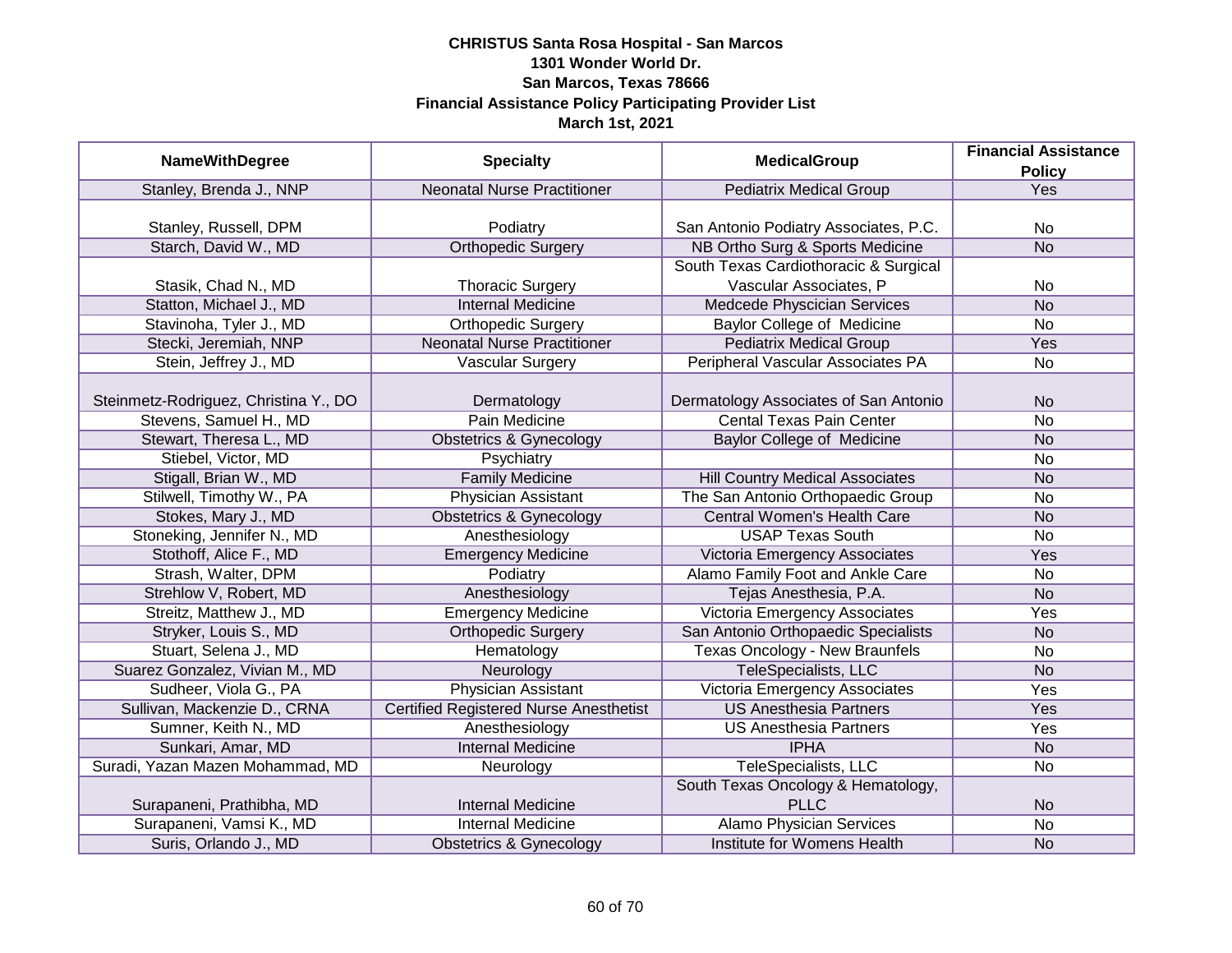| <b>NameWithDegree</b>      | <b>Specialty</b>                     | <b>MedicalGroup</b>                   | <b>Financial Assistance</b>      |
|----------------------------|--------------------------------------|---------------------------------------|----------------------------------|
| Svatek, Robert S., MD      | Urology                              | <b>UTHSCSA Department of Urology</b>  | <b>Policy</b><br>$\overline{No}$ |
| Swaney, Glenn P., MD       | Anesthesiology                       | <b>US Anesthesia Partners</b>         | <b>Yes</b>                       |
| Swearingen, Stephen D., MD | Radiology                            | <b>River City Imaging Associates</b>  | <b>Yes</b>                       |
| Syed, Saqib Z., MD         | Nephrology                           | South Texas Renal Care Group          | <b>No</b>                        |
|                            |                                      | South Texas Oncology & Hematology,    |                                  |
| Szender, James B., MD      | <b>Gynecologic Oncology</b>          | <b>PLLC</b>                           | No                               |
| Szewc, Robert G., MD       | <b>Internal Medicine</b>             |                                       | <b>No</b>                        |
| Tabatabai, Babak, MD       | Anesthesiology                       | <b>US Anesthesia Partners</b>         | Yes                              |
|                            |                                      | San Antonio Kidney Disease Center     |                                  |
| Tabatabai, Sayed A., MD    | Nephrology                           | Physicians Group, P.L.L.C.            | <b>No</b>                        |
| Taber, Casey D., MD        | <b>Orthopedic Surgery</b>            | The San Antonio Orthopaedic Group     | <b>No</b>                        |
| Tagle, Monica V., PNP      | <b>Pediatric Nurse Practitioner</b>  | <b>Pediatrix Medical Group</b>        | Yes                              |
| Taheri, Mohammad R., MD    | <b>Internal Medicine</b>             | SA Gastroenterology Assoc., PA        | No                               |
| Talib, Muhammad, MD        | <b>Pulmonary Disease</b>             | Pulmonology & Sleep Services of S.A.  | <b>No</b>                        |
| Talley, David R., MD       | Urology                              | Urology San Antonio, P.A.             | Yes                              |
|                            |                                      | San Antonio Head & Neck Surgical      |                                  |
| Talley, Stephen J., MD     | Otolaryngology - Head & Neck Surgery | Assoc, PA                             | <b>No</b>                        |
| Talukdar, Subrata K., MD   | <b>Cardiovascular Disease</b>        | Cardiology Clinic of San Antonio      | No                               |
| Tamayo, Hector E., MD      | <b>Internal Medicine</b>             | Good Faith Medical, PA                | <b>No</b>                        |
| Tamez Jr., Daniel D., MD   | <b>Vascular Surgery</b>              | <b>Peripheral Vascular Associates</b> | No                               |
|                            |                                      | Kidney Hypertension & Transplant      |                                  |
| Tamirisa, Srinath K., MD   | Nephrology                           | <b>Specialists</b>                    | <b>No</b>                        |
| Tannenbaum, Lloyd I., MD   | <b>Emergency Medicine</b>            | Victoria Emergency Associates         | Yes                              |
| Tanner, Betsy L., FNP      | <b>Family Nurse Practitioner</b>     | <b>Surgery Professionals</b>          | <b>No</b>                        |
|                            |                                      | San Antonio Infectious Disease        |                                  |
| Tapia-Zegarra, Gino G., MD | <b>Infectious Disease</b>            | Consultants                           | Yes                              |
| Tarbox, Lauren E., MD      | Nephrology                           | South Texas Renal Care                | <b>No</b>                        |
| Tarbox, Peter A., MD       | Neurology                            |                                       | No                               |
| Tarver, Denise L., DO      | <b>Family Medicine</b>               | <b>Gonzaba Medical Group</b>          | <b>No</b>                        |
| Tassin, Stephanie A., MD   | <b>Emergency Medicine</b>            | Victoria Emergency Associates         | Yes                              |
| Tate, Sheri L., DO         | <b>Emergency Medicine</b>            | Victoria Emergency Associates         | Yes                              |
| Tatineni, Latha, MD        | <b>Internal Medicine</b>             | <b>Sound Physicians</b>               | Yes                              |
| Taylor, Amanda, MD         | Anesthesiology                       | <b>US Anesthesia Partners</b>         | Yes                              |
| Taylor, Gregory H., MD     | <b>Internal Medicine</b>             | Pak Medical Group, PLLC               | No                               |
| Taylor, Travis J., MD      | <b>Pediatric Anesthesiology</b>      | Tejas Anesthesia                      | <b>No</b>                        |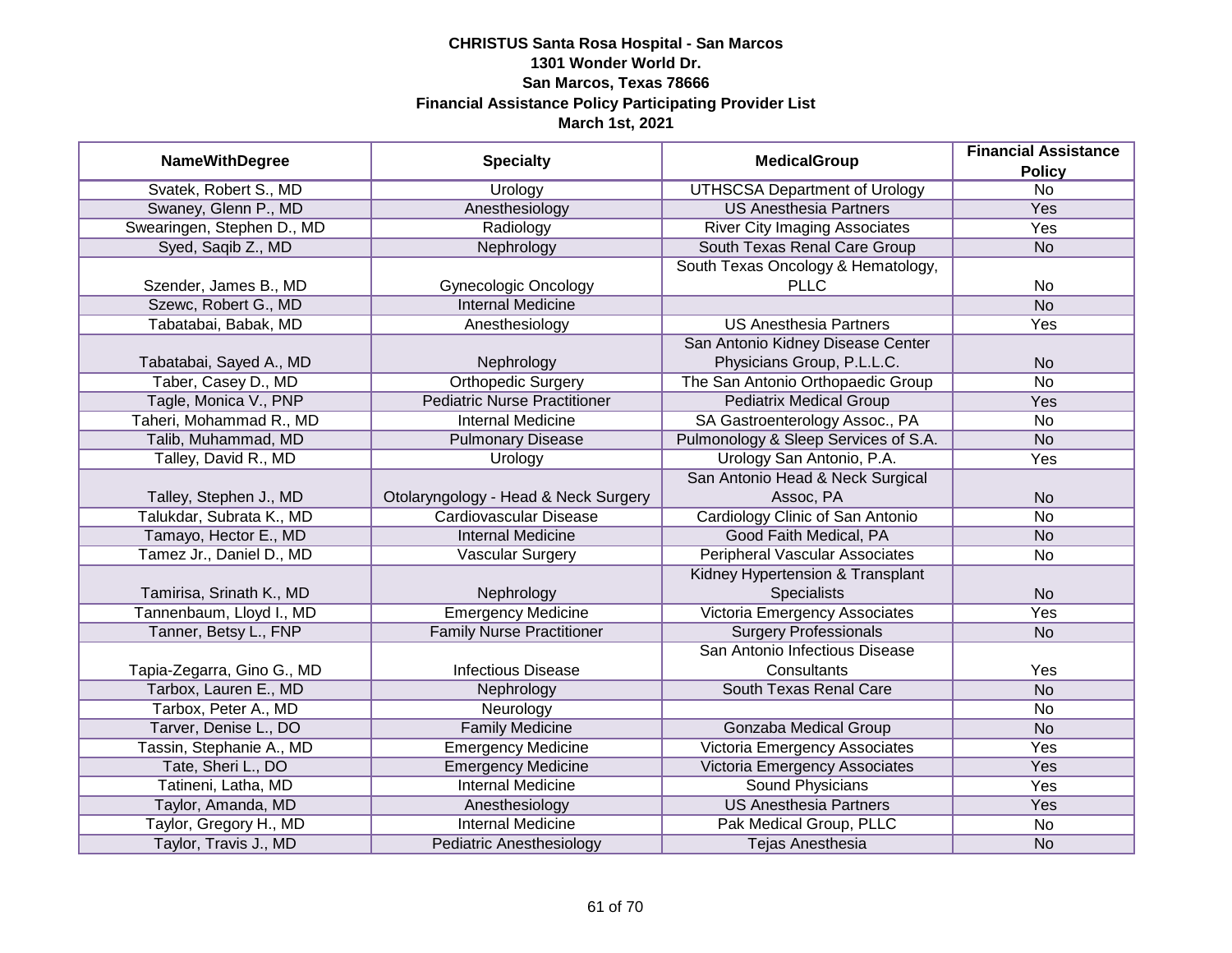| <b>MedicalGroup</b>          | <b>Financial Assistance</b>          |                                            |                 |
|------------------------------|--------------------------------------|--------------------------------------------|-----------------|
| <b>NameWithDegree</b>        | <b>Specialty</b>                     |                                            | <b>Policy</b>   |
| Tecuanhuey, Leopoldo A., MD  | Nephrology                           |                                            | $\overline{No}$ |
| Tecuanhuey, Yolanda E., MD   | <b>Pediatric Anesthesiology</b>      | Tejas Anesthesia, P.A.                     | <b>No</b>       |
| Tellez-Flores, Israel J., MD | <b>Emergency Medicine</b>            | Victoria Emergency Associates              | Yes             |
|                              |                                      | Orthopedic & Sports Medicine Institute of  |                 |
| Templin, David B., MD        | <b>Orthopedic Surgery</b>            | <b>New Braunfels</b>                       | <b>No</b>       |
| Terry, Patricia J., MD       | Urology                              | Urology San Antonio, P.A.                  | Yes             |
| Tewari, Malti, DO            | <b>Emergency Medicine</b>            | Victoria Emergency Associates              | Yes             |
| Tezino, Tiffney, MD          | Anesthesiology                       | <b>US Anesthesia Partners</b>              | Yes             |
| Thai, Alexander L., MD       | <b>Emergency Medicine</b>            | Victoria Emergency Associates              | Yes             |
|                              |                                      |                                            |                 |
| Theoktisto, Mary K., MD      | <b>Internal Medicine</b>             | Echo Locum Tenens/Sound Physicians         | Yes             |
| Therien, Sean P., PA         | <b>Physician Assistant</b>           | Victoria Emergency Associates              | Yes             |
|                              | Neurology w/Special Qualification in |                                            |                 |
| Thirumalai, Shanti, MD       | <b>Child Neurology</b>               | Head & Spine Institute of Texas, LLC       | No              |
| Thomas, Amy L., MD           | <b>Family Medicine</b>               | <b>Alamo Family Practice</b>               | <b>No</b>       |
| Thomas, David B., MD         | <b>General Surgery</b>               | <b>BHS Physicians Network</b>              | <b>No</b>       |
| Thomas, Linda P., MD         | <b>Diagnostic Radiology</b>          | <b>River City Imaging Associates</b>       | Yes             |
|                              |                                      | San Antonio Pediatric Surgery              |                 |
| Thomas, Robert P., MD        | <b>Pediatric Surgery</b>             | Associates                                 | No              |
| Thomas, Scott M., MD         | <b>Family Medicine</b>               | <b>Alamo Family Practice</b>               | <b>No</b>       |
| Thomas, Seema, NNP           | <b>Neonatal Nurse Practitioner</b>   | <b>Pediatrix</b>                           | Yes             |
| Thompson III, Ian M., MD     | Urology                              | Texas Urology group                        | <b>No</b>       |
| Thompson Jr., Ian M., MD     | Urology                              | <b>Texas Urology Group</b>                 | No              |
| Thompson, Carrie F., FNP     | <b>Family Nurse Practitioner</b>     | Victoria Emergency Associates              | Yes             |
| Thompson, Judith L., MD      | General Surgery                      | Dr. Judith Thompson, MD, PA                | <b>No</b>       |
| Thompson, Leanna M., AGACNP  | <b>Acute Care Nurse Practitioner</b> | <b>Sound Physicians</b>                    | Yes             |
|                              |                                      | <b>CHRISTUS Family Medical Group - New</b> |                 |
| Thompson, Lynn E., MD        | <b>Family Medicine</b>               | <b>Braunfels</b>                           | No              |
| Thompson, Mallory K., MD     | <b>Obstetrics &amp; Gynecology</b>   | Women's Center at Westover Hills           | <b>No</b>       |
| Thormahlen, Ross N., MD      | Anesthesiology                       | Tejas Anesthesia, P.A.                     | No              |
| Thornton, William D., MD     | Anesthesiology                       | <b>US Anesthesia Partners</b>              | <b>Yes</b>      |
| Thurmon, Kelly G., DO        | <b>Internal Medicine</b>             | Health Texas Medical Group                 | No              |
| Tindall, John, MD            | Anesthesiology                       | <b>US Anesthesia Partners</b>              | Yes             |
| Tinoco, Amalia, MD           | <b>Emergency Medicine</b>            | Victoria Emergency Associates              | Yes             |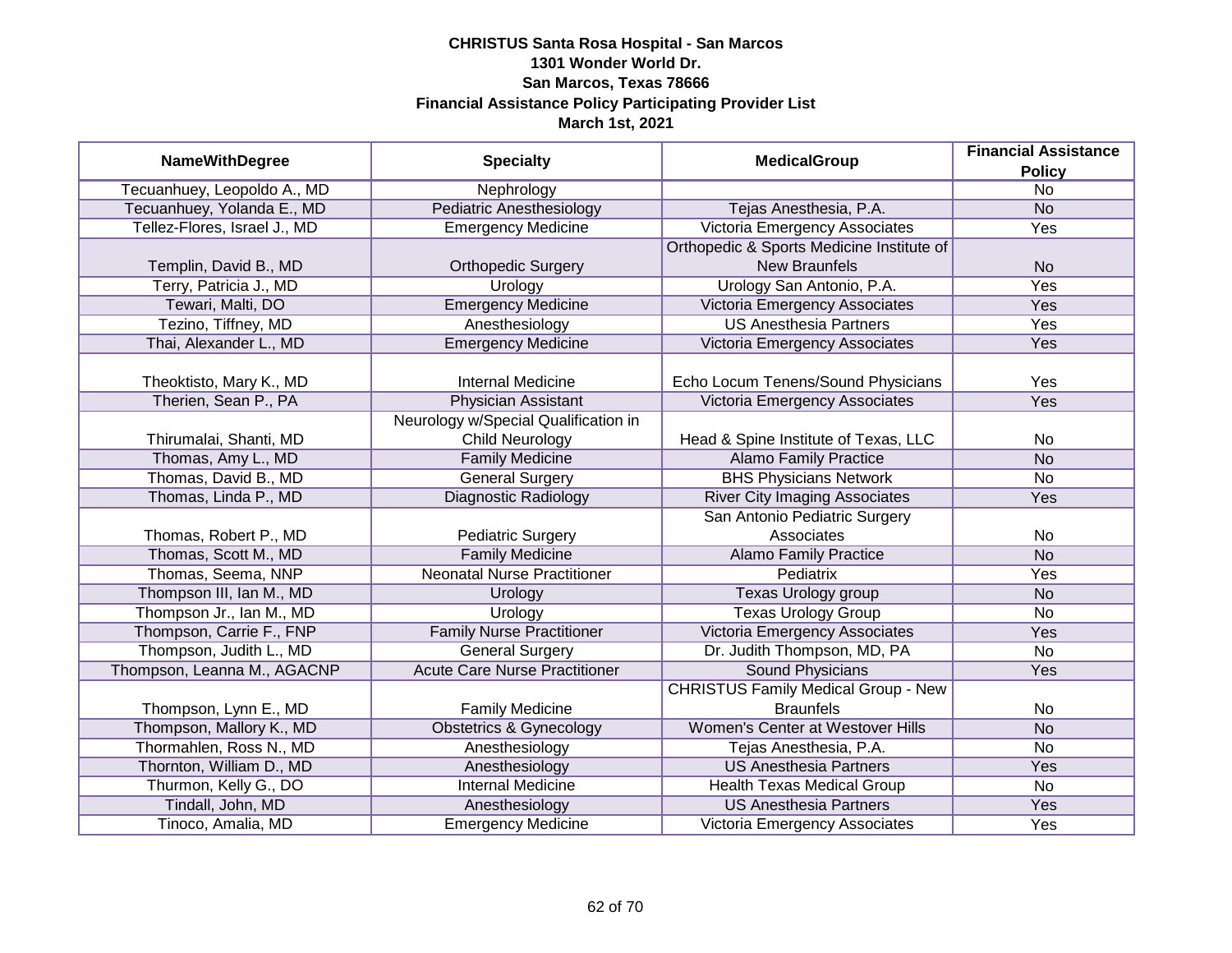| <b>NameWithDegree</b>          | <b>Specialty</b>                       | <b>MedicalGroup</b>                     | <b>Financial Assistance</b> |
|--------------------------------|----------------------------------------|-----------------------------------------|-----------------------------|
|                                |                                        |                                         | <b>Policy</b>               |
| Tjahja, Imam E., MD            | <b>Internal Medicine</b>               | Cardiovascular Institute of South Texas | <b>No</b>                   |
| Todd, William J., DO           | Anesthesiology                         | <b>US Anesthesia Partners</b>           | <b>Yes</b>                  |
| Tolaymat, Shadi M., MD         | <b>Cardiovascular Disease</b>          | Cardiology Clinic of San Antonio        | <b>No</b>                   |
| Tolbert, Carrie S., NNP        | <b>Neonatal Nurse Practitioner</b>     | <b>Pediatrix Medical Group</b>          | Yes                         |
|                                |                                        | Texas Oncology - San Antonio Medical    |                             |
| Tolcher, Anthony W., MD        | <b>Medical Oncology</b>                | Center                                  | <b>No</b>                   |
| Toledo, Claudio C., MD         | <b>Family Medicine</b>                 | Victoria Emergency Associates           | Yes                         |
|                                |                                        | The San Antonio Orthopaedic Group,      |                             |
| Tolin, Brad S., MD             | <b>Orthopedic Surgery</b>              | <b>LLP</b>                              | <b>No</b>                   |
| Tondre, Yvonne L., NNP         | <b>Neonatal Nurse Practitioner</b>     | <b>Pediatrix Medical Group</b>          | Yes                         |
| Tong, Lijuan, MD               | Nephrology                             |                                         | <b>No</b>                   |
| Tong, Tao, MD                  | Neurology                              | Telespecialists                         | <b>No</b>                   |
| Tong, Yi Cai I., MD            | <b>Pain Medicine</b>                   | <b>Tricity Pain Associates PA</b>       | <b>No</b>                   |
| Torres, Antonio F., CNS        | <b>Clinical Nurse Specialist</b>       | Alamo Physicians Services, PLLC         | No                          |
| Torres, Jaime E., MD           | Anesthesiology                         | Tejas Anesthesia, P.A.                  | <b>No</b>                   |
| Torres-Martinez, Juan P., MD   | <b>Internal Medicine</b>               | Sound Physicians                        | Yes                         |
| Torrez, Heather D., MD         | <b>Emergency Medicine</b>              | <b>Victoria Emergency Associates</b>    | Yes                         |
| Torrijos, Vanessa M., MD       | <b>Emergency Medicine</b>              | Victoria Emergency Associates           | Yes                         |
| Toth, Christine M., MD         | Nephrology                             | Renal Associates, PA                    | <b>No</b>                   |
| Toursarkissian, Boulos, MD     | <b>Vascular Surgery</b>                | Peripheral Vascular Associates, PA      | <b>No</b>                   |
| Towell, Brian D., MD           | Anatomic & Clinical Pathology          | Pathology Associates of San Antonio     | Yes                         |
| Tozzi, Federico, MD            | <b>General Surgery</b>                 | <b>UTHSCSA -Surgical Oncology</b>       | <b>No</b>                   |
| Trampota, Sarah E., MD         | Pain Medicine                          |                                         | <b>No</b>                   |
| Tran, Steve F., MD             | Anesthesiology                         | <b>US Anesthesia Partners</b>           | Yes                         |
| Traxinger, Kimberly, MD        | Anesthesiology                         | <b>US Anesthesia Partners</b>           | Yes                         |
| Treszezamsky, Alejandro D., MD | <b>Obstetrics &amp; Gynecology</b>     | South Texas Urogynecology               | <b>No</b>                   |
| Trevino, Abram, MD             | <b>Medical Oncology</b>                | <b>Texas Oncology - New Braunfels</b>   | <b>No</b>                   |
| Trevino, Beth A., MD           | <b>Pediatrics</b>                      | <b>Pediatrix Medical Group</b>          | Yes                         |
|                                |                                        | Diabetes & Glandular Disease Clinic,    |                             |
| Trigoso, William F., MD        | Endocrinology, Diabetes and Metabolism | P.A.                                    | <b>No</b>                   |
| Troy, Michael J., MD           | <b>Obstetrics &amp; Gynecology</b>     |                                         | $\overline{No}$             |
| Trueblood, Wesley E., MD       | <b>Family Medicine</b>                 | Victoria Emergency Associates           | Yes                         |
| Truong, Vu, MD                 | <b>Obstetrics &amp; Gynecology</b>     | Northeast OB-GYN Associates             | No                          |
| Trusevich Jr., Theodor, MD     | <b>Cardiovascular Disease</b>          | <b>New Braunfels Cardiology</b>         | <b>No</b>                   |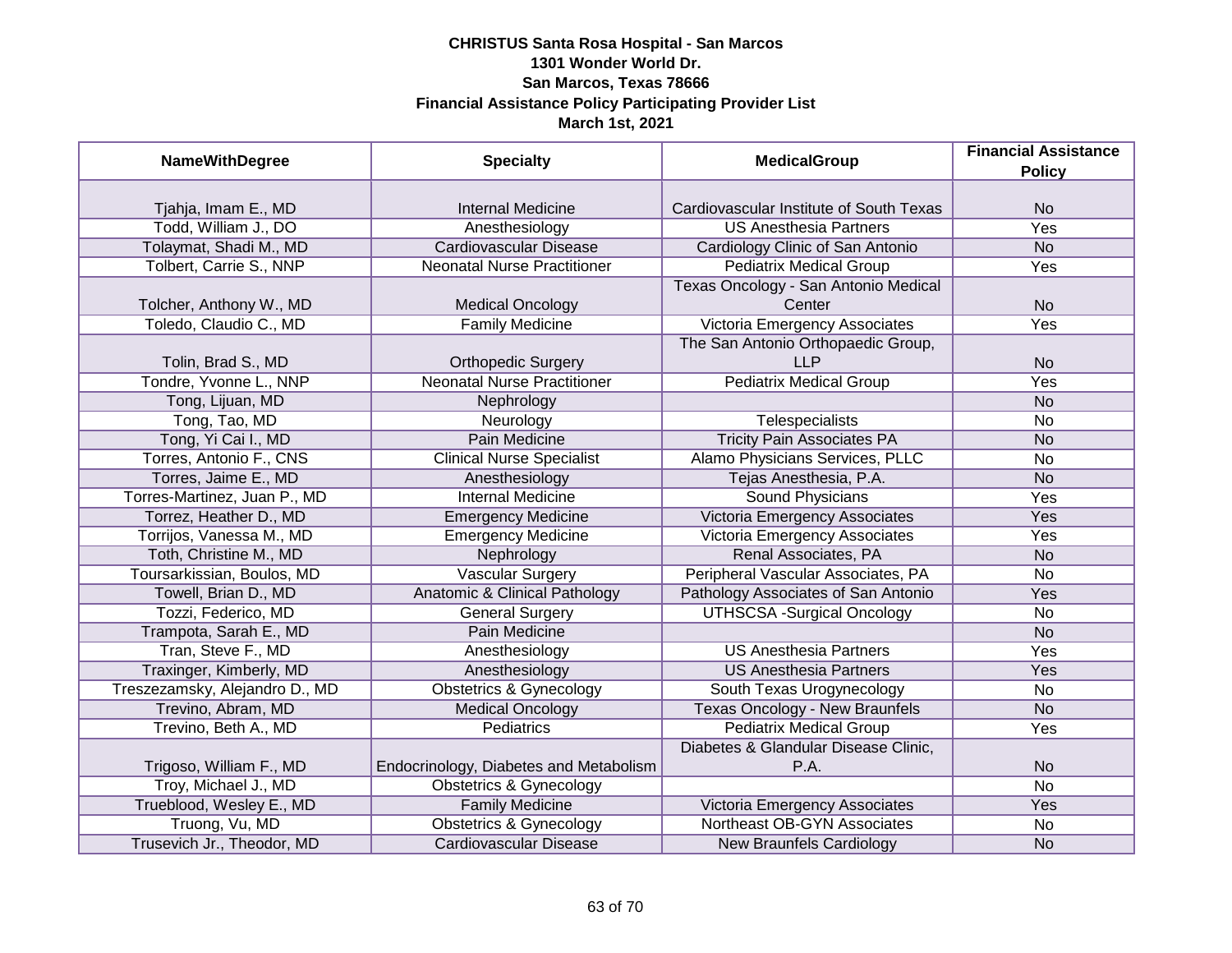|                                |                                        | <b>MedicalGroup</b>                    | <b>Financial Assistance</b> |
|--------------------------------|----------------------------------------|----------------------------------------|-----------------------------|
| <b>NameWithDegree</b>          | <b>Specialty</b>                       |                                        | <b>Policy</b>               |
| Tseng, Timothy Y., MD          | Urology                                | <b>UTHSCSA Department of Urology</b>   | $\overline{No}$             |
| Tubb, Ashley, PA               | Physician Assistant                    | Northeast Orthopaedics                 | <b>No</b>                   |
|                                |                                        |                                        |                             |
| Tubb, Creighton C., MD         | <b>Orthopedic Surgery</b>              | New Braunfels Bone and Joint Clinic PA | <b>No</b>                   |
| Tucker, David I., DDS          | <b>Oral and Maxillofacial Surgery</b>  | Lee Dental Center                      | <b>No</b>                   |
|                                |                                        |                                        |                             |
| Tuder, Dmitry, MD              | <b>Orthopedic Surgery</b>              | South Texas Orthopedic Specialty Group | No                          |
| Turnini, Illiana G., FNP       | <b>Family Nurse Practitioner</b>       | Inpatient Medicine Physicians, PA      | <b>Yes</b>                  |
| Tuthill, Edward W., MD         | Psychiatry                             | Asana Integrated Medical Group         | No                          |
| Twitero, Trent J., MD          | <b>Orthopedic Surgery</b>              |                                        | <b>No</b>                   |
|                                |                                        | Inpatient Progressive Healthcare of    |                             |
| Udom, Nadine N., FNP           | <b>Family Nurse Practitioner</b>       | America                                | <b>No</b>                   |
| Ugboaja, Onyinye, MD           | <b>Internal Medicine</b>               | Medcede Physicans Services, PLLC       | <b>No</b>                   |
| Ugwu, Valentine C., MD         | <b>Family Medicine</b>                 | <b>VNC RealHealth, PLLC</b>            | <b>No</b>                   |
| Uleanya, Klever C., AGACNP     | <b>Acute Care Nurse Practitioner</b>   | <b>Sound Physicians</b>                | Yes                         |
|                                |                                        | South Texas Oncology and Hematology,   |                             |
| Ulmer, Scott C., MD            | Hematology                             | РA                                     | No                          |
| Umer, Syed J., MD              | <b>Cardiovascular Disease</b>          | Syed Javed Umer MD PA                  | <b>No</b>                   |
| Urbaez-Duran, Esther, MD       | Hematology                             | <b>Gonzaba Medical Group</b>           | <b>No</b>                   |
| Urena, Johanna G., MD          | Nephrology                             | Renal Associates, PA                   | <b>No</b>                   |
| Urencio, Jose M., MD           | <b>Cardiothoracic Surgery</b>          | Renata Ford MD PA                      | <b>No</b>                   |
| Uribe, Eduardo J., MD          | <b>Family Medicine</b>                 | Medcede Physician Services             | <b>No</b>                   |
| Urteaga, Alex J., DPM          | Podiatry                               | Foot & Ankle Clinic of Central Texas   | <b>No</b>                   |
|                                |                                        |                                        |                             |
| Vadakekalam, Jacob, MD         | Endocrinology, Diabetes and Metabolism | Diabetic & Glandular Disease Clinic    | <b>No</b>                   |
| Vaidyanathan, Damodharan, MD   | <b>Internal Medicine</b>               | <b>Sound Physicians</b>                | <b>Yes</b>                  |
| Vaishnani, Rajul M., DO        | Anesthesiology                         | <b>US Anesthesia Partners</b>          | Yes                         |
| Vajapey, Geetanjali, MD        | Neurology                              | TeleSpecialists, LLC                   | No                          |
| Valbuena Plaza, Douglas G., MD | <b>Internal Medicine</b>               | Gonzaba Medical Group                  | <b>No</b>                   |
|                                |                                        | Inpatient Progressive Healthcare of    |                             |
| Valdespino, Robert J., FNP     | <b>Family Nurse Practitioner</b>       | America                                | No                          |
| Valdez, Ivette D., NNP         | <b>Neonatal Nurse Practitioner</b>     | <b>Pediatrix Medical Group</b>         | <b>Yes</b>                  |
| Valencia-Chavez, Diego R., MD  | <b>Internal Medicine</b>               | Inpatient Care of South Texas          | <b>No</b>                   |
| Valenta, Douglas A., MD        | Neurology                              | TeleSpecialists, LLC                   | N <sub>o</sub>              |
| Valverde, Alessandro, MD       | <b>Family Medicine</b>                 | <b>Family Medical Home</b>             | <b>No</b>                   |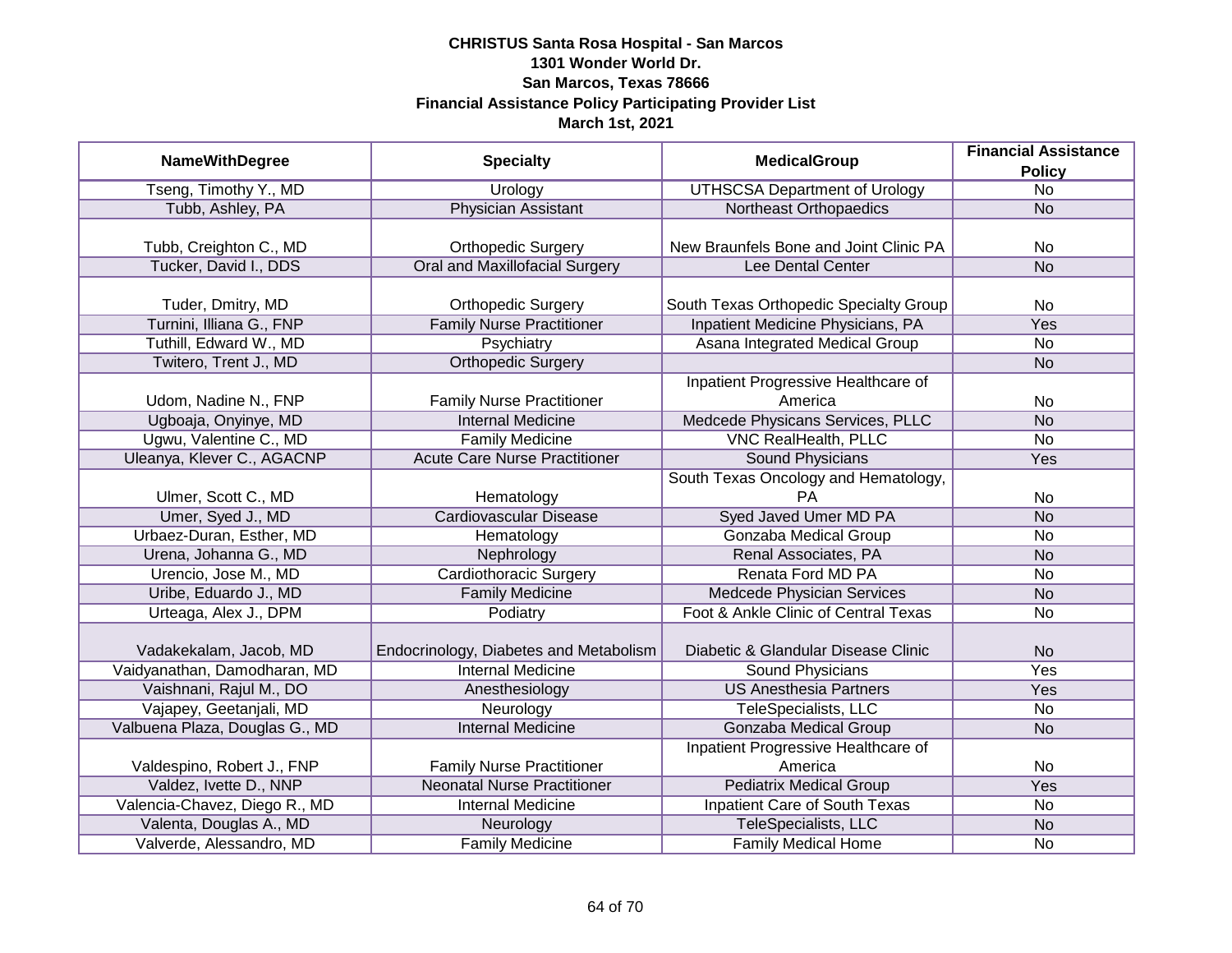| <b>NameWithDegree</b>              | <b>Specialty</b>                              | <b>MedicalGroup</b>                      | <b>Financial Assistance</b> |
|------------------------------------|-----------------------------------------------|------------------------------------------|-----------------------------|
|                                    |                                               |                                          | <b>Policy</b>               |
| Van Den Boom, Adam M., MD          | <b>Pediatrics</b>                             | <b>Pediatrix Medical Group</b>           | <b>Yes</b>                  |
| Van Sickle, Kent R., MD            | <b>General Surgery</b>                        | The Medical Arts and Research Center     | $\overline{No}$             |
| Van Winkle, Lloyd P., MD           | <b>Family Medicine</b>                        | <b>Lloyd Van Winkle</b>                  | <b>No</b>                   |
| Van Wisse, Francis, MD             | Anesthesiology                                | Tejas Anesthesia, P.A.                   | <b>No</b>                   |
|                                    |                                               | Alamo's Womens Obstetrics &              |                             |
| Vander Sys, Ericka L., APRN, CNM   | Nurse Midwife                                 | Gynecology                               | <b>No</b>                   |
| VanNess III, William C., MD        | Physical Medicine & Rehabilitation            | The Pain & Rehan Institute, PA           | <b>No</b>                   |
|                                    |                                               | Hospitalist Medicine Physicians of Texas |                             |
| Varanasi, Anju B., MD              | <b>Family Medicine</b>                        | dba Sound Physician                      | Yes                         |
|                                    |                                               | Neurological Associates of San Antonio,  |                             |
| Vardiman, Arnold B., MD            | <b>Neurological Surgery</b>                   | PA                                       | No                          |
|                                    |                                               | Inpatient Progressive Healthcare of      |                             |
| Vargas, Alberto, MD                | <b>Family Medicine</b>                        | America                                  | <b>No</b>                   |
| Vargas, Daniel, MD                 | <b>General Surgery</b>                        | <b>General Surgical Associates</b>       | <b>No</b>                   |
| Vargas, Jamiel S., FNP             | <b>Family Nurse Practitioner</b>              |                                          | <b>No</b>                   |
| Vasconcellos, Jose A., MD          | <b>Emergency Medicine</b>                     | Victoria Emergency Associates            | Yes                         |
| Vasireddy, Sridhar, MD             | <b>Pain Medicine</b>                          |                                          | <b>No</b>                   |
| Vasquez, Debra A., MD              | <b>Internal Medicine</b>                      | <b>Medfirst</b>                          | No                          |
|                                    |                                               | San Antonio Kidney Disease Center        |                             |
| Vasquez, Karina, MD                | Nephrology                                    | Physician's Group, P.L.L.C               | <b>No</b>                   |
| Vassar, George J., MD              | Urology                                       | Urology San Antonio, P.A.                | Yes                         |
| Vaughn, David D., MD               | <b>Diagnostic Radiology</b>                   |                                          | Yes                         |
| Vaughn, James C., PA               | <b>Physician Assistant</b>                    | <b>Premier Urgent Care Plus</b>          | <b>No</b>                   |
| Vazquez, Gerardo, MD               | <b>General Surgery</b>                        | Gerardo Vazquez                          | <b>No</b>                   |
| Vazquez-Seoane, Pablo, MD          | <b>Orthopedic Surgery</b>                     | South Texas Spinal Clinic                | <b>No</b>                   |
| Vedavalli, Abhishek, MD            | <b>Pulmonary Disease</b>                      | Lung Clinic                              | <b>No</b>                   |
| Vefali, Huseng, MD                 | <b>Internal Medicine</b>                      | Cardiology Clinic of San Antonio         | <b>No</b>                   |
| Vela, Jeni, MD                     | <b>Obstetrics &amp; Gynecology</b>            | Institute for Women's Health             | <b>No</b>                   |
| Vela, Victoria A., CRNA            | <b>Certified Registered Nurse Anesthetist</b> | <b>US Anesthesia Partners</b>            | Yes                         |
| Velez, Jose A., MD                 | Nephrology                                    | Renal Associates, PA                     | <b>No</b>                   |
| Velez, Luis E., MD                 | Nephrology                                    | South Texas Renal Care                   | <b>No</b>                   |
|                                    |                                               | Cardiovascular Associates of San         |                             |
| Vemulapalli, Lakshmi Prasad M., MD | Cardiovascular Disease                        | Antonio                                  | <b>No</b>                   |
|                                    |                                               | Cancer Care Center of South Texas,       |                             |
| Vemulapalli, Sushma, MD            | Hematology/Oncology                           | P.A.                                     | <b>No</b>                   |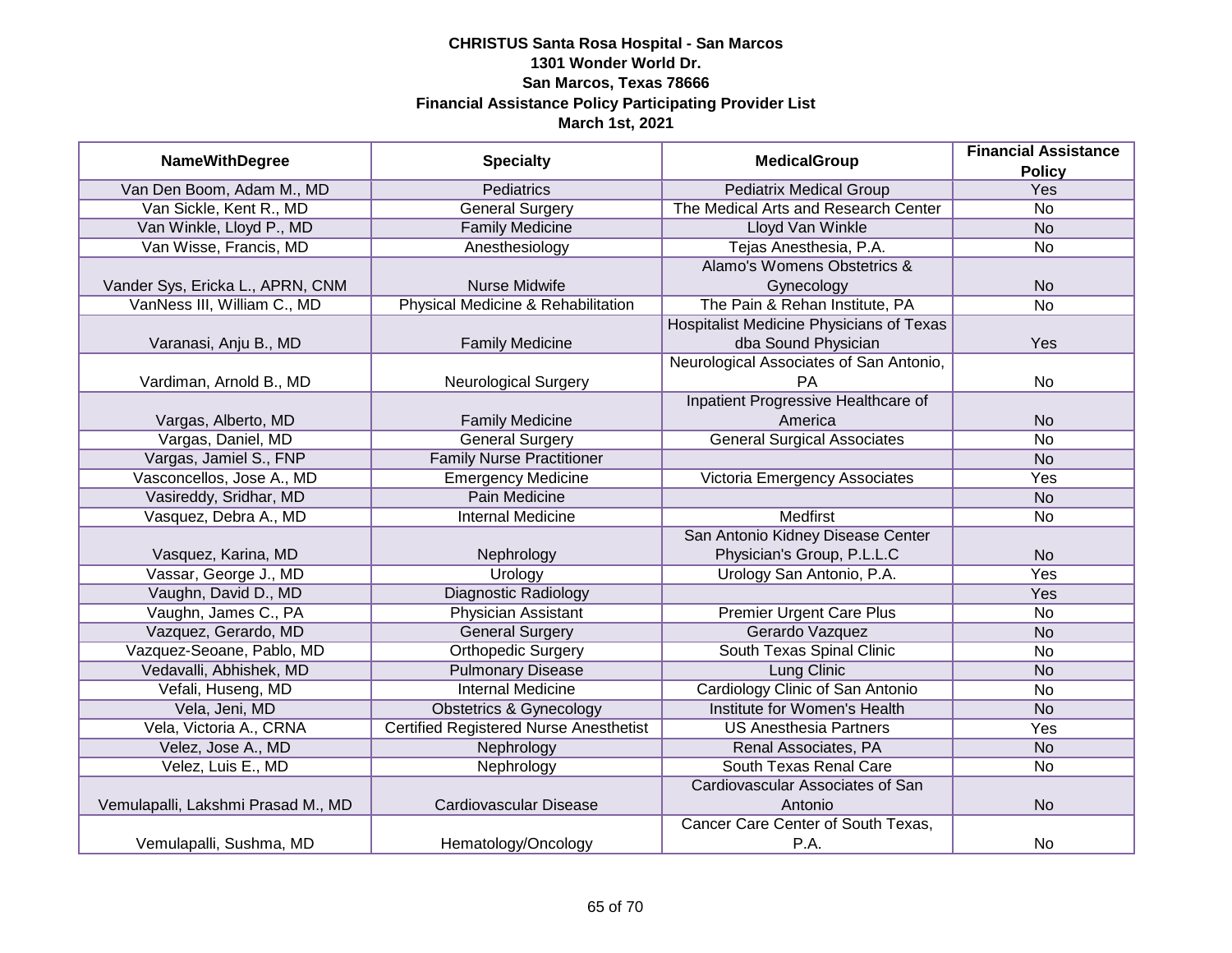| <b>NameWithDegree</b>            | <b>Specialty</b>                              | <b>MedicalGroup</b>                         | <b>Financial Assistance</b> |
|----------------------------------|-----------------------------------------------|---------------------------------------------|-----------------------------|
|                                  |                                               |                                             | <b>Policy</b>               |
| Vengrow, Michael I., MD          | Neurology                                     | Head & Spine Institute of Texas             | N <sub>o</sub>              |
| Vidgop, Yelena, MD               | Neurology                                     | <b>TeleSpecialists, LLC</b>                 | No                          |
| Vidouria, Christine J., DO       | Physical Medicine & Rehabilitation            | <b>PMPA PLLC</b>                            | <b>No</b>                   |
| Vijayamadhavan, Vivek K., MD     | Neonatal-Perinatal Medicine                   | <b>Pediatrix Medical Group</b>              | Yes                         |
| Villanueva-Rumpf, Rayleen, MD    | <b>Internal Medicine</b>                      | <b>Gonzaba Medical Group</b>                | <b>No</b>                   |
| Villarreal Jr., Victor H., MD    | Nephrology                                    |                                             | <b>No</b>                   |
| Villarreal, Santiago, MD         | Nephrology                                    | Southwest Texas Nephrology                  | <b>No</b>                   |
| Villarreal, Sebastian J., MD     | Neurological Surgery                          | <b>Texas Neurosurgical Spine</b>            | No                          |
| Villasenor, Hector R., MD        | Cardiovascular Disease                        |                                             | <b>No</b>                   |
| Villazana-Kretzer, Diana L., DO  | <b>Obstetrics &amp; Gynecology</b>            | Carl R. Darnall Army Medical Center         | No                          |
| Villegas, Sergio A., MD          | <b>Family Medicine</b>                        | <b>Sound Physicians</b>                     | Yes                         |
| Viswanathan, Balasubramaniam, MD | <b>General Surgery</b>                        |                                             | No                          |
| Vizurraga, David E., MD          | <b>Orthopedic Surgery</b>                     | South Texas Spinal                          | <b>No</b>                   |
|                                  |                                               | Inpatient Progressive Healthcare of         |                             |
| Vo, Heather, FNP                 | <b>Family Nurse Practitioner</b>              | America                                     | No                          |
| Vogel-Rosbrook, Christina A., PA | <b>Physician Assistant</b>                    | Peripheral Vasculas Associates, PA          | <b>No</b>                   |
| Voorhees, Cynthia G., ACNP       | <b>Acute Care Nurse Practitioner</b>          | <b>TN Spine PLLC</b>                        | <b>No</b>                   |
|                                  |                                               | Orthopedic & Sports Medicine Institute of   |                             |
| Vrana, Michael S., MD            | <b>Orthopedic Surgery</b>                     | <b>New Braunfels</b>                        | <b>No</b>                   |
| Vreeke, Stephen J., MD           | <b>Family Medicine</b>                        | <b>Smithson Valley Family Practice, LLP</b> | No                          |
| Vu, Khang N., MD                 | Anesthesiology                                | <b>US Anesthesia Partners</b>               | Yes                         |
| Wadekar, Mitali D., MD           | Psychiatry                                    | <b>Health Link Now</b>                      | No                          |
| Wagner, Jason E., MD             | <b>Pulmonary Disease</b>                      | <b>Texas IPS</b>                            | <b>No</b>                   |
| Wagner, Kathryn A., MD           | <b>General Surgery</b>                        |                                             | No                          |
| Wagner, Richard K., MD           | <b>Maternal-Fetal Medicine</b>                |                                             | <b>No</b>                   |
| Walker, Christopher J., MD       | Diagnostic Radiology                          | <b>River City Imaging Associates</b>        | Yes                         |
| Walker, Jeffrey A., MD           | Radiology                                     | <b>River City Imaging Associates</b>        | Yes                         |
|                                  |                                               |                                             |                             |
| Walker, Lisa C., MD              | Dermatology                                   | Dermatology Associates of San Antonio       | <b>No</b>                   |
| Walker, Nora L., MD              | <b>Pulmonary Disease</b>                      |                                             | <b>No</b>                   |
| Wall, Shawna R., MD              | <b>Obstetrics &amp; Gynecology</b>            | Alamo Womens OB/GYN                         | <b>No</b>                   |
| Wallace, Annmarie, CRNA          | <b>Certified Registered Nurse Anesthetist</b> | San Marcos Anesthesiology                   | <b>No</b>                   |
|                                  |                                               | San Antonio Pediatric Surgery               |                             |
| Wang, Peter T., MD               | <b>Plastic Surgery</b>                        | Associates, PPLC                            | No                          |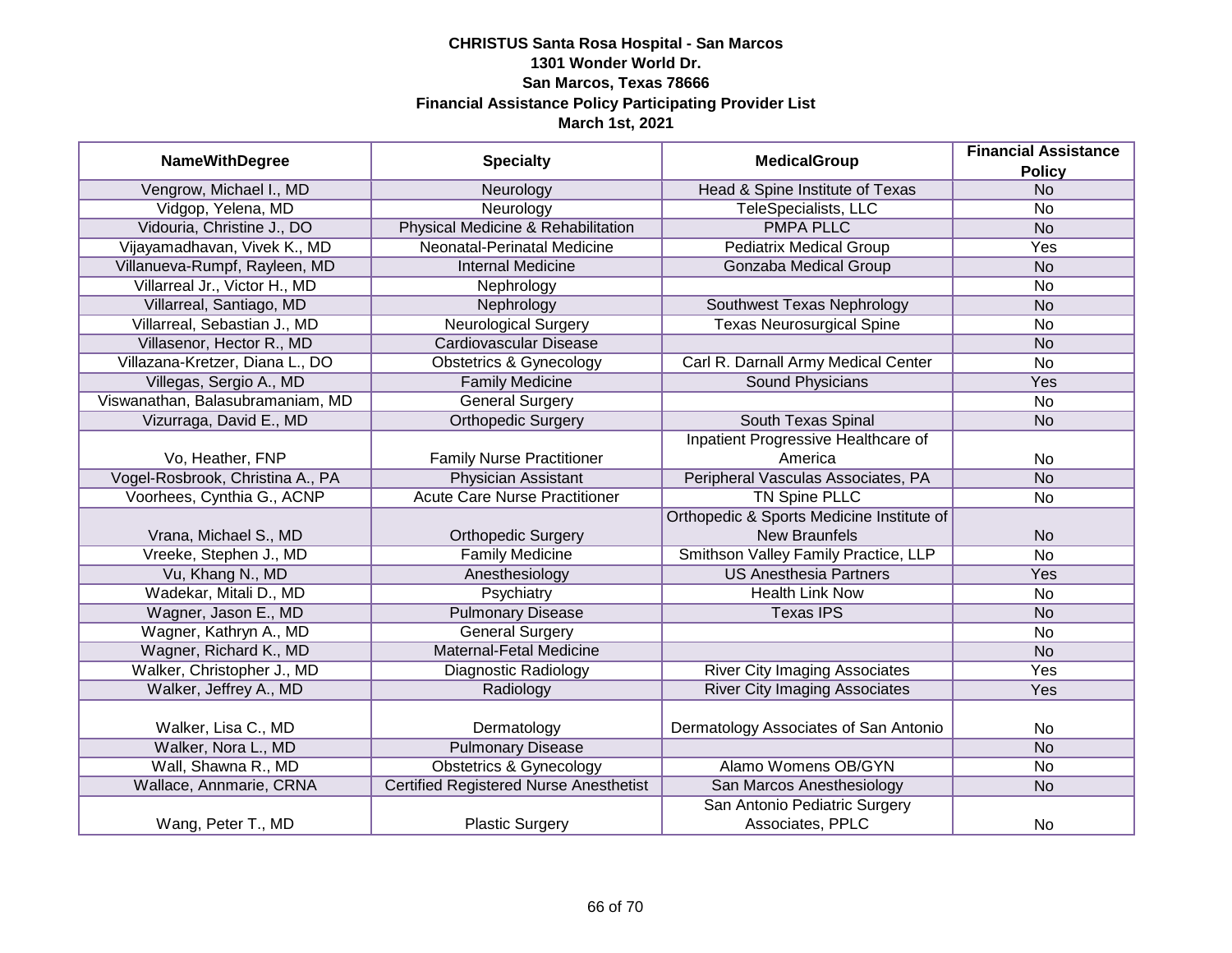| <b>NameWithDegree</b>        | <b>Specialty</b><br><b>MedicalGroup</b>       | <b>Financial Assistance</b>              |                 |
|------------------------------|-----------------------------------------------|------------------------------------------|-----------------|
|                              |                                               |                                          | <b>Policy</b>   |
|                              |                                               | South Texas Orthopedic Specialty         |                 |
| Warmath, Christopher M., FNP | <b>Family Nurse Practitioner</b>              | Group, PLLC                              | <b>No</b>       |
| Warmouth, Grant M., MD       | Neurology                                     | <b>Rocky Mountain Neurodiagnostics</b>   | $\overline{No}$ |
| Warren, Margaret A., DO      | <b>Obstetrics &amp; Gynecology</b>            | <b>Texas Perinatal Group</b>             | <b>No</b>       |
| Washington, Jason C., CRNA   | <b>Certified Registered Nurse Anesthetist</b> | <b>US Anesthesia Partners</b>            | Yes             |
| Washington, Jerome T., MD    | <b>Obstetrics &amp; Gynecology</b>            | Washington OB-GYN, PA                    | <b>No</b>       |
| Watson, Rebecca L., MD       | <b>Internal Medicine</b>                      | Sound Physicians                         | <b>Yes</b>      |
| Weakley, Sarah, MD           | <b>General Surgery</b>                        | <b>General Surgical Associates</b>       | <b>No</b>       |
| Wearden, Mary E., MD         | Neonatal-Perinatal Medicine                   | <b>Pediatrix Medical Group</b>           | Yes             |
| Webb, Antonio J., MD         | <b>Orthopedic Surgery</b>                     | South Texas Spinal Clinic PA             | <b>No</b>       |
| Webb, Benjamin D., MD        | Otolaryngology                                | <b>Alamo ENT Associates</b>              | <b>No</b>       |
| Webber, Patrick J., MD       | Anesthesiology                                | <b>US Anesthesia Partners</b>            | Yes             |
| Weidendorf, Glenda, NNP      | <b>Neonatal Nurse Practitioner</b>            | <b>Pediatrix Medical Group</b>           | Yes             |
| Weikle, Geoff R., DO         | <b>Internal Medicine</b>                      | <b>Medcare Associates of Castroville</b> | <b>No</b>       |
|                              |                                               |                                          |                 |
| Weinberg, Jay S., MD         | Pediatrics                                    | New Braunfels Pediatric Associates, P.A. | No              |
| Welch, Christian M., MD      | Anesthesiology                                | <b>US Anesthesia Partners</b>            | Yes             |
| Welch, Cristina E., MD       | <b>Pediatrics</b>                             | Pediatrix                                | Yes             |
| Weld, Kyle J., MD            | Urology                                       |                                          | <b>No</b>       |
|                              |                                               | San Antonio Pediatric Surgery            |                 |
| Welk, Dawn E., PNP           | <b>Pediatric Nurse Practitioner</b>           | Associates                               | No              |
| Wells, Barbi E., MD          | Anesthesiology                                | <b>US Anesthesia Partners</b>            | Yes             |
|                              |                                               | San Antonio Pediatric Surgery            |                 |
| Wells, Colleen M., FNP       | <b>Family Nurse Practitioner</b>              | Associates                               | No              |
| Wells, Kristen L., MD        | Anesthesiology                                | <b>UTHSCSA</b>                           | <b>No</b>       |
| Wendorf, Patricia A., NNP    | <b>Neonatal Nurse Practitioner</b>            | <b>Pediatrix Medical Group</b>           | Yes             |
| Wengrovitz, Mark, MD         | <b>Vascular Surgery</b>                       | <b>Peripheral Vascular Associates</b>    | <b>No</b>       |
|                              |                                               | Orthopaedic Surgery & Sports Medicine    |                 |
| Whaley, Andrew L., MD        | <b>Orthopedic Surgery</b>                     | of San Antonio                           | No              |
| Wheeler, Mary E., MD         | Anesthesiology                                | <b>US Anesthesia Partners</b>            | Yes             |
| Wheeler, Sarah D., CNM       | <b>Nurse Midwife</b>                          | Westover Hills Womens Health PA          | No              |
|                              |                                               | South Texas Oncology & Hematology,       |                 |
| White, Allan J., MD          | <b>Gynecologic Oncology</b>                   | <b>PLLC</b>                              | <b>No</b>       |
| White, Michael A., DO        | Urology                                       | Urology San Antonio, P.A.                | Yes             |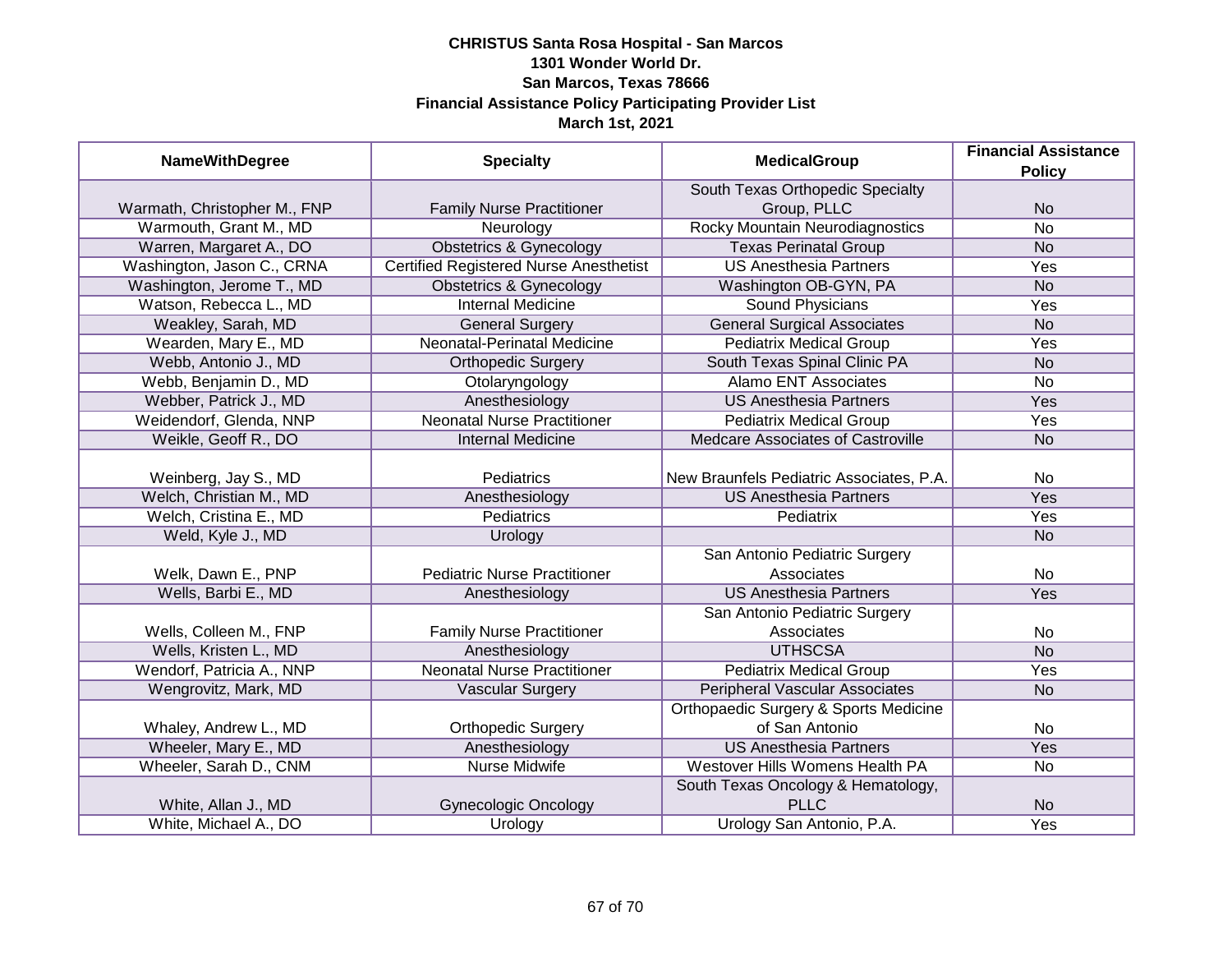| <b>NameWithDegree</b>          | <b>Specialty</b>                     | <b>MedicalGroup</b>                   | <b>Financial Assistance</b><br><b>Policy</b> |
|--------------------------------|--------------------------------------|---------------------------------------|----------------------------------------------|
|                                |                                      | Pulmonary Consultants of San Antonio, |                                              |
| Whitenack, Stephanie, AGACNP   | <b>Acute Care Nurse Practitioner</b> | PA                                    | <b>No</b>                                    |
| Whittaker, Russell A., PA      | <b>Physician Assistant</b>           | <b>UTHSCSA - Surgery</b>              | $\overline{No}$                              |
|                                |                                      | Inpatient Progressive Healthcare of   |                                              |
| Wilcox, George, DO             | <b>Internal Medicine</b>             | America                               | <b>No</b>                                    |
| Wilder, James L., MD           | <b>Gynecologic Oncology</b>          | South Texas Gynecologic Oncology      | <b>No</b>                                    |
| Wile, Frederic D., MD          | Anesthesiology                       | <b>US Anesthesia Partners</b>         | Yes                                          |
|                                |                                      | Cancer Care Network of South Texas,   |                                              |
| Wilks, Sharon T., MD           | Hematology/Oncology                  | P.A.                                  | <b>No</b>                                    |
| Williams, Felicia, MD          | <b>Internal Medicine</b>             | <b>CentroMed Base Clinic</b>          | <b>No</b>                                    |
| Williams, Heather R., MD       | <b>Obstetrics &amp; Gynecology</b>   | <b>Riverwalk OBGYN</b>                | Yes                                          |
| Williams, Patrick A., MD       | Urology                              | Comal Urology, PA                     | <b>No</b>                                    |
| Williams, Tamrasha, MD         | Anesthesiology                       | <b>US Anesthesia Partners</b>         | Yes                                          |
| Williams-Khmelev, Megan R., MD | <b>Family Medicine</b>               | Victoria Emergency Associates         | Yes                                          |
| Willingham, Alex C., MD        | Physical Medicine & Rehabilitation   | <b>South Texas PM&amp;R</b>           | <b>No</b>                                    |
| Wilson, Michael J., MD         | <b>Cardiovascular Disease</b>        | River City CardioVascular-SA          | Yes                                          |
| Wilson, William R., MD         | <b>Family Medicine</b>               | WoundCentrics                         | <b>No</b>                                    |
| Win, Sein, MD                  | <b>Internal Medicine</b>             | IPC, The Hospitalist Company          | <b>No</b>                                    |
| Winn, Ann Marie, NNP           | <b>Neonatal Nurse Practitioner</b>   | <b>Pediatrix Medical Group</b>        | Yes                                          |
|                                |                                      | Northeast Pulmonary and Sleep         |                                              |
| Winsett, Robert E., DO         | <b>Internal Medicine</b>             | Associates                            | <b>No</b>                                    |
| Winston III, John H., MD       | <b>Colon and Rectal Surgery</b>      | <b>Colorectal Surgery Services</b>    | <b>No</b>                                    |
| Winter, Bruce L., MD           | Ophthalmology                        |                                       | <b>No</b>                                    |
| Withoff, Megan M., NNP         | <b>Neonatal Nurse Practitioner</b>   | <b>Pediatrix Medical Group</b>        | Yes                                          |
| Wofford, Christopher B., DO    | <b>Family Medicine</b>               |                                       | <b>No</b>                                    |
| Wollett, Benjamin F., DPM      | Podiatry                             | San Antonio Podiatry Associate        | <b>No</b>                                    |
| Womack, James S., MD           | Anesthesiology                       | <b>US Anesthesia Partners</b>         | Yes                                          |
| Womack, Robin L., MD           | <b>Obstetrics &amp; Gynecology</b>   | Northeast OB/Gyn Associates           | No                                           |
| Won, Mai V., MD                | Neurology                            | TeleSpecialists, LLC                  | <b>No</b>                                    |
| Wong, Adrian, MD               | <b>Internal Medicine</b>             | <b>Renal Associates PA</b>            | <b>No</b>                                    |
| Wood, Aaron T., MD             | <b>Family Medicine</b>               | Christus Family Medicine Oak Run      | <b>No</b>                                    |
| Wood, Bruce A., MD             | <b>Infectious Disease</b>            |                                       | <b>No</b>                                    |
| Woodard, Russell L., MD        | <b>General Surgery</b>               | <b>General Surgical Associates</b>    | <b>No</b>                                    |
| Woodbury, Christian A., MD     | Surgery of the Hand                  | The San Antonio Orthopedic Group, LLP | <b>No</b>                                    |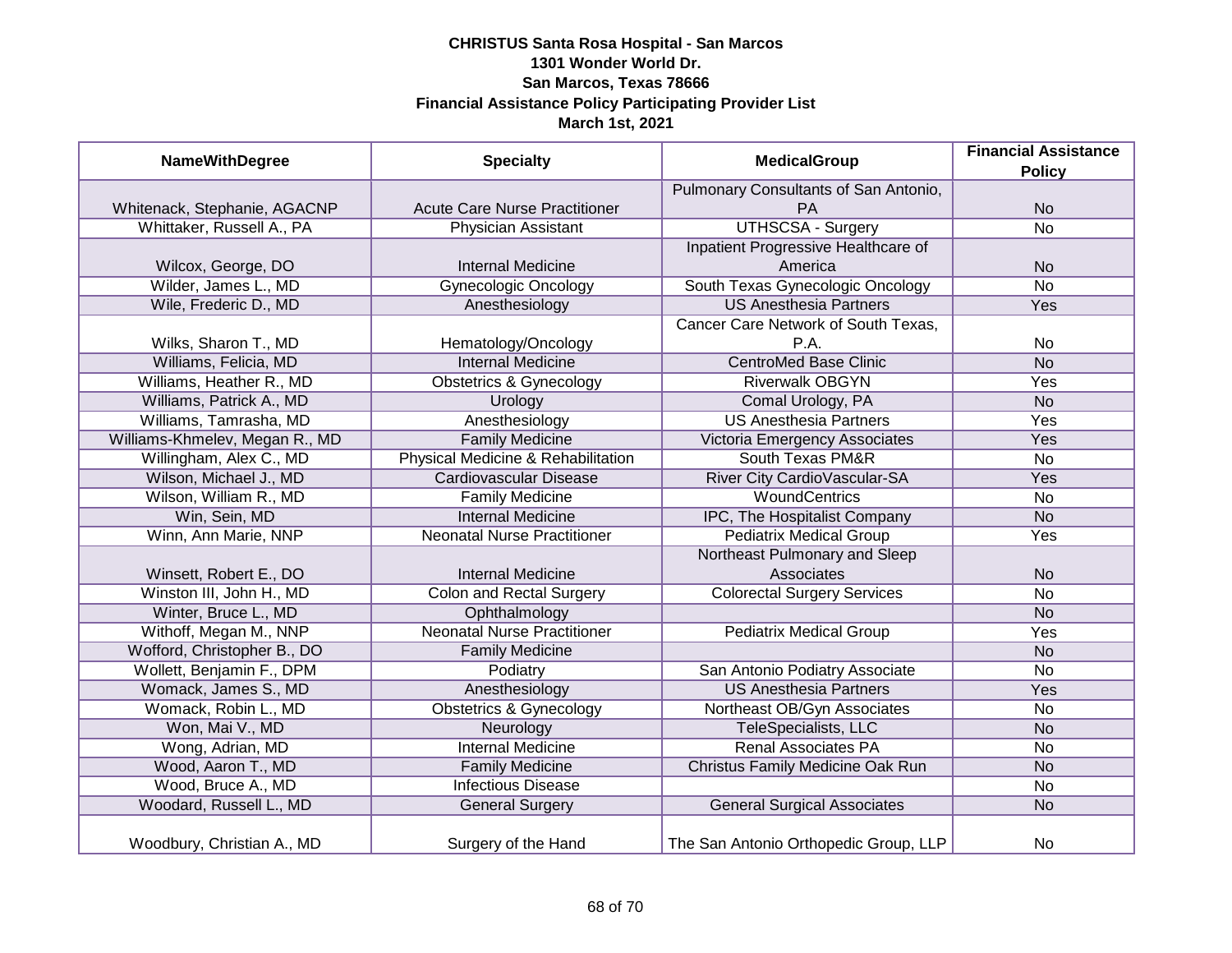| <b>NameWithDegree</b>         | <b>Specialty</b>                   | <b>MedicalGroup</b>                                | <b>Financial Assistance</b><br><b>Policy</b> |
|-------------------------------|------------------------------------|----------------------------------------------------|----------------------------------------------|
|                               |                                    | Gastroenterology Consultants of San                |                                              |
| Wool, Ronald N., MD           | Gastroenterology                   | Antonio                                            | <b>No</b>                                    |
| Wortham, Barry G., MD         | Anesthesiology                     | <b>US Anesthesia Partners</b>                      | <b>Yes</b>                                   |
| Wright III, John L., MD       | Radiology                          | <b>River City Imaging Assiociates</b>              | Yes                                          |
| Wright Jr., James H., MD      | Anesthesiology                     | <b>US Anesthesia Partners</b>                      | Yes                                          |
| Wright, Edward N., MD         | Emergency Medicine                 | Victoria Emergency Associates                      | Yes                                          |
| Wright, Erin L., MD           | <b>Family Medicine</b>             | <b>Inpatient Medicine Physicians PA</b>            | <b>Yes</b>                                   |
| Wright, Joseph K., MD         | <b>General Surgery</b>             | South Texas Surgeons, P.A.                         | <b>No</b>                                    |
| Wyatt, Jamison N., MD         | <b>Interventional Cardiology</b>   | Lone Star Heart and Vascular Clinic PA             | No                                           |
| Xu, Rachel Y., MD             | Physical Medicine & Rehabilitation | South Texas Spinal Clinic                          | <b>No</b>                                    |
| Yanes III, Jesus A., MD       | <b>Family Medicine</b>             | Olga Joukovski, MD PA                              | <b>No</b>                                    |
|                               |                                    | <b>CHRISTUS VNA Hospice &amp; Palliative</b>       |                                              |
| Yang-Kim, Dominique B., DO    | <b>Internal Medicine</b>           | Care                                               | <b>No</b>                                    |
| Yelfimov, Daniel A., MD       | Urology                            |                                                    | <b>No</b>                                    |
|                               |                                    | San Antonio Head and Neck Surgical                 |                                              |
| York, Christopher A., MD      | Otolaryngology                     | Associates                                         | <b>No</b>                                    |
| Youngdahl, Marcy E., MD       | <b>Family Medicine</b>             | <b>University Physician</b>                        | <b>No</b>                                    |
| Yu, Haoran, MD                | <b>Internal Medicine</b>           | Haoran Yu, MD, PA                                  | <b>No</b>                                    |
| Yu, Kenneth C., MD            | Otolaryngology                     |                                                    | <b>No</b>                                    |
| Yusuf, Bushra, MD             | Nephrology                         | <b>Renal Associates</b>                            | <b>No</b>                                    |
| Zafar, Naushad, MD            | Nephrology                         | South Texas Renal Care Group                       | <b>No</b>                                    |
| Zainfeld, Daniel E., MD       | Urology                            | Urology San Antonio                                | Yes                                          |
| Zakula, Mark, MD              | <b>Emergency Medicine</b>          | Victoria Emergency Associates                      | Yes                                          |
| Zaman, Fahim, MD              | Nephrology                         | Renal Associates, PA                               | <b>No</b>                                    |
| Zaman, Mohammed Nayyar-uz, DO | Neurology                          | TeleSpecialists, LLC                               | <b>No</b>                                    |
| Zamora, Melodie T., MD        | <b>Obstetrics &amp; Gynecology</b> | Institute for Womens Health                        | <b>No</b>                                    |
| Zaragoza, Fernando L., MD     | Anesthesiology                     | Tejas Anesthesia, P.A.                             | <b>No</b>                                    |
| Zarka, Anthony I., DO         | Radiology                          | <b>River City Imaging Associates</b>               | Yes                                          |
| Zavala Jr., Gerardo, MD       | <b>Neurological Surgery</b>        | Neurosurgery and Spine Consultants                 | <b>No</b>                                    |
| Zeballos, Claudio F., MD      | <b>Emergency Medicine</b>          | Victoria Emergency Associates                      | <b>Yes</b>                                   |
| Zem, Carlos H., MD            | Nephrology                         | Renal Associates, PA                               | <b>No</b>                                    |
| Zertuche, Benjamin S., MD     | <b>Family Medicine</b>             | <b>BSZ Medical</b>                                 | <b>No</b>                                    |
| Zhang, Jin, MD                | Anatomic & Clinical Pathology      | Pathology Associates of San Antonio,<br><b>LLP</b> | Yes                                          |